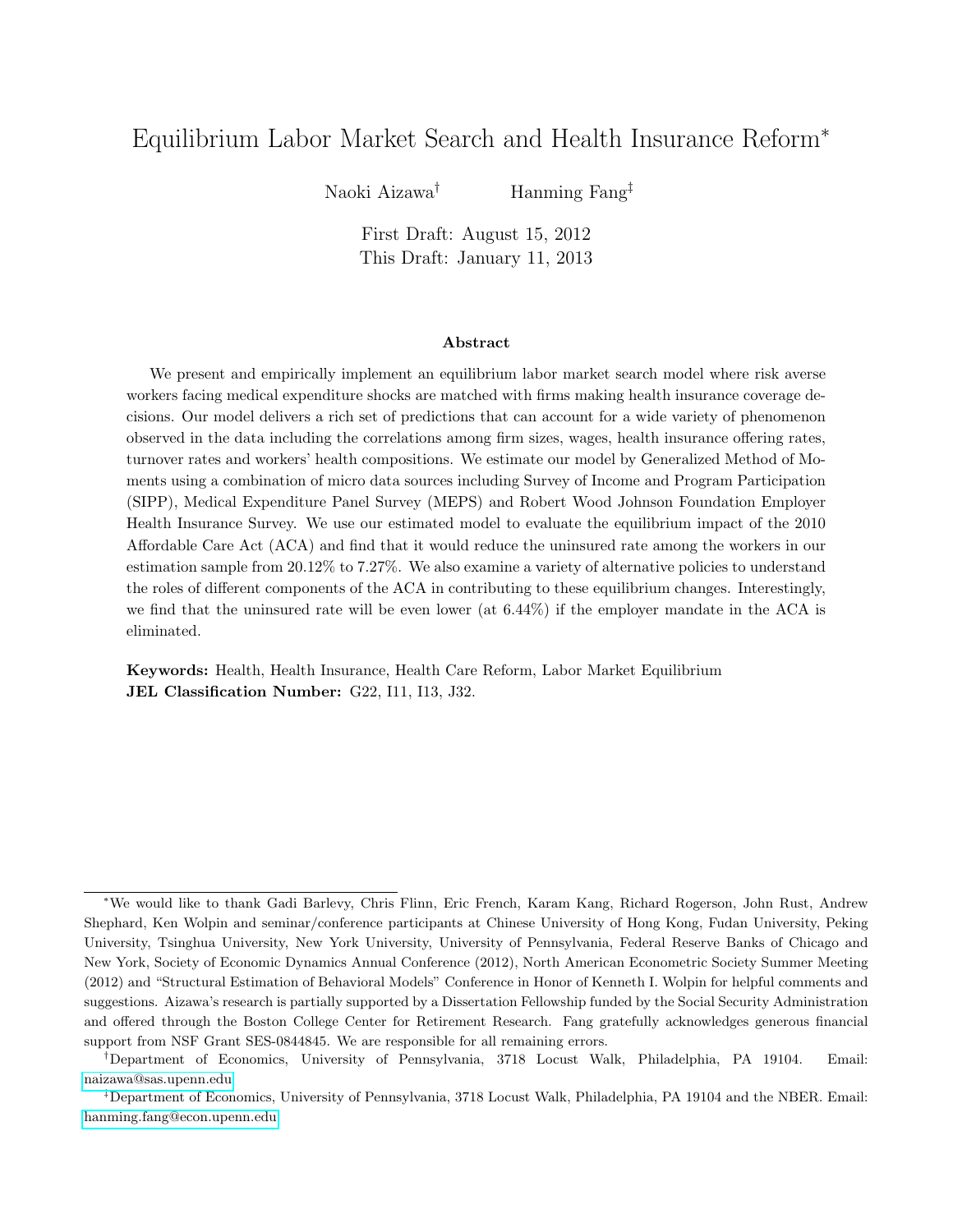# <span id="page-1-7"></span>1 Introduction

The Affordable Care Act (hereafter, ACA), signed into law by President Barack Obama in March 2010, represents the most significant reforms to the U.S. health insurance and health care market since the establishment of Medicare in  $1965<sup>1</sup>$  $1965<sup>1</sup>$ . The health care reform in the U.S. was partly driven by two factors: first, a large fraction of the U.S. population does not have health insurance (close to 18% for 2009); second, the U.S. spends a much larger share of the national income on health care than the other OECD countries (health care accounts for about one sixth of the U.S. GDP in 2009).[2](#page-1-1) There are many provisions in the ACA whose implementation will be phased in over several years, and some of the most significant changes will take effect from 2014. In particular, four of the most important components of the ACA are as follows:<sup>[3](#page-1-2)</sup>

• (Individual Mandate) All individuals must have health insurance that meets the law's minimum standards or face a penalty when filing taxes for the year, which will be 2.5 percent of income or \$695, whichever is higher.<sup>[4](#page-1-3), [5](#page-1-4)</sup>

• (Employer Mandate) Employers with more than 50 full-time employees will be required to provide health insurance or pay a fine of \$2,000 per worker each year if they do not offer health insurance, where the fines would apply to the entire number of employees minus some allowances.

• (Insurance Exchanges) State-based health insurance exchanges will be established where the unemployed, the self-employed and workers who are not covered by employer-sponsored health insurance (ESHI) can purchase insurance. Importantly, the premiums for individuals who purchase their insurance from the insurance exchanges will be based on the average health expenditure risks of those in the exchange pool.[6](#page-1-5) Insurance companies that want to participate in an exchange need to meet a series of statutory requirements in order for their plans to be designated as "qualified health plans."

• (Premium Subsidies) All adults in households with income under 133% of Federal poverty line (FPL) will be eligible for receiving Medicaid coverage with no cost sharing.[7](#page-1-6) For individuals and families whose income is between the 133 percent and 400 percent of the FPL, subsidies will be provided toward the purchase of health insurance from the exchanges.

<span id="page-1-0"></span>The goal of this paper is to understand how the health care reform will change the health insurance

<span id="page-1-3"></span><sup>4</sup>These penalties would be implemented fully from 2016. In 2014, the penalty is 1 percent of income or \$95 and in 2015, it is 2 percent or \$325, whichever is higher. Cost-of-living adjustments will be made annually after 2016. If the least inexpensive policy available would cost more than 8 percent of one's monthly income, no penalties apply and hardship exemptions will be permitted for those who cannot afford the cost.

<span id="page-1-4"></span><sup>5</sup>This component of the ACA was one of the core issues in the U.S. Supreme Course case 567 U.S. 2012 where twenty-six States, several individuals and the National Federation of Independent Business challenged the constitutionality of the individual mandate and the Medicaid expansion. The U.S. Supreme Court ruled on June 28, 2012 to uphold the constitutioniality of the individual mandate on a 5-to-4 decision.

<span id="page-1-6"></span><span id="page-1-5"></span><sup>6</sup>States that opt not to establish their own exchanges will be pooled in a federal health insurance exchange.

<sup>7</sup>This represents a significant expansion of the current Medicaid system because many States currently cover adults with children only if their income is considerably lower, and do not cover childless adults at all. The U.S. Supreme Court's ruled on June 28, 2012 that the law's provision that, if a State does not comply with the ACA's new coverage requirements, it may lose not only the federal funding for those requirements, but all of its federal Medicaid funds, is unconstitutional. This ruling allows states to opt out of ACA's Medicaid expansion, leaving each state's decision to participate in the hands of the nation's governors and state leaders.

<sup>&</sup>lt;sup>1</sup>The Affordable Care Act refers to the Patient Protection and Affordable Care Act (PPACA) signed into law by President Obama on March 23, 2010, as well as the Amendment in the Health Care and Education Reconciliation Act of 2010.

<span id="page-1-1"></span><sup>&</sup>lt;sup>2</sup>See OECD Health Data at www.oecd.org/health/healthdata for a comparison of the health care systems between the U.S. and the other OECD countries.

<span id="page-1-2"></span><sup>&</sup>lt;sup>3</sup>Detailed formulas for the penalties associated with violating the individual and employer mandates, as well as for that for the permium subsidies, are provided in Section [8.2.](#page-35-0)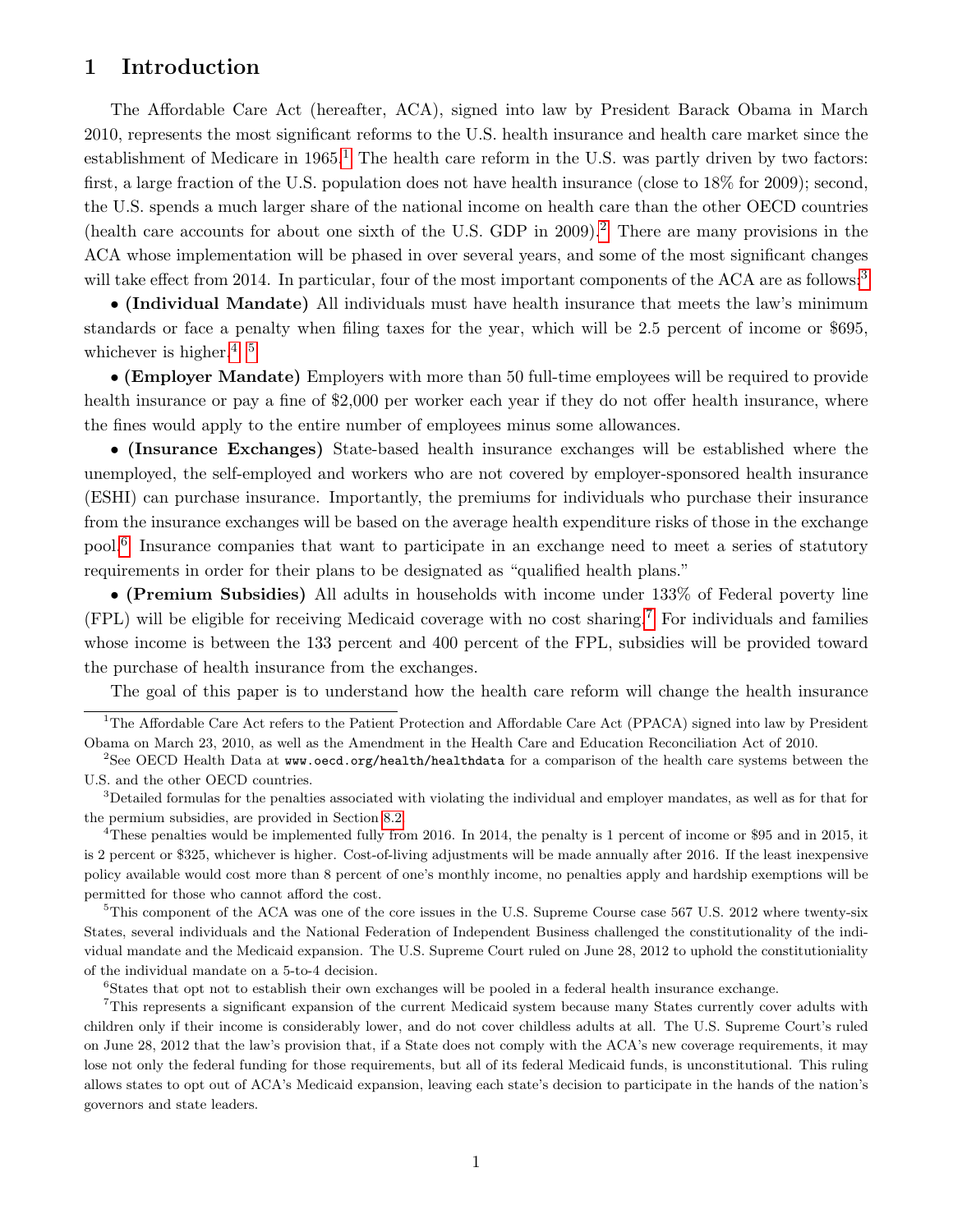and labor markets. Would the ACA significantly reduce the uninsured rate? Would more employers be offering health insurance to their employees? How would the reform affect workers' wages, health and productivity? How would it affect employment and firm size distributions? What is the impact on total health expenditures and on government budget? We are also interested in several counterfactual policies. For example, how would the remainder of the ACA perform if its individual mandate component had been struck down by the Supreme Court? What would happen if the current tax exemption status of employer-provided insurance premium is eliminated? Are the premium subsidies necessary for the insurance exchanges to overcome the adverse selection problem? Can we identify alternative reforms that can improve welfare relative to the ACA?

An equilibrium model that integrates the labor and health insurance markets is necessary for us to understand the general equilibrium implications of the health insurance reform. First, the United States is unique among industrialized nations in that it lacks a national health insurance system and most of the working-age population obtain health insurance coverage through their employers. According to [Kaiser](#page-50-0) [Family Foundation and Health Research and Educational Trust \(2009\)](#page-50-0), more than 60 percent of the nonelderly population received their health insurance sponsored by their employers, and about 10 percent of workers' total compensation was in the form of ESHI premiums.<sup>[8](#page-2-0)</sup> Second, there have been many welldocumented connections between firm sizes, wages, health insurance offerings and worker turnovers. For example, it is well known that firms that do not offer health insurance are more likely to be small firms, to offer low wages, and to experience higher rate of worker turnover. In the 1997 Robert Wood Johnson Foundation Employer Health Insurance Survey which we use later in our analysis, we find that the average size was about 8.8 for employers that did not offer health insurance, in contrast to an average size of 33.9 for employers that offered health insurance; the average annual wage was \$20,560 for workers at firms that did not offer health insurance, in contrast to average wage of \$29,077 at firms that did; also, annual separation rate of workers at firms not offering health insurance was 17.3%, while it was 15.8% at firms that did. Moreover, in our data sets, workers in firms that offer health insurance are more likely to self report better health than those in firms that do not offer health insurance.

In this paper we present and empirically implement an equilibrium labor market search model integrated with health insurance market. Our model is based on [Burdett and Mortensen \(1998\)](#page-49-0) and [Bontemps, Robin,](#page-49-1) [and Van den Berg \(1999,](#page-49-1) [2000\)](#page-49-2).<sup>[9](#page-2-1)</sup> But we depart from these standard models by incorporating health and health insurance; thus we endogenize the distributions of wages and health insurance provisions, employer size, employment and worker's health. In our model workers observe their own health status which evolves stochastically. Workers' health status affects both their medical expenditures and their labor productivity. Health insurance eliminates workers' out-of-pocket medical expenditure risks and affects the dynamics of their health status. In the benchmark model, we assume that workers can obtain health insurance only through employers. Both unemployed and employed workers randomly meet firms and decide whether to accept their job offer, compensation package of which consists of wage and ESHI. Firms, which are heterogenous in their productivity, post compensation packages to attract workers. The cost of providing health insurance, which will be used to determine ESHI premiums, is determined by both the health

<span id="page-2-0"></span><sup>8</sup>Among those with private coverage from any source, about 95% obtained employment-related health insurance (see [Selden](#page-51-0) [and Gray](#page-51-0) [\(2006\)](#page-51-0)).

<span id="page-2-1"></span><sup>&</sup>lt;sup>9</sup>Their model theoretically explains both wage dispersion among *ex ante* homogeneous workers and the positive correlation between firm size and wage. [Moscarini and Postel-Vinay](#page-50-1) [\(2012\)](#page-50-1) demonstrate that the extended version of this model, which allows firm productivity heterogeneity and aggregate uncertainty, has very interesting but also empirically relevant properties about firm size and wage adjustment over the business cycles.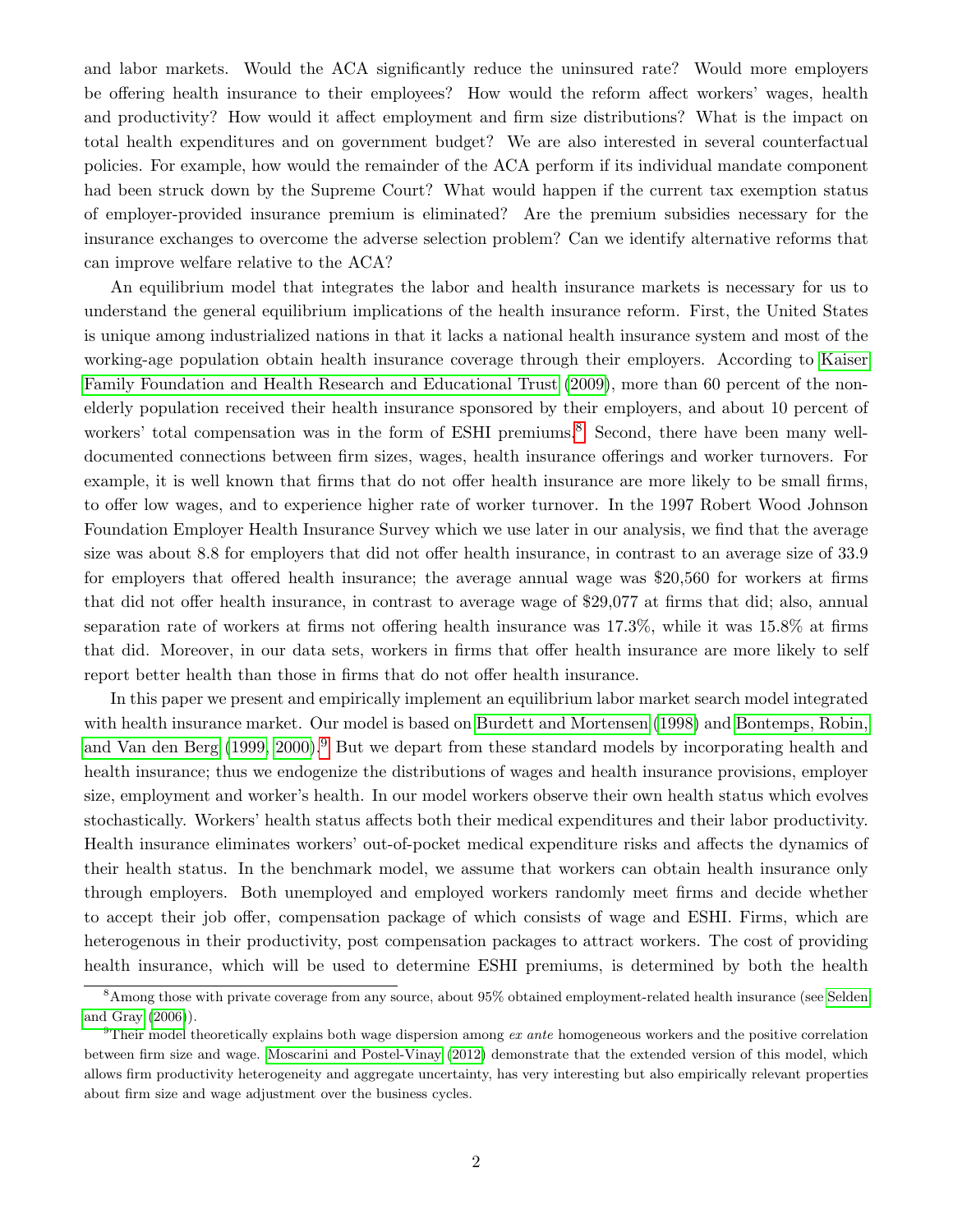composition of its workforce and a fixed administrative cost. When deciding the compensation packages, the firms anticipate that their choice of compensation packages will affect the health composition of their worker as well as their sizes in the steady state.

We characterize the steady state equilibrium of the model in the spirit of [Burdett and Mortensen](#page-49-0) [\(1998\)](#page-49-0). We estimate the parameters of the baseline model using data from Survey of Income and Program Participation (SIPP, 1996 Panel), Medical Expenditure Panel Survey (MEPS, 1997-1999), and Robert Wood Johnson Foundation Employer Health Insurance Survey (RWJ-EHI, 1997). The first two data sets are panels on worker-side labor market status, health and health insurance, while the third one is a crosssectional establishment level data set which contains information such as establishment size and health insurance coverage. Because the data on the supply-side (i.e., workers) and demand-side (i.e. firms) of labor markets come from different sources, we estimate the model using GMM for the case of combinations of data sets, as proposed by [Imbens and Lancaster \(1994\)](#page-50-2) and [Petrin \(2002\)](#page-51-1). We show that our baseline model delivers a rich set of predictions that can *qualitatively* and *quantitatively* account for a wide variety of the aforementioned phenomenon observed in the data including the correlations among firm sizes, wages, health insurance offering rates, turnover rates and workers' health compositions.

In our empirical analysis, we find that a critical driver to explain these correlations is the positive effect of health insurance on the dynamics of health status. While it is true that firms by offering health insurance can benefit from the tax exemption of the insurance premium, they also attract unhealthy workers who both increase their health insurance costs and decrease their labor productivity – this is the standard adverse selection problem. This creates a potential disincentive for firms to offer health insurance. In Section [4.1,](#page-16-0) we show that in the presence of the positive effect of health insurance on health, the degree of the adverse selection problem faced by high-productivity firms offering health insurance is less severe than that for low-productivity firms. The reason is that, a high-productivity firm offering health insurance can poach workers from a much wider range of firms, including a larger fraction of workers who worked in firms that already offer insurance and thus are healthier; in contrast, a low-productivity firm offering health insurance can only poach workers from firms with even lower productivity, most of which do not offer health insurance and thus have less healthy workers.

Moreover, the adverse selection problem that firms offering health insurance suffer is attenuated over time by the *positive effect of health insurance on health*. Importantly, however, this effect from the improvement of health status of the workforce is captured more by high productivity firms due to what we term as "retention effect," which simply refers to the fact that high-productivity firms tend to offer higher wages and retain workers longer (see [Fang and Gavazza \(2011\)](#page-50-3) for an evidence for this mechanism). These effects jointly allow our model to generate a positive correlation between wage, health insurance, and firm size; and they moreover explain why health status of employees covered by ESHI is better than that of uninsured employees in the data.[10](#page-3-0)

We use our estimated model to examine the impact of the previously-mentioned four key components of the ACA. We find that the implementation of the ACA would significantly reduce the uninsured rate among the workers in our estimation sample from 20.12% in the benchmark economy to 7.27%. This large reduction of the uninsured rate is mainly driven by the unemployed (3.2% of the population) and 9.65% of the employed workers with relatively low wages participating in the insurance exchange with their premium supported by the income-based subsidies. We find that the employer mandate increases the

<span id="page-3-0"></span> $10$ In fact, we will show in Table [14](#page-44-0) that, due to these effects, the incentives for firms, even the more productive ones, to offer health insurance is largely unaffected in a counterfactual environment where the tax exemption of ESHI premiums is eliminated.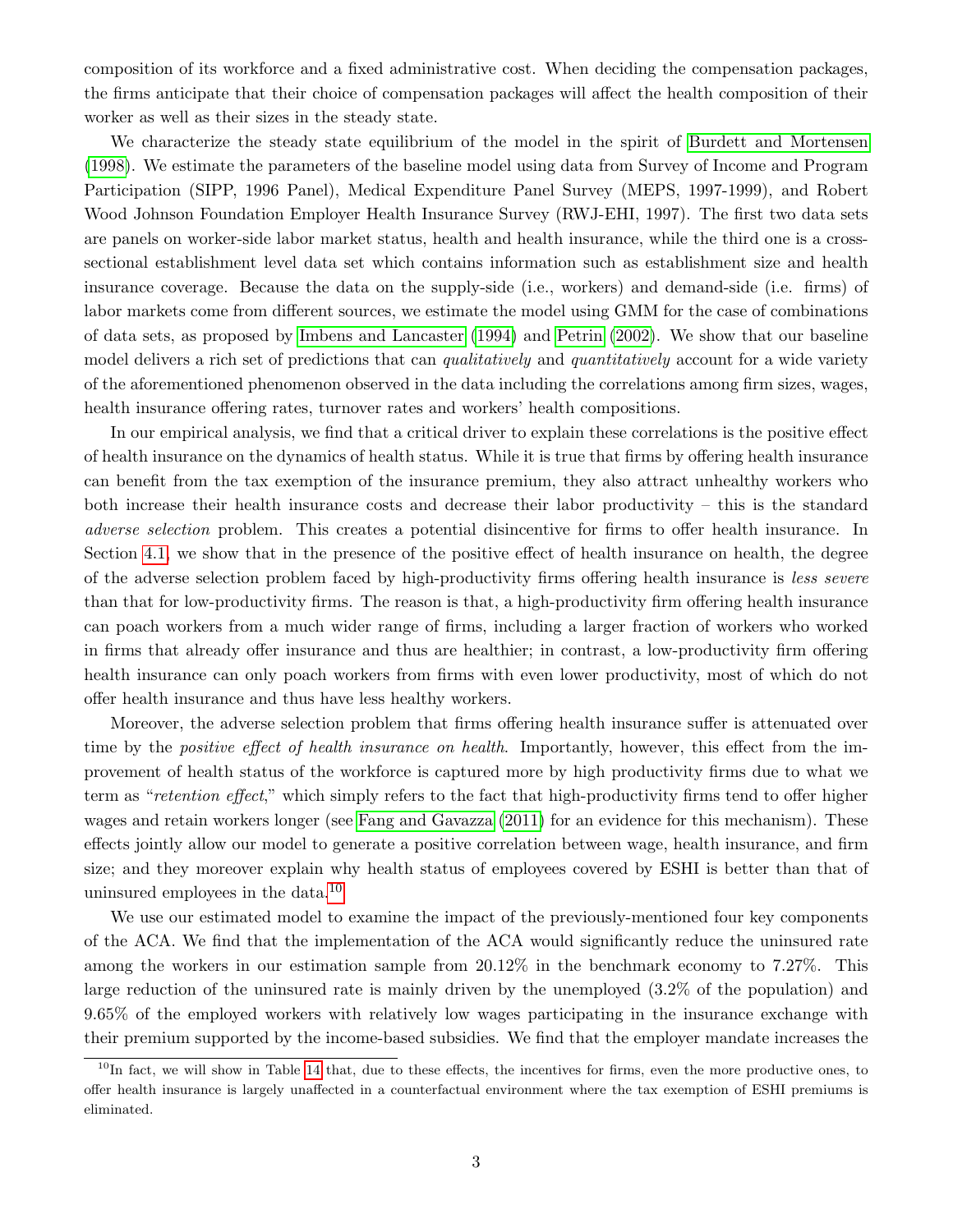health insurance offering rate for firms with 50 or more workers from  $91.13\%$  in the benchmark to  $99.93\%$ under the ACA; however, the health insurance offering rate is somewhat reduced for firms with less than 50 workers. Moreover, the employer mandate leads to a slight increase in the fraction of firms with less than 50 workers, with a small but noticeable clustering of firms with size just below the employer mandate threshold of 50. Overall, there is only a small increase in the fraction of employed workers receiving ESHI, from 82.53% in the benchmark to 82.84% under the ACA. We also find that the ACA would raise the health expenditure by about 8%, and lead to an increase in the fraction of healthy workers in the population.

We also investigate the effect of the ACA if its individual mandate component were removed, a scenario that would have resulted had the Supreme Court ruled the individual mandate unconstitutional (see Footnote [5\)](#page-1-4). We find that a significant reduction in the uninsured rate would also have been achieved: the uninsured rate in our simulation under "ACA without individual mandate" would be 12.18%, significantly lower than the 20.12% under the benchmark. The premium subsidy component of the ACA would have in itself drawn all the unemployed (healthy or unhealthy) and the low-wage employed (again both healthy and unhealthy) in the insurance exchange. In fact, if we were to remove the premium subsidies, instead of the individual mandate, from the ACA, we find that the insurance exchange will suffer from adverse selection problem so severe as to render it non-active at all. However, the presence of the exchange, though non-active, still changes the workers' outside option and thus affects the firms' decisions, which leads to a small reduction of the uninsured rate from 20.12% in the benchmark to 17.14-17.28% under "ACA without the subsidies."

Interestingly, we find that, under a policy of "ACA without the employer mandate," the uninsured rate would be  $6.44\%$ , lower than the uninsured rate under the full ACA. Without the employer mandate, the health composition of the workers in the health exchange pool is improved, which leads to a decrease in the premium in the exchange. This makes it less desirable for individuals to stay uninsured and subject to individual mandate penalty. We also find that the equilibrium under the policy of "ACA without employer mandate" achieves a higher average productivity, higher average wages and higher worker's average utility, without increasing the government spending.

We also simulate the effects of eliminating the tax exemption for ESHI premium both under the benchmark and under the ACA. We find that, while the elimination of the tax exemption for ESHI premium would reduce the probability of all firms, especially the larger ones, offering health insurance to their workers, the overall effect on the uninsured rate is rather modest. We find that the uninsured rate would increase from 20.12% to 23.39% when the ESHI tax exemption is removed in the benchmark economy; and it will increase from 7.27% to 9.15% under the ACA. We also experimented with the effect of prohibiting firms from offering ESHI. We find that it would lead to a large reduction in the fraction of active firms in the labor market, which suggests that ESHI allows low-productive firms to be active in the market because they can potentially extract the workers' risk premium.

The remainder of the paper is structured as follows. In Section [2,](#page-5-0) we review the related literature; in Section [3,](#page-6-0) we present the model of the labor market with endogenous determinations of wages and health insurance provisions; in Section [4,](#page-16-1) we describe the numerical algorithm to solve for the steady state equilibrium of the model, and present a qualitative assessment of the workings of the model; in Section [5,](#page-20-0) we describe the data sets used in our empirical analysis; in Section [6,](#page-22-0) we explain our estimation strategy; in Section [7,](#page-27-0) we present our estimation results and the goodness-of-fit; in Section [8,](#page-30-0) we describe the results from several counterfactual experiments; and finally in Section [9,](#page-48-0) we conclude and discuss directions for future research.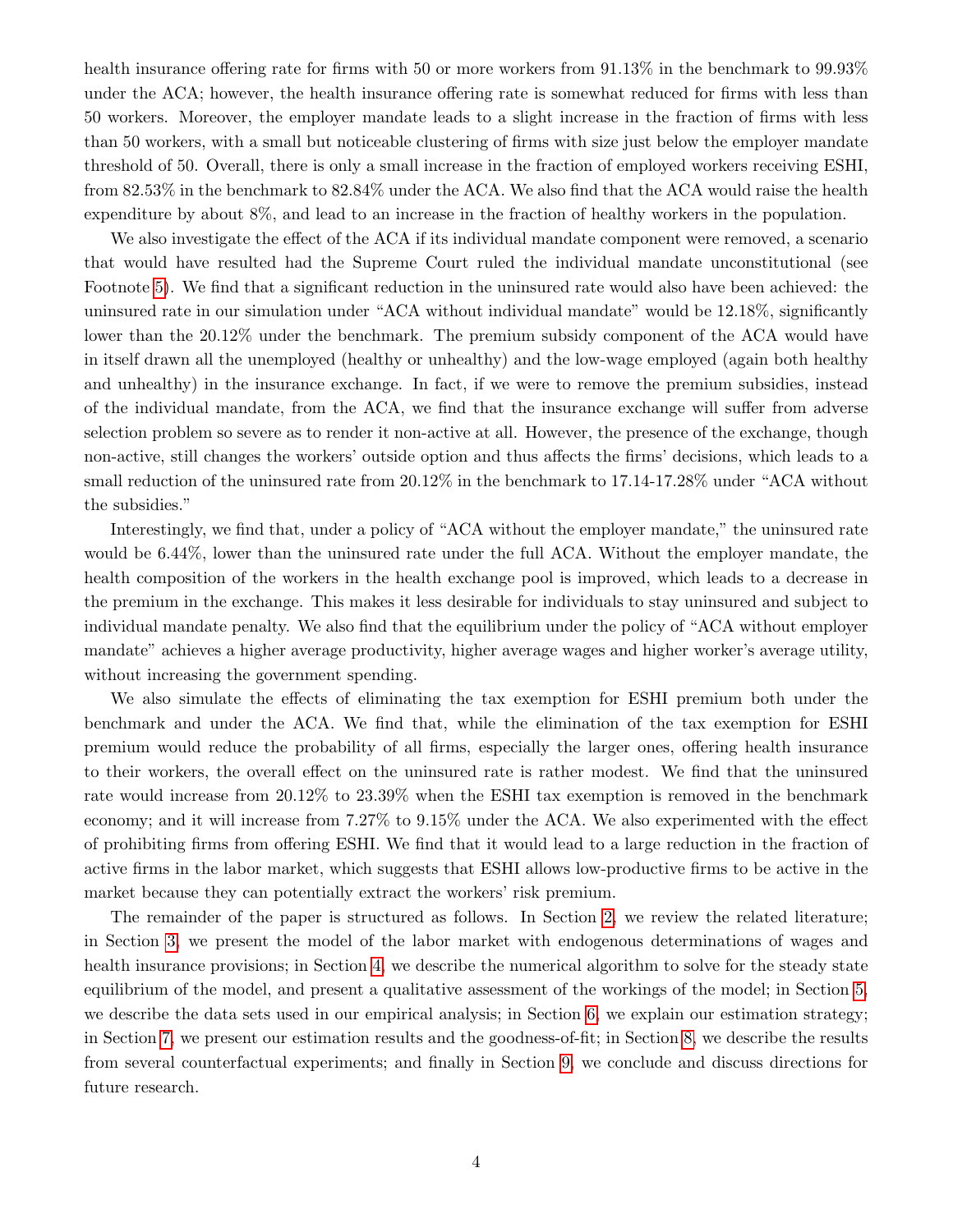# <span id="page-5-0"></span>2 Related Literature

This paper is related to three strands of the literature. First and foremost, it is related to a small literature that examines the relationship between health insurance and labor market. [Dey and Flinn](#page-50-4) [\(2005\)](#page-50-4) propose and estimate an equilibrium model of the labor market in which firms and workers bargain over both wages and health insurance offerings to examine the question of whether the employer-provided health insurance system leads to inefficiencies in workers' mobility decisions (which are often referred to as "job lock" or "job push" effects). However, because a worker/vacancy match is the unit of analysis in [Dey and Flinn \(2005\)](#page-50-4), their model is not designed to address the relationship between firm size and wage/health insurance provisions, which is important to understand the size-dependent employer mandate in the ACA. Moreover, in [Dey and Flinn \(2005\)](#page-50-4), workers' health status and health expenditures are not explicitly modeled, and firms' heterogenous costs of offering health insurance are also exogenous. In our paper, we explicitly incorporate workers' health and health expenditures, and endogenize health insurance costs and premium. We believe these features are essential to assess the general equilibrium effects of the ACA on population health, health expenditures and health insurance premiums.

[Bruegemann and Manovskii \(2010\)](#page-49-3) develop a search and matching model to study firms' health insurance coverage decision. In their model, firm sizes are discrete to highlight the effect of fluctuations in the health composition of employees on the dynamics of firm's coverage decision, and they argue that the insurance market for small firms suffers from adverse selection problem because those firms try to purchase health insurance when most of their employees are unhealthy. Our study provides a complementary channel which has received little attention in the literature: it is harder for small firms to overcome adverse selection problems because they cannot retain their workers long enough to capture the benefits from the advantageous dynamic effects of health insurance on health. This channel arises in our environment because we allow for on-the-job searches and explicitly model the dynamic effect of health insurance on health, both of which are absent in their model. Moreover, our model endogenously generates reasonable wage distributions, which are important to study the impact of income-based premium subsidies and individual mandates.

The channel that worker turnover discourages firm's health insurance provision is related to [Fang and](#page-50-3) [Gavazza \(2011\)](#page-50-3). They argue that health is a form of general human capital, and labor turnover and labormarket frictions prevent an employer-employee pair from capturing the entire surplus from investment in an employee's health, generating under-investment in health during working years and increasing medical expenditures during retirement. We advance their insights by showing that in an equilibrium model of labor market, it also reduces the adverse selection problem for high-productivity firms relative to lowproductivity firms, and helps explain why high-productivity firms have a stronger incentives to provide health insurance to their workers. Moreover, our primary focus is about health insurance coverage provision and labor market outcomes, while theirs is about the life-cycle medical expenditure.

Second, there are a growing number of empirical analyses examining the likely impact of the ACA by focusing the Massachusetts Health Reform, implemented in 2006, which has similar features with the ACA. [Kolstad and Kowalski \(2012a\)](#page-50-5); [Hackmann, Kolstad, and Kowalski \(2012\)](#page-50-6); [Kolstad and Kowalski \(2012b\)](#page-50-7) study the effect on medical expenditure, selection in insurance markets, and labor markets. [Courtemanche](#page-49-4) [and Zapata \(2012\)](#page-49-4) found that Massachusetts reform improves the health status of individuals. They study these issues based on a "difference-in-difference" approach. These approaches are very informative to understand the overall and likely impact of reform. By structurally estimating an equilibrium model, we complement this literature by providing a quantitative assessment of the *mechanisms* generating such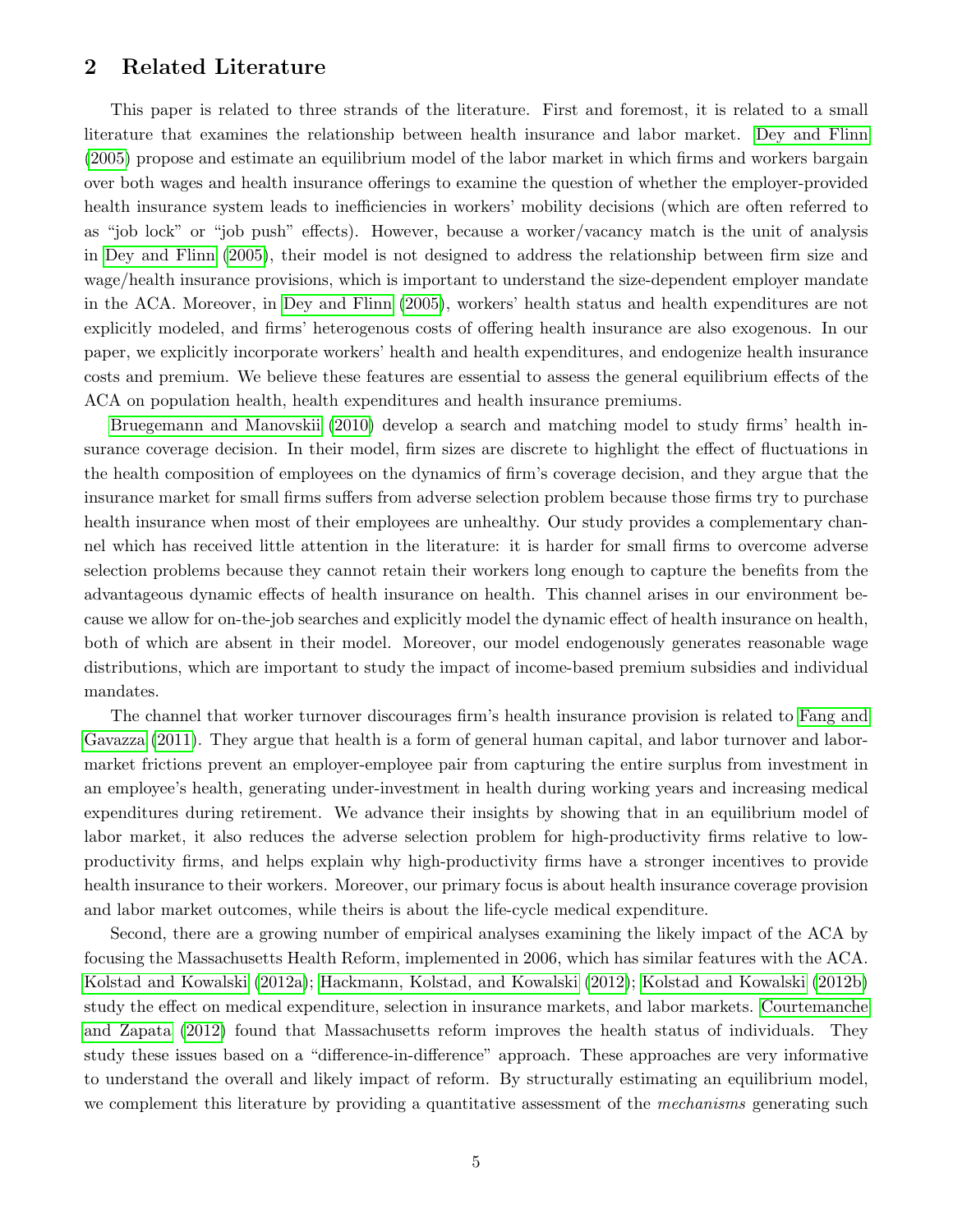outcomes. Moreover, we provide the assessment of various other counterfactual policies such as the removal of tax exclusion of ESHI premiums. In a recent paper, [Pashchenko and Porapakkarm \(2012\)](#page-51-2) evaluates the ACA using a calibrated life-cycle incomplete market general equilibrium model. They consider several individual decisions such as health insurance, consumption, saving, and labor supply, but they do not model firms' decision of offering health insurance as well as firm size distribution. Therefore, their model is not designed to address the effects of ACA on firms' insurance coverage and wage offer decisions and the equilibrium effects of size-dependent employer mandate.

Third, this paper is related to a large literature estimating equilibrium labor market search models.<sup>[11](#page-6-1)</sup> [Van den Berg and Ridder \(1998\)](#page-51-3) and [Bontemps, Robin, and Van den Berg \(1999,](#page-49-1) [2000\)](#page-49-2) empirically implement [Burdett and Mortensen \(1998\)](#page-49-0)'s model. Their empirical frameworks have been widely applied in subsequent studies investigating the impact of various labor market policies on labor market outcomes. Among this literature, our study is mostly related to [Shephard \(2012\)](#page-51-4) and [Meghir, Narita, and Robin](#page-50-8) [\(2012\)](#page-50-8), which also allow for multi-dimensional job characteristics as in our paper: wage and part-time/fulltime in [Shephard \(2012\)](#page-51-4), wage and formal/informal sector in [Meghir, Narita, and Robin \(2012\)](#page-50-8), and wage and health insurance offering in our paper. However, in [Shephard \(2012\)](#page-51-4) a firm's job characteristics is assumed to be exogenous, while in our paper employers endogenously choose job characteristics. In [Meghir,](#page-50-8) [Narita, and Robin \(2012\)](#page-50-8) firms choose whether to enter the formal or informal sectors so in some sense their job characteristics are also endogenously determined; however, in [Meghir, Narita, and Robin \(2012\)](#page-50-8), workers are homogeneous so firms' decision about which sector to enter does not affect the composition of the types of workers they would attract. In contrast, in our model, workers are heterogenous in their health, thus employers endogenously choose job characteristics, namely wage and health insurance offering, by taking into account their influence on the initial composition of its workforce as well as the subsequent worker turnover.

# <span id="page-6-0"></span>3 An Equilibrium of Model of Wage Determination and Health Insurance Provision

#### <span id="page-6-5"></span>3.1 The Environment

Consider a labor market with a continuum of firms with measure normalized to 1 and a continuum of workers with measure  $M > 0.12$  $M > 0.12$  They are randomly matched in a frictional labor market. Time is discrete, and indexed by  $t = 0, 1, \dots$ , and we use  $\beta \in (0, 1)$  to denote the discount factor for the workers.<sup>[13](#page-6-3)</sup>

Workers have constant absolute risk aversion  $(CARA)$  preferences:<sup>[14](#page-6-4)</sup>

$$
u(c) = -\exp(-\gamma c),\tag{1}
$$

where  $\gamma > 0$  is the absolute risk aversion parameter.

**Workers' Health.** Workers differ in their health status, denoted by h, and they can either be **Healthy**  $(H)$ or Unhealthy (U). In our model, a worker's health status has two effects. First, it affects the distribution

<span id="page-6-1"></span> $11$ See [Eckstein and Wolpin](#page-50-9) [\(1990\)](#page-50-9) for a seminal study that initiated the literature.

<span id="page-6-2"></span><sup>&</sup>lt;sup>12</sup>Throughout the paper, we use "workers" and "firms" interchangeably with "individuals" and "employers" respectively.

<span id="page-6-4"></span><span id="page-6-3"></span><sup>13</sup>In our empirical analysis, a "period" correponds to four months.

<sup>&</sup>lt;sup>14</sup>Alternatively we can assume constant relative risk aversion (CRRA) preferences as in [Rust and Phelan](#page-51-5) [\(1997\)](#page-51-5), but then would have to deal with the issue of possible negative consumption.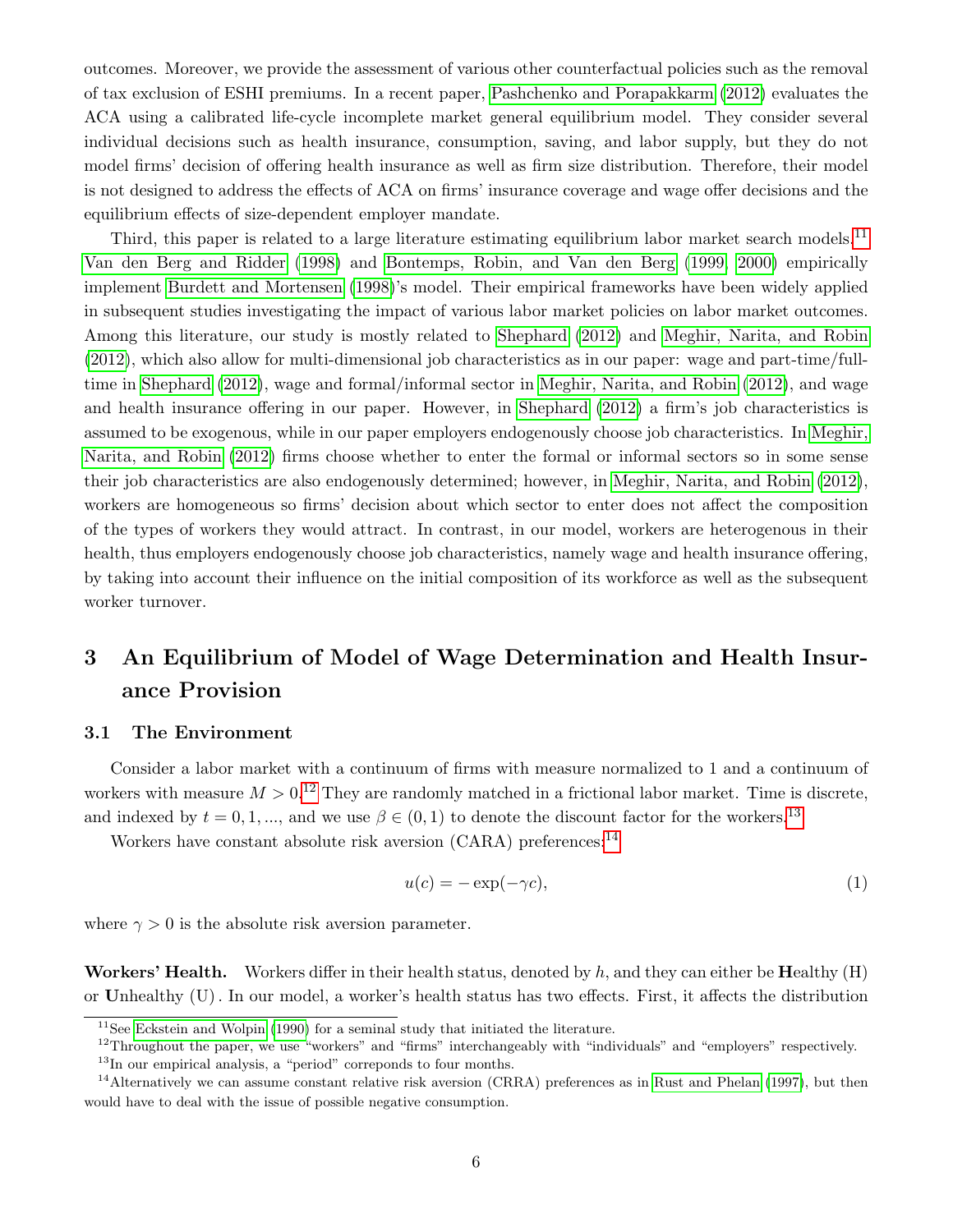of health expenditures. Specifically, we model an individual's health expenditure distributions as follows. Let  $x \in \{0,1\}$  denote an individual's health insurance status, where  $x = 1$  means that he has health insurance. We assume that the probability that an individual will experience a medical shock is given by:

<span id="page-7-0"></span>
$$
Pr(m > 0|h, x) = \Phi(\alpha_0 + \beta_0 1 \{h = U\} + \gamma_0 x),
$$
\n(2)

and conditional on a medical shock, the realization of the medical expenditure is drawn from a log normal distribution:

<span id="page-7-1"></span>
$$
m|(h,x) \sim \exp\left(\alpha_m + \beta_m 1\left\{h = U\right\} + \gamma_m x + \epsilon_{hx}\right),\tag{3}
$$

where  $\epsilon_{hx} \sim N(0, \sigma_{hx}^2)$  and is independently and identically distributed across time periods. Note that in [\(2\)](#page-7-0) and [\(3\)](#page-7-1) we allow both the individual's health and health insurance status to affect the medical expenditure distributions; moreover, in [\(3\)](#page-7-1) we allow that the log normal medical expenditure distributions to be conditionally heteroskedastic.<sup>[15](#page-7-2)</sup> In subsequent analysis, we will use  $\tilde{m}_h^x$  to denote the random medical expenditure for individuals with health status h and health insurance status x as described by  $(2)$  and  $(3)$ , and use  $m_h^x$  to denote the expectation of  $\tilde{m}_h^x$  which is given by:<sup>[16](#page-7-3)</sup>

<span id="page-7-6"></span>
$$
m_h^x \equiv \mathbf{E}\tilde{m}_h^x = \exp\left(\alpha_m + \beta_m 1\left\{h = U\right\} + \gamma_m x\right) \exp\left(\frac{\sigma_{hx}^2}{2}\right) \Phi\left(\alpha_0 + \beta_0 1\left\{h = U\right\} + \gamma_0 x\right). \tag{4}
$$

Second, a worker's health status affects his productivity. Specifically, if an individual works for a firm with productivity p, he can produce p units of output if he is healthy, but he can produce only  $d \times p$  units of output if he is unhealthy where  $1 - d$  represents the productivity loss from being unhealthy.<sup>[17](#page-7-4)</sup>

In each period, worker's health status changes stochastically according to a Markov Process. The period-to-period transition of an individual's health status depends on his health insurance status. We use  $\pi_{h'h}^x \in (0,1)$  to denote the probability that a worker's health status changes from  $h \in \{H, U\}$  to  $h' \in \{H, U\}$  conditional on insurance status  $x \in \{0, 1\}$ . The transition matrix is thus, for  $x \in \{0, 1\}$ ,

<span id="page-7-5"></span>
$$
\boldsymbol{\pi}^x = \left( \begin{array}{cc} \pi_{HH}^x & \pi_{UH}^x \\ \pi_{HU}^x & \pi_{UU}^x \end{array} \right), \tag{5}
$$

where  $\pi_{UH}^x = 1 - \pi_{HH}^x$  and  $\pi_{HU}^x = 1 - \pi_{UU}^x$ .

Firms. Firms are heterogeneous in their productivity. In the population of firms, the distribution of productivity is denoted by  $\Gamma(\cdot)$  which we assume to admit an everywhere continuous and positive density function. In our empirical application, we specify  $\Gamma$  to be lognormal with mean  $\mu_p$  and variance  $\sigma_p^2$ , i.e.,  $p \sim \ln N(\mu_p, \sigma_p^2)$ .

Firms, after observing their productivity, decide a package of wage and health insurance provision, denoted by  $(w, x)$  where  $w \in R_+$  and  $x \in \{0, 1\}$ . If a firm offers health insurance to its workers, it has

$$
Var\left(\tilde{m}_h^x | h, x\right) = \exp\left[2\left(\alpha_m + \beta_m 1\left\{h = U\right\} + \gamma_m x\right)\right] \exp\left(\sigma_{hx}^2\right) \left[\exp\left(\sigma_{hx}^2\right) - 1\right] \Phi\left(\alpha_0 + \beta_0 1\left\{h = U\right\} + \gamma_0 x\right)
$$

We use these moments in our first-step estimation described in Section [6.1.](#page-23-0)

<span id="page-7-2"></span><sup>&</sup>lt;sup>15</sup>Our specification allows us to capture two of the most salient features of the medical expenditure distributions: they are heavily skewed to the right and there is a sizable fraction of individuals with zero medical expenditure. Similar specifications have been used in [Einav, Finkelstein, Ryan, Schrimpf, and Cullen](#page-50-10) [\(2013\)](#page-50-10).

<span id="page-7-3"></span><sup>&</sup>lt;sup>16</sup>The conditional variances of the medical expenditures can also be analytically characterized:

<span id="page-7-4"></span><sup>&</sup>lt;sup>17</sup>One can alternatively assume that the productivity loss only occurs if an individual experiences a bad health shock. Because an unhealthy worker is more likely to experience a bad health shock, such a formulation is equivalent to the one we adopt in the paper.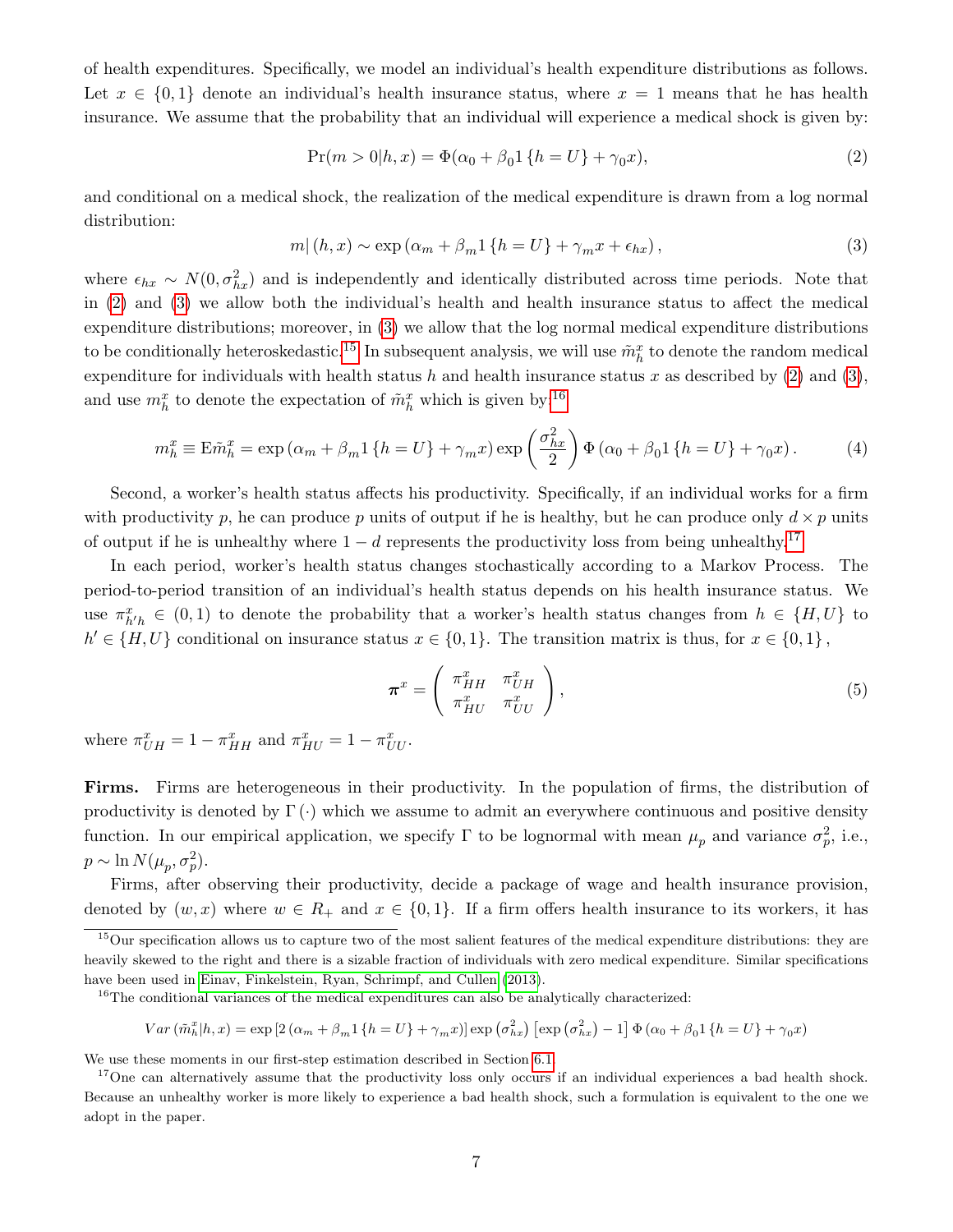to incur a fixed administrative cost  $C > 0$ . We assume that any firm that offers health insurance to its workers is self-insured, and will charge an insurance premium from its workers each period to cover the necessary reimbursement of all the realized health expenditures in addition to the administrative cost  $C<sup>18</sup>$  $C<sup>18</sup>$  $C<sup>18</sup>$ 

Importantly, we assume, due to regulations in Health Insurance Portability and Accountability Act (HIPAA) which prohibits discrimination against employees and dependents based on their health status, that all the workers in a given firm will receive the same compensation package (wage and health insurance offering *regardless of* their health status.<sup>[19](#page-8-1)</sup>

Health Insurance Market. In the baseline model, which is intended to represent the pre-ACA U.S. health insurance market, we assume that workers can obtain health insurance only if their employers offer them. This is a simplifying assumption meant to capture the fact that the individual private insurance market is rather small in the U.S. In our counterfactual experiment, we will consider the case of competitive private insurance market to mimic the health insurance exchanges that would be established under the ACA.

Labor Market. Firms and workers are randomly matched in the labor market. In each period, an unemployed worker randomly meets a firm with probability  $\lambda_u \in (0,1)$ . He then decides whether to accept the offer, or to remain unemployed and search for jobs in next period. We assume that all new-born workers are unemployed.

If an individual is employed, he meets randomly with another firm with probability  $\lambda_e \in (0,1)$ . If a currently employed worker receives an offer from another firm, he needs to decide whether to accept the outside offer or to stay with the current firm. An employed worker can also decide to return to the unemployment pool.<sup>[20](#page-8-2)</sup> Moreover, each match is destroyed exogenously with probability  $\delta \in (0,1)$ , upon which the worker will return to unemployment. As we discuss in Section [3.2,](#page-9-0) we assume that individual may experience both the exogenous job destruction and the arrival of the new job offer within in the same period.[21](#page-8-3)

To generate a steady state for the labor market, we assume that in each period any individual, regardless of health and employment status, will leave the labor market with probability  $\rho \in (0,1)$ . An equal measure of newborns will enter the labor market unemployed and their initial health status with be healthy with probability  $\mu_H \in (0,1)$ .

Income Taxes and Unemployment Benefit. Workers' wages are subject to a nonlinear tax schedule, but the ESHI premium is tax exempt in the baseline model. For the *after-tax income*  $T(y)$ , we follow the

<span id="page-8-0"></span><sup>&</sup>lt;sup>18</sup>In principle, firms should also be able to decide on the premium if they decide to offer health insurance. However, because we require that firms be self-insured, the insurance premium will be determined in equilibrium by the health composition of workers in steady state.

<span id="page-8-1"></span><sup>&</sup>lt;sup>19</sup>HIPAA is an amendment of Employee Retirement Security Act (ERISA), which is a federal law that regulates issues related to employee benefits in order to qualify for tax advantages. A description of HIPPA can be found at the Department of Labor website: http://www.dol.gov/dol/topic/health-plans/portability.htm

<span id="page-8-2"></span> $^{20}$ Returning to unemployment may be a better option for a currently employed worker if his heath status changed from when he accepted the current job offer, for example.

<span id="page-8-3"></span> $^{21}$ This specification is used by [Wolpin](#page-51-6) [\(1992\)](#page-51-6) and more recently by [Jolivet, Postel-Vinay, and Robin](#page-50-11) [\(2006\)](#page-50-11). This allows us to account for transitions known as "job to unemployment, back to job" all occurring in a single period, as we observe in the data.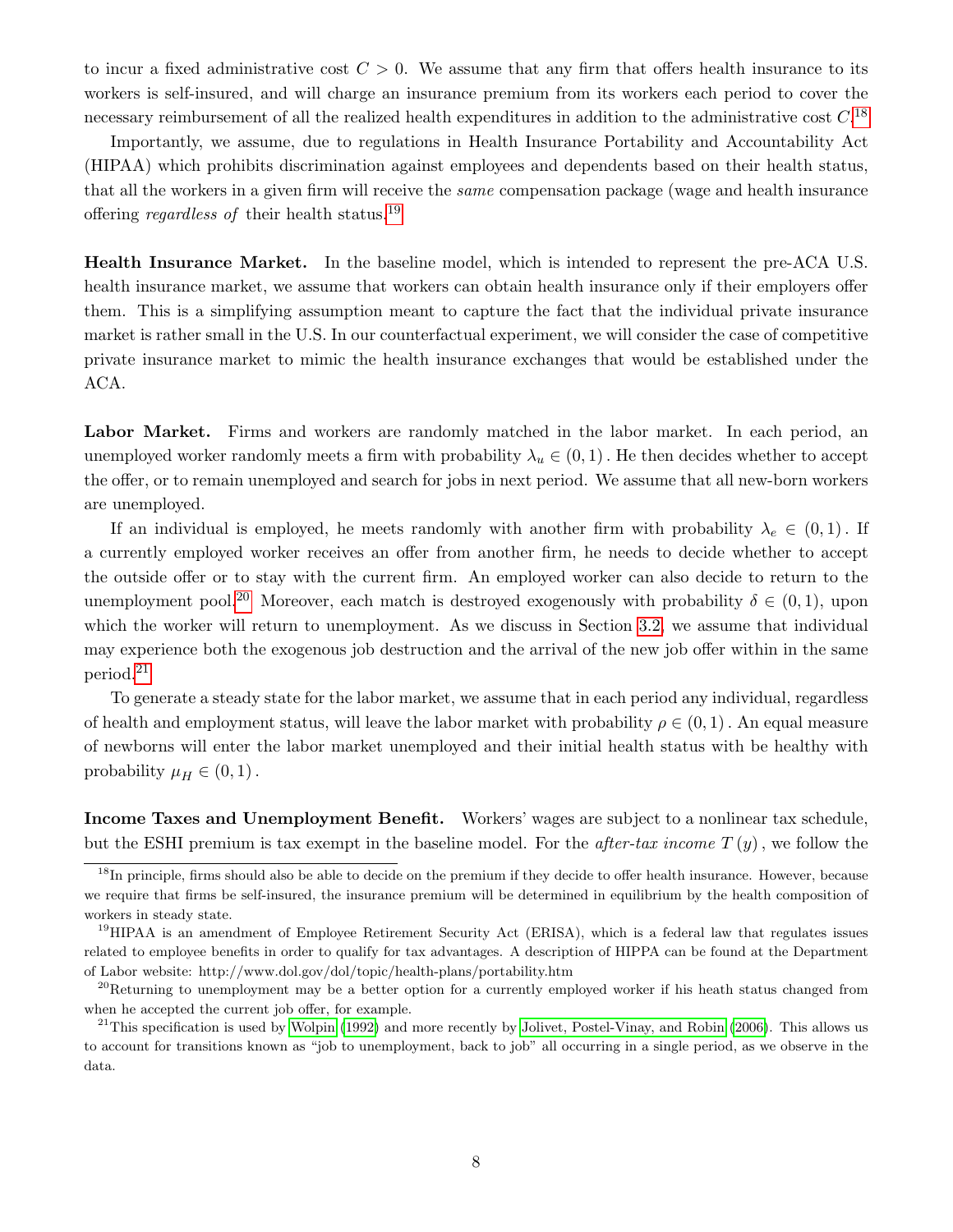specification in [Kaplan \(2012\)](#page-50-12) which approximates the U.S. tax code by: $^{22}$  $^{22}$  $^{22}$ 

<span id="page-9-2"></span>
$$
T(y) = \tau_0 + \tau_1 \frac{y^{(1+\tau_2)}}{1+\tau_2} \tag{6}
$$

where  $\tau_0 > 0, \tau_1 > 0$  and  $\tau_2 < 0$ .

### <span id="page-9-0"></span>3.2 Timing in a Period

At the beginning of each period, we should imagine that individuals, who are heterogeneous in their health status, are either unemployed or working for firms offering different combinations of wage and health insurance packages. We now describe the explicit timing assumptions in a period that we use in the derivation of the value functions in Section [3.3.](#page-10-0) We believe that our particular timing assumptions simplify our derivation but they are not crucial.

- 1. Any individual, whether employed or unemployed, and regardless of his health status, may leave the labor market with probability  $\rho \in (0,1)$ ;
- 2. If an employed worker stays in the labor market matched with a firm with productivity  $p$ , then:
	- (a) he produces output p if healthy and  $d \times p$  if unhealthy;
	- (b) the firm pays wage and collects insurance premium if it offers health insurance;
	- (c) he receives a medical expenditure shock, the distribution of which depends on his beginning-ofthe-period health status;
	- (d) he then observes the realization of the health status that will be applicable next period;
	- (e) he randomly meets with new employers with probability  $\lambda_e$ ;
	- (f) the current match is destroyed with probability  $\delta \in (0, 1)$ , in which case the worker must decide whether to accept the outside offer, if any, or to enter unemployment pool;
	- (g) if the current match is not destroyed, then he decides whether to accept the outside offer if any, to stay with the current firm, or to quit into unemployment.
- 3. Any unemployed worker experiences the following in a period:
	- (a) he receives the unemployment benefit  $b$ ;
	- (b) he receives a medical expenditure shock, the distribution of which depends on his beginning-ofthe-period health status;
	- (c) he then observes the realization of the health status that will be applicable next period;
	- (d) he randomly meets with employers with probability  $\lambda_u$ , and decides whether to accept the offer if any, or to stay unemployed.
- <span id="page-9-1"></span>4. Time moves to the next period.

 $^{22}$ [Robin and Roux](#page-51-7) [\(2002\)](#page-51-7) also studied the impact of progressive income tax within the framework of [Burdett and Mortensen](#page-49-0) [\(1998\)](#page-49-0).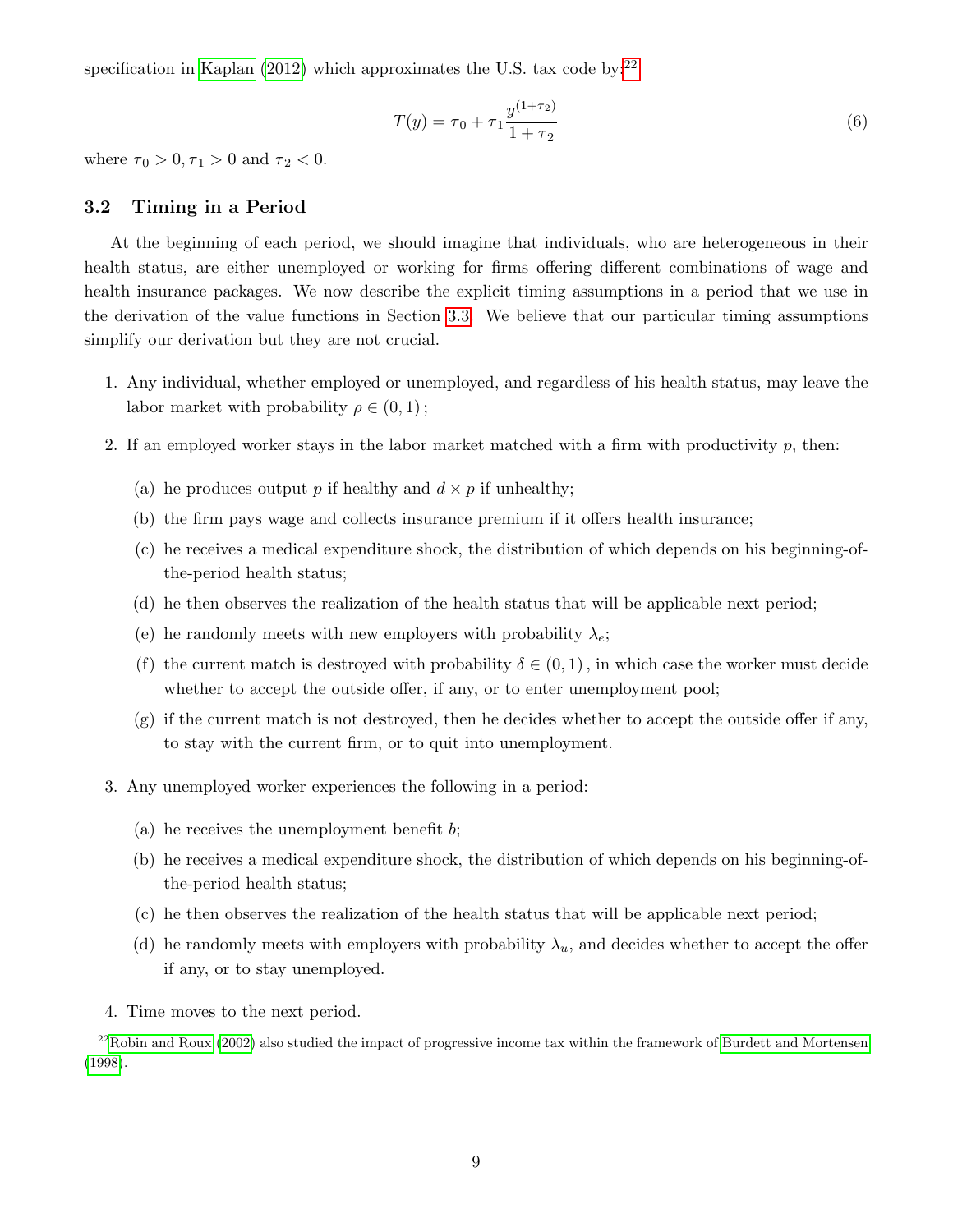### <span id="page-10-0"></span>3.3 Analysis of the Model

In this section, we characterize the steady state equilibrium of the model. The analysis here is similar to but generalizes that in [Burdett and Mortensen \(1998\)](#page-49-0). We first consider the decision problem faced by a worker, for a postulated distribution of wage and insurance packages by the firms, denoted by  $F(w, x)$ , and derive the steady state distribution of workers of different health status in unemployment and among firms with different offers of wage and health insurance packages  $(w, x)$ . We then solve the firms' optimization problem and provide the conditions for the postulated  $F(w, x)$  to be consistent with equilibrium.

#### 3.3.1 Value Functions

We first introduce the notation for several valuation functions. We use  $v_h(y, x)$  to denote the expected flow utility of workers with health status h from income y and insurance status  $x \in \{0,1\}$ ; and it is give by:

<span id="page-10-3"></span>
$$
v_h(y,x) = \begin{cases} u(T(y)) & \text{if } x = 1\\ \mathcal{E}_{\tilde{m}_h^0} u(T(y) - \tilde{m}_h^0) & \text{if } x = 0, \end{cases}
$$
 (7)

where  $T(y)$  is after-tax income as specified in [\(6\)](#page-9-2) and  $\tilde{m}_h^0$  is the random medical expenditure for uninsured individual as specified by [\(2\)](#page-7-0) and [\(3\)](#page-7-1). Note that when an individual is insured, i.e.,  $x = 1$ , his medical expenditures are fully covered by the insurance. As long as  $\tilde{m}_h^0$  is not always  $0, v_h(y, 1) > v_h(y, 0)$ ; i.e., regardless of workers' health, if wages are fixed, then all workers desire health insurance.

Let  $U_h$  denote the value for an unemployed worker with health status h at the beginning of a period; and let  $V_h(w, x)$  denote the value function for an employed worker with health status h working for a job characterized by wage-insurance package  $(w, x)$  at the beginning of a period.  $U_h$  and  $V_h(\cdot, \cdot)$  are of course related recursively.  $U_h$  is given by:

<span id="page-10-1"></span>
$$
\frac{U_h}{1-\rho} = v_h(b,0) + \beta \mathcal{E}_{h'|(h,0)} \left[ \lambda_u \int \max\{V_{h'}(w,x), U_{h'}\} dF(w,x) + (1-\lambda_u)U_{h'} \right],\tag{8}
$$

where the expectation  $E_{h'}$  is taken with respect to the distribution of  $h'$  conditional on the current health status h and insurance status  $x = 0$  because unemployed workers are uninsured in the baseline model. [\(8\)](#page-10-1) states that the value of being unemployed, normalized by the survival rate  $1 - \rho$ , consists of the flow payoff  $v<sub>h</sub>(b, 0)$ , and the discounted expected continuation value where the expectation is taken with respect to the health status h' next period, whose transition is given by  $\pi_{h'h}^0$  as described in [\(5\)](#page-7-5). The unemployed worker may be matched with a firm with probability  $\lambda_u$  and the firm's offer  $(w, x)$  is drawn from the distribution  $F(w, x)$ . If an offer is received, the worker will choose whether to accept the offer by comparing the value of being employed at that firm  $V_{h'}(w, x)$ , and the value of remaining unemployed  $U_{h'}$ ; if no offer is received, which occurs with probability  $1 - \lambda_u$ , the worker's continuation value is  $U_{h'}$ .

Similarly,  $V_h(w, x)$  is given by

<span id="page-10-2"></span>
$$
\frac{V_h(w,x)}{1-\rho} = v_h(w,x) + \beta \lambda_e \left\{ \begin{array}{l} (1-\delta) \mathcal{E}_{h'|(h,x)} \left[ \int \max \{ V_{h'}(\tilde{w}, \tilde{x}), V_{h'}(w,x), U_{h'} \} dF(\tilde{w}, \tilde{x}) \right] \\ + \delta \mathcal{E}_{h'|(h,x)} \left[ \int \max \{ U_{h'}, V_{h'}(\tilde{w}, \tilde{x}) \} dF(\tilde{w}, \tilde{x}) \right] \\ + \beta (1-\lambda_e) \left\{ (1-\delta) \mathcal{E}_{h'|(h,x)} \left[ \max \{ U_{h'}, V_{h'}(w,x) \} \right] + \delta \mathcal{E}_{h'|(h,x)} [U_{h'}] \right\}. \end{array} \right\} \tag{9}
$$

Note that in both [\(8\)](#page-10-1) and [\(9\)](#page-10-2), we used our timing assumption that a worker's health status next period depends on his insurance status this period even if he is separated from his job at the end of this period (see Section [3.2\)](#page-9-0).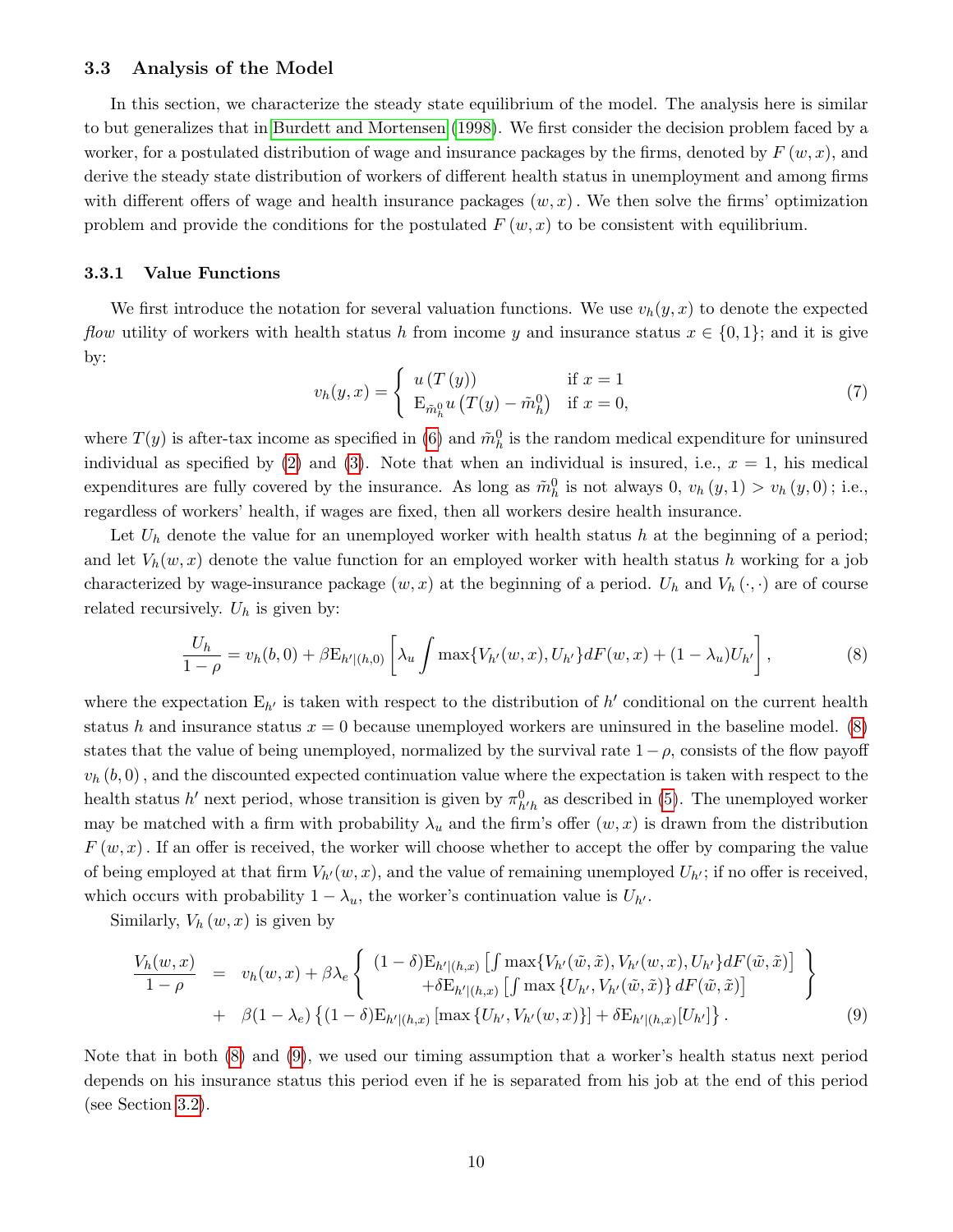### 3.3.2 Workers' Optimal Strategies

Standard arguments can be used to show that a worker's decision about whether to accept a job offer is characterized by "generalized reservation wage" policies. Note that in our model, both unemployed and employed workers make decisions about whether to accept or reject an offer, and their reservation wages will depend on their state variables, i.e., their employment status including the terms of their current offer  $(w, x)$  if they are employed, and their health status h.

Optimal Strategies for Unemployed Workers. First, consider an unemployed worker. As the right hand side of [\(7\)](#page-10-3) is increasing in w,  $V_h(w, x)$  is increasing in w. On the other hand,  $U_h$  is independent of  $w$ . Therefore, the reservation wage for an unemployed worker with health status  $h$  satisfies:

<span id="page-11-1"></span>
$$
U_h = V_h(\underline{w}_h^x, x),\tag{10}
$$

so that if an unemployed worker meets a firm with offer  $(w, x)$ , he will accept the offer if  $w > \underline{w}_h^x$  and reject otherwise. Because a worker's expected flow utility  $v_h(w, x)$  as described in [\(7\)](#page-10-3) and the law of motion for health as described in [\(5\)](#page-7-5) both depend on his current health and health insurance status, the reservation wages of the unemployed also differ across these statuses.

Optimal Strategies for Currently-Employed Workers: Job-to-Job Transitions. Now we consider the reservation wages for a currently-employed worker. Let  $(w, x)$  be the wage-insurance package offered by his current employer; and let  $(w', x')$  be the one offered by his potential employer. Then, the reservation wage for the employed worker with health status h to switch, denoted by  $\underline{s}_{h}^{x'}$  $h<sup>x'</sup>(w, x)$ , must satisfy

<span id="page-11-0"></span>
$$
V_h(w, x) = V_h\left(\underline{s}_h^{x'}\left(w, x\right), x'\right). \tag{11}
$$

A worker with health status h on a current job  $(w, x)$  will switch to a job  $(w', x')$  if and only if  $w' > \frac{g^{x'}}{h}$  $_{h}^{x^{\prime }}(w,x).$ It is straightforward from [\(9\)](#page-10-2) that

$$
\underline{s}_h^{x'}(w, x) = w \text{ if } x = x'.
$$

However, when  $x \neq x'$ , the exact value of  $\underline{s}^{x'}_h$  $h<sub>h</sub><sup>x'</sup>(w, x)$  must be solved from [\(11\)](#page-11-0); in particular, it will differ by worker's health and health insurance status. It can be easily shown that

$$
\underline{s}_h^{x'}(w,x) > w \text{ if } x = 1 \text{ and } x' = 0; \ \underline{s}_h^{x'}(w,x) < w \text{ if } x = 0 \text{ and } x' = 1.
$$

Once we solve  $\underline{s}_h^x(\cdot, \cdot)$ , we can use its definition as in [\(11\)](#page-11-0) to obtain, for any new offer  $(w', x')$ ,

$$
V_h(u',x') = V_h(g_h^x(w',x'),x),
$$

thus a worker with a current offer  $(w, x)$  will accept the new offer  $(w', x')$  if and only if

$$
w < \underline{s}_h^x(w', x').\tag{12}
$$

We will use this characterization in the expressions for steady steady conditions in Section [3.3.3.](#page-12-0)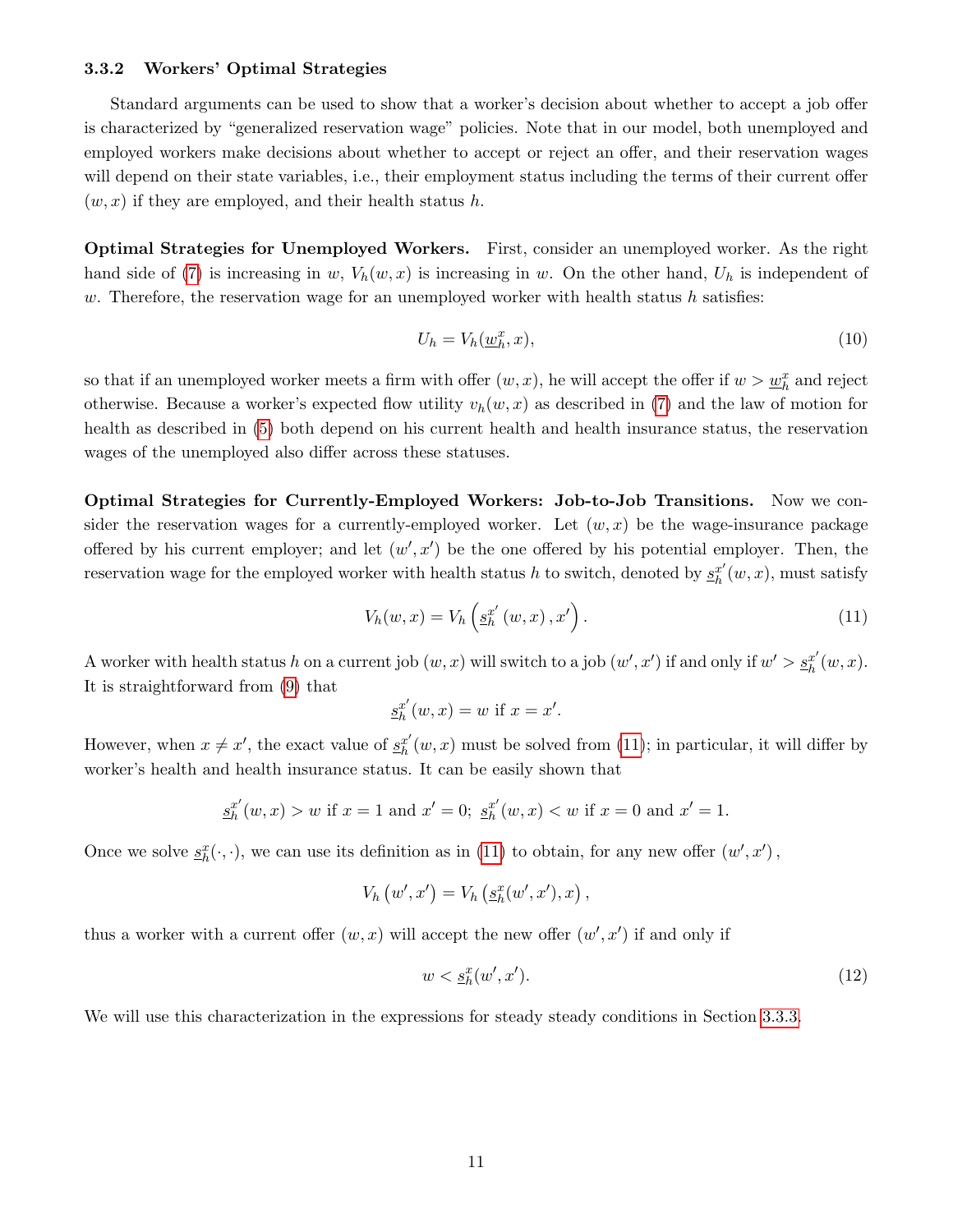Optimal Strategies for Currently-Employed Workers: Quitting-to-Unemployment. Finally, a worker with health status h who is currently on a job  $(w, x)$  may choose to quit into unemployment. This may happen because of the changes in workers' health condition since he last accepted the current job offer and the possibility that the offer arrival probability for unemployed worker,  $\lambda_u$ , may be higher than that for an employed worker,  $\lambda_e$ . Clearly a worker with health status h and health insurance status x will quit into unemployment only if the current wage  $w$  is below a threshold. Let us denote the threshold wages for quitting into unemployment by  $q_k^x$  $_{h}^{x}$ . Clearly,  $\underline{q}_{h}^{x}$  $\frac{x}{h}$  must satisfy

<span id="page-12-1"></span>
$$
V_h\left(\underline{q}_h^x, x\right) = U_h. \tag{13}
$$

Comparing [\(13\)](#page-12-1) with [\(10\)](#page-11-1), it is clear that  $q_k^x$  $\frac{x}{h} = \underline{w}_h^x$ . Thus we can conclude that employed workers will quit to unemployment only if his health status changed from when he first started on the current job. Moreover, if  $w_H^x < w_U^x$ , then a currently unhealthy worker who accepted a job  $(w, x)$  with wage  $w \in (\underline{w}_H^x, \underline{w}_U^x)$  when his health status was H may now quit into unemployment; if  $\underline{w}_{H}^{x} > \underline{w}_{U}^{x}$  instead, then a currently healthy worker who accepted a job  $(w, x)$  with wage  $w \in (\underline{w}_U^x, \underline{w}_H^x)$  when his health status was U may now quit into unemployment.

### <span id="page-12-0"></span>3.3.3 Steady State Condition

We will focus on the steady state of the dynamic equilibrium of the labor market described above. We first describe the steady state equilibrium objects that we need to characterize and then provide the steady state conditions.

In the steady state, we need to describe how the workers of different health status  $h$  are allocated in their employment  $(w, x)$ . Let  $u_h$  denote the measure of unemployed workers with health status  $h \in \{U, H\};$ and let  $e_h^x$  denote the measure of employed workers with health insurance status  $x \in \{0,1\}$  and health status is  $h \in \{U, H\}$ . Of course, we have

<span id="page-12-3"></span>
$$
\sum_{h \in \{U, H\}} (u_h + e_h^0 + e_h^1) = M. \tag{14}
$$

Let  $G_h^x(w)$  the fraction of employed workers with health status h working on jobs with insurance status x whose wage is below w, and let  $g_h^x(w)$  be the corresponding density of  $G_h^x(w)$ . Thus,  $e_h^x g_h^x(w)$  is the density of employed workers with health status h whose compensation package is  $(w, x)$ .

These objects would have to satisfy the steady state conditions for unemployment and for the allocations of workers across firms with different productivity. First, let us consider the steady state condition for unemployment. The inflow into unemployment with health status  $h$  is given by

<span id="page-12-2"></span>
$$
[u_h]^+ \equiv (1 - \rho) \left[ \delta(1 - \lambda_e) + \delta \lambda_e (F(\underline{w}_h^1, 1) + F(\underline{w}_h^0, 0)) \right] \left[ e_h^0 \pi_{hh}^0 + e_h^1 \pi_{hh}^1 + e_{h'}^0 \pi_{hh'}^0 + e_{h'}^1 \pi_{hh'}^1 \right] (15a) + (1 - \rho) u_{h'} \pi_{hh'}^0 [1 - \lambda_u (1 - F(\underline{w}_h^1, 1) - F(\underline{w}_h^0, 0))]
$$
(15b)

$$
+(1-\rho)(1-\delta)e_{h'}^1\pi_{hh'}^1G_{h'}^1(\underline{w}_h^1)[1-\lambda_e(1-F(\underline{w}_h^1,1)-F(\underline{w}_h^0,0))]
$$
\n(15c)

$$
+(1-\rho)(1-\delta)e_h^0 \pi_{hh'}^0 G_{h'}^0(\underline{w}_h^0) \left[1-\lambda_e(1-F(\underline{w}_h^1,1)-F(\underline{w}_h^0,0))\right]
$$
(15d)

$$
+M\rho\mu_h.\tag{15e}
$$

In the above expression, the term on line [\(15a\)](#page-12-2) is the measure of employed workers who had health status h this period, did not leave the labor market but had their jobs terminated exogenously, and did not subsequently find a job that was better than being unemployed. The term on line [\(15b\)](#page-12-2) is the measure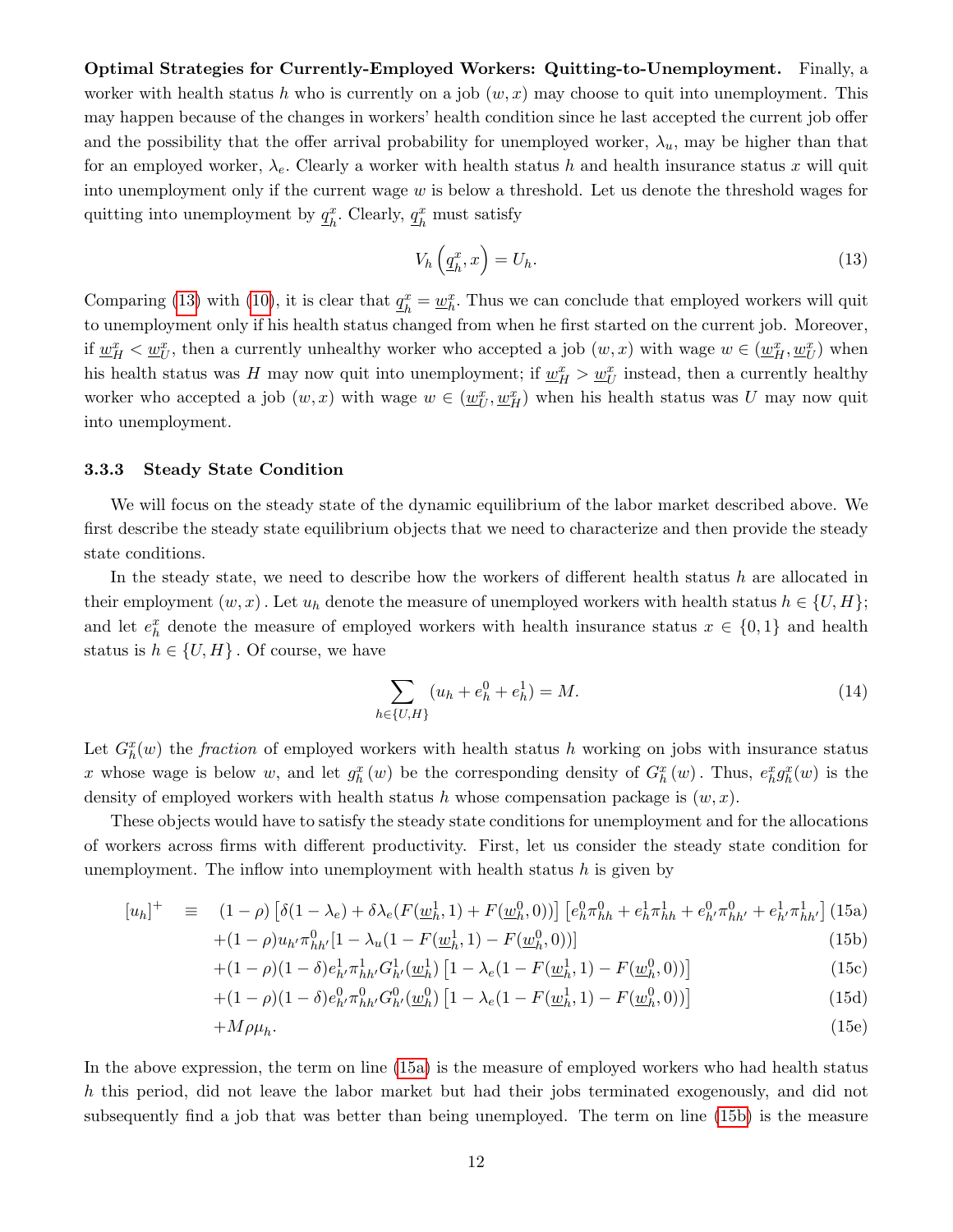of workers whose health status was  $h'$  last period but transitioned to h this period and who did not leave for employment. The terms on lines [\(15c\)](#page-12-2) and [\(15d\)](#page-12-2) are the measures of workers currently working on jobs with and without health insurance, respectively, quitting into unemployment. To understand these expressions, consider the term on line [\(15c\)](#page-12-2). First, quitting into unemployment only applies to workers who did not leave the labor market and whose job did not get terminated (i.e.,  $(1 - \rho) (1 - \delta)$ ) measure of them). Second, note that quitting into unemployment at health status  $h$  this period is possible only if the worker's health status was  $h'$  in the previous period then transitioned to h this period, because otherwise the worker would have quit already in the previous period, and moreover only if his wage was lower than  $\underline{w}_h^1$ defined in [\(10\)](#page-11-1); these are captured by the term  $e^1_{h'} \pi^1_{hh'} G^1_{h'} (\underline{w}_h^1)$ . Third, those who quit into unemployment will remain in the unemployment pool only if the offer they may have received is not acceptable, which happens with probability  $\left[1 - \lambda_e(1 - F(\underline{w}_h^1, 1) - F(\underline{w}_h^0, 0))\right]$ . Finally, the term on line [\(15e\)](#page-12-2) is the measure of new workers born into health status h.

The outflow from unemployment with health status  $h$  is given by:

$$
[u_h]^- \equiv u_h \left\{ \rho + (1 - \rho) \left[ \pi_{h'h}^0 + \pi_{hh}^0 \lambda_u (1 - F(\underline{w}_h^1, 1) - F(\underline{w}_h^0, 0)) \right] \right\}.
$$
 (16)

It states that a  $\rho$  fraction of the unemployed with health status h will die and the remainder  $(1 - \rho)$  will either change to health status  $h'$  (with probability  $\pi_{h'h}^0$ ), or if their health does not change (with probability  $\pi_{hh}^0$ ) they may become employed with probability  $\lambda_u(1 - F(\underline{w}_h^1, 1) - F(\underline{w}_h^0, 0))$ . Then, in a steady-state we must have

<span id="page-13-2"></span>
$$
[u_h]^{+} = [u_h]^{-}, h \in \{U, H\}.
$$
\n(17)

Now we provide the steady state equation for workers employed on jobs  $(w, x)$  with health status h. The inflow of workers with health status h to jobs  $(w, 1)$ , denoted by  $\left[e^1_h(w)\right]^+$ , is given as follows. If  $w > \underline{w}_h^1,$ 

<span id="page-13-1"></span><span id="page-13-0"></span>
$$
\left[e_h^1(w)\right]^+ \equiv (1-\rho)f(w,1)\lambda_u \left(u_h \pi_{hh}^0 + u_{h'} \pi_{hh'}^0\right) \tag{18a}
$$

$$
+(1-\rho)f(w,1)\delta\lambda_e\left(\pi_{hh}^0e_h^0+\pi_{hh'}^0e_{h'}^0+\pi_{hh}^1e_h^1+\pi_{hh'}^1e_{h'}^1\right)
$$
(18b)

$$
+(1-\rho)f(w,1)(1-\delta)\lambda_e \left[\begin{array}{c} \pi_{hh}^0 e_h^0 G_h^0 \left(\underline{s}_h^0(w,1)\right) + \pi_{hh'}^0 e_h^0 G_{h'}^0 \left(\underline{s}_h^0(w,1)\right) \\ + \pi_{hh}^1 e_h^1 G_h^1(w) + \pi_{hh'}^1 e_h^1 G_{h'}^1(w) \end{array}\right] \tag{18c}
$$

$$
+(1-\rho)(1-\delta)\pi_{hh'}^{1}e_{h'}^{1}g_{h'}^{1}(w)\left[1-\lambda_{e}\left(1-\tilde{F}_{h}\left(w,1\right)\right)\right],
$$
\n(18d)

where  $h' \neq h$  and  $\tilde{F}_h(w, 1)$  is defined by

$$
\tilde{F}_h(w,1) = F(w,1) + F(\underline{s}_h^0(w,1),0); \tag{19}
$$

and  $\left[e_h^1(w)\right]^+=0$  if  $w < \underline{w}_h^1$ . To understand expression [\(18\)](#page-13-0), note that line [\(18a\)](#page-13-1) presents the inflows from unemployed workers with health status h to job  $(w, 1)$ ; line [\(18b\)](#page-13-1) represents the inflow from those whose current match was destroyed but transitions to job  $(w, 1)$  without experiencing an unemployment spell (recall our timing assumption  $3(e)$  and  $3(f)$  in Section [3.2\)](#page-9-0); line [\(18c\)](#page-13-1) represents inflows from workers who were employed on other jobs to job  $(w, 1)$ ; and finally line  $((18d)$  $((18d)$  is the inflow from workers who were employed on the same job but has experienced a health transition from  $h'$  to h and yet did not transition to other better jobs, which occurs with probability  $\left[1 - \lambda_e \left(1 - \tilde{F}_h(w, 1)\right)\right]$ .

Denote the outflow of workers with health status h from jobs  $(w, 1)$  by  $\left[e^1_h(w)\right]^-$ , and it is given by

$$
\left[e_h^1(w)\right]^- \equiv e_h^1 g_h^1(w) \left\{ \left[\rho + (1 - \rho) \pi_{hh}^1 \delta\right] + (1 - \rho) \pi_{h'h}^1 + (1 - \rho) \pi_{hh}^1 \lambda_e (1 - \delta) \left[1 - \tilde{F}_h(w, 1)\right] \right\}.
$$
 (20)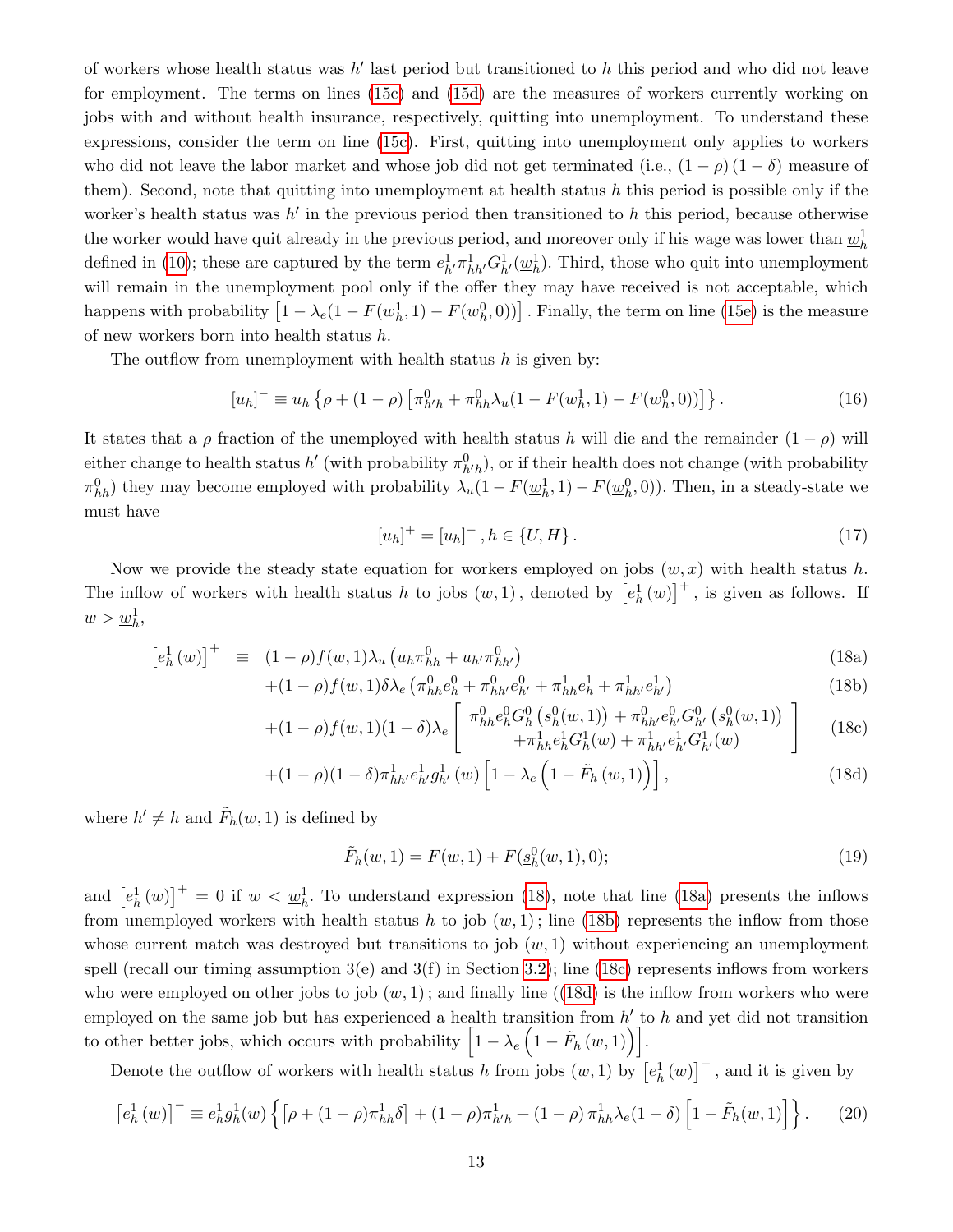The outflow consists of job losses due to death and exogenous termination represented by the term  $e_h^1 g_h^1(w) \left[ \rho + (1 - \rho) \pi_{hh}^1 \delta \right]$ , changes in current workers' health status represented by the term  $e_h^1 g_h^1(w) (1 (\rho) \pi_{h'h}^1$ , and transitions to other jobs represented by the term  $e_h^1 g_h^1(w) (1 - \rho) \pi_{hh}^1 \lambda_e (1 - \delta) \left[1 - \tilde{F}_h(w, 1)\right]$ . The steady state condition requires that

<span id="page-14-2"></span>
$$
\left[e_h^1(w)\right]^+ = \left[e_h^1(w)\right]^- \text{ for } h \in \{U, H\} \text{ and for all } w \text{ in the support of } F(w, 1). \tag{21}
$$

Similarly, the inflow of workers with health status h into jobs  $(w, 0)$ , denoted by  $\left[e_h^0(w)\right]^+$ , is as follows. If  $w > w_h^0$ ,

$$
[e_h^0(w)]^+ = f(w,0)(1-\rho)\lambda_u(u_h\pi_{hh}^0 + u_{h'}\pi_{hh'}^0) +f(w,0)(1-\rho)\delta\lambda_e(\pi_{hh}^1e_h^1 + \pi_{hh'}^1e_h^1 + \pi_{hh}^0e_h^0 + \pi_{hh'}^0e_{h'}^0) +f(w,0)(1-\rho)\lambda_e(1-\delta)\begin{bmatrix} \pi_{hh}^1e_h^1G_h^1(\underline{s}_h^1(w,0)) + \pi_{hh'}^1e_h^1G_h^1(\underline{s}_h^1(w,0)) \\ + \pi_{hh}^0e_h^0G_h^0(w) + \pi_{hh'}^0e_h^0G_h^0(w) \end{bmatrix} + (1-\rho)(1-\delta)\pi_{hh'}^0e_h^0g_h^0(w) \begin{bmatrix} 1-\lambda_e\left(1-\tilde{F}_h(w,0)\right) \end{bmatrix},
$$
(22)

where  $h \neq h'$  and  $\tilde{F}_h(w, 0)$  is defined by

$$
\tilde{F}_h(w,0) = F(w,0) + F(\underline{s}_h^1(w,0),1); \tag{23}
$$

and  $\left[e_h^0(w)\right]^+ = 0$  if  $w < \underline{w}_h^0$ . The outflow of workers with health status h from jobs  $(w, 0)$ , denoted by  $\left[e_{h}^{0}(w)\right]^{-}$ , is given by:

$$
\left[e_h^0(w)\right]^- = e_h^0 g_h^0(w) \left\{ \rho + (1 - \rho) \left[ \pi_{h'h}^0 + \pi_{hh}^0(\delta + (1 - \delta)\lambda_e(1 - \tilde{F}_h(w, 0)) \right] \right\}.
$$
 (24)

The steady state condition thus requires that

<span id="page-14-3"></span>
$$
[e_h^0(w)]^+ = [e_h^0(w)]^- \text{ for } h \in \{H, U\} \text{ and for all } w \text{ in the support of } F(w, 0). \tag{25}
$$

From the four employment densities,  $\langle e_h^x g_h^x(w) : h \in \{U, H\}$ ,  $x \in \{0, 1\} \rangle$ , we can define a few important terms related to *firm size*. First, given  $\langle e_h^x g_h^x(w) : h \in \{U, H\}, x \in \{0, 1\} \rangle$ , the number of employees with health status h if a firm offers  $(w, x)$  is simply given by

<span id="page-14-0"></span>
$$
n_h(w,x) = \frac{e_h^x g_h^x(w)}{f(w,x)},\tag{26}
$$

where the numerator is the total density of workers with health status h on the job  $(w, x)$  and the denominator is the total density of firms offering compensation package  $(w, x)$ . Of course, the total size of a firm that offers compensation package  $(w, x)$  is

<span id="page-14-1"></span>
$$
n(w,x) = \sum_{h \in \{U,H\}} n_h(w,x) = \sum_{h \in \{U,H\}} \frac{e_h^x g_h^x(w)}{f(w,x)}.
$$
 (27)

Expressions [\(26\)](#page-14-0) and [\(27\)](#page-14-1) allow us to connect the firm sizes in steady state as a function of the entire distribution of employed workers  $\langle e_h^x g_h^x(w) : h \in \{U, H\}, x \in \{0, 1\} \rangle$ .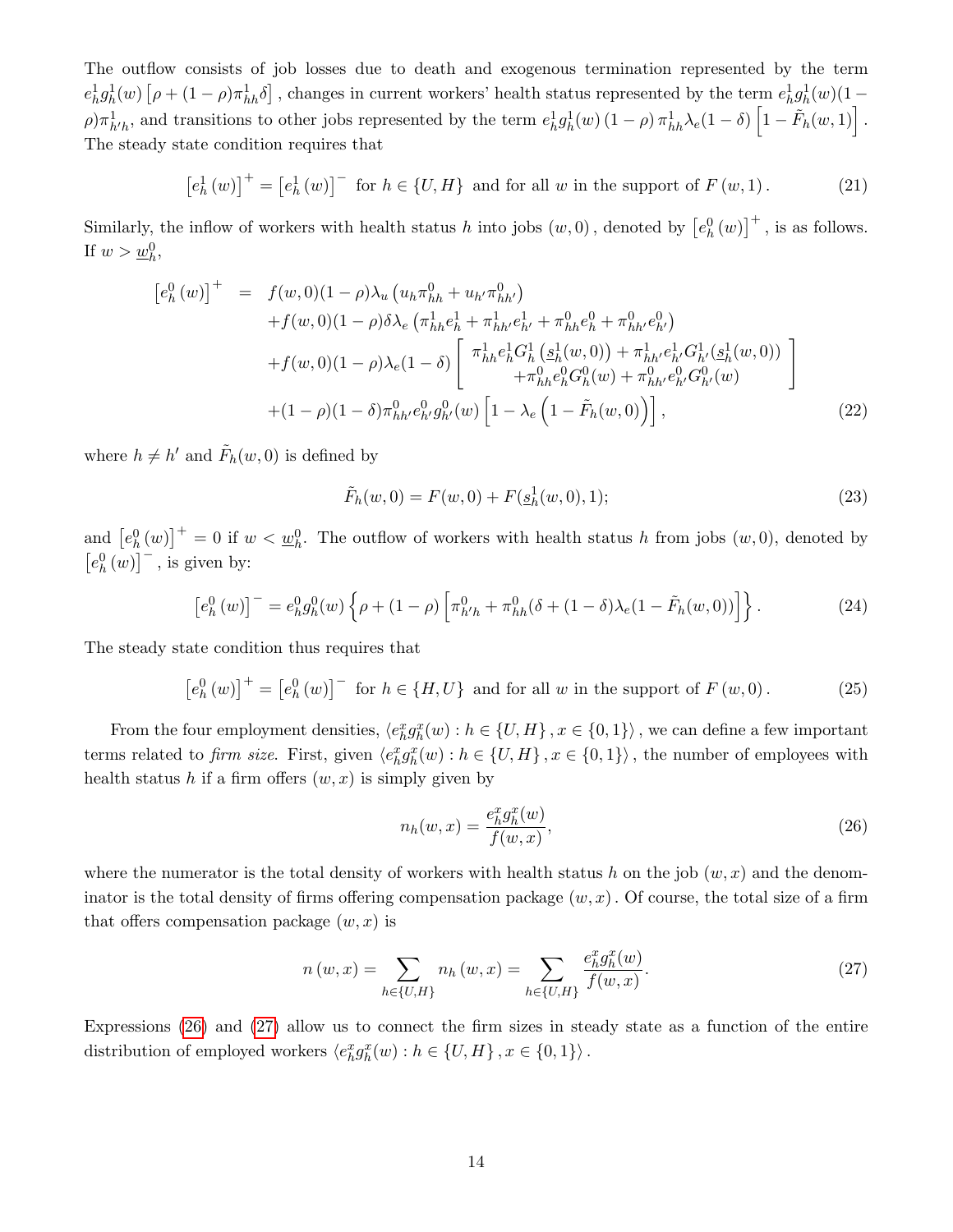#### 3.3.4 Firm's Optimization Problem

A firm with a given productivity p decides what compensation package  $(w, x)$  to offer, taken as given the aggregate distribution of compensation packages  $F(w, x)$ . We assume that, before the firms make this decision, they each receive an i.i.d draw of  $\sigma_f \epsilon$  where  $\epsilon$  has a Type-I extreme value distribution and  $\sigma_f$  is a scale parameter. We interpret  $\sigma_f \epsilon$  as an employer's idiosyncratic preference for offering health insurance. We assume that the  $\sigma_f \epsilon$  shock a firm receives is persistent over time and it is separable from firm profits.<sup>[23](#page-15-0)</sup>

Given the realization of  $\epsilon$ , each firm chooses  $(w, x)$  to maximize the steady-state flow profit *inclusive* of the shocks. It is useful to think of the firm's problem as a two-stage problem. First, it decides on the wage that maximizes the deterministic part of the profits for a given insurance choice; and second, it maximizes over the insurance choices by comparing the shock-inclusive profits with or without offering health insurance. Specifically, the firm's problem is as follows:

<span id="page-15-2"></span>
$$
\max\{\Pi_0(p), \Pi_1(p) + \sigma_f \epsilon\},\tag{28}
$$

where

<span id="page-15-1"></span>
$$
\Pi_0(p) = \max_{\{w_0\}} \Pi(w_0, 0) \equiv (p - w_0) n_H(w_0, 0) + (pd - w_0) n_U(w_0, 0); \tag{29}
$$

$$
\Pi_1(p) = \max_{\{w_1\}} \Pi(w_1, 1) \equiv \left[ \left( p - w_1 - m_H^1 \right) n_H(w_1, 1) + \left( pd - w_1 - m_U^1 \right) n_U(w_1, 1) \right] - C. \tag{30}
$$

To understand the expressions [\(29\)](#page-15-1), note that  $n_H(w_0, 0)$  and  $n_U(w_0, 0)$  are respectively the measure of healthy and unhealthy workers the firm will have in the steady state as described by  $(26)$  if it offers compensation package  $(w_0, 0)$ . Thus,  $(p - w_0) n_H(w_0, 0)$  is the firm's steady-state flow profit from the healthy workers and  $(pd - w_0) n_U(w_0, 0)$  is the flow profit from the unhealthy workers. The expressions [\(30\)](#page-15-1) can be similarly understood after recalling that  $m_h^1$  is the expected medical expenditure of worker with health status h and health insurance as defined in [\(4\)](#page-7-6). For future reference, we will denote the solutions to problems [\(29\)](#page-15-1) and [\(30\)](#page-15-1) respectively as  $w_0(p)$  and  $w_1(p)$ .

Due to the assumption that  $\epsilon$  is drawn from i.i.d. Type-I extreme value distribution, firms' optimization problem  $(28)$  thus implies that the probability that a firm with productivity p offers health insurance to its workers is

<span id="page-15-3"></span>
$$
\Delta(p) = \frac{\exp(\frac{\Pi_1(p)}{\sigma_f})}{\exp(\frac{\Pi_1(p)}{\sigma_f}) + \exp(\frac{\Pi_0(p)}{\sigma_f})},
$$
\n(31)

where  $\Pi_0(p)$  and  $\Pi_1(p)$  are respectively defined in [\(29\)](#page-15-1) and [\(30\)](#page-15-1).

### <span id="page-15-4"></span>3.4 Steady State Equilibrium

A steady state equilibrium is a list  $\left\langle \left( \underline{w}_h^x, \underline{s}_h^x\left( \cdot, \cdot \right), \underline{q}_h^x \right) \right\rangle$  $\Big),\left(u_h,e^{x}_{h},G^{x}_{h}\left(w\right)\right),\left(w_{x}\left(p\right),\Delta\left(p\right)\right),F\left(w,x\right)\Big\rangle\text{ such}$ that the following conditions hold:

- (Worker Optimization) Given  $F(w, x)$ , for each  $(h, x) \in \{U, H\} \times \{0, 1\}$ ,
	- $\underline{w}_h^x$  solves the unemployed workers' problem as described by [\(10\)](#page-11-1);
	- $-\underline{s}_h^x(\cdot, \cdot)$  solves the job-to-job switching problem for currently employed workers as described by  $(11);$  $(11);$

<span id="page-15-0"></span> $^{23}$ These shocks allow us to smooth the insurance provision decision of the firms.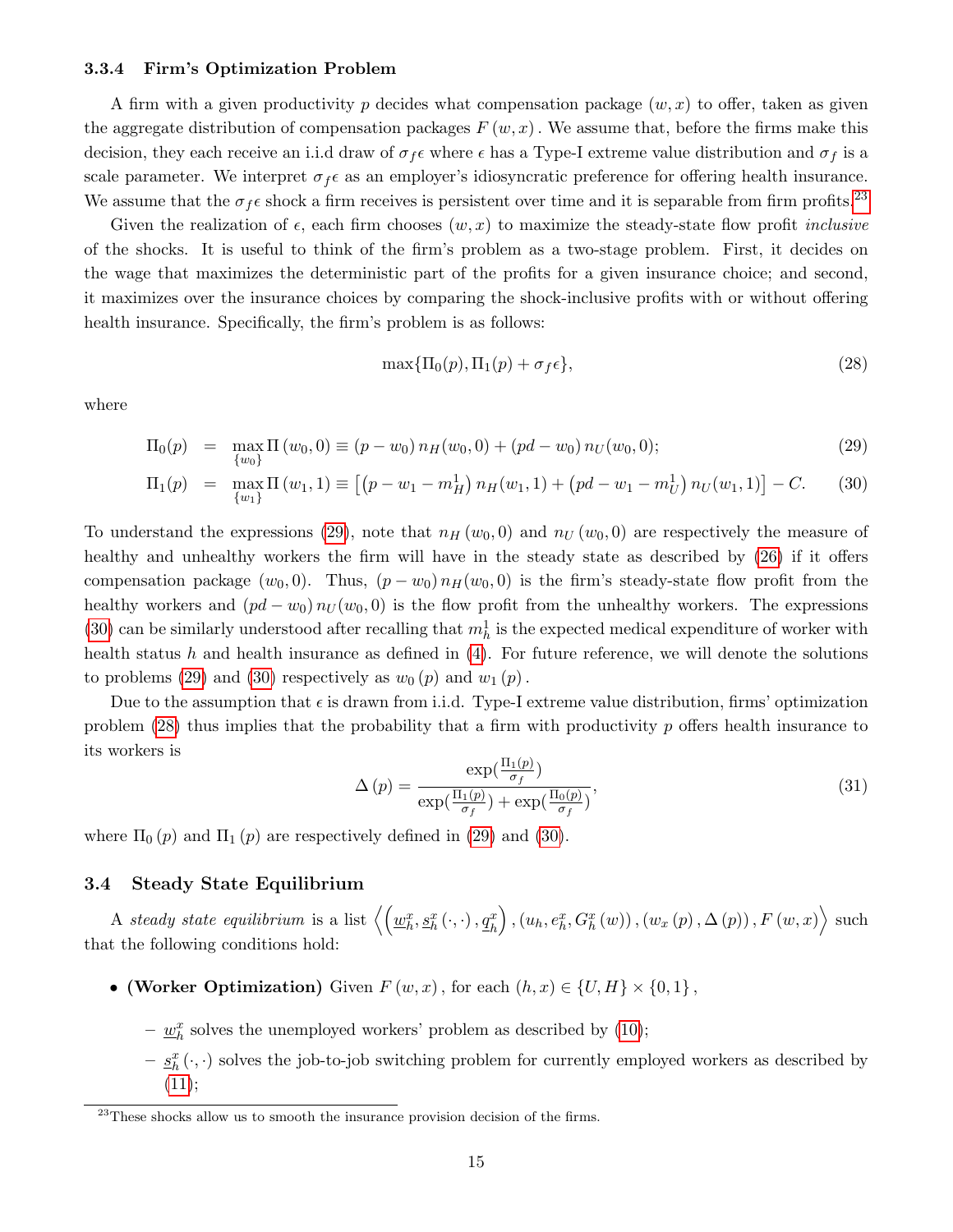$- q_k^x$  $\frac{x}{h}$  describes the optimal strategy for currently employed workers regarding whether to quit into unemployment as described by [\(13\)](#page-12-1);

- $\bullet\;$  (Steady State Worker Distribution) Given workers' optimizing behavior described by  $\left(\underline{w}_h^x, \underline{s}_h^x\left(\cdot,\cdot\right), \underline{q}_h^x\right)$  $\setminus$ and  $F(w, x)$ ,  $(u_h, e_h^x, G_h^x(w))$  satisfy the steady state conditions described by [\(14\)](#page-12-3), [\(17\)](#page-13-2), [\(21\)](#page-14-2) and  $(25);$  $(25);$
- (Firm Optimization) Given  $F(w, x)$  and the steady state employee sizes implied by  $(u_h, e_h^x, G_h^x(w))$ , a firm with productivity p chooses to offer health insurance with probability  $\Delta(p)$  where  $\Delta(p)$  is given by [\(31\)](#page-15-3). Moreover, conditional on insurance choice x, the firm offers a wage  $w_x(p)$  that solves [\(29\)](#page-15-1) and [\(30\)](#page-15-1) respectively for  $x \in \{0,1\}$ .
- (Equilibrium Consistency) The postulated distributions of offered compensation packages are consistent with the firms' optimizing behavior  $(w_x (p), \Delta (p))$ . Specifically,  $F(w, x)$  must satisfy:

$$
F(w,1) = \int_0^\infty \mathbf{1}(w_1(p) < w) \Delta(p) d\Gamma(p), \tag{32}
$$

<span id="page-16-3"></span>
$$
F(w,0) = \int_0^\infty \mathbf{1}(w_0(p) < w) \left[1 - \Delta(p)\right] d\Gamma(p). \tag{33}
$$

# <span id="page-16-1"></span>4 Numerical Algorithm and Qualitative Assessment of the Model

The complexity of the model precludes an analytical characterization of the equilibrium, thus we solve the equilibrium numerically.<sup>[24](#page-16-2)</sup> The complexity of our model also prevents us from proving the existence and uniqueness of the equilibrium, but, throughout extensive numerical simulations, we always find a unique equilibrium for our baseline model based on our algorithm. We then present numerical simulation results using parameter estimates that we will report in Section [7](#page-27-0) to illustrate how our model can generate the positive correlations among wage, health insurance and firm size we discussed in the introduction. We also use the numerical simulations to provide informal arguments about how some of key parameters of model are identified.

### <span id="page-16-0"></span>4.1 Numerical Simulations

In Column (1), labeled "Benchmark," of Table [1,](#page-17-0) we report the main implications obtained from our benchmark model using parameter estimates that we report in Section [7.](#page-27-0) It shows that our baseline model is able to replicate the positive correlations among health insurance coverage rate, average wage, and employer size. Moreover, it also generates the empirically consistent prediction that the average health status of employees at firms offering health insurance is relatively better that those at firms not offering health insurance.

In Table [2,](#page-18-0) we use the estimates from Section [7](#page-27-0) to shed light on the detailed mechanisms for why in our model more productive firms have stronger incentives to offer health insurance than less productive firms. For this purpose, we simulate the health composition of the workforce for the firms with the bottom 20 and the top 20 productivity levels in our discretized productivity distribution. Row 1 of Table [2](#page-18-0) shows that, in the steady state, the fraction of unhealthy workers in low and high productivity firms that offer health insurance are respectively 4.9% and 3.7%; in contrast, the fraction of unhealthy workers in low

<span id="page-16-2"></span> $^{24}$ The details of our numerical algorithm are provided in Online Appendix [A.](#page-1-7)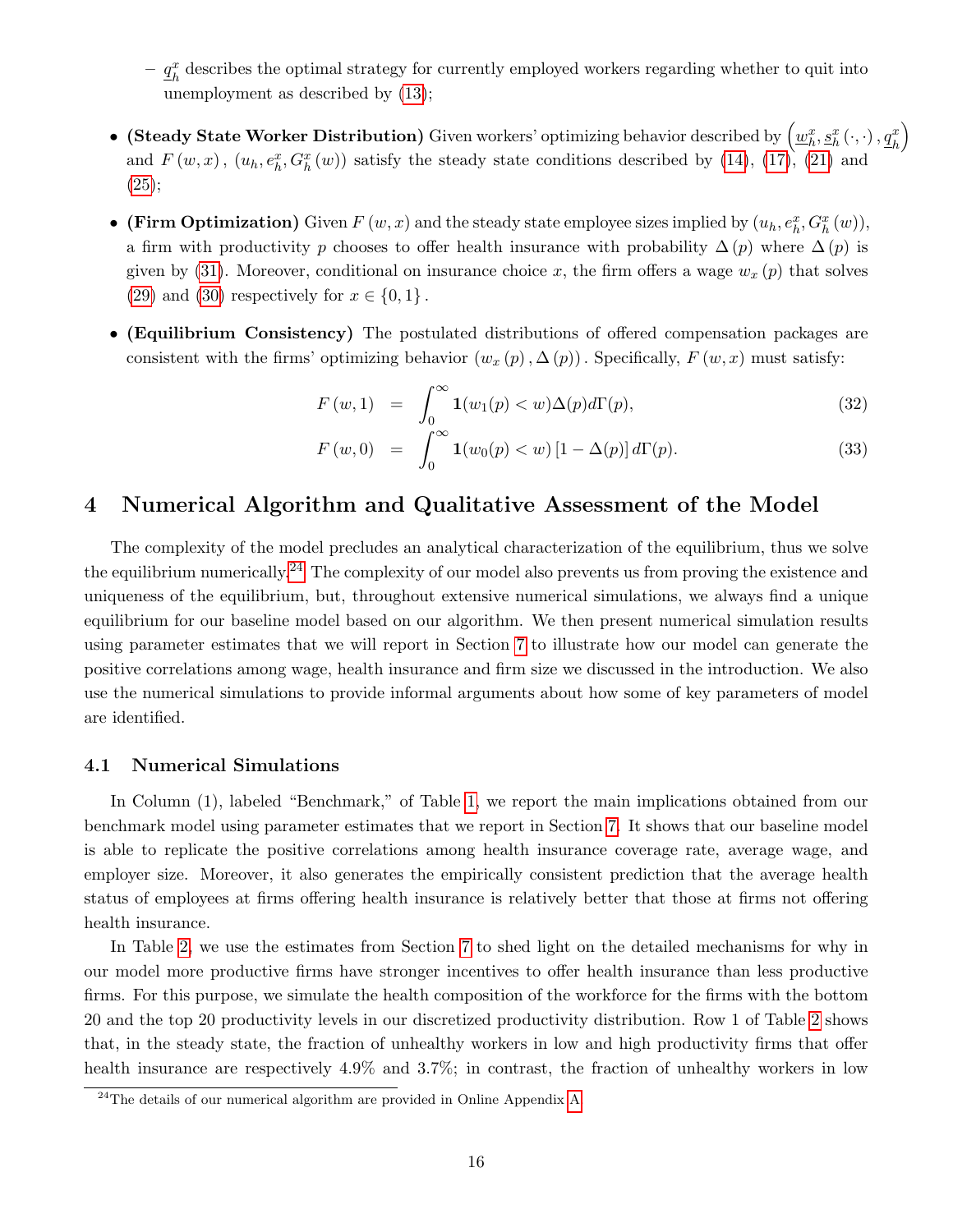| <b>Statistics</b>                           | Benchmark        | $\ddot{C}=0$      | $\widehat{\pi^0_{hh'}} = \pi^1_{hh'}$ | $\hat{\gamma} = 0.1$ | $d=1.00$          |
|---------------------------------------------|------------------|-------------------|---------------------------------------|----------------------|-------------------|
|                                             | $\left(1\right)$ | $\left( 2\right)$ | (3)                                   | (4)                  | $\left( 5\right)$ |
| Fraction of Firms Offering Health Insurance | 0.5581           | 0.5651            | 0.5081                                | 0.5401               | 0.5198            |
| $\ldots$ if firm size is less than 50       | 0.5200           | 0.5275            | 0.5021                                | 0.5029               | 0.5015            |
| if firm size is at least 50                 | 0.9113           | 0.9135            | 0.5623                                | 0.8837               | 0.6947            |
| Fraction of Firms with Less than 50 Workers | 0.9026           | 0.9026            | 0.8999                                | 0.9023               | 0.8868            |
| Average (4-month) Wages of Employed Workers | 0.8501           | 0.8502            | 0.8688                                | 0.8532               | 0.8868            |
| for insured employees                       | 0.8986           | 0.8977            | 0.8680                                | 0.9074               | 0.9125            |
| for uninsured employees                     | 0.6211           | 0.6206            | 0.8698                                | 0.6437               | 0.8400            |
| Fraction of Healthy Workers                 | 0.9494           | 0.9497            | 0.9644                                | 0.9471               | 0.9363            |
| among the uninsured workers                 | 0.9017           | 0.9019            | 0.9646                                | 0.8999               | 0.8967            |
| among the insured workers                   | 0.9600           | 0.9600            | 0.9641                                | 0.9599               | 0.9586            |

<span id="page-17-0"></span>Table 1: Predictions of the Baseline Model: Benchmark and Comparative Statistics.

Notes: (1). The benchmark predictions are based on the parameter estimates reported in Section [7.](#page-27-0) (2). The average wages are in units of \$10,000.

and high productivity firms that do not offer health insurance are respectively 9.6% and 10.7%. Offering health insurance seems to improve the health composition of workers over not offering health insurance for high-productivity firms, more so than for the low productivity firms. In Panels A-C, we disentangle the advantage of high-productivity firms relative to low-productivity firms in offering health insurance into three components.

In Panel A (or Row 2), we show that, in the low-productivity firms, the fraction of unhealthy among the new hires – including those hired directly from unemployment pool and those poached from other firms (i.e., job-to-job switchers) – is  $8.0\%$  if they offer health insurance and 7.4% if they do not; in contrast, in the high-productivity firms the fraction of unhealthy is 5.06% if they offer health insurance and 5.05% if they do not. Thus, the new hires attracted to firms that offer health insurance are indeed somewhat unhealthier, which is manifestation of adverse selection; but importantly, the new hires to high-productivity firms are significantly healthier than those to the low-productivity firms. This reflects the fact that, a highproductivity firm offering health insurance can poach workers from a much wider range of firms, including a larger fraction of workers from firms that already offer insurance and thus are healthier; in contrast, a lowproductivity firm offering health insurance can only poach workers from firms with even lower productivity, most of which do not offer health insurance and thus have less healthy workers.

In Panel B, we show that any adverse selection effect that a firm offering health insurance suffers in terms of the health composition of their new hires is quickly remedied by the positive effect of health insurance on health. In Row 3, we show that, just one-period later, the new hires' health composition is already in favor of firms that offer health insurance. For low-productivity firms, the fraction of unhealthy workers among those hired a period (4-months) ago, were they not to leave, is 6.7% and 8.4% respectively in those offering health insurance and those not offering health insurance. Similarly, for high-productivity firms, the fraction of unhealthy workers among those hired a period ago is 4.6% and 6.7% respectively in those offering health insurance and those not offering health insurance. In Row 4 we show that if the new hires from nine-periods (3 years) ago were not to leave, the fraction of unhealthy among them would be only 3.807% in low-productivity firms that offer health insurance, but it would be 10.9% in low-productivity firms that do not offer health insurance. Similarly, among high-productivity firms, the fraction of unhealthy workers among those hired nine periods ago, if they were not to leave, would be 3.7%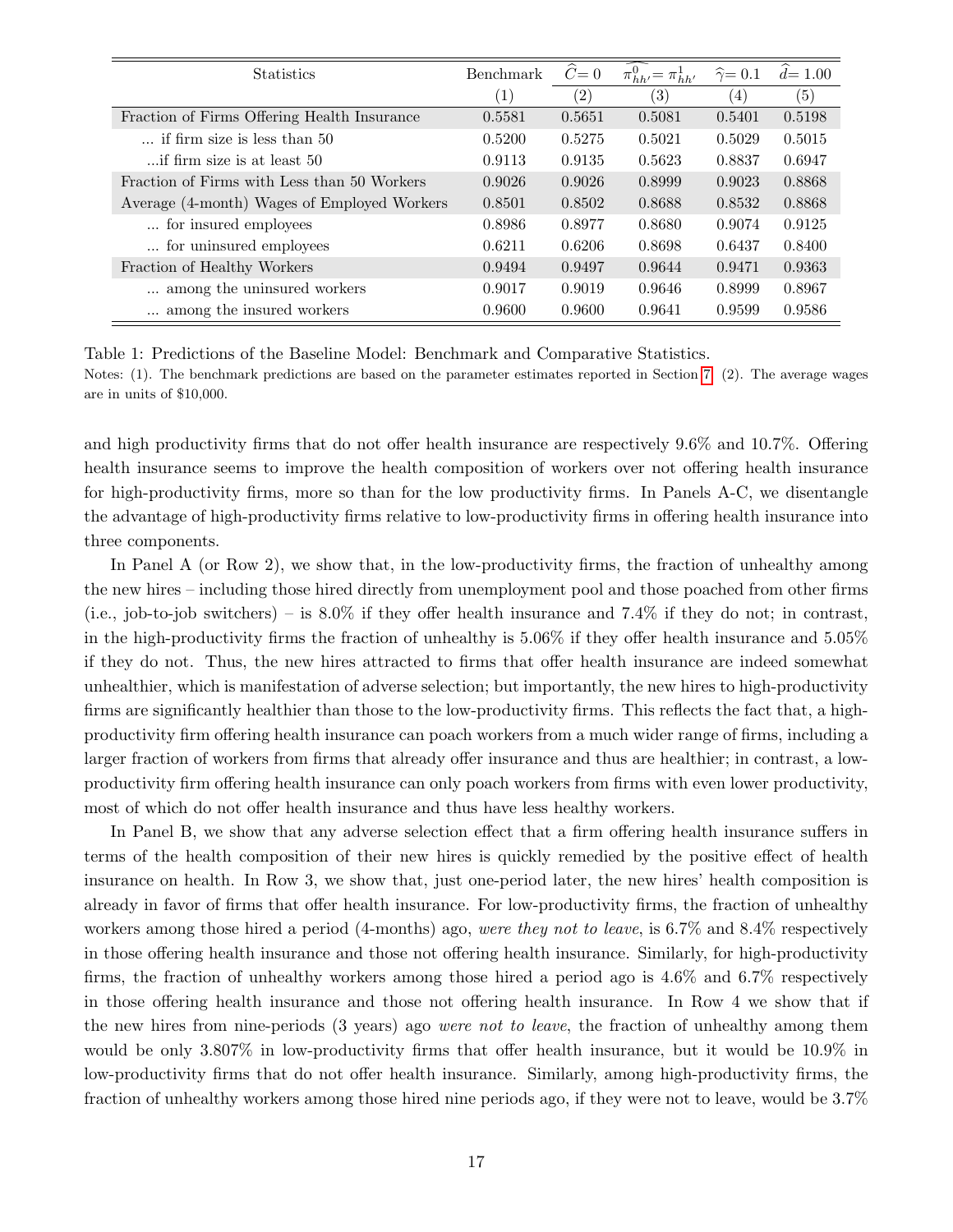|                                                             | Low-Productivity Firms            |                                            |           | High-Productivity Firms |
|-------------------------------------------------------------|-----------------------------------|--------------------------------------------|-----------|-------------------------|
| <b>Statistics</b>                                           | HI                                | No HI                                      | НI        | No HI                   |
| [1] Fraction of Unhealthy Workers in Steady State           | 0.049                             | 0.096                                      | 0.037     | 0.107                   |
|                                                             | Panel A: Adverse Selection Effect |                                            |           |                         |
| [2] Fraction of Unhealthy Among New Hires                   | 0.080                             | 0.074                                      | 0.0506    | 0.0505                  |
|                                                             |                                   | Panel B: Health Insurance Effect on Health |           |                         |
| [3] One-Period Ahead Fraction of Unhealthy Among New Hires  | 0.067                             | 0.084                                      | 0.046     | 0.067                   |
| [4] Nine-Period Ahead Fraction of Unhealthy Among New Hires | 0.038                             | 0.109                                      | 0.037     | 0.107                   |
|                                                             | Panel C: Retention Effect         |                                            |           |                         |
| [5] Job-to-Job Transition Rate for Healthy Workers          | 0.109                             | 0.126                                      | 8.29E-9   | $4.03E-14$              |
| [6] Job-to-Job Transition Rate for Unhealthy Workers        | 0.104                             | 0.126                                      | $8.29E-9$ | $5.91E-5$               |

<span id="page-18-0"></span>Table 2: Understanding Why High-Productivity Firms Are More Likely to Offer Health Insurance than Low Productivity Firms.

Notes: For the simulations reported in this table, the low-productivity and high productivity firms are the firms with the bottom 20 and top 20 values of productivity in our discretized productivity support. See Footnote [1](#page-52-0) in Online Appendix [A.](#page-1-7)

and 10.7% respectively in those offering health insurance and those not offering health insurance.

Finally, in Panel C we show that the positive effect of health insurance on health, which leads to increased productivity of the workers, is better captured by high productivity firms. It shows that the jobto-job transition rates for workers in high-productivity firms, regardless of their health status, is significantly lower than that in low-productivity firms.

Thus in our model, high-productivity firms enjoy several advantages in offering health insurance to their workers relative to low-productivity firms: first, they face less severe adverse selection problem among the new hires; second, they are more likely to retain their healthy workers, which allows them to capture the increased productivity from the health improvement effect of health insurance as well as reduce the health care cost.

### 4.2 Comparative Statics

In Columns (2)-(5) of Table [1](#page-17-0) we also present some comparative statics result to shed light on the effects of different parameters on the equilibrium features of our model. These shed light on how different parameters may be identified in our empirical estimation.

Fixed Administrative Cost of Offering Health Insurance. In Column (2) of Table [1,](#page-17-0) we investigate the effect of the fixed administrative cost  $C$  on health insurance offering rate, by setting it to 0 as supposed to the estimated value of  $C = 0.0730$  (i.e., \$730 per 4 months) as reported in Table [8.](#page-29-0) Comparing the results in Column (2) with the benchmark results in Column (1), we find that lowering the fixed administrative cost of offering health insurance affects mainly the coverage rate for small firms; and its effect on the insurance offering rate of large firms is much smaller. Moreover, it does not affect much of the other outcomes. Although we still have a positive correlation between firm size and health insurance offering rate, the offering rate for small firms is around 52.75% if  $C = 0$ .

Health Insurance Effect on Health. In Column (3), we shut down the effect of health insurance on the dynamics of health status by assuming that health transition process for the uninsured is the same as that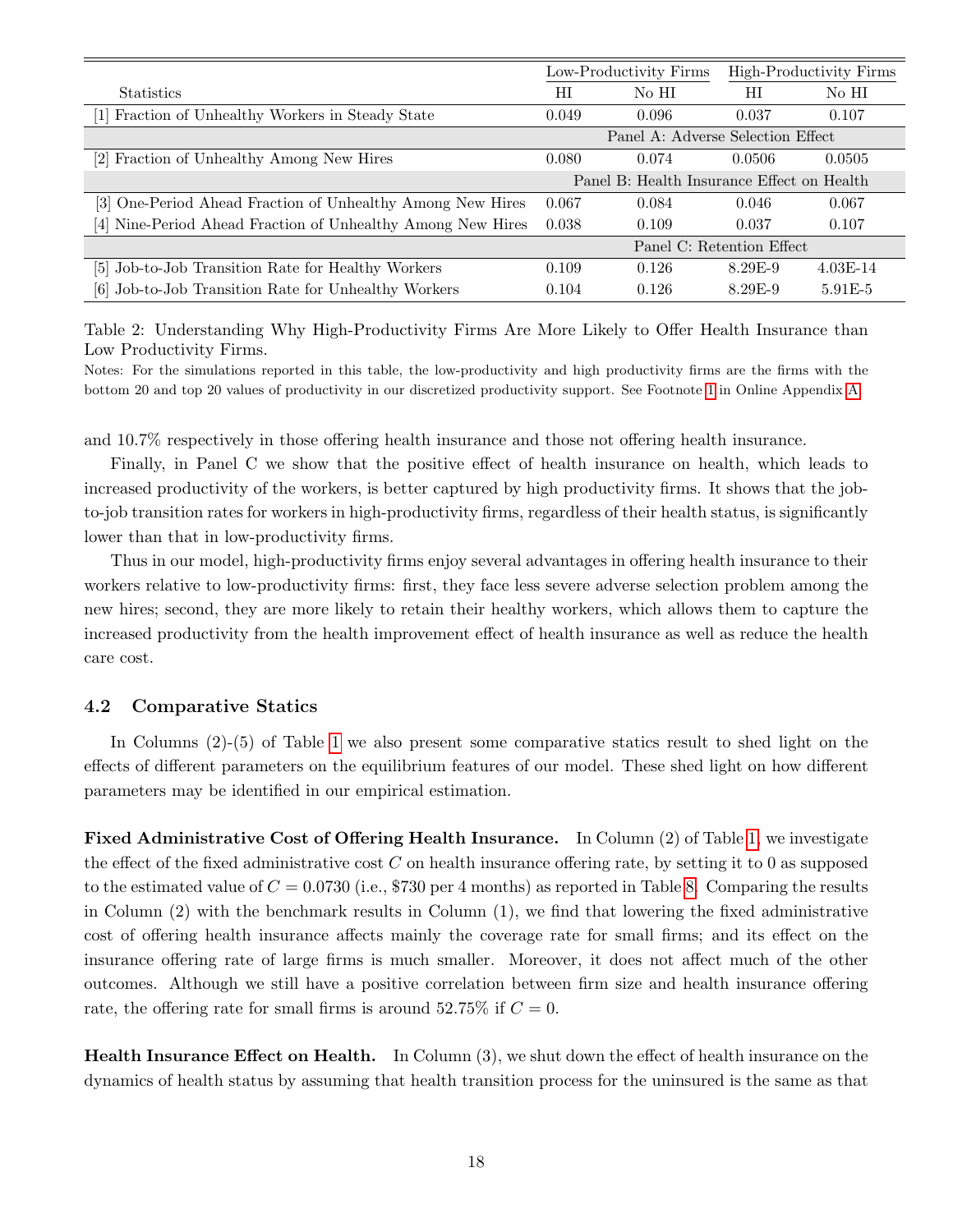of the insured,  $\pi_{h'h}^0 = \pi_{h'h}^1$ .<sup>[25](#page-19-0)</sup> Column (3) of Table [1](#page-17-0) shows that the fraction of large firms offering health insurance decrease significantly when  $\pi_{h'h}^0$  is set to be equal to  $\pi_{h'h}^1$ . Moreover, this change significantly reduces the positive correlation between wage and health insurance. Therefore, the health insurance effect on health substantially affects the relationship among insurance offering rates, wages, and employer size in our model.

The reason why large firms decide not to offer health insurance when  $\pi_{h'h}^0 = \pi_{h'h}^1$  can be understood as follows. When  $\pi_{h'h}^0 = \pi_{h'h}^1$ , i.e., when health insurance provision does not influence the dynamics of worker's health status, the health composition of a firm's workforce is fully determined by health composition of the workers at the time they accept the offer. The bottom two cells in Column (3) show that health composition of firms offering health insurance is worse than that of firms who do not, because health insurance provision attract more unhealthy workers. This creates an adverse selection problem which is not subsequently overcome as in Panel B of Table [2,](#page-18-0) thus leading to some firms not to provide coverage.

Risk Aversion. In Column (4) of Table [1](#page-17-0) we simulate the effect on the equilibrium when we decrease the CARA coefficient from the estimated value of 0.4915 in Table [8](#page-29-0) to 0.1. A reduction in CARA coefficient leads to a modest reduction in the health insurance offering rate for the large firms. It also increases the average wages in firms without health insurance.

Productivity Effect of Health. In Column (5) of Table [1](#page-17-0) we investigate the productivity effect of health by changing d from 0.3386 in Table [8](#page-29-0) to 1.00. This eliminates the negative productivity effect of bad health. Column (5) shows that the absence of the negative productivity effect of bad health leads to a substantial reduction of the coverage rate for the large employers relative to the benchmark. The reason is that, in the benchmark when bad health reduces productivity, the large firms, which tend to retain workers longer as shown in Panel C of Table [2,](#page-18-0) have stronger incentive than smaller firms to improve the health of their workforce in order to raise the expected flow profit. Moreover, an increase in d increases firms' wage offers in general due to the productivity improvement.

### **4.3** Identification of  $\gamma, d, C$  and  $\sigma_f$

As shown in Columns (2) and (4)-(5) in Table [1,](#page-17-0) the CARA coefficient  $\gamma$ , the productivity effect of health d, and the fixed administrative cost of offering health insurance C, all have important effects on the firms' incentives to provide health insurance. How are they separately identified? Here we provide some "heuristic" discussion.

As we detail in Section [6,](#page-22-0) in our estimation we use both worker-side data which has information about workers' labor market dynamics and firm-side data that has information about firm size, wages and health insurance offering. While it is true that the CARA coefficient  $\gamma$  affects the firms' incentives to provide insurance as shown in Column (4) of Table [1,](#page-17-0) it also affects the workers' job-to-job transitions. In particular, if  $\gamma$  is larger (i.e. when workers are more risk averse), we would expect to observe more frequent transitions of workers from jobs without health insurance to a job with health insurance, especially after a deterioration of health status, and even if the transition involves a reduction in wages. Moreover, the magnitude of the wage cut a worker is willing to tolerate in order to switch from a job without health insurance to a job with health insurance increases with the risk aversion parameter  $\gamma$ . These effects are

<span id="page-19-0"></span> $25$ We also obtain similar qualitative result in the opposite scenario, where health transition of the insured is set to be equal to that estimated for the uninsured, i.e.,  $\pi_{h'h}^1 = \pi_{h'h}^0$ .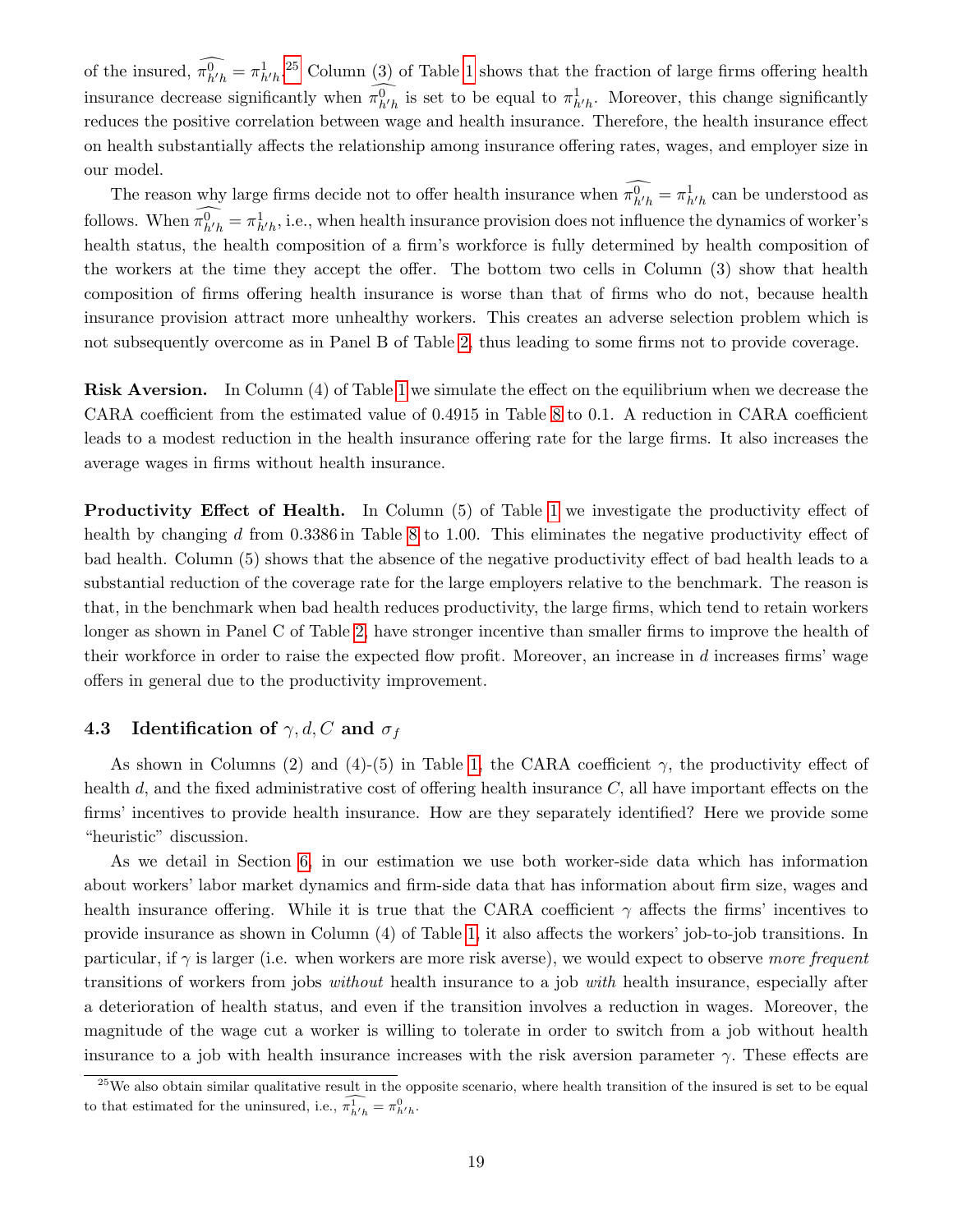not shown in Table [1,](#page-17-0) but will be incorporated in our estimation via the likelihood function of the workers' labor market transition dynamics.

As shown in Columns (4) and (5) in Table [1,](#page-17-0) both the productivity effect of health d and risk aversion  $\gamma$  affect the relationship between the probability of offering health insurance and firm size. Of course, the scale parameter  $\sigma_f$  in [\(31\)](#page-15-3) also affects the relationship between the probability of offering health insurance and firm productivity (and thus firm size). These three parameters are separately identified for the following reasons. First, the risk aversion parameter  $\gamma$  is disciplined by the worker-side job-to-job transition information as we described above; second, even though the parameter  $d$  and the scale parameter  $\sigma_f$  both affect the *slope* between the firm size and insurance offering probability from the firm-side data, the parameter d has an additional effect on the differences in wages for firms depending on whether they offer health insurance. Finally, the administrative cost  $C$  is identified from the the probability (in *level*) of small firms offering health insurance.

# <span id="page-20-0"></span>5 Data Sets

In this section, we describe our data sets and sample selection. In order to estimate the model, it is ideal to use employee-employer matched dataset which contains information about worker's labor market outcome and its dynamics, health, medical expenditure, and health insurance, and firm's insurance coverage rate and size. Unfortunately, such a data set does not exist in the U.S. Instead, we combine three separate data sets for our estimation: (1) Survey of Income and Program participation; (2) Medical Expenditure Panel Survey; and (3) Robert Wood Johnson Employer Health Insurance Survey.

### <span id="page-20-3"></span>5.1 Survey of Income and Program Participation

Our main dataset for individual labor market outcome, health, and health insurance is 1996 Panel of Survey of Income Program Participation (hereafter, SIPP 1996).<sup>[26](#page-20-1)</sup> SIPP 1996 interviews individuals every four months up to twelve times, so that an individual may be interviewed over a four-year period. It consists of two parts: (1) core module, and (2) topical module. The core module, which is based on interviews in each wave, contains detailed monthly information regarding individuals' demographic characteristics and labor force activity, including earnings, number of weeks worked, average hours worked, employment status, as well as whether the individual changed jobs during each month of the survey period. In addition, information for health insurance status is recorded in each wave; it also specifies the source of insurance so we know whether it is an employment-based insurance, a private individual insurance, or Medicaid, and we also know whether it is obtained through the individual's own or the spouse's employer. The topical module contains *yearly* information about the worker and his/her family member's self reported health status and *out-of-pocket* medical expenditure at interview waves 3, 6, 9 and  $12^{27}$  $12^{27}$  $12^{27}$ 

Sample Selection Criterion. The total sample size after matching the topical module and the core module is 115,981. In order to have an estimation sample that is somewhat homogeneous in skills as we assume in our model, we restrict our sample to men (dropping 59,846 female individuals) whose ages are between 26-46 (dropping an additional 38,016 individuals). In addition, we only keep individuals who are

<span id="page-20-2"></span><span id="page-20-1"></span> $^{26}$ SIPP 1996 Panel is available at: http://www.census.gov/sipp/core\_content/1996/1996.html

<sup>&</sup>lt;sup>27</sup>In both SIPP and MEPS, we use the self-reported health status to construct whether the individual is healthy or unhealthy. The self-reported health status has five categorie. We categorize "Excellent", "Very Good" and "Good" as Healthy and "Fair" and "Poor" as Unhealthy.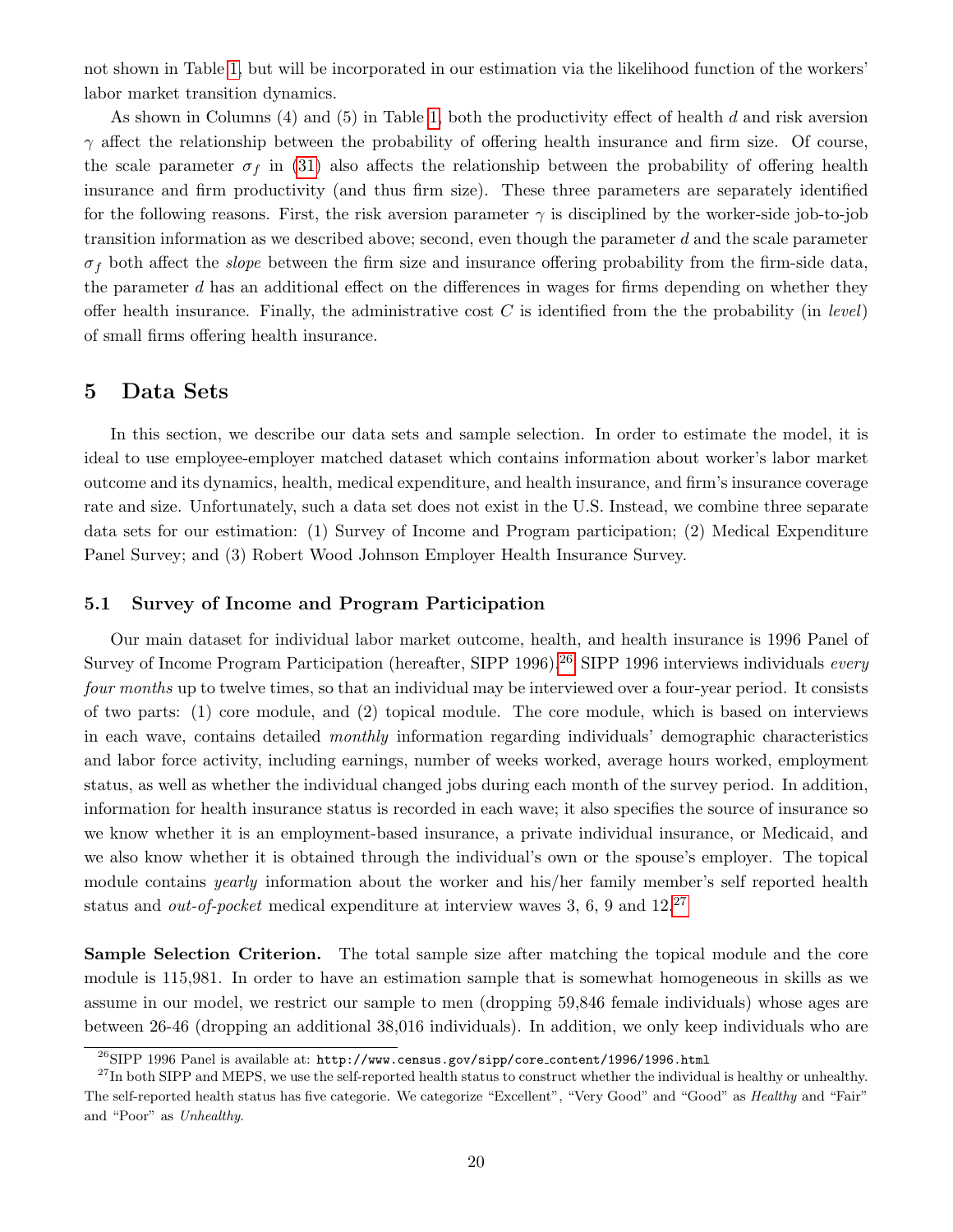not in school, not self-employed, do not work in the public sector, are not engage in the military, and do not participate in any government welfare program (dropping an additional 6,995 individuals in total). We also require that our sample be covered either by an employer-based health insurance in his own name or is uninsured (dropping an additional 1,948 individuals). We restrict our samples to individuals who are at most high school graduates (dropping 3,060 individuals). Finally we drop top and bottom 3% of salaried workers (dropping an additional 817 individuals). Our final estimation sample that meets all of the above selection criterion consists of a total of 5,309 individuals.

### <span id="page-21-4"></span>5.2 Medical Expenditure Panel Survey (MEPS)

The weakness of using SIPP data for our research is the lack of information for total medical expenditure. To obtain the information, we use Medical Expenditure Panel Survey (hereafter, MEPS) 1997-1999. We use its Household Component (HC), which interviews individuals *every half year* up to five times, so that an individual may be interviewed over a two-and-a-half-year period.[28](#page-21-0) Medical expenditure is recorded at annual frequency. Several health status related variables are recorded in each wave. Moreover, health insurance status is recorded at monthly level. We use the same sample selection criteria as SIPP 1996. The sample size is 4,815.

### <span id="page-21-3"></span>5.3 Robert Wood Johnson Foundation Employer Health Insurance Survey

In addition, we also need information for employer size and associated health insurance offering rate, which is not available from the worker-side data. The data source we use is 1997 Robert Wood Johnson Foundation Employer Health Insurance Survey (hereafter, RWJ-EHI).<sup>[29](#page-21-1)</sup> It is a nationally representative survey of public and private establishments conducted in 1996 and 1997. It contains information about employer's characteristics such as industry, firm size, and employees' demographics, as well as information about health insurance offering, health insurance plans, employees' eligibility and enrollment in health plans, and the plan type.

We restrict the sample to establishments which belong to the private sector and have at least three employees. The final sample size is 19,089.

### 5.4 Summary Statistics

Table [3](#page-22-1) reports the summary statistics of the key variables in the 1996 SIPP data. About 76% of the employed workers receive health insurance from their employers; the average 4-month wage for employed workers with health insurance is about \$9,240, higher than that for those without health insurance which is about \$6,187. The unemployment rate for our selected sample is about 3.18%, lower than the overall unemployment rate in the U.S. in 1996 (which was about  $5.4\%$ ).<sup>[30](#page-21-2)</sup> About 95.11% of our sample reported their health to be healthy (i.e. either "Good", "Very Good", or "Excellent"). Moreover, it is important to note that 95.36% of the workers with insurance and 93.89% of those without insurance reported healthy.

In Table [4](#page-22-2) we report the comparison of summary statistics for the individuals in MEPS 1997-1999 and those in SIPP 1996. Both the fraction of healthy workers and the fraction of employed workers who own health insurance are somewhat lower in MEPS than in SIPP. By using the mean expenditure given health and health insurance in MEPS, we also impute the annual average medical expenditure based on SIPP's

<span id="page-21-0"></span><sup>28</sup>MEPS HC is publicly available at http://www.meps.ahrq.gov.

<span id="page-21-1"></span> $^{29}$ It is publicly available at http://www.icpsr.umich.edu/icpsrweb/HMCA/studies/2935

<span id="page-21-2"></span><sup>30</sup>See U.S. Department of Labor, Bureau of Labor Statistics at website: http://stats.bls.gov.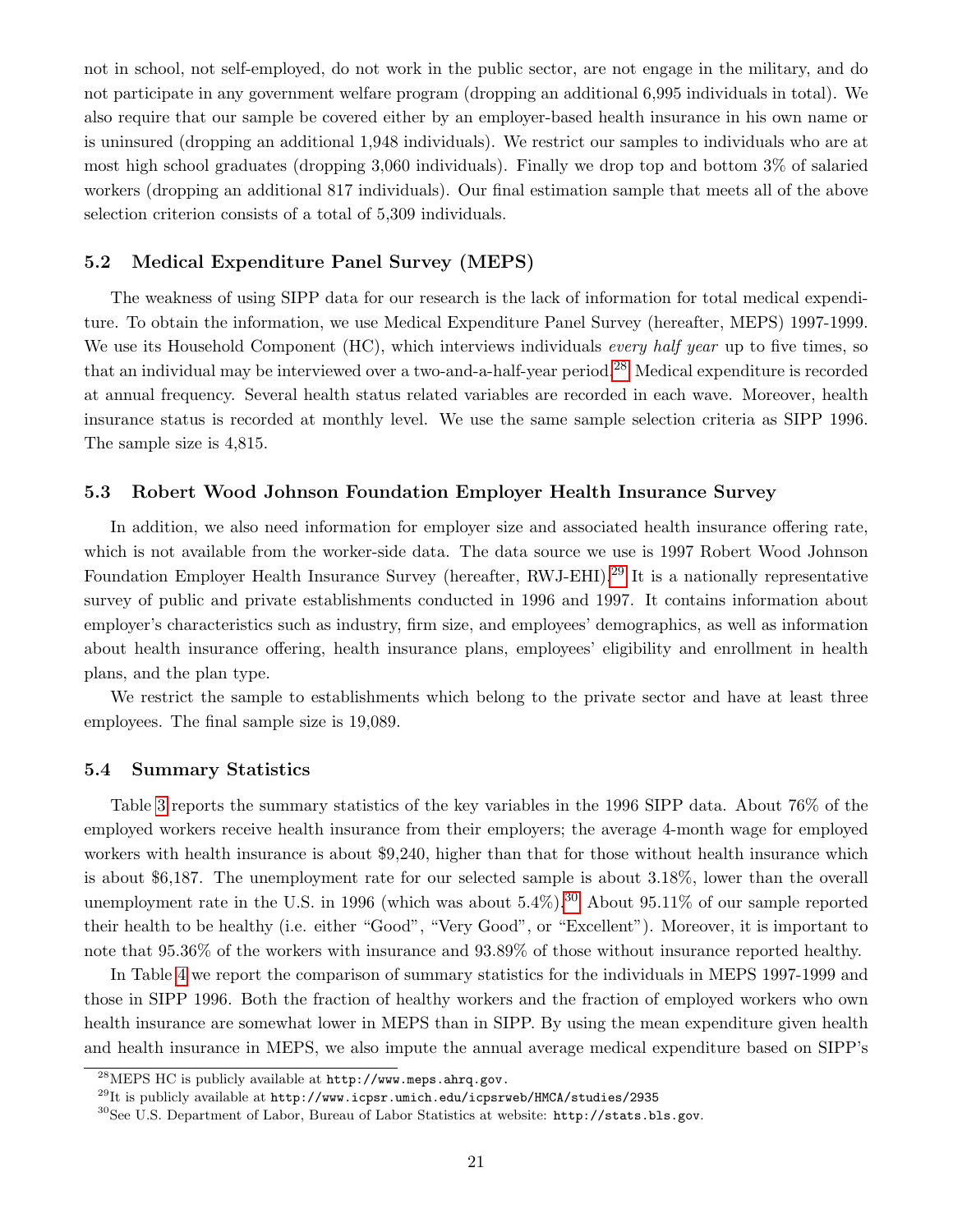| Variable                                     | Mean   | Std. Dev. |
|----------------------------------------------|--------|-----------|
| Fraction of Insured Among Employed Workers   | 0.7619 | 0.4260    |
| Average (4-Month) Wages for Employed Workers | 0.8538 | 0.3532    |
| for insured employees                        | 0.9240 | 0.3462    |
| for uninsured employees                      | 0.6187 | 0.2750    |
| Fraction of Unemployed Workers               | 0.0318 | 0.1758    |
| Fraction of Healthy Workers                  | 0.9511 | 0.2177    |
| among insured workers                        | 0.9536 | 0.2103    |
| among uninsured workers                      | 0.9389 | 0.2398    |

### Table 3: Summary Statistics: SIPP 1996.

Notes: The average wages are in units of \$10,000.

<span id="page-22-1"></span>

| Variable                                                 | <b>MEPS</b>  | <b>SIPP</b>  |
|----------------------------------------------------------|--------------|--------------|
|                                                          | (1)          | (2)          |
| Fraction of Healthy Workers                              | 0.912(0.284) | 0.951(0.218) |
| Fraction of Insured Among Employed Workers               | 0.651(0.477) | 0.762(0.426) |
| Annual Medical Expenditure                               | 0.077(0.337) | $0.079*$     |
| for those with health insurance and who are healthy      | 0.078(0.265) |              |
| for those without health insurance and who are healthy   | 0.043(0.366) |              |
| for those with health insurance and who are unhealthy    | 0.293(0.603) |              |
| for those without health insurance and who are unhealthy | 0.133(0.451) |              |

<span id="page-22-2"></span>Table 4: Summary Statistics: Comparison between MEPS 1997-1999 and SIPP 1996.

Notes: (1). The average wages are in units of \$10,000. (2). Standard deviations are in parentheses. (3). The annual medical expenditure for SIPP is imputed based on the average annual medical expenditures for workers of different health insurance and health status combinations computed from MEPS, reported in Column (1), using the factions of the workers of the four health insurance and health status combinations that can be calculated from Table [3.](#page-22-1)

health and health insurance composition for the SIPP sample. It shows that annual medical expenditures are similar in the two samples.

Finally, in Table [5](#page-23-1) we provide the summary statistics for our firm side data based on RWJ-EHI 1997. In general, firms that tend to offer health insurance have large size in employment and provide higher wage. Moreover, wages, both unconditional and conditional on insurance status, are very close to the one reported for the 1996 SIPP sample. Therefore, although we restrict samples to relatively unskilled workers in SIPP, the compensation patterns seem to be quite consistent in the worker-side and employer-side data sets.

# <span id="page-22-0"></span>6 Estimation Strategy

In this section we present our strategy to structurally estimate our baseline model using the datasets we described above.<sup>[31](#page-22-3)</sup> We estimate parameters regarding health transitions and medical expenditure distribution without using the model. The remaining parameters are estimated via a minimum-distance estimator which follows [Imbens and Lancaster \(1994\)](#page-50-2) and [Petrin \(2002\)](#page-51-1). They consider the situation where moments come from different data sources. In this study we construct worker-side moments from the likelihood of individuals' labor market transition, as in [Bontemps, Robin, and Van den Berg \(1999,](#page-49-1)

<span id="page-22-3"></span><sup>&</sup>lt;sup>31</sup>The details of the numerical estimation procecure are available in Online Appendix [D.](#page-16-1)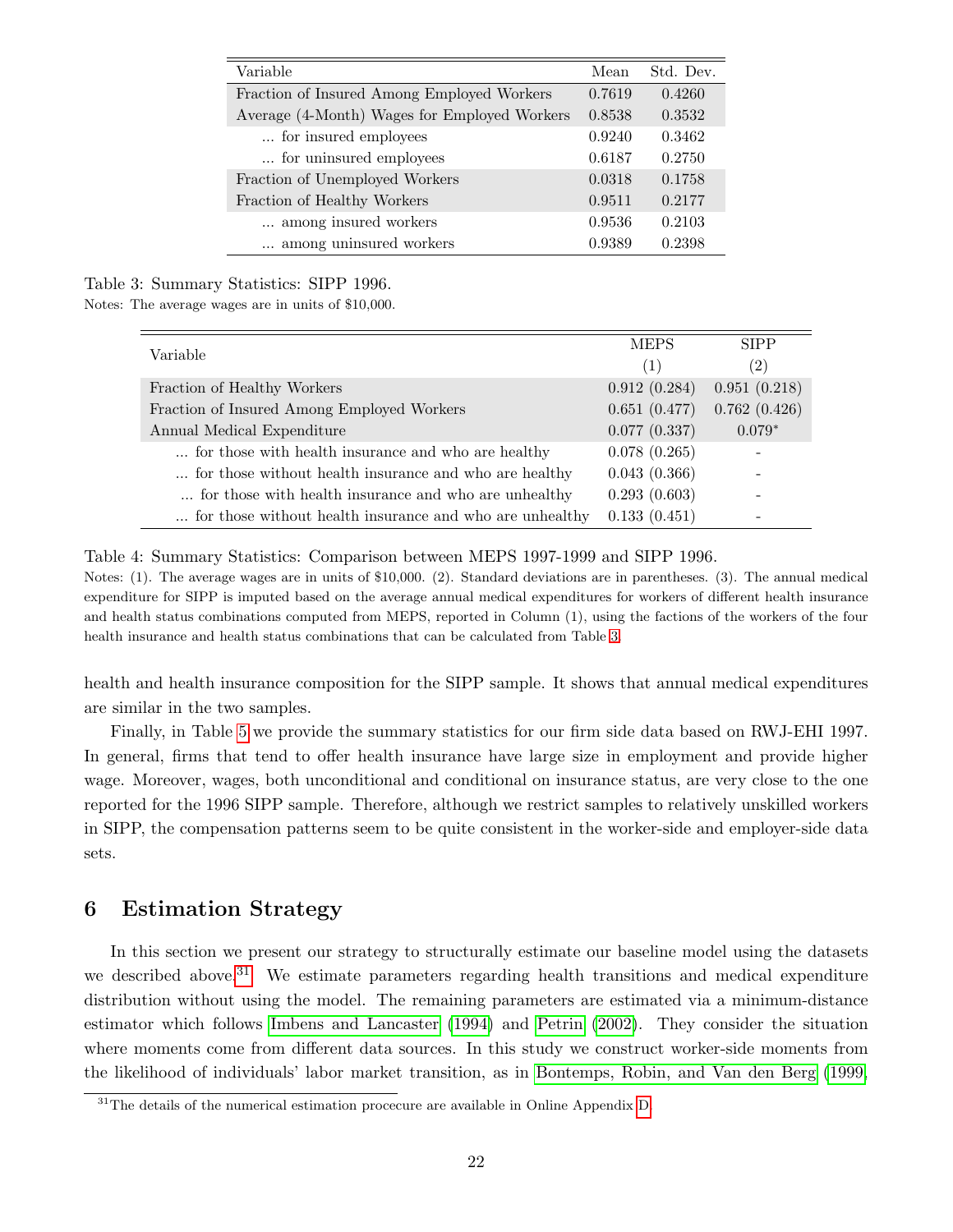| Variable Name                                 | Mean  | Std. Dev. |
|-----------------------------------------------|-------|-----------|
| Average Establishment Size                    | 19.92 | 133.40    |
| for those that offer health insurance         | 30.08 | 177.24    |
| for those that do not offer health insurance  | 6.95  | 11.03     |
| Health Insurance Coverage Rate                | 0.56  | 0.50      |
| for those with less than 50 workers           | 0.53  | 0.50      |
| for those with 50 or more workers             | 0.95  | 0.23      |
| Average Annual Wage Compensation, in \$10,000 | 2.53  | 2.44      |
| for those that offer health insurance         | 2.92  | 2.50      |
| for those that do not offer health insurance  | 2.03  | 2.27      |

<span id="page-23-1"></span>Table 5: Summary Statistics: RWJ-EHI 1997.

Note: Standard deviations are in parentheses.

[2000\)](#page-49-2) and [Shephard \(2012\)](#page-51-4). Then, we construct firm-side moments such as firm size distribution and firm's coverage rate conditional on their size from employer-side data. Loosely speaking, the parameters are chosen to best fit the data from both sides of labor markets. This is the main difference from the existing estimation procedure used in [Bontemps, Robin, and Van den Berg \(1999,](#page-49-1) [2000\)](#page-49-2) and [Shephard](#page-51-4) [\(2012\)](#page-51-4), where model parameters are chosen to fit worker side data alone.<sup>[32](#page-23-2)</sup> As a result, we assume a parametric specification of the productivity distribution and it is estimated, jointly with other parameters, to fit both the wage and firm size distributions. Specifically, as we mentioned in Section [3.1,](#page-6-5) we specify that the productivity distribution is given by a lognormal distribution with mean  $\mu_p$  and variance  $\sigma_p^2$ .

In our empirical application, the model period is set to be four months, driven by the fact that we can only observe the transition of health insurance status at four-month intervals in the SIPP data. In this paper, we do not try to estimate β but set  $\beta = 0.99$  so that annual interest rate is about 3\%, [33](#page-23-3) Moreover, we set the exogenous death rate  $\rho$  to be 0.001.<sup>[34](#page-23-4)</sup> Finally, the after-tax income schedule [\(6\)](#page-9-2) is set to be that estimated in [Kaplan \(2012\)](#page-50-12), i.e.,  $\tau_0 = 0.0056$ ,  $\tau_1 = 0.6377$  and  $\tau_2 = -0.1362$ .

### <span id="page-23-0"></span>6.1 First Step

In Step 1 we estimate parameters  $(\alpha_0, \beta_0, \gamma_0)$  in the probability of receiving a medical shock in [\(2\)](#page-7-0) and the parameters  $(\alpha_m, \beta_m, \gamma_m, \sigma_{hx} : h \in \{H, U\}, x \in \{0, 1\})$  in the distribution of medical expenditures as specified in [\(3\)](#page-7-1), as well as the health transitions  $\pi^x$  as in [\(5\)](#page-7-5) without explicitly using the model. They are estimated by GMM using the MEPS data. A total of twelve sample target moments are used, including the mean and variance of the medical expenditure conditional on health and health insurance status

<span id="page-23-2"></span><sup>&</sup>lt;sup>32</sup>Consequently they can estimate productivity distribution nonparametrically so that the model's prediction of workers' wage distribution perfectly fits with the data. Specifically, in [Bontemps, Robin, and Van den Berg](#page-49-1) [\(1999,](#page-49-1) [2000\)](#page-49-2) and [Shephard](#page-51-4) [\(2012\)](#page-51-4), worker-side parameters are estimated from the likelihood function of individual labor market transitions. Then, firm productivity distribution is estimated to perfectly fit wage distribution observed from the worker side by utilizing the theoretical relationship between wage offer and firm productivity implied from the model. Note that one can still apply semiparametric multi-step estimation to fit both worker and employer side moments if one has access to employee-employer matched panel data. For example, [Postel-Vinay and Robin](#page-51-8) [\(2002\)](#page-51-8) and [Cahuc, Postel-Vinay, and Robin](#page-49-5) [\(2006\)](#page-49-5) nonparametrically estimate worker's sampling distribution of job offer from each firm to match observed wage distribution. Given the estimated sampling distribution, they then estimate productivity distribution of firms to perfectly fit the employer-size distribution.

<span id="page-23-3"></span><sup>&</sup>lt;sup>33</sup> It is known from [Flinn and Heckman](#page-50-13) [\(1982\)](#page-50-13) that it is difficult to separately identify the discount factor  $\beta$  from the flow unemployed income b in standard search models.

<span id="page-23-4"></span> $34$ This roughly matches the average 4-month death rate for men in the age range of 26-46, which is the sample of individuals we include in our estimation.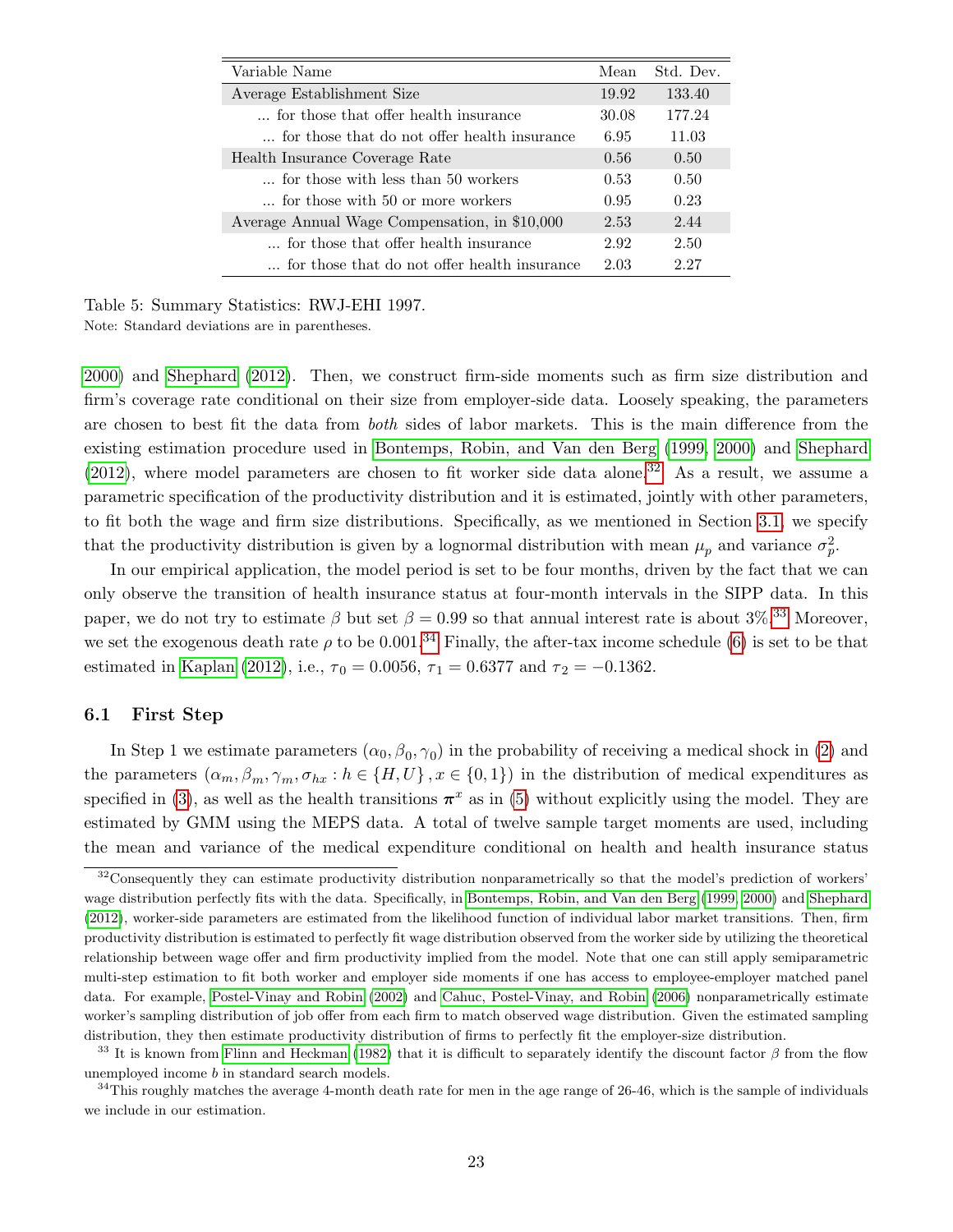| Variable                                                                            | Mean   | Std. Dev. |
|-------------------------------------------------------------------------------------|--------|-----------|
| Fraction of Healthy Workers                                                         | 0.9723 | 0.1640    |
| Fraction of Insured Among Employed Workers                                          | 0.6677 | 0.4711    |
| Annual Medical Expenditure, in \$10,000                                             | 0.0621 | 0.3033    |
| for those with health insurance and who are healthy <i>throughout the year</i>      | 0.0675 | 0.1987    |
| for those without health insurance and who are healthy <i>throughout the year</i>   | 0.0365 | 0.4003    |
| for those with health insurance and who are unhealthy <i>throughout the year</i>    | 0.4804 | 0.9299    |
| for those without health Insurance and who are unhealthy <i>throughout the year</i> | 0.1249 | 0.2955    |

<span id="page-24-1"></span>Table 6: Summary Statistics of the Subsample of the MEPS 1997-1999 Used in the Estimation of Medical Expenditure Distributions in the First Step.

(eight moments) and the fraction of individuals with zero medical expenditures conditional on health and health insurance status (four moments). For simplicity, we estimate these parameters using a subsample of individuals whose health and health insurance status are unchanged throughout the year. The annual theoretical moments conditional on health insurance and health status are constructed from parameters which are defined for our model with a four-month period.<sup>[35](#page-24-0)</sup>

Because we are assuming that the effect of health insurance and health status on medical shocks and medical expenditures are exogenous, our restriction to the subsample of individuals whose health and health insurance status are unchanged throughout the year does not create a biased sample for our estimation purpose. However, it is useful to recognize that this subsample differs from the overall MEPS sample. Table [6](#page-24-1) provides the analogous summary statistics of the MEPS subsample we used in our first step estimation.<sup>[36](#page-24-2)</sup> The comparison of Tables [6](#page-24-1) and [4](#page-22-2) shows that, not surprisingly, the magnitudes of medical expenditure are substantially lower in this subsample than those in the overall sample.

We estimate the parameters in health transition matrix  $(\pi_{HH}^1, \pi_{UU}^1, \pi_{HH}^0, \pi_{UU}^0)$  using the 1996 SIPP data based on maximum likelihood. The key issue we need to deal with is that our model period is 4 months; and while we can observe health insurance status each period (every four months), we observe health status only every three periods (a year). We deal with this issues as follows. Let  $x_t \in \{0,1\}$ be worker's insurance status at period t, and let  $h_t \in \{H, U\}$  and  $h_{t+3} \in \{H, U\}$  denote respectively the worker's health status in period t and  $t + 3$  (when it is next measured), the likelihood of observing  $h_{t+3} \in \{H, U\}$  conditional on  $x_t, x_{t+1}, x_{t+2}$  and  $h_t \in \{H, U\}$  can be written out explicitly using the Law of Total Probability. For example, if  $h_{t+3} = H$  and  $h_t = H$ , we have:<sup>[37](#page-24-3)</sup>

$$
\Pr(h_{t+3} = H | x_t, x_{t+1}, x_{t+2}, h_t = H) = \pi_{HH}^{x_t} \pi_{HH}^{x_{t+1}} \pi_{HH}^{x_{t+2}} + \pi_{HH}^{x_t} (1 - \pi_{HH}^{x_{t+1}}) (1 - \pi_{UU}^{x_{t+2}}) \n+ (1 - \pi_{HH}^{x_t}) (1 - \pi_{UU}^{x_{t+1}}) \pi_{HH}^{x+2} + (1 - \pi_{HH}^{x_t}) \pi_{UU}^{x_{t+1}} (1 - \pi_{UU}^{x_{t+2}}).
$$

We use them to formulate the log-likelihood of observed data, which records the health transition every three periods, as a function of one-period health transition parameters as captured by  $\pi^x$ , for  $x \in \{0,1\}$ , as in [\(5\)](#page-7-5) in our model.

### 6.2 Second Step

In the second step, we estimate the remaining parameters  $\theta = (\theta_1, \theta_2)$  where  $\theta_1 = (\lambda_u, \lambda_e, \delta, \gamma, \mu, b)$  are parameters that affect worker-side dynamics, and  $\theta_2 = (C, d, M, \mu_p, \sigma_p)$  are the additional parameters that

<span id="page-24-0"></span><sup>35</sup>We use the identity weighting matrix for simplicity.

<span id="page-24-2"></span><sup>36</sup>The sample size is 2,892.

<span id="page-24-3"></span><sup>&</sup>lt;sup>37</sup>The formulae for the other cases are analogous and are available in Online Appendix [B.](#page-5-0)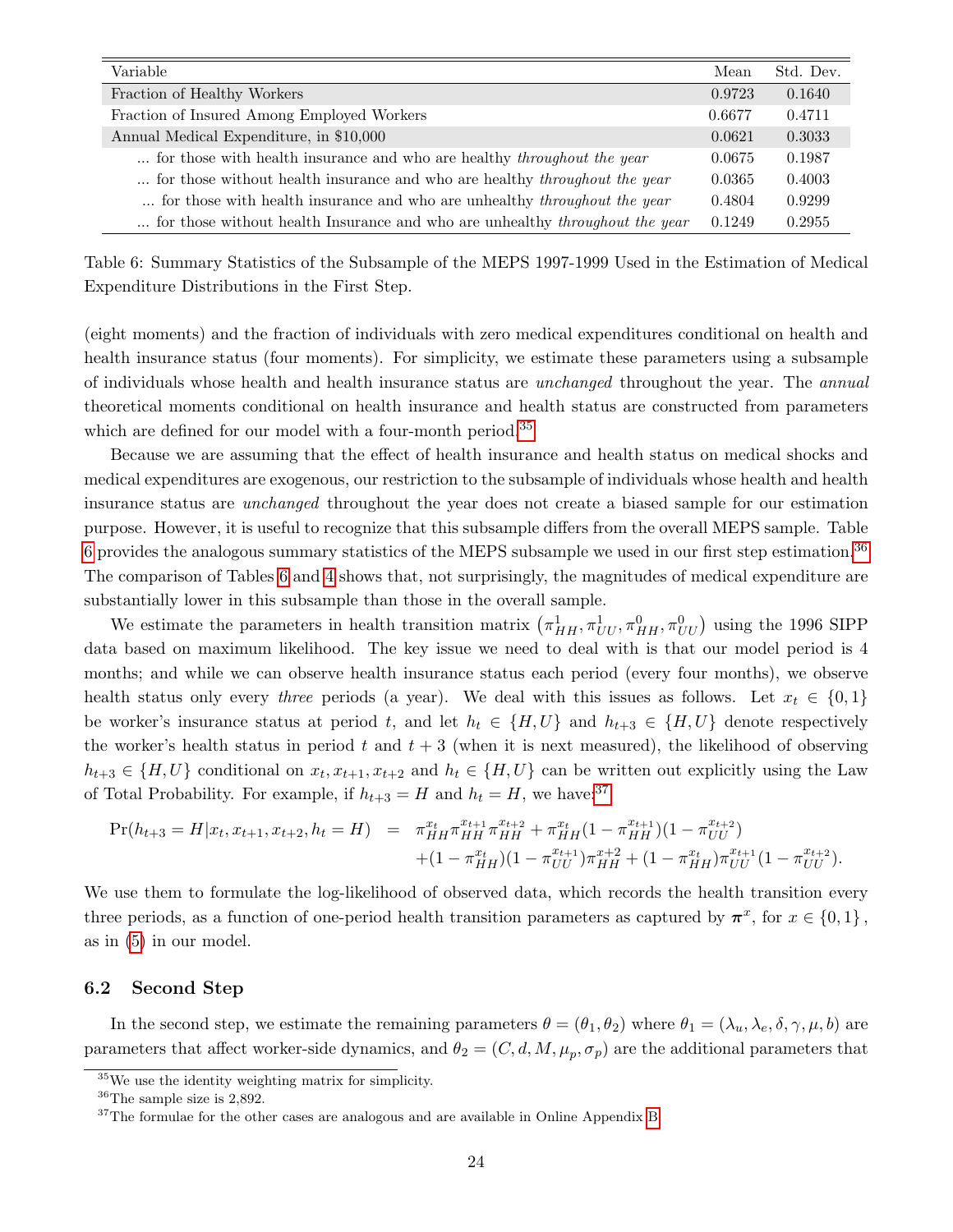are mostly relevant to the firm-side moments. Our objective function is based on the optimal GMM which consists of two types of moments. The first set of moments are derived from the worker-side data in SIPP in the form of the log-likelihood of the observed labor market dynamics of the workers, which we aim to maximize by requiring that the first derivatives should be equal to zero, following [Imbens and Lancaster](#page-50-2) [\(1994\)](#page-50-2). The second set of moments come from the firm-side data RWJ-EHI.

Specifically, let the targeted moments be

<span id="page-25-3"></span>
$$
g(\theta) = \begin{bmatrix} \frac{\sum_{i} \partial \log(L_{i}(\theta))}{\partial \theta} \\ \mathbf{s} - \mathbf{E}[\mathbf{s}; \theta] \end{bmatrix},
$$
\n(34)

where  $L_i(\theta)$  is individual i's contribution to the labor market dynamics likelihood, which we discuss in details in Section [6.2.1;](#page-25-0) and s is a vector of firm-side moments we describe in Section [6.2.2.](#page-27-1) Then, we construct an objective function as

<span id="page-25-4"></span>
$$
\min_{\{\theta\}} g(\theta)' \Omega g(\theta),\tag{35}
$$

where the weighting matrix  $\Omega$  is chosen as a consistent estimator of  $E[g(\theta)'g(\theta)]^{-1}$ , which is obtained using  $\tilde{\theta}$ , a preliminary consistent estimate of  $\theta$ . As in [Petrin \(2002\)](#page-51-1), we first assume that  $E[g(\theta)'g(\theta)]$  takes block diagonal matrix because different moments come from different sampling processes. Let  $G(\theta) = \mathbb{E}[\frac{\partial g(\theta)}{\partial \theta'}],$ the gradient of the moments with respect to the parameters evaluated at the true parameter values. The asymptotic variance of  $\sqrt{n}(\hat{\theta}-\theta)$  is then given by

$$
[G(\theta)'\Omega G(\theta)]^{-1},
$$

which we use to calculate the standard error of parameter estimates.

### <span id="page-25-0"></span>6.2.1 Deriving the Likelihood Functions of Workers' Labor Market Dynamics

Here we derive the likelihood functions of workers' labor market dynamics similar to those in [Bontemps,](#page-49-1) [Robin, and Van den Berg \(1999,](#page-49-1) [2000\)](#page-49-2). Let  $F(w, x)$  denote the distribution of  $(w, x)$  in the labor market.

We will first derive the likelihood contribution of the labor market transitions of unemployed workers. Consider an unemployed worker at period 1 with health status is  $h_1$ , who experiences an unemployment spell of duration l and in period  $l + 1$  transitions to a job  $(\tilde{w}, x)$ . To ease exposition, let us first suppose that health history between  $j = 1$  to  $l + 1$  for this worker,  $(h_1, h_2, ..., h_{l+1})$ , is observed. The likelihood contribution of observing such a transition is:

<span id="page-25-1"></span>
$$
\frac{u_{h_1}}{M} \times \Pi_{j=2}^l \left\{ \Pr(h_j | h_{j-1}, x_{j-1} = 0) \times \left[ (1 - \lambda_u) + \lambda_u \left( F\left(\underline{w}_{h_j}^1, 1\right) + F\left(\underline{w}_{h_j}^0, 0\right) \right) \right] \right\} \tag{36a}
$$

<span id="page-25-2"></span>
$$
\times \ \Pr(h_{l+1}|h_l, x_l=0) \times [\lambda_u f(\tilde{w}, 1)]^{1(x=1)} \times [\lambda_u f(\tilde{w}, 0)]^{1(x=0)}
$$
\n(36b)

where  $\mathbf{1}(x = 1)$  is an indicator function taking value one if we observe a transition to employment with  $(\tilde{w}, 1)$  at period  $l + 1$ , and similarly  $\mathbf{1}(x = 0)$  is an indicator function taking value one if we observe a transition to employment with  $(\tilde{w}, 0)$  at period  $l + 1$ . To understand [\(36\)](#page-25-1), note that the first term in line [\(36a\)](#page-25-2),  $u_h/M$ , reflects the assumption that the initial condition of individuals is drawn from the steady state worker distribution because  $u_h/M$  the probability that an unemployed worker with health status h is sampled. The second term in line [\(36a\)](#page-25-2) is the probability that individual experiences  $l$  pe- $\left[ (1 - \lambda_u) + \lambda_u (F(\underline{w}_{h_j}^1, 1) + F(\underline{w}_{h_j}^0, 0) \right]$  is the probability that the individual does not receive an offer or riods of unemployment with health status transitions  $(h_2, ..., h_l)$  during the process; note that the term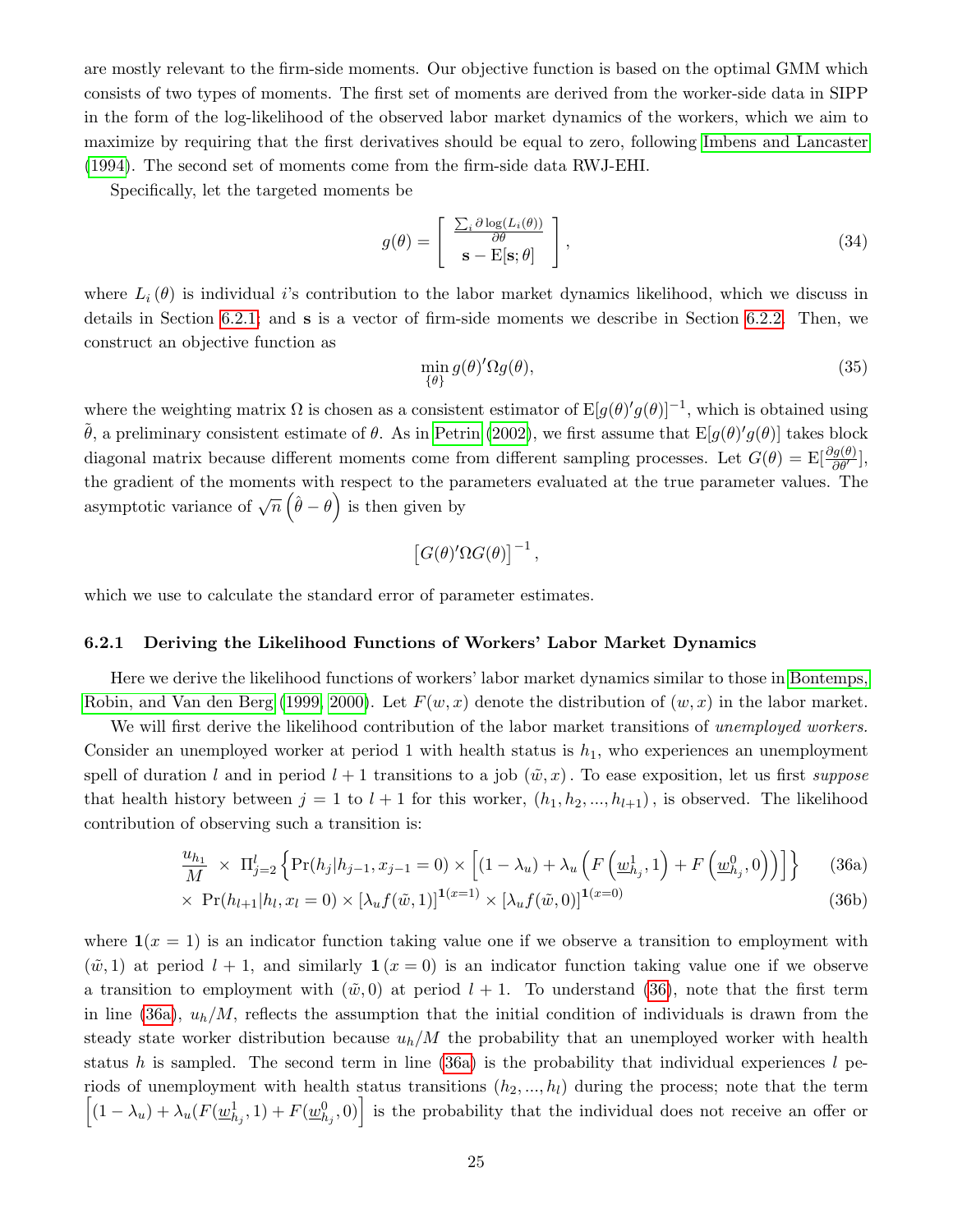receives an offer that is lower than the relevant reservation wages  $\underline{w}_{h_j}^1$  or  $\underline{w}_{h_j}^0$ . The term on line [\(36b\)](#page-25-2) is the probability that his health transitions from  $h_l$  to  $h_{l+1}$  in period  $l+1$  and receive an acceptable offer  $(\tilde{w}, x)$  from the relevant density function  $f(\tilde{w}, x)$ .

Now as we described earlier in Section [5,](#page-20-0) SIPP data we observe the workers' self-reported health status only annually (at interview waves 3, 6, 9 and 12); as a result, we do not always observe workers' health history in-between labor market transitions. However, since we already estimated the health transitions conditional on health insurance in Step 1, we can integrate out the unobserved health status.<sup>[38](#page-26-0)</sup>

We can similarly derive the likelihood contribution of the job dynamics of *employed workers*. Consider an employed worker in period 1 with health status  $h_1$  working on a job with compensation package  $(w, x)$ . Suppose that the worker experiences a job status changes in period  $l + 1$ . For an employed worker, there are four possible job status changes:

• [Event "Job Loss"]: The individual experienced a job loss at period  $l + 1$ ;

• [Event "Switch 1"]: The individual transitioned to a job  $(\tilde{w}, x')$  such that  $x' = x$  and the accepted wage is  $\tilde{w} > w$ ;

• [Event "Switch 2"]: The individual transitioned to a job  $(\tilde{w}, x')$  such that  $x' = x$  and the accepted wage is  $\tilde{w} < w$ ;

• [Event "Switch 3"]: The individual transitioned to a job  $(\tilde{w}, x')$  such that  $x' \neq x$  and the accepted wage is  $\tilde{w}$ .

Again, suppose that the health history between  $j = 1$  to  $l + 1$  for this worker,  $(h_1, h_2, ..., h_{l+1})$ , is observed, then the likelihood contribution is given by:

<span id="page-26-2"></span><span id="page-26-1"></span>
$$
\frac{e_{h}^{x}g_{h}^{x}(w)}{M} \times \Pi_{j=2}^{l} \left\{ \Pr(h_{j}|h_{j-1},x)(1-\delta) \left[ (1-\lambda_{e}) + \lambda_{e} \left( F(w,x) + F\left(g_{h_{j}}^{x'}(w,x),x'\right) \right) \right] \right\} \quad (37a)
$$
\n
$$
\times \Pr(h_{l+1}|h_{l},x) \times \begin{cases} \delta \left[ (1-\lambda_{e}) + \lambda_{e} \sum_{\tilde{x}} F(\underline{w}_{h_{l+1}}^{\tilde{x}},\tilde{x}) \right] & \text{if Event is "Job Loss"}\\ \lambda_{e}f(\tilde{w},x) & \text{if Event is "Switch 1"}\\ \delta \lambda_{e}f(\tilde{w},x) & \text{if Event is "Switch 2"}\\ (1-\delta)\lambda_{e}f(\tilde{w},x') + \delta \lambda_{e}f(\tilde{w},x') & \text{if Event is "Switch 3",} \end{cases} \tag{37b}
$$

To understand [\(37\)](#page-26-1), note that similar to that in [\(36\)](#page-25-1), the first term in line [\(37a\)](#page-26-2),  $e_h^x g_h^x(w)/M$ , is the probability of sampling an employed worker with health status h working on a job  $(w, x)$ ; the second term in line [\(37a\)](#page-26-2) is the probability that individual stays with the job  $(w, x)$  for l periods with health status transitions  $(h_2, ..., h_l)$  during the process. Line [\(37b\)](#page-26-2) expresses the likelihood of observing health transition from  $h_l$  to  $h_{l+1}$  in period  $l+1$  and one of the four job status change events. For example, the event "Job Loss" is observed in period  $l + 1$  with probability  $\delta \left[ (1 - \lambda_e) + \lambda_e \sum_{\tilde{x}} F(\underline{w}_{h_{l+1}}^{\tilde{x}}, \tilde{x}) \right]$  because in order for a job loss to occur, the worker has to experience an exogenous shock that destroys the current match (which occurs with probability  $\delta$ ), and then he does not get matched to another acceptable job (which occurs with probability  $(1-\lambda_e) + \lambda_e \sum_{\tilde{x}} F(\underline{w}_{h_{l+1}}^{\tilde{x}}, \tilde{x})$ ). To understand the probability of event "Switch 2", we note that in order for a worker to switch to a job  $(\tilde{w}, x')$  with  $x' = x$  but  $\tilde{w} < w$ , the worker must have experienced a job separation (which occurs with probability  $\delta$ ), but is then lucky enough to find an acceptable job immediately, which happens with probability  $\lambda<sub>e</sub> f(\tilde{w}, x)$ . The probability of the other job switch events are derived similarly.

<span id="page-26-0"></span><sup>&</sup>lt;sup>38</sup>Details for the likelihood functions when the health history in-between labor market transitions are not observable are provided in Online Appendix [C.](#page-6-0)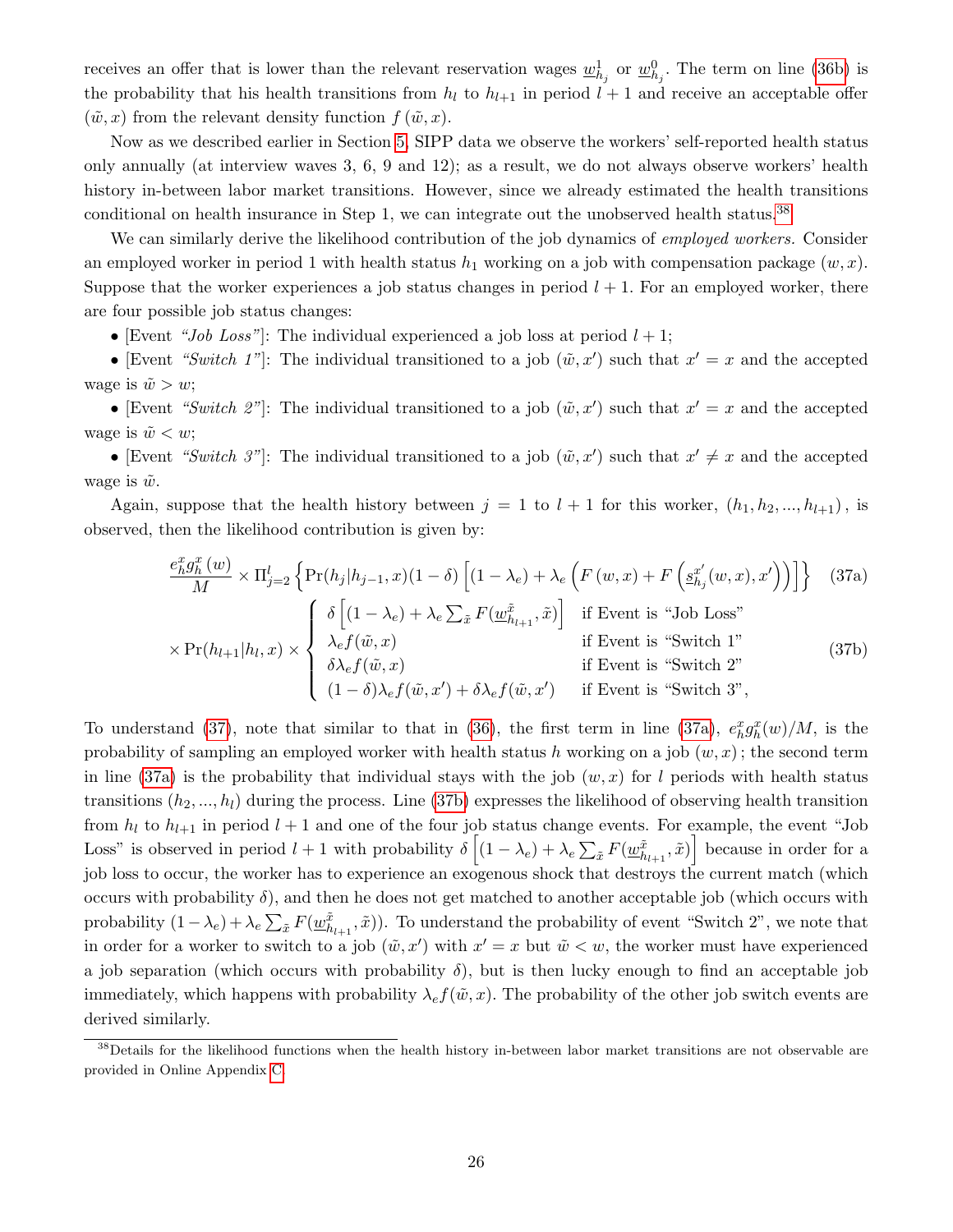### <span id="page-27-1"></span>6.2.2 Employer-Side Moments

In our estimation, we also require that our model's predictions match the following employer-side moments calculated from the RWJ-EHI data. These moments correspond to the vector s in expression [\(34\)](#page-25-3):

- Mean firm size;
- Fraction of firms less than 50 workers;
- Mean size of firms that offer health insurance;
- Mean size of firms that do not offer health insurance;
- Health insurance coverage rate;
- Health insurance coverage rate among firms with more than 50 workers;
- Health insurance coverage rate among firms with less than 50 workers;
- Average wages of firms with less than 50 workers;
- Average wages of firms with more than 50 workers.

# <span id="page-27-0"></span>7 Estimation Results

### 7.1 Parameter Estimates

Parameters Estimated in the First Step. Table [7](#page-28-0) reports the parameter estimates from step 1. The estimated coefficients imply that unhealthy individuals and individuals with health insurance are more likely to experience medical shocks; moreover, conditional on experiencing medical shocks, unhealthy and insured individuals are more likely to incur larger medical expenditures. The finding that health insurance increases both the incidence and magnitude of medical expenditures captures the moral hazard effect of health insurance. As we report in Table [9,](#page-30-1) our model fits the means and variances of medical expenditures by health and healthy insurance status in the data well.

In Panel B of Table [7,](#page-28-0) we find that there is a significant health insurance effect on the dynamics of health since  $\pi^1_{HH} > \pi^0_{HH}$  and  $\pi^1_{UU} < \pi^0_{UU}$ , implying that not having health insurance increases the probability that the next period health status is unhealthy. It is also interesting to note that our estimates indicate that health insurance has a higher marginal effect on health for a currently unhealthy worker than for a currently healthy worker, that is,  $\pi_{HU}^1 - \pi_{HU}^0 > \pi_{HH}^1 - \pi_{HH}^0$ .

Parameters Estimated in the Second Step. Table [8](#page-29-0) reports the parameter estimates from step 2. Panel A shows that our estimate of CARA coefficient is about 0.4915E-4 (recalling that our unit is in \$10,000). Using the four-month average wages for employed workers reported in Table [3,](#page-22-1) which is about \$8,538, our estimated CARA coefficient implies a relative risk aversion of about 0.42. These are squarely in the range of estimates of CARA and Relative Risk Aversion coefficients in the literature (see [Cohen and](#page-49-6) [Einav \(2007\)](#page-49-6) for a summary of such estimates).

We find that the offer arrival rate for an employed worker,  $\lambda_e$ , is about 0.268, which implies that on average it takes about 15 months for a currently employed worker to receive an outside offer; we also find that the offer arrival rate for an unemployed worker,  $\lambda_u$ , is 0.434, implying that on average it takes about 9 months for an unemployed to receive an offer.<sup>[39](#page-27-2)</sup> Our estimate of the unemployment income b is small,

<span id="page-27-2"></span> $39$ [Dey and Flinn](#page-50-4) [\(2005\)](#page-50-4) estimated that the mean wait between contacts for the unemployed is about 3.25 months, while the a contact between a new potential employer and a currently employed individual occurs about every 19 months. The differences for the contact rate for the unemployed between our paper and [Dey and Flinn](#page-50-4) [\(2005\)](#page-50-4) could be due to the fact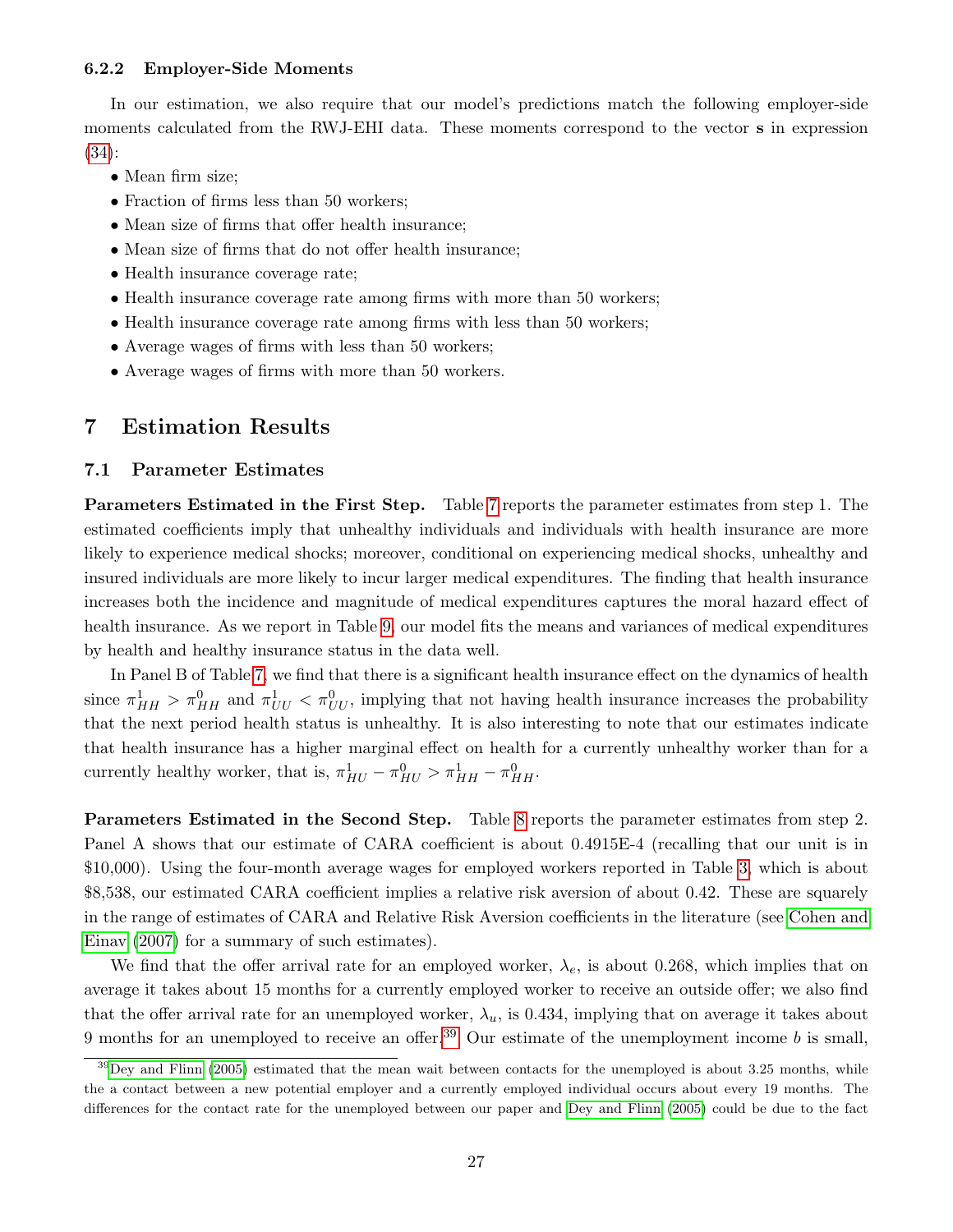| Parameter Estimate |           | Std. Err.                                          |
|--------------------|-----------|----------------------------------------------------|
|                    |           | Panel A: Medical Expenditure Parameters in Eq. (4) |
| $\alpha_0$         | $-1.0909$ | (0.0446)                                           |
| $\beta_0$          | 0.5247    | (0.0723)                                           |
| $\gamma_0$         | 0.5787    | (0.0747)                                           |
| $\alpha_m$         | $-4.4222$ | (0.3099)                                           |
| $\beta_m$          | 1.6262    | (0.3268)                                           |
| $\gamma_m$         | 0.7227    | (0.3867)                                           |
| $\alpha_p$         | $-1.0909$ | (0.0446)                                           |
| $\sigma_{H1}$      | 1.4783    | (0.0662)                                           |
| $\sigma_{H0}$      | 1.9895    | (0.1235)                                           |
| $\sigma_{U1}$      | 1.3584    | (0.0919)                                           |
| $\sigma_{U0}$      | 1.3193    | (0.0173)                                           |
|                    |           | Panel B: Health Transition Parameters in Eq. (5)   |
| $\pi^1_{HH}$       | 0.9865    | (0.0023)                                           |
| $\pi^0_{HH}$       | 0.9689    | (0.0058)                                           |
| $\pi^1_{UU}$       | 0.7294    | (0.0310)                                           |
| $\pi^0_{UU}$       | 0.7587    | (0.0365)                                           |

<span id="page-28-0"></span>Table 7: Parameter Estimate from Step 1. Note: Standard errors are in parentheses. The unit of medical expenditure is \$10,000.

about \$137, reflecting that a large fraction of the UI benefits are probably expensed for job search costs. In Panel A, we also report that our estimate of the probability of exogenous job destruction,  $\delta$ , is about 1.79% in a four-month period; and the fraction of newly arrived workers who are healthy is about 99.30%.

Panel B reports our estimates of parameters  $\theta_2 \equiv (C, d, M, \mu_p, \sigma_p)$ . We find that the productivity of a worker in bad health, d, is only 0.3386, implying that there is a significant amount of productivity loss from bad health. This seems plausible because we categorize only those whose self-reported health is "Poor" or "Fair" as unhealthy. Moreover, we find that the fixed administration cost of offering health insurance is about \$730 per four month, i.e., about \$2,190 per year.

In order to fit the average firm size, our estimate of M, the ratio between workers and firms, is about 18.892. This estimate is smaller than the average establishment size of 19.92 reported in Table [5](#page-23-1) because in our model some low-productivity firms do not attract any workers in equilibrium. We also estimated that the scale and shape parameters of the lognormal productivity distribution are respectively -0.5860 and 0.4043, which implies that the mean (4-month) productivity of firms is about 0.6149 (i.e. \$6149). The fact that the mean accepted four-month wage in our sample is 0.8538 (see Table [3\)](#page-22-1) is largely due to the fact more productive firms attract more workers in the steady state as our model implies, but also due to the fact that a fraction of the low-productivity firms are not able to attract any workers in equilibrium i.e., they are inactive.

that a period is four months in our paper while it is a week in [Dey and Flinn](#page-50-4) [\(2005\)](#page-50-4). An unemployed individual in both the first month and the fifth month will be considered as being in a continuous unemployment spell, though at weekly frequency he could have been matched with some firms inbetween. This may lead us to a lower estimate for the contact rate for the unemployed. Another possibility is the differences in the sample selection: our sample includes only individuals with no more than high school degree, while [Dey and Flinn](#page-50-4) [\(2005\)](#page-50-4)'s sample has at least a high school degree.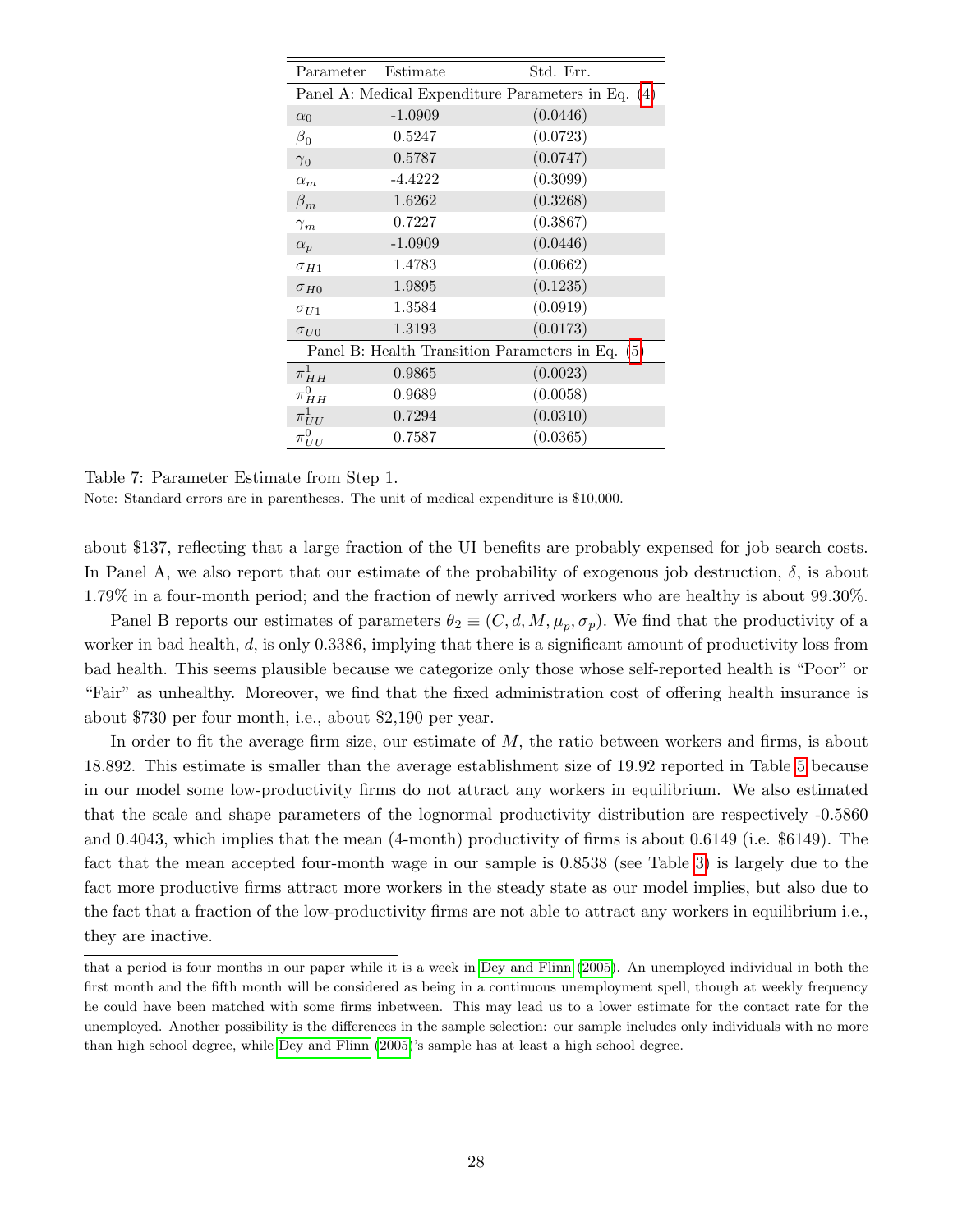| Parameter                                                                               | Estimates | Std. Err. |  |
|-----------------------------------------------------------------------------------------|-----------|-----------|--|
| Panel A: Parameters in $\theta_1 \equiv (\lambda_u, \lambda_e, \delta, \gamma, \mu, b)$ |           |           |  |
| CARA Coefficient $(\gamma)$                                                             | 0.4915    | (0.0051)  |  |
| Unemployment Income $(b)$                                                               | 0.0137    | (0.0002)  |  |
| Offer Arrival Rate for the Unemployed $(\lambda_u)$                                     | 0.4340    | (0.0112)  |  |
| Offer Arrival Rate for the Employed $(\lambda_e)$                                       | 0.2680    | (0.0038)  |  |
| Probability of Exogenous Match Destruction $(\delta)$                                   | 0.0179    | (0.0003)  |  |
| Fraction of New Born Workers that are Healthy $(\mu_H)$                                 | 0.9930    | (0.0156)  |  |
| Panel B: Parameters in $\theta_2 \equiv (C, d, M, \mu_n, \sigma_p, \sigma_f)$           |           |           |  |
| Productivity of a Worker in Bad Health $(d)$                                            | 0.3386    | (0.0063)  |  |
| Fixed Administrative Cost of Insurance in \$10,000 $(C)$                                | 0.0730    | (0.0063)  |  |
| Total Measure of Workers Relative to Firms $(M)$                                        | 18.8920   | (8.7940)  |  |
| Scale Parameter of Firms' Lognormal Productivity Distribution $(\mu_n)$                 | $-0.5680$ | (0.0031)  |  |
| Shape Parameter of Firms' Lognormal Productivity Distribution $(\sigma_p)$              | 0.4043    | (0.0036)  |  |
| Scale Parameter of Choice Specific Shock to ESHI offering $(\sigma_f)$                  | 0.2397    | (0.0025)  |  |

<span id="page-29-0"></span>Table 8: Parameter Estimate from Step 2.

### 7.2 Within-Sample Goodness of Fit

In this section, we examine the within-sample goodness of fit of our estimates by simulating the equilibrium of our estimated model and compare the model predictions with their data counterparts.

Worker-Side Goodness of Fit. Table [9](#page-30-1) reports the model fits for medical expenditure in the first step. It shows that our parameter estimates fit the data on the means (in Panel A) and variances (in Panel B) of medical expenditure conditional on health and health insurance status very well; moreover, in Panel C we show that we accurately replicate the fraction of individuals with zero medical expenditures conditional on health and health insurance status.

Table [10](#page-31-0) reports the model fit for the worker-side moments. It shows that the model fits really well for cross section worker distribution in terms of health, health status, health insurance, wage, and employment distribution. Note that these moments are not directly targeted in our estimation.

Figure [1](#page-31-1) plots the distribution of workers' accepted wages by health insurance status. It shows that our model is able to capture the overall patterns reasonably well, but it predicts a much more concentrated wage distribution than what is in the data, especially among workers who have health insurance from their employers.

Employer-Side Goodness of Fit. Table [11](#page-33-0) compares the model's predictions of the targeted employerside moments listed in Section [6.2.2](#page-27-1) with those in the data. With the exception of the average wage of firms with less than 50 workers, our model fits all the other moments, including mean firm size, fraction of firms with less than 50 workers, and health insurance coverage rate (overall and by firm size).

Figure [2](#page-32-0) plots the size distribution of the firms both in the data and that implied by our model estimates. Figure [3](#page-32-1) shows the size distributions of firms by health insurance offering status. Both figures show that our model is able to capture the size distribution of firms overall and by health insurance status reasonably well.

We should point out that even though our model qualitatively predicts the positive correlation between wage and firm size, it generates a much steeper relationship between them than what is in the data.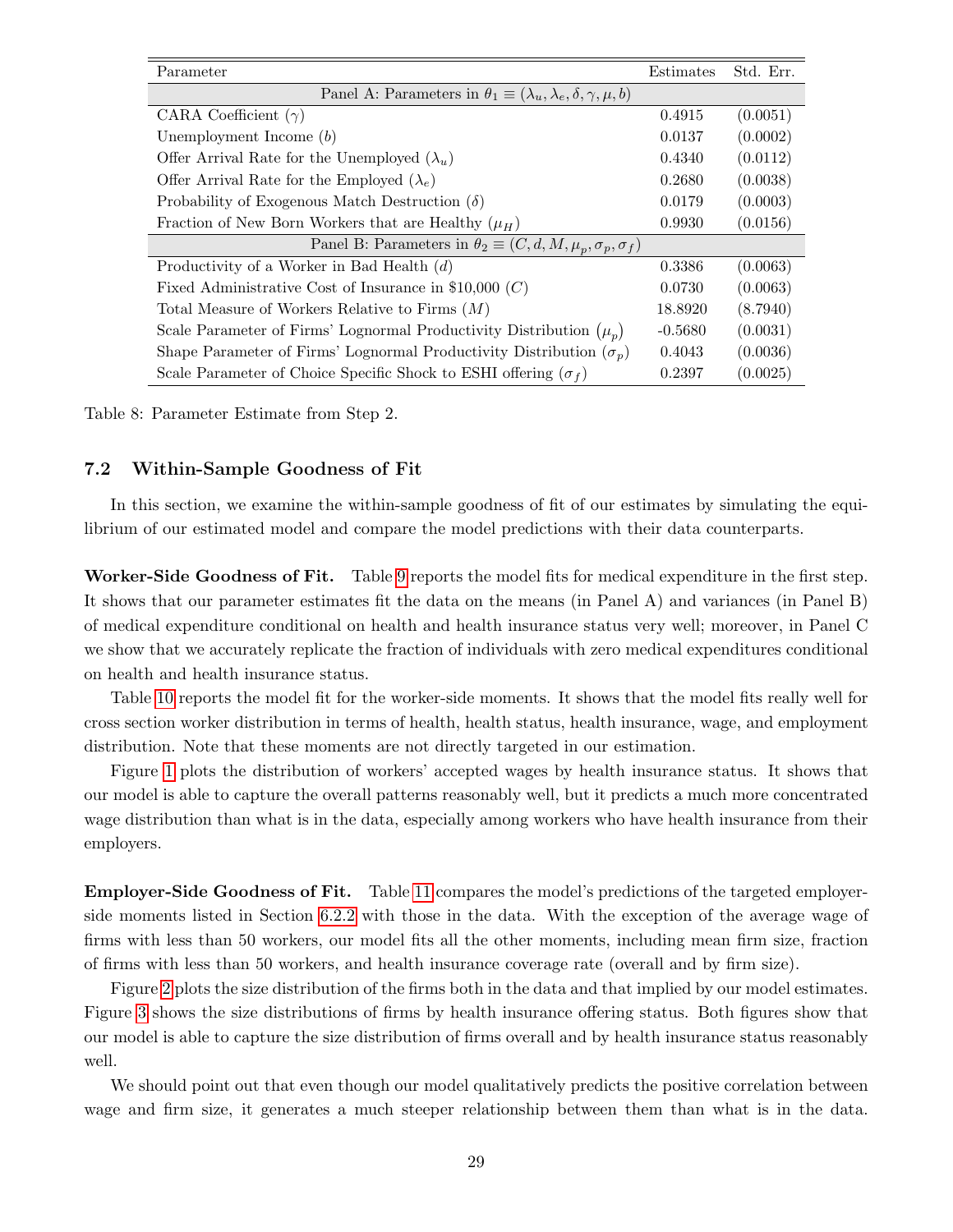|                                                 | Data.  | Model  |  |  |
|-------------------------------------------------|--------|--------|--|--|
| Panel A: Mean Annual Medical Expenditure        |        |        |  |  |
| Healthy & insured                               | 0.0672 | 0.0673 |  |  |
| Healthy & uninsured                             | 0.0365 | 0.0359 |  |  |
| Unhealthy & insured                             | 0.4804 | 0.4794 |  |  |
| Unhealthy & uninsured                           | 0.1249 | 0.1249 |  |  |
| Panel B: Variance of Annual Medical Expenditure |        |        |  |  |
| Healthy & insured                               | 0.0393 | 0.0392 |  |  |
| Healthy & uninsured                             | 0.1601 | 0.1601 |  |  |
| Unhealthy & insured                             | 0.8084 | 0.8084 |  |  |
| Unhealthy & uninsured                           | 0.0856 | 0.0856 |  |  |
| Panel C: Fraction with Zero Medical Expenditure |        |        |  |  |
| Healthy & insured                               | 0.3324 | 0.3368 |  |  |
| Healthy & uninsured                             | 0.6458 | 0.6413 |  |  |
| Unhealthy $\&$ insured                          | 0.1290 | 0.1213 |  |  |
| Unhealthy & uninsured                           | 0.3600 | 0.3646 |  |  |

<span id="page-30-1"></span>Table 9: Fit for Medical Expenditure Distributions: Model vs. Data.

Moreover, as we showed in Figure [1,](#page-31-1) our fit of workers' wage distribution conditional on health insurance status is still not ideal. Because firm productivity is positively correlated with wage offer in our model, in order to fit worker's wage distribution which is very dispersed, we need to have a relatively large variance of firm productivity. However, since firm size and wage are positively correlated in our model, a larger variance of firm productivity distribution leads to a steeper relationship between wage and firm size. The difficulty of simultaneously fitting firm size distribution from firm-side data and wage distribution from the worker-side data is known from [Postel-Vinay and Robin \(2002\)](#page-51-8) and [Cahuc, Postel-Vinay, and Robin](#page-49-5) [\(2006\)](#page-49-5), who proposed to address the issue by introducing a wedge between worker's sampling distribution of firms and firm's productivity distribution.[40](#page-30-2)

# <span id="page-30-0"></span>8 Counterfactual Experiments

In this section, we use our estimated model to examine the impact of the Affordable Care Act, its various components, and alternative policy designs. For the ACA, we consider a stylized version which incorporates its main components as mentioned in the introduction: first, all individuals are required to have health insurance or have to pay a penalty; second, all firms with more than 50 workers are required to offer health insurance, or have to pay a penalty; third, we introduce a health insurance exchange where individuals can purchase health insurance at community rated premium; fourth, the participants in health insurance exchange can obtain income-based subsidies.

The introduction of health insurance exchange represents a substantial departure from our benchmark model because premium in exchange needs to be endogenously determined. As a result, we will first describe how we extend and analyze our benchmark model to incorporate the health insurance exchange.

<span id="page-30-2"></span><sup>&</sup>lt;sup>40</sup>We believe that incorporating richer worker heterogeneity in their productivity, beside health status, may be a more important direction for further research.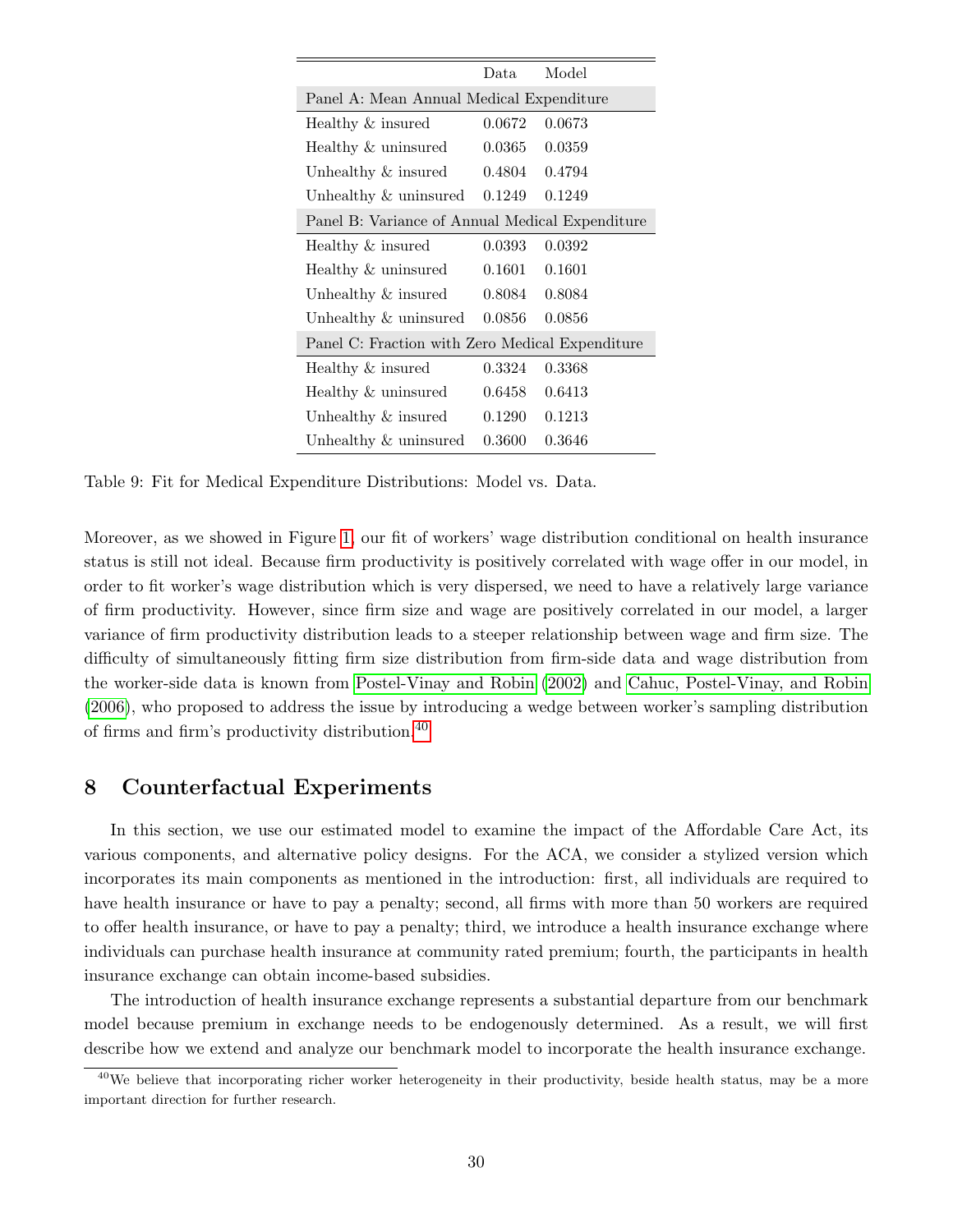| Moments                                                                              | Data   | Model  |
|--------------------------------------------------------------------------------------|--------|--------|
| Fraction of individuals who are unemployed and healthy                               | 0.0314 | 0.0301 |
| Fraction of individuals who are unemployed and unhealthy                             | 0.0040 | 0.0021 |
| Fraction of individuals who are employed, healthy and have health insurance          | 0.7009 | 0.7667 |
| Fraction of individuals who are employed, unhealthy and have health insurance        | 0.0340 | 0.0319 |
| Fraction of individuals who are employed, healthy and do not have health insurance   | 0.2156 | 0.1525 |
| Fraction of individuals who are employed, unhealthy and do not have health insurance | 0.0140 | 0.0167 |
| Mean wage $(\$10,000)$                                                               | 0.8538 | 0.8501 |
| Mean wage with health insurance $(\$10,000)$                                         | 0.9240 | 0.8986 |
| Mean wage without health insurance (\$10,000)                                        | 0.6187 | 0.6211 |
| Mean medical expenditure $(\$10,000)$                                                | 0.0266 | 0.0253 |

<span id="page-31-0"></span>Table 10: Worker-Side Moments in the Labor Market: Model vs. Data.



<span id="page-31-1"></span>Figure 1: The Distributions of Workers' Accepted Wages by Health Insurance Status: Model vs. Data.

### 8.1 Model for the Counterfactual Experiments

We provide a brief explanation of the main changes in the economic environment for the model used in our counterfactual experiments.

The Main Change in Individuals' Environment. We now assume individuals who are not offered health insurance by their employers and those who are unemployed can purchase individual health insurance from the health insurance exchange. We assume that the insurance purchased from the exchange is identical to those offered by the employers in that it also fully insures medical expenditure risk. Thus in the extended model, an individual's insurance status  $x$  is defined as

$$
x = \begin{cases} 0 & \text{if uninsured} \\ 1 & \text{if insured through employer} \\ 2 & \text{if insured through exchange.} \end{cases}
$$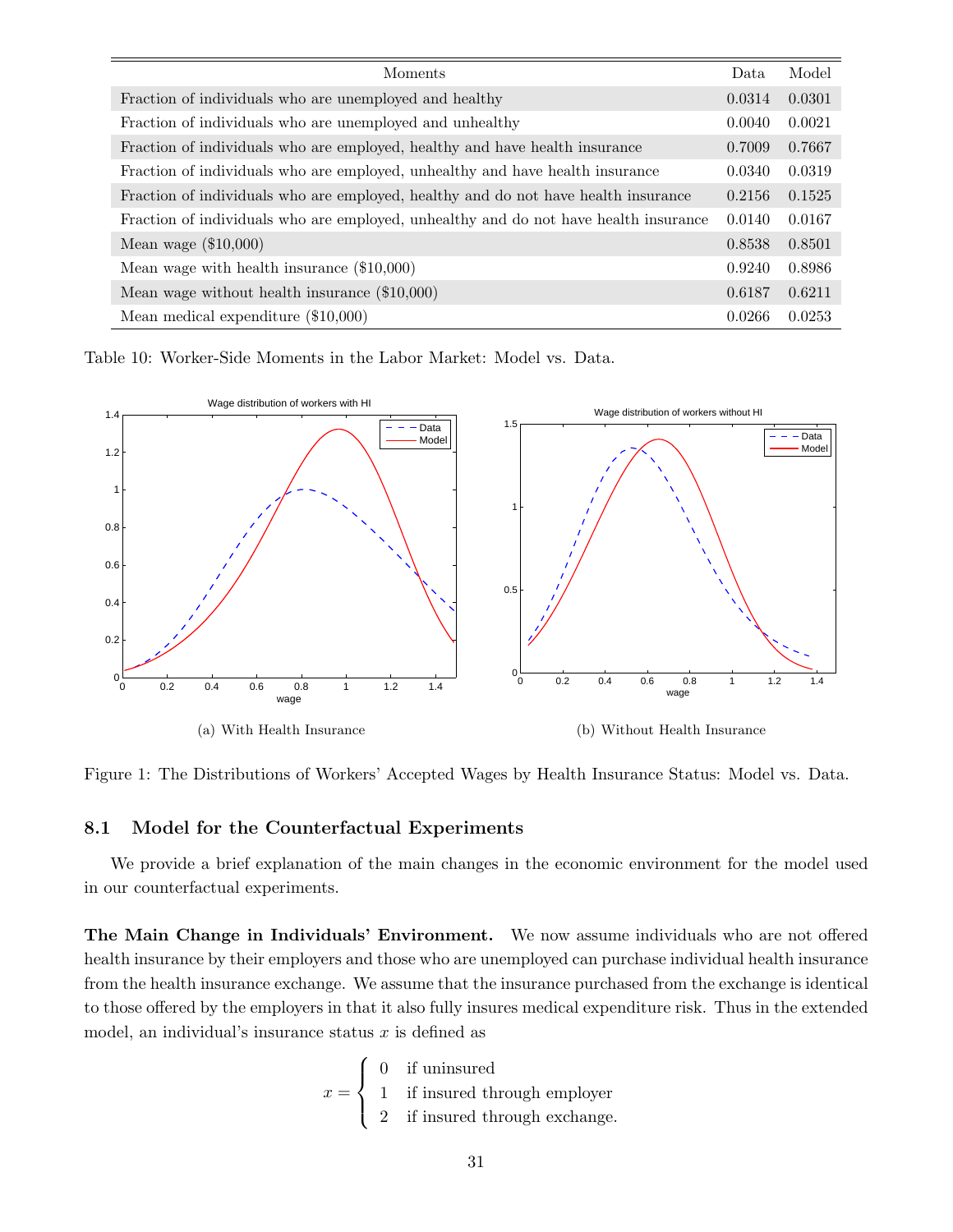

<span id="page-32-0"></span>Figure 2: Size Distribution of Firms: Model vs. Data.



<span id="page-32-1"></span>Figure 3: Size Distribution of Firms by Insurance Offering Status: Model vs. Data.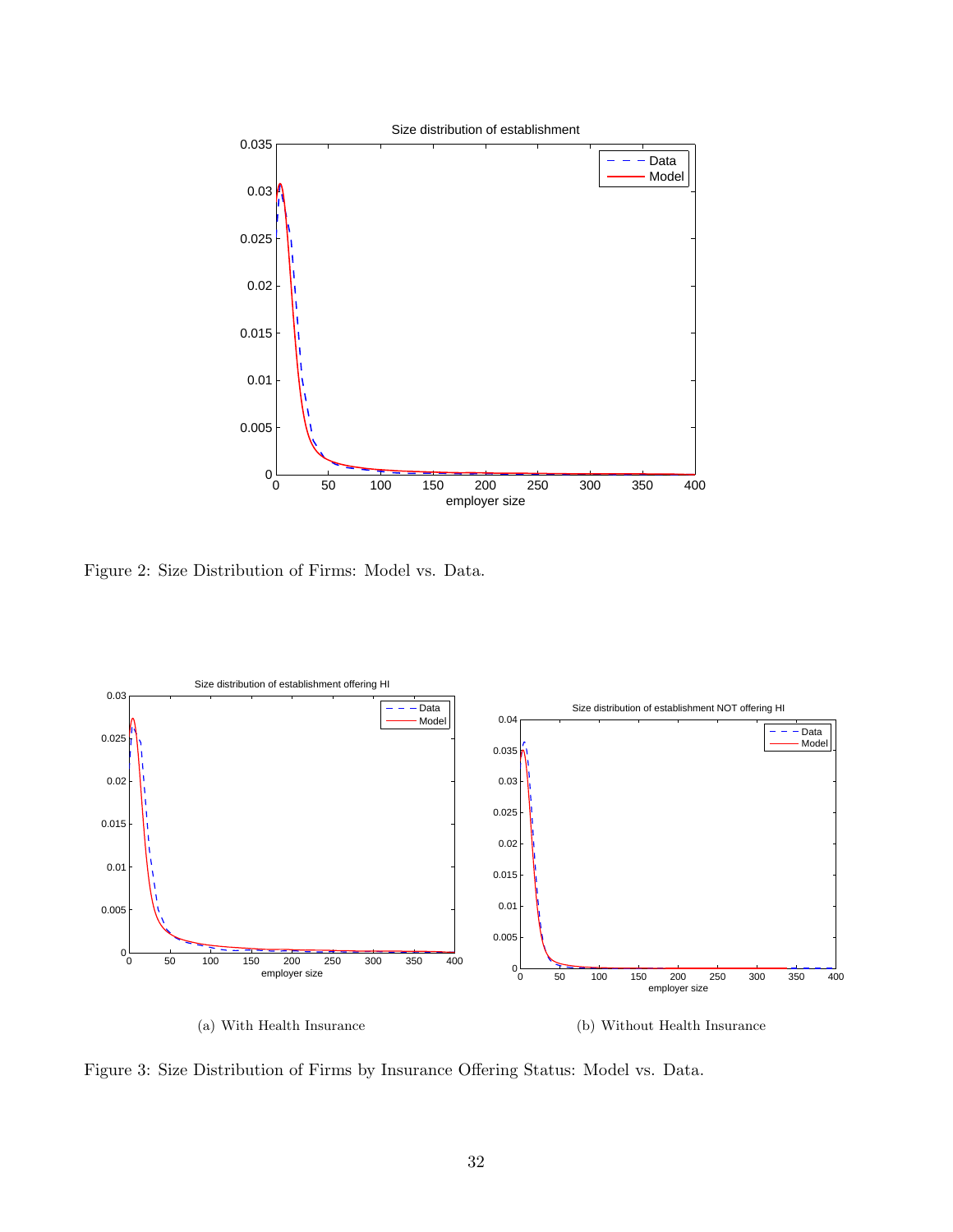| Moments                                                              | Data  | Model   |
|----------------------------------------------------------------------|-------|---------|
| Mean firm size                                                       | 19.92 | 18.5239 |
| Fraction of firms less than 50 workers                               | 0.93  | 0.9026  |
| Mean size of firms that offer health insurance                       | 30.08 | 27.0368 |
| Mean size of firms that do not offer health insurance                | 6.95  | 7.2363  |
| Health insurance coverage rate                                       | 0.56  | 0.5581  |
| Health insurance coverage rate among firms with less than 50 workers | 0.53  | 0.5200  |
| Health insurance coverage rate among firms with more than 50 workers | 0.95  | 0.9113  |
| Average wages of firms with less than 50 workers                     | 0.84  | 0.4129  |
| Average wages of firms with more than 50 workers                     | 0.92  | 0.9563  |

<span id="page-33-0"></span>Table 11: Employer-Side Moments: Model vs. Data.

We assume that the effect on health for health insurance purchased from the exchange, denoted by  $\pi^2$ analogously defined as [\(5\)](#page-7-5), is identical to that for employer-sponsored health insurance, i.e.,  $\pi^2 = \pi^1$ .

We also incorporate the premium subsidies to the individuals and penalties if uninsured into the model. Let  $S(y, R^{EX})$  denote income based subsidies to an individual with income y who purchase health insurance from the exchange where  $R^{EX}$  is the premium in exchange, which is to be determined in equilibrium. Similarly, let  $P_W(y)$  denote the penalty to individuals who remain uninsured, which also depends on income level.

Worker's problem. Under this extension, the expected flow utility  $v_h(y, x)$  in the counterfactual is defined as:

$$
v_h(y,x) = \begin{cases} \nE_{\tilde{m}_h^0} u (T(y) - \tilde{m}_h^0 - P_W(y)) & \text{if } x = 0 \\
u (T(y)) & \text{if } x = 1 \\
u (T(y) + S(y, R^{EX}) - R^{EX}) & \text{if } x = 2\n\end{cases}
$$
\n(38)

The value function of an unemployed individual with health insurance status  $x \in \{0, 2\}$  becomes

$$
\frac{U_h(x)}{1-\rho} = v_h(b,x) + \beta \mathcal{E}_{h'|(h,x)} \left[ \begin{array}{c} \lambda_u \int \max \left\{ V_{h'}(w,1), U_{h'}(x_{h'}^*) \right\} dF(w,1) \\ + \lambda_u \int \max_{x' \in \{0,2\}} \left\{ V_{h'}(w,x'), U_{h'}(x_{h'}^*) \right\} dF(w,0) \\ + (1-\lambda_u) U_{h'}(x_{h'}^*), \end{array} \right] \tag{39}
$$

where

<span id="page-33-2"></span>
$$
x_{h'}^* = \arg\max_{x' \in \{0,2\}} U_{h'}(x'). \tag{40}
$$

Similarly, the value function of an employed worker with health status  $h$  working on a job with insurance status  $(w, x)$ ,  $V_h(w, x)$ , is as follows. If  $x = 1$ ,

<span id="page-33-1"></span>
$$
\frac{V_h(w,1)}{1-\rho} = v_h(w,1) \qquad + \beta \lambda_e \left\{ (1-\delta) E_{h'|(h,1)} \left[ \int \max\{V_{h'}(\tilde{w},1), V_{h'}(w,1), U_{h'}(x_{h'}^*)\} dF(\tilde{w},1) \right] \right. \\ \left. + \delta E_{h'|(h,1)} \left[ \int \max\{U_{h'}(x_{h'}^*)\} V_{h'}(\tilde{w},x_{h'}^*) (\tilde{w},1), U_{h'}(x_{h'}^*) \} dF(\tilde{w},0) \right] \right. \\ \left. + \delta E_{h'|(h,1)} \left[ \int \max\{U_{h'}(x_{h'}^*), V_{h'}(\tilde{w},x_{h'}^*) (\tilde{w},1) \} dF(\tilde{w},0) \right] \right\} \\ \left. + \beta (1-\lambda_e) \left\{ (1-\delta) E_{h'|(h,1)} \max\{U_{h'}(x_{h'}^*), V_{h'}(w,1) \} + \delta E_{h'|(h,1)} U_{h'}(x_{h'}^*) \right\}, \qquad (41)
$$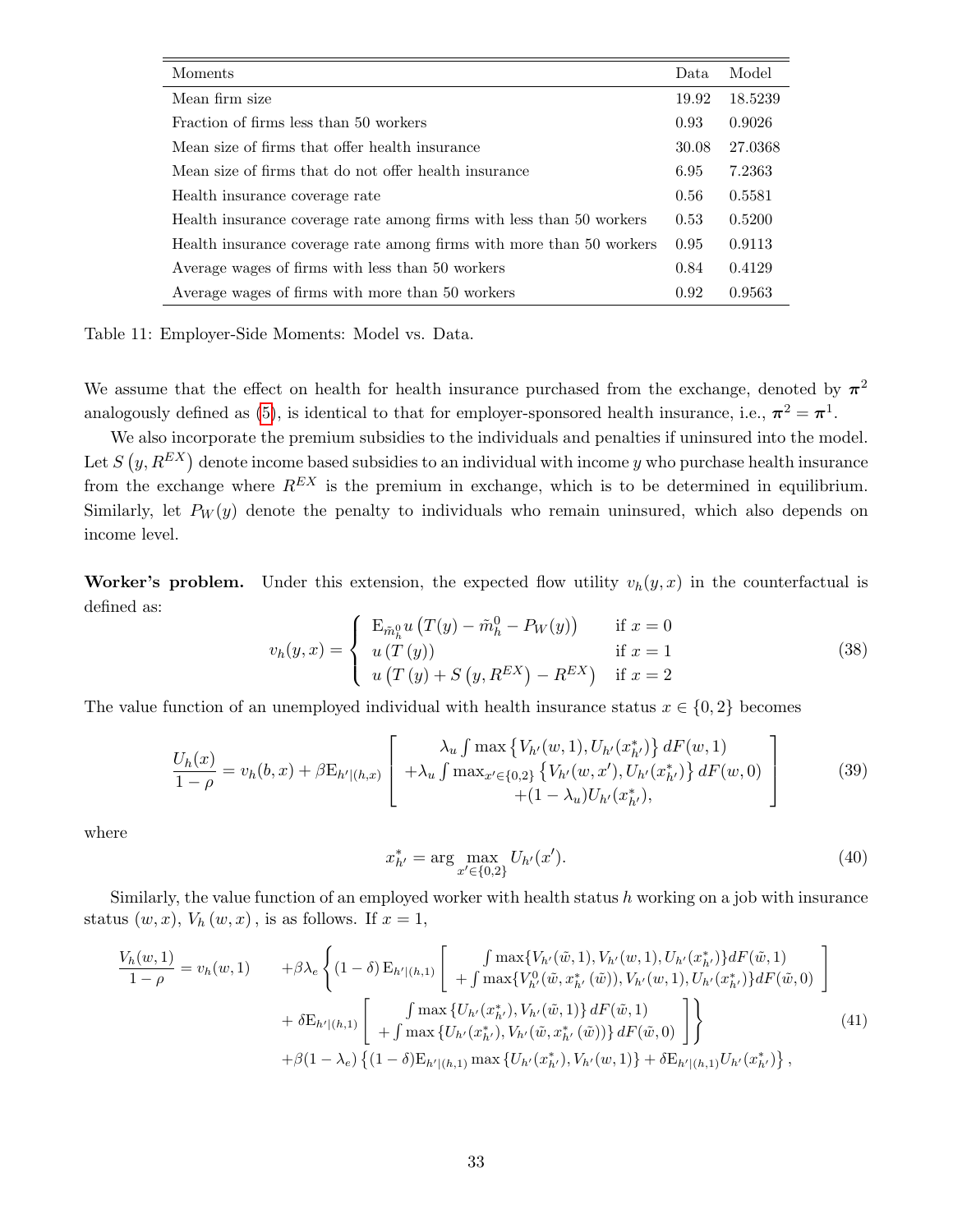and if  $x \in \{0, 2\}$ ,

<span id="page-34-0"></span>
$$
\frac{V_h(w,x)}{1-\rho} = v_h(w,x) + \beta \lambda_e \left\{ (1-\delta) \mathcal{E}_{h'|(h,1)} \left[ \begin{array}{c} \int \max \{ V_{h'}(\tilde{w},1), V_{h'}(w,x_{h'}^*(\tilde{w})), U_{h'}(x_{h'}^*) \} dF(\tilde{w},1) \\ + \int \max \{ V_{h'}(\tilde{w},x_{h'}^*(\tilde{w})), V_{h'}(w,x_{h'}^*(\tilde{w})), U_{h'}(x_{h'}^*) \} dF(\tilde{w},0) \end{array} \right] \right\} + \delta \mathcal{E}_{h'|(h,1)} \left[ \begin{array}{c} \int \max \{ U_{h'}(x_{h'}^*), V_{h'}(\tilde{w},1) \} dF(\tilde{w},1) \\ + \int \max \{ U_{h'}(x_{h'}^*), V_{h'}(\tilde{w},x_{h'}^*(\tilde{w})) \} dF(\tilde{w},0) \end{array} \right] \right\} + \beta (1-\lambda_e) \left\{ (1-\delta) \mathcal{E}_{h'|(h,1)} \max \{ U_{h'}(x_{h'}^*), V_{h'}^0(w,x_{h'}^*(\tilde{w})) \} + \delta \mathcal{E}_{h'|(h,1)} U_{h'}(x_{h'}^*) \right\},
$$
\n(42)

where in both  $(41)$  and  $(42)$ ,

<span id="page-34-3"></span>
$$
x_{h'}^* (\tilde{w}) = \arg \max_{x \in \{0,2\}} V_{h'}(\tilde{w}, x). \tag{43}
$$

We characterize the individuals' optimal job acceptance strategies, and their optimal decision regarding whether to purchase insurance from the exchanges when they are unemployed or when their employers do not offer health insurance similar to those for the benchmark model. We also characterize the steady state worker distribution among firms  $\langle e_h^x, G_h^x(w) \rangle$  for  $x \in \{0, 1, 2\}$  when the two additional terms,  $e_h^2$  and  $G_h^2(w)$  , are now respectively the measure of employed workers with health status  $h$  who purchase insurance from the exchange, and the distribution of wages among them.<sup>[41](#page-34-1)</sup>

Firms' Problem. Firms with more than 50 workers now face a penalty if they do not offer health insurance. Let  $P_E(n)$  denote the the amount of the penalty, which depends on the firm size n.

There are two important changes to the firms' problem. The first one is how firm size is determined. Because of the insurance exchange, some of their workforce may be insured even if they do not offer health insurance. Specifically,  $n(w, 0)$ , the size of firms not offering health insurance, becomes

$$
n(w,0) = \sum_{h \in \{U,H\}} n_h(w,0) = \sum_{h \in \{U,H\}} \frac{e_h^0 g_h^0(w) + e_h^2 g_h^2(w)}{f(w,0)},
$$

and the expression for  $n(w, 1)$  remains the same as before.

Second, because of the employer mandate, firm's profit maximization problem will change. It now becomes

$$
\max\{\Pi_0(p), \Pi_1(p)+\sigma_f\epsilon\},\
$$

where:

<span id="page-34-4"></span>
$$
\Pi_0(p) = \max_{w_0} \Pi(w_0, 0) \equiv (p - w_0) n_H(w_0, 0) + (pd - w_0) n_U(w_0, 0) - P_E(n(w, 0)), \tag{44}
$$

$$
\Pi_1(p) = \max_{w_1} \Pi(w_1, 1) \equiv ((p - w_1 - m_H) n_H(w_1, 1) + (pd - w_1 - m_U) n_U(w_1, 1)) - C \tag{45}
$$

where the term  $P_E(n(w, 0))$  in the expression for  $\Pi_0(p)$  reflects the possible penalty to employers for not offering employer-sponsored health insurance to their workers.

**Insurance Exchange.** The premium in the insurance exchange,  $R^{EX}$ , is determined based on the average medical expenditures of all participants in the health insurance exchange, multiplied by  $1 + \xi$ , where  $\xi > 0$  is loading factor for health insurance exchange; specifically,

<span id="page-34-2"></span>
$$
R^{EX} = (1+\xi) \frac{\sum_{h \in \{H,U\}} m_h^2 \left[ u_h^2 + \int e_h^2(w) g_h^2(w) \, dw \right]}{\sum_{h \in \{H,U\}} \left[ u_h^2 + \int e_h^2(w) g_h^2(w) \, dw \right]}
$$
\n(46)

<span id="page-34-1"></span><sup>&</sup>lt;sup>41</sup>Details for the derivation of steady state employment distribution used in our counterfactual policy experiments are provided in Online Appendix [E.3.](#page-21-3)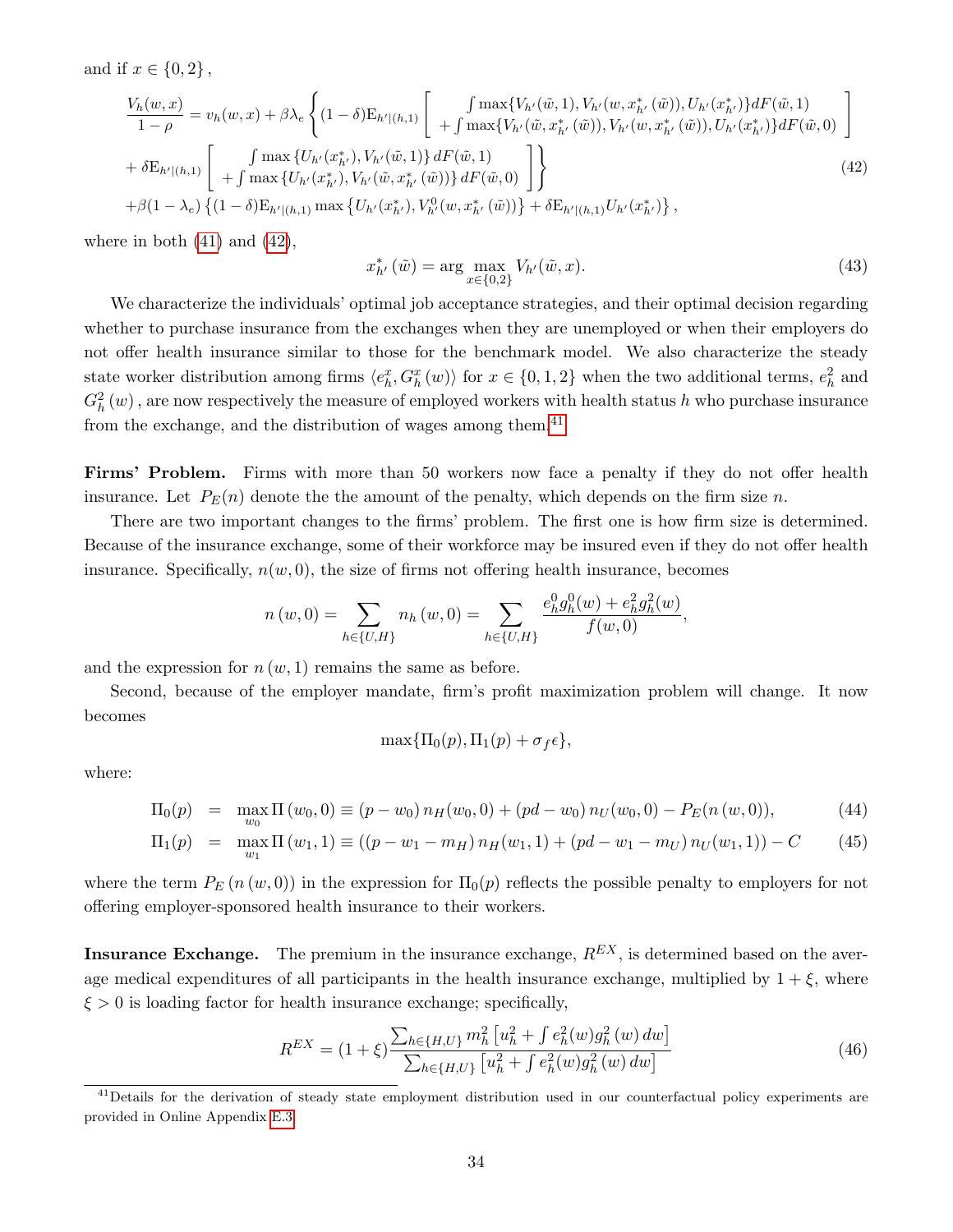where  $m_h^2$  is expected medical expenditure of individual with health status h for individuals with insurances purchased from the exchange which, due to our assumption that the insurances in the exchange are identical to those from the firms, is exactly the same as  $m_h^1$  described by [\(4\)](#page-7-6);  $u_h^2$  is the measure of unemployed workers participating insurance exchange with health status h; and  $e_h^2(w)g_h^2(w)$  is the density for employed workers not being offered health insurance from employers but participating insurance exchange with health status h.

The steady state equilibrium for the post-reform economy can be defined analogous to that for our benchmark model in Section [3.4](#page-15-4) and is provided in Online Appendix [E.1.](#page-20-3)

Numerical Algorithm to Solve the Equilibrium. We use numerical methods to solve the equilibrium. The basic iteration procedure to solve the equilibrium for the counterfactual environment remains the same as that described in the online appendix [A,](#page-1-7) but there are two important changes. First, we need to find the fixed point of not only  $(w_0(p), w_1(p), \Delta(p))$  but also  $R^{EX}$ , the premium in insurance exchange. Second, because the penalty associated with employer mandate depends on size of the firm, for example, the threshold under the ACA for firms to pay penalty if they do not offer health insurance is 50; as a result we need to modify the algorithm to allow for a potential mass point of employers just to the left of 50 when we derive optimal wage policy  $w_0(p)$ .<sup>[42](#page-35-1)</sup>

Finally, the establishment of the health insurance exchange with community rating may result in multiple equilibria under some counterfactual policy experiments. In our numerical simulations, we sometimes find multiple equilibria and we will report them.

### <span id="page-35-0"></span>8.2 Parameterization of the Counterfactual Policies

Before we conduct counterfactual experiments to evaluate the effect of ACA and its components, we need to address several issues regarding how to introduce the specifics of ACA provisions, such as penalty associated with individual mandate, employer mandate and the premium subsidies, into our model. First, we estimated our model using data sets in 1996, while the ACA policy parameters are chosen to suit the economy in 2011. However, the U.S. health care sector has very different growth rate than that of the overall GDP; in particular, there are substantial increases in medical care costs relative to GDP in the last 15 years. Thus we need to appropriately adjust the policy parameters in the ACA to make them more in line with the U.S. economy around 1996. Second, the amount of penalties and subsidies are defined as annual level, while our model period is four months. We simply divide all monetary units in the ACA by three to obtain the applicable number for a four-month period. Third, we need to decide on the magnitude of the loading factor  $\xi$  that appeared in [\(46\)](#page-34-2) that is applicable in the insurance exchange. We calibrate  $\xi$ based on the ACA requirement that all insurance sold in the exchange must satisfy the ACA regulation that the medical loss ratio must be at least 80%. This implies that  $\xi = 0.25$ .<sup>[43](#page-35-2)</sup>

We now describe how we translate the ACA provisions for 2011 into applicable formulas for our 1996 economy.

Penalties Associated with Individual Mandate. The exact stipulation of the penalty in ACA if an individual does not show proof of insurance (from 2016 when the law is fully implemented) is that

<span id="page-35-2"></span><span id="page-35-1"></span> $42$ The details of the modified numerical algorithm are provided in Online Appendix [E.2.](#page-21-4)

<sup>&</sup>lt;sup>43</sup>The medical loss ratio is the ratio of the total claim costs the insurance company incurs to total insurance premium collected from participants. The medical loss ratio implied by [\(46\)](#page-34-2) is simply  $1/(1+\xi)$ , thus an 80% medical loss ratio corresponds to  $\xi = 0.25$ . ACA requires that  $\xi \leq 0.25$ .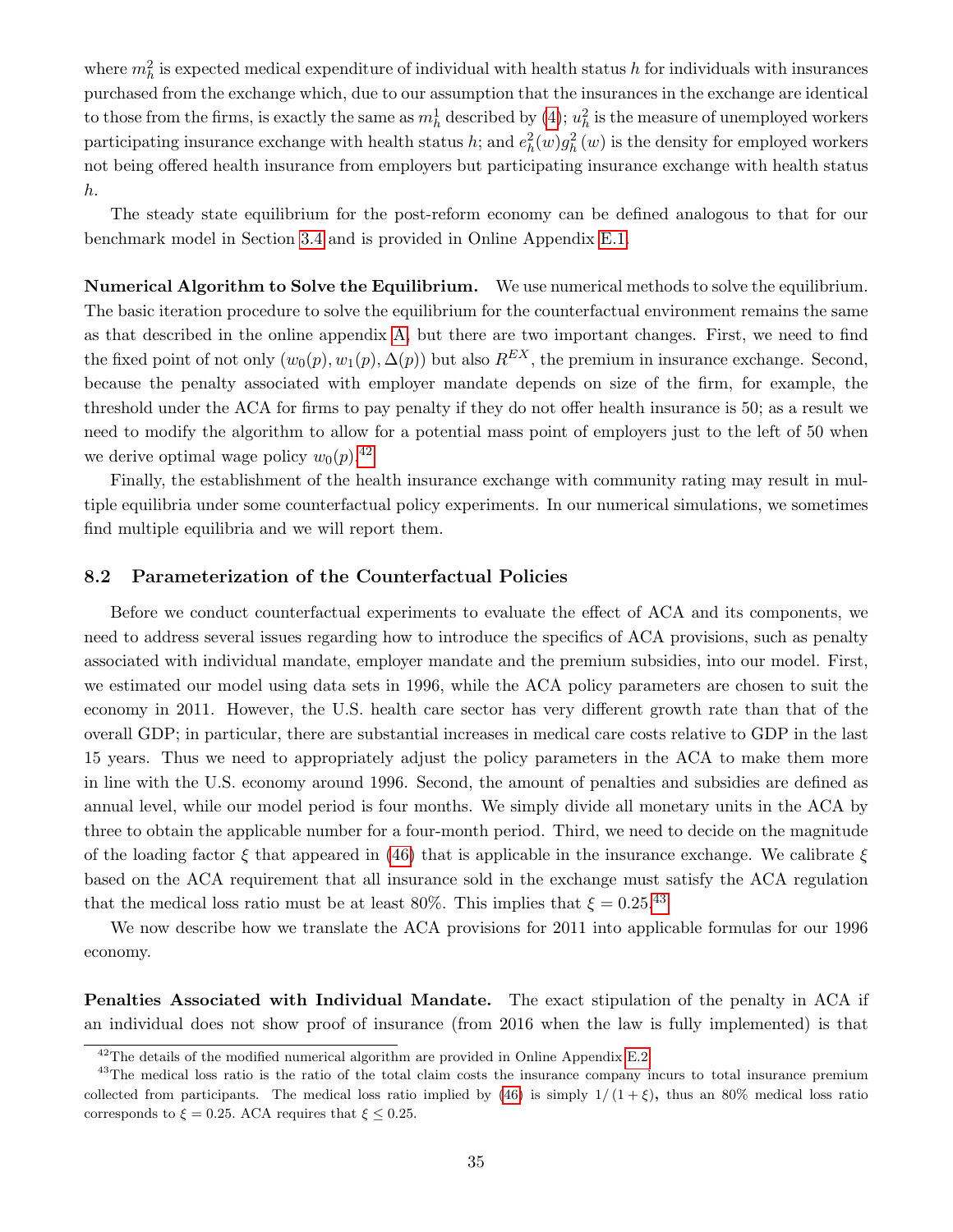individuals without health insurance coverage pay a tax penalty of the greater of \$695 per year or 2.5% of the taxable income above the Tax Filing Threshold (TFT), which can be written as:

$$
P_W^{ACA}(y) = \max\{0.025 \times (y - TFT_2011), \$695\}
$$
\n(47)

where  $y$  is annual income.

We adjust the above formula in several dimensions. First, the \$695 amount is adjusted by the ratio of the 1996 Medical Care CPI (CPI Med 1996) relative to the 2011 Medical Care CPI (CPI Med 2011); this is appropriate if we believe that the amount \$695 is chosen to be proportional to the 2011 medical expenditures. We then multiply it by 1/3 to reflect our period-length of fourth months instead of a year. Second, we need to adjust the TFT-2011 by the ratio of 1996 CPI of all goods (CPI All 1996) relative to the 2011 CPI of all goods (CPI All 2011) and also multiply it by  $1/3$  to reflect that our income is the four-month income.[44](#page-36-0) Finally, we need to adjust the percentage 2.5% by the differential growth rate of medical care and GDP, i.e., multiply it by the relative ratio of  $\frac{\text{CPI\_Med}.1996}{\text{CPI\_All}.1996}$  and  $\frac{\text{CPI\_Med}.2011}{\text{CPI\_All}.2011}$ . With these adjustments, we specify the adjusted penalty associated with individual mandate appropriate for the 1996 economy as:

$$
P_W(y) = \max \left\{ \frac{0.025 \times (\frac{CPI_{\text{Med}}.1996}{CPI_{\text{All}}.1996}) / (\frac{CPI_{\text{Med}}.2011}{CPI_{\text{All}}.2011}) \times (y - \frac{1}{3}TFT_{\text{2011}} \times \frac{CPI_{\text{All}}.1996}{CPI_{\text{All}}.2011}), \frac{1}{3} \times \$695 \times \frac{CPI_{\text{Med}}.1996}{CPI_{\text{Med}}.2011} \right\},\newline \approx \max \left\{ \frac{0.025}{1.42} \times (y - 2,323), \$119 \right\},
$$
\n(48)

where  $y$  is four-month income in dollars.

Penalties Associated with Employer Mandate. ACA stipulates that employers with 50 or more full-time employees that do not offer health insurance coverage will be assessed each year a penalty of \$2,000 per full-time employee, excluding the first 30 employees from the assessment. That is,

$$
P_E^{ACA}(n) = (n - 30) \times \$2,000.
$$
\n(49)

We adjust the above formula by first scaling the \$2,000 per-worker penalty using the ratio of the 1996 Medical Care CPI relative to the 2011 Medical Care CPI, and then multiply it by 1/3 to reflect our period-length of four months instead of a year, i.e.,

$$
P_E(n) = \frac{1}{3} \left[ (n - 30) \times $2,000 \times \frac{\text{CPLMed}.1996}{\text{CPLMed}.2011} \right]
$$
  
= 342.45 (n - 30). (50)

Income-Based Premium Subsidies. ACA stipulates that premium subsidies for purchasing health insurance from the exchange are available if an individual's income is less than 400% of Federal Poverty Level (FPL), denoted by  $FPL400.<sup>45</sup>$  $FPL400.<sup>45</sup>$  $FPL400.<sup>45</sup>$  The premium subsidies are set on a sliding scale such that the premium contributions are limited to a certain percentage of income for specified income levels. If an individual's income is at 133% of the FPL, denoted by FPL133, premium subsidies will be provided so that the individual's contribution to the premium is equal to 3.5% of his income; when an individual's income is at FPL400, his premium contribution is set to be 9.5% of the income. When his income is below FPL133, he will receive insurance with zero premium contribution. If his income is above FPL400, he is no longer eligible for premium subsidies. Note that the premium support rule as described in ACA creates

<span id="page-36-0"></span><sup>44</sup>We obtain CPI data for medical care and all goods both from Bureau of Labor Statistics website: http://www.bls.gov/cpi/data.htm.

<span id="page-36-1"></span><sup>45</sup>We assume that FPL is defined as single person. In 1996, it is \$7,730 annually.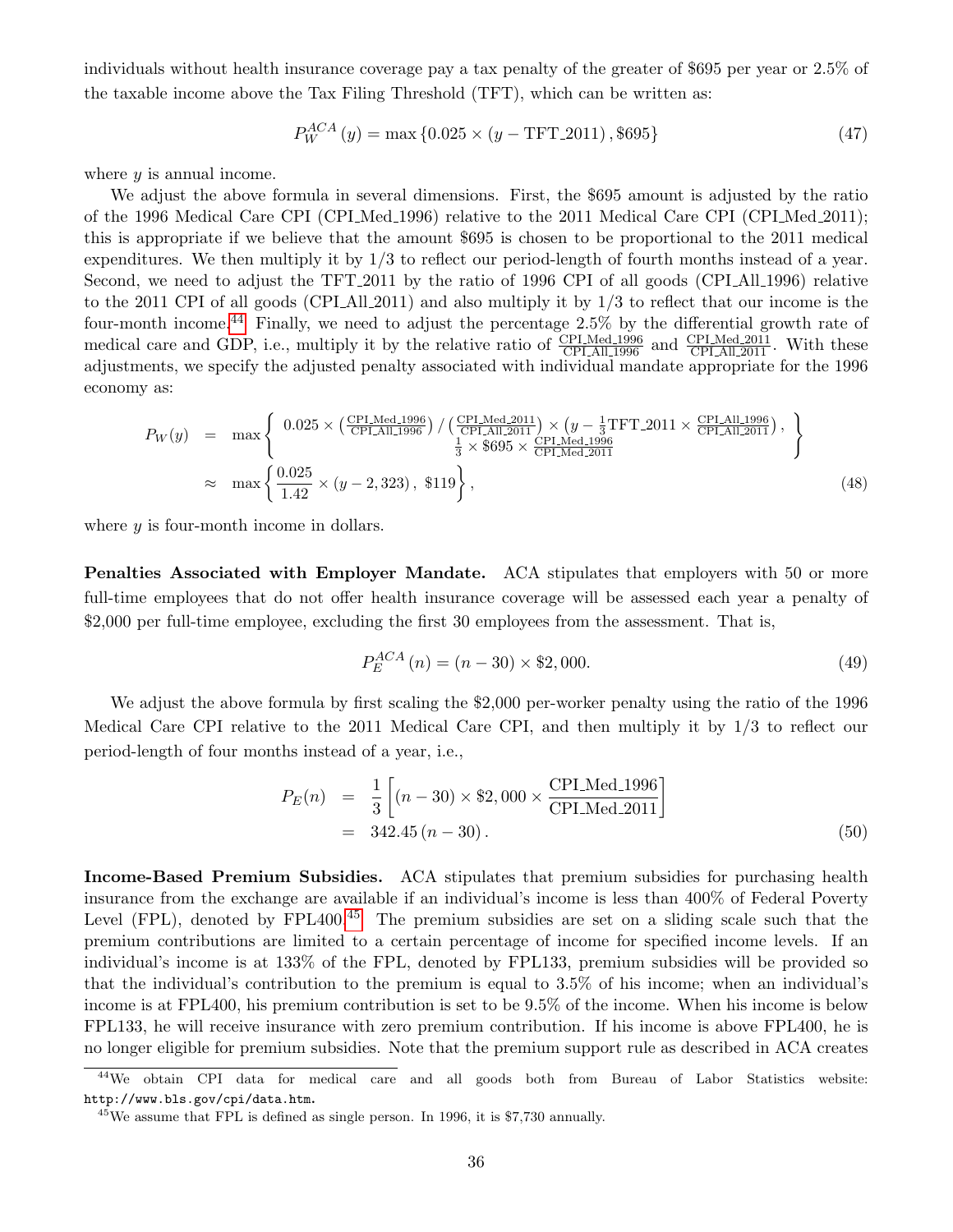a discontinuity at FPL133: individuals with income below FPL133 receives free Medicaid, but those at or slightly above FPL133 have to contribute at least 3.5% of his income to health insurance purchase from the exchange. To avoid this discontinuity issue, we instead adopt a slightly modified premium support formula as follows:

<span id="page-37-0"></span>
$$
S(y, R^{EX}) = \begin{cases} \max \left\{ R^{EX} - \left[ 0.0350 + 0.060 \frac{(3y - \text{FPL133})}{\text{FPL400} - \text{FPL133}} \right] y \times \frac{\text{CPLMed\_1996}}{\text{CPLMed\_2011}}, 0 \right\} \text{ if } y < \frac{\text{FPL400}}{3} \\ R^{EX} \text{ if unemployed} \\ 0, \text{ otherwise,} \end{cases}
$$
(51)

when  $\gamma$  is four-month income. According to [\(51\)](#page-37-0) the individual contribution to insurance premium increases linearly from 3.5% of his income when his income is at 133% of the FPL to 9.5% when his income is at 400% of the FPL.

#### 8.3 Main Result

In Table [12,](#page-38-0) we report results from several counterfactual policy experiments and contrast the outcomes under these counterfactual policies with the benchmark.

Benchmark. In Column (1) of Table [12,](#page-38-0) we report in Panel A predictions related to the firm side using our baseline model using the parameter estimates reported in Tables [7](#page-28-0) and [8.](#page-29-0) It shows that our benchmark model predicts that 55.81% of the active firms offer health insurance to their workers, but the health insurance offering rate is 91.13% if the firm size is more than 50 and only 52.00% if it has fewer than 50 workers; moreover, our model predicts that 90.26% of the firms have fewer than 50 workers. We find that 98.72% of the firms are active in the benchmark environment; and the average labor productivity, taking into account the productivity loss from unhealthy workers, is  $$11,300$  per four months.<sup>[46](#page-37-1)</sup>

In Panel B, we report predictions related to worker side. We find that our model predicts that in the benchmark environment, 20.12% of the population would have no health insurance; 3.22% would be unemployed. We also find that the average wage of all workers is about \$8,501 per four months, but it is about \$8,986 for workers with health insurance from their employers and \$6,211 for those without. We find that the fraction of healthy workers in the economy overall is 94.94%, but it is 96% among those insured by ESHI is 96.00% in contrast to 90.17% among those who are uninsured. We find that 61.42% of the employed workers work in firms with 50 or more workers. Finally, we find that the consumption equivalent valuation (CEV) of workers' lifetime welfare is about \$6,152 in the benchmark economy.

In Panel C, we report statistics related to expenditures. We find that the tax exemption of ESHI premium leads to a tax expenditure of about \$84 per capita every four months. We also find that the per capita four-month medical expenditure is about \$253; and the average insurance premium among those insured by ESHI is about \$306 every four months.

Affordable Care Act. In Column (2), we report the simulation results when we introduce the ACA, including insurance exchange (EX), Individual Mandate (IM), Employer Mandate (EM) and Premium Subsidies (Sub), as parameterized in Section [8.2.](#page-35-0)

The important finding from Column (2) is that, under the ACA, our model predicts that there would be significant reduction in the uninsured rate relative to the benchmark: the uninsured rate under ACA

<span id="page-37-1"></span><sup>&</sup>lt;sup>46</sup>Recall that in our model, some low-productivity firms would not be able to attract any workers and they are considered non-active firms. The set of non-active firms is affected by the counterfactual policies. Thus our model allows for an extensive margin on the firm side.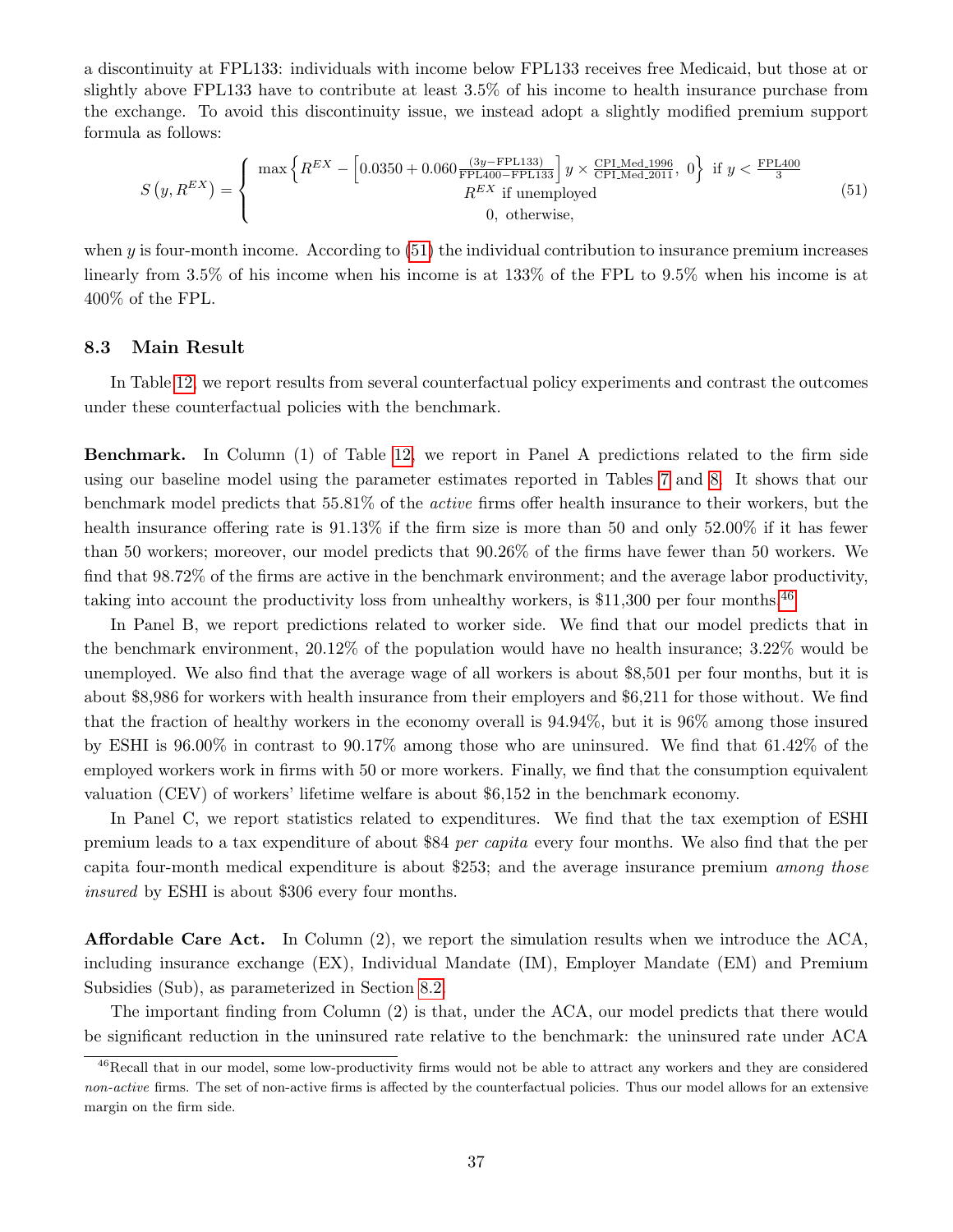|                                                   | Benchmark                         | ACA    | $EX+Sub+EM$                         | $EX+Sub+IM$ |
|---------------------------------------------------|-----------------------------------|--------|-------------------------------------|-------------|
|                                                   | (1)                               | (2)    | (3)                                 | (4)         |
|                                                   | Panel A: Effects on the Firm Side |        |                                     |             |
| Frac. of firms offering HI                        | 0.5581                            | 0.5486 | 0.5494                              | 0.5531      |
| if firm size is less than 50                      | 0.5200                            | 0.5039 | 0.5012                              | 0.5111      |
| if firm size is 50 or more                        | 0.9113                            | 0.9993 | 0.9988                              | 0.9506      |
| Frac. of firms with less than 50 workers          | 0.9026                            | 0.9097 | 0.9031                              | 0.9043      |
| Average labor productivity                        | 1.1300                            | 1.1299 | 1.1309                              | 1.1349      |
| Firm's profit                                     | 0.4717                            | 0.4937 | 0.4809                              | 0.4765      |
| Frac. of firms in operation                       | 0.9872                            | 0.9872 | 0.9872                              | 0.9872      |
|                                                   |                                   |        | Panel B: Effects on the Worker Side |             |
| Uninsured rate                                    | 0.2012                            | 0.0727 | 0.1218                              | 0.0644      |
| Frac. of emp. workers with HI from ESHI           | 0.8253                            | 0.8284 | 0.8259                              | 0.8364      |
| Frac. of emp. workers with HI from EX             |                                   | 0.0965 | 0.0482                              | 0.0971      |
| Average wage                                      | 0.8501                            | 0.8449 | 0.8482                              | 0.8526      |
| with health insurance                             | 0.8986                            | 0.8934 | 0.9002                              | 0.9019      |
| without health insurance                          | 0.6211                            | 0.6132 | 0.6021                              | 0.6014      |
| Unemployment rate                                 | 0.0322                            | 0.0320 | 0.0322                              | 0.0322      |
| Frac. of healthy workers                          | 0.9494                            | 0.9592 | 0.9558                              | 0.9598      |
| among uninsured                                   | 0.9017                            | 1.0000 | 1.0000                              | 1.0000      |
| among insured through ESHI                        | 0.9600                            | 0.9636 | 0.9628                              | 0.9636      |
| among insured through EX                          |                                   | 0.8890 | 0.7170                              | 0.8984      |
| Frac. of emp. workers in firms with $50+$ workers | 0.6142                            | 0.5940 | 0.6129                              | 0.6096      |
| Average worker utility (CEV)                      | 0.6152                            | 0.6133 | 0.6164                              | 0.6184      |
|                                                   |                                   |        | Panel C: Effects on Expenditures    |             |
| Average tax expenditure to ESHI                   | 0.0084                            | 0.0083 | 0.0083                              | 0.0084      |
| Subsidies to exchange purchases                   |                                   | 0.0034 | 0.0038                              | 0.0032      |
| Revenue from penalties                            | $\overline{\phantom{a}}$          | 0.0010 | 0.00002                             | 0.0009      |
| Average health expenditure                        | 0.0253                            | 0.0273 | 0.0272                              | 0.0273      |
| Average premium in ESHI                           | 0.0306                            | 0.0301 | 0.0302                              | 0.0300      |
| Premium in exchange                               |                                   | 0.0439 | 0.0595                              | 0.0427      |

<span id="page-38-0"></span>Table 12: Counterfactual Policy Experiments: Evaluation of the ACA and its Two Variations.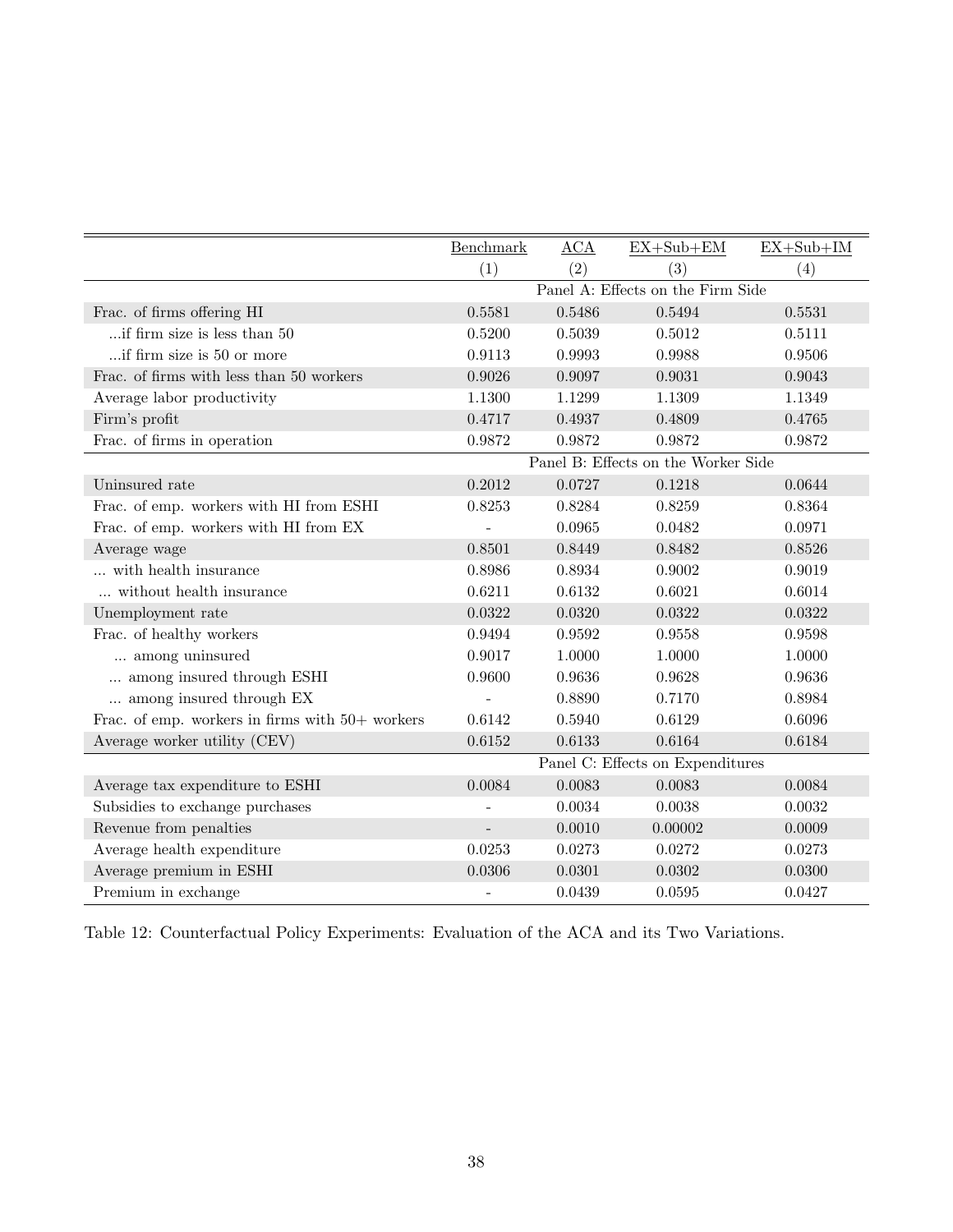is predicted to be about 7.27% in contrast to 20.12% under the benchmark. While this is certainly a significant reduction in the uninsured rate, it should be noted that it is still far from universal coverage. It is also interesting to note that the 7.27% uninsured population are all healthy and are employed workers who belong to middle income level so that premium subsidies to them are relatively small. They apparently prefers paying the penalty associated with not meeting the individual mandate than purchasing insurance from the exchange.

A major reason for the reduction of uninsured rate under the ACA is that 9.65% of the employed workers purchase insurance from the exchange. This, coupled with the fact that in our counterfactual model all unemployed workers (3.20%) will purchase from the exchange as well because they will receive the insurance for free due to their low income at unemployment, accounts for almost all the reductions in the uninsured rate. Interestingly, we find in Panel A that the ACA would slightly reduce the fraction of active firms that offer health insurance from 55.81% to 54.86%. However, we find that, as a result of employer mandate penalty for firms with more than 50 workers, such firms significantly increase the probability that they offer health insurance to their workers from 91.13% in the benchmark to 99.93% under the ACA; in contrast, the probability that firms with less than 50 workers offer health insurance is reduced from 52% in the benchmark to 50.39% under the ACA.

We find that ACA leads to a reduction in average labor productivity and worker wages. This is related to the changes in the size distribution of firms: fewer workers are employed in larger, more productive, firms under the ACA. In Panel B we also report that ACA improves the health of the workers overall: the fraction of healthy workers increases from 94.94% to 95.92%. We find that the fraction of employed workers in firms with 50 or more workers decreases from 61.42% in the benchmark to 59.4% under the ACA. We also find that workers' CEV is \$6,133 under the ACA, lower than the benchmark of \$6,152.

In Panel C, we report the effect of ACA on expenditure related variables. First, because a smaller fraction of firms offer health insurance under the ACA, and because health insurance premium is not subject to income taxation, the tax expenditure due to ESHI premium exemption is reduced somewhat from \$84 per capita in the benchmark to \$83 under ACA. The government also incurs on average \$34 per capita subsidies to health insurance purchases from the exchange; however, the revenue from penalties from individuals who decide to go without insurance or firms with 50 or more workers which do not offer health insurance is also about \$10 per capita. Because of the reduction in the uninsured rate, there is about a 8% increase in the average medical expenditure.

Interestingly, the average four-month premium in ESHI is slightly reduced from \$306 in the benchmark to \$301 under the ACA; this reduction is partly due to the improved health of the population under the ACA. We also find that the four-month premium in the exchange is about \$439, which is significantly higher than the average ESHI premium due to the severe adverse selection problem in the exchange.

ACA without the Individual Mandate. In Column (3), we report simulation results from a hypothetical environment of ACA without the individual mandate, i.e. only EX, Sub and EM components of ACA are implemented. This would correspond to the case had the Supreme Court ruled against the constitutionality of the individual mandate.

Surprisingly, we find that ACA without the individual mandate would also have achieved significant reduction in the uninsured rate. In Panel B, we show that the uninsured rate under "EX+Sub+EM" would be about 12.18%, which is 4.91 percentage points higher than under the ACA, but still represent close to 39% reduction from the 20.12% uninsured rate predicted in the benchmark. The reason for the sizeable reduction in the uninsured rate despite the absence of individual mandate is the premium subsides.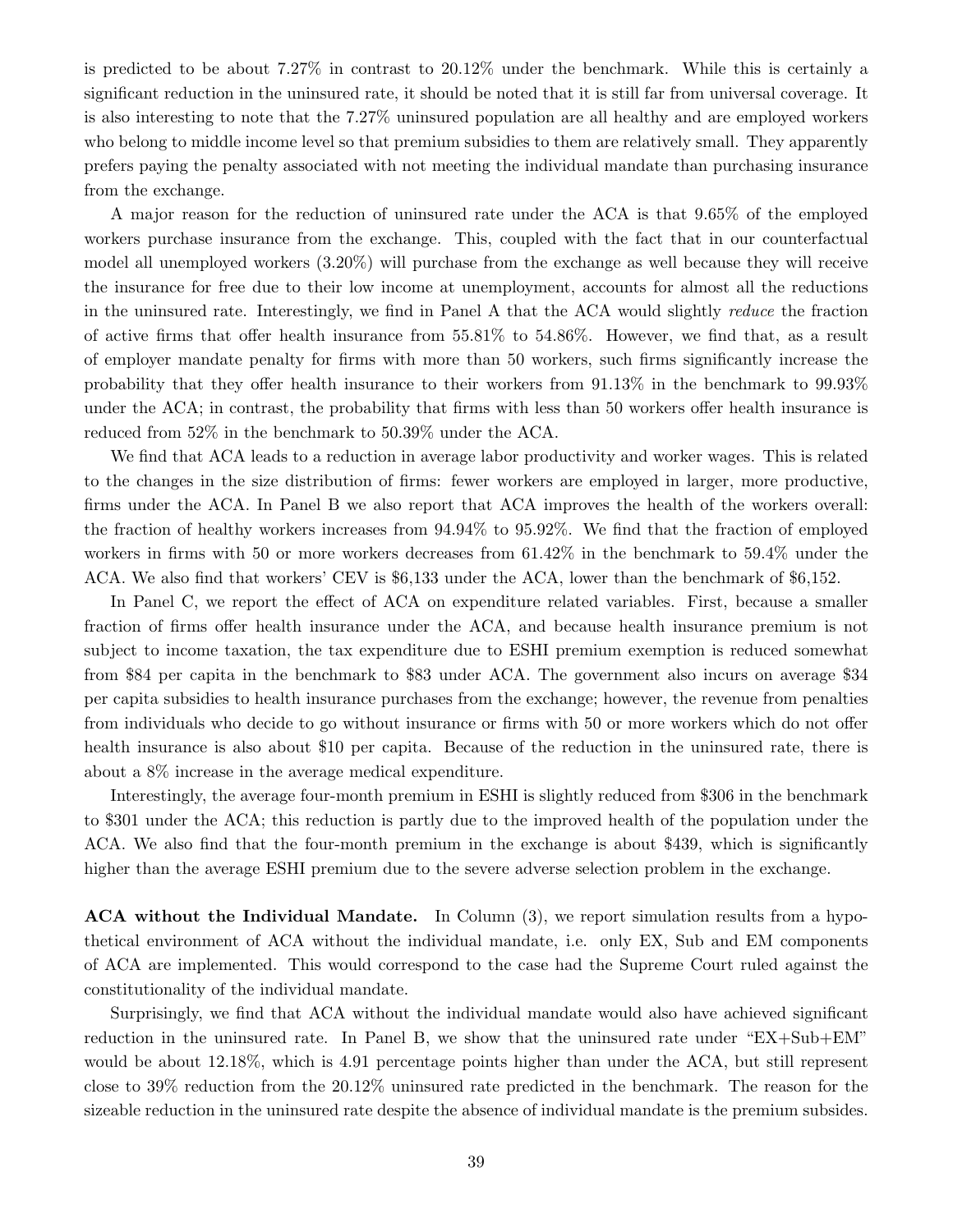Individuals are risk averse so they would like to purchase insurance if the amount of premium they need to pay out of pocket is sufficiently small, which is true for many workers in low-wage firms that do not offer health insurance. Those workers who work in firms with medium-wages but do not offer health insurance turn out to be those workers who decide to pay the penalty and go without health insurance, if they are healthy. Notice that the fraction of employed workers who purchase health insurance from the exchange is significantly lower in "EX+Sub+EM" (Column 3) than under the full ACA (Column 2): only 4.82% of the employed workers have insurance from the exchange in "EX+Sub+EM" while 9.65% do so under the ACA. This further intensifies the adverse selection problem in the exchange, leading to a substantial increases in the premium in the exchange (from \$439 under the ACA to \$595 in "EX+Sub+EM"). Interestingly, because of the premium increase, the per capita premium subsidy is \$38, higher than the \$34 per capita amount under the ACA, despite the decrease in the number of participants in exchange.

Note that the average worker lifetime utility in CEV is \$6,164 under ACA without individual mandate, which is higher than that under the full ACA and that under the benchmark.

ACA without Employer Mandate. In Column (4), we report the result from a hypothetical environment of ACA without the employer mandate. This would roughly correspond to a health care system in the spirit of what is implemented in Netherlands and Switzerland where individuals are mandated to purchase insurance from the private insurance market, employers are not required to offer health insurance to their workers, and government subsides health care for the poor on a graduated basis. $47$ 

We find that, surprisingly, such a system without employer mandate would actually lead to an even lower uninsured rate than the full version of ACA. We find that the uninsured rate under this "EX+Sub+IM" system would be about 6.44%, lower than the 7.27% uninsured rate predicted under the full ACA. Because there is no size-dependent employer mandates, firms do not have to reduce their size to less than 50 in order to avoid paying penalties.[48](#page-40-1) Indeed, the fraction of employed workers in firms with 50 or more workers is 60.96% under this "EX+Sub+IM" system, somewhat higher than 59.40% under the ACA.

We also find that more individuals obtain health insurance from insurance exchange. The premium in the exchange decreases from \$439 under the full ACA to \$427 under this "EX+Sub+IM" system. Furthermore, the workers' average lifetime utility measured by CEV is higher than under the full ACA.

To understand why the employer mandate on large firms might increase the uninsured rate, it is important to recognize that the employer mandate has the following two effects. First, since the mandate increases the health insurance offer rate of large firms, it improves the overall health composition of the population. However, through labor market transitions, the workers hired at large firms may return to unemployment (due to exogenous separation) and subsequently find jobs at small firms that may not offer health insurance. Since these workers are healthier, the health composition of potential entrants in insurance exchange improves, which alleviates the adverse selection problem in the insurance exchange. This externality from employer mandate contributes to an increase of the participants in exchange, lowering uninsured rate.

However, there is a second countervailing effect. The size-dependent employer mandate indeed increases the health insurance offering by large and high-productivity firms. However, small firms' incentive to offer

<span id="page-40-0"></span> $47\text{Strictly speaking, the Swiss health care system expressly forbids employers from providing basic social health insurance.}$ as a benefit of employment, though employers can provide supplemental health insurance to their workers. See [Fijolek](#page-50-14) [\(2012,](#page-50-14) p.8) for a descriptioin.

<span id="page-40-1"></span> $^{48}$ Indeed, we find a probability mass of firms  $(2.12\%)$  with size just below the mandate threshold of 50 under the ACA. The probability mass disappears under the "EX+Sub+IM" system.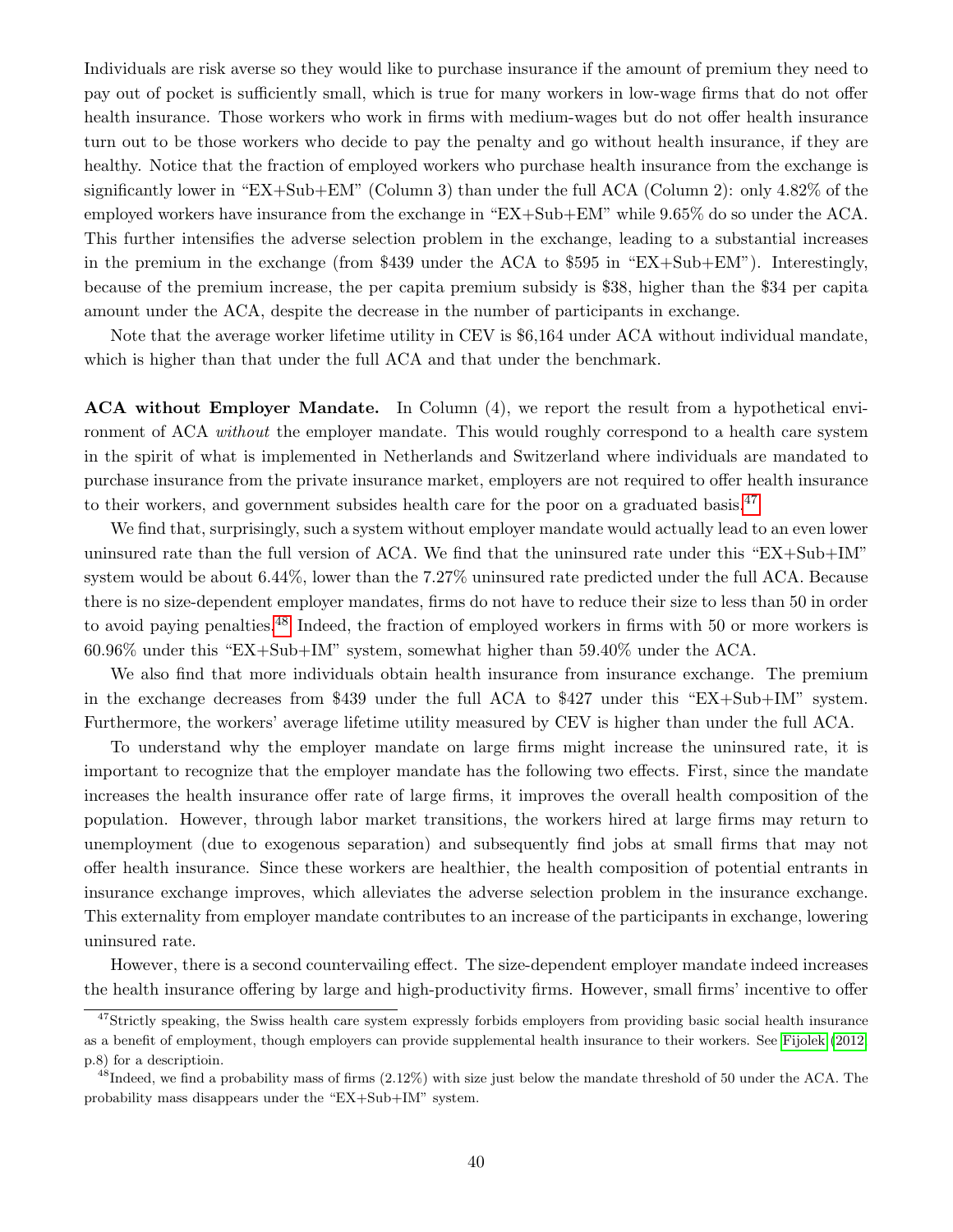health insurance may be reduced. The reason is that small firms anticipate that their workers will benefit less from being offered health insurance. In our model, workers demand health insurance because it not only provides insurance against the health expenditure shocks in the current period, but also it reduces future health expenditure risks since health insurance improves the realization of future health. If these workers anticipate that they will move to high-productivity firms offering health insurance with higher probability, the incentives to purchase health insurance in the current period may be lower. This channel may also reduce the incentives of healthy uninsured workers to participate in insurance exchange. This phenomena, known as dynamic inefficiency in the literature of insurance markets, may therefore lead small firms not to offer health insurance, and also lead workers not offered insurance by their employers to forgo purchasing health insurance from the exchange. Both can lead to higher uninsured rate. Therefore, the quantitative impact of the size-dependent employer mandate on overall uninsured rate is nontrivial and can be highly dependent on policy parameters.

Finally, workers' lifetime utility is higher under "EX+Sub+IM" system than under the full ACA for the following reason. Because of the employer mandate in the ACA, large firms not offering health insurance need to pay penalty. One option to finance the penalties is to reduce its wage offer. It then has an equilibrium impact on firms offering health insurance so that they can reduce wage offer to attract workers. Indeed, in Columns (3) and (4) we see that the average wages of workers with and without health insurance are both lower under the ACA than under the "EX+Sub+IM" system. This overall wage decline under the ACA is responsible for the lower worker utility relative to the "EX+Sub+IM" system.

### 8.4 Assessing the Effects of Components of the ACA

In Table [13,](#page-42-0) we report the results from several counterfactual experiments that are aimed to understand the effects of several components of the ACA. In Columns (1) and (2), we report two equilibria when we introduce only the insurance exchange to the benchmark economy. In both equilibria, having an exchange alone does little to the uninsured rate in equilibrium: the equilibrium uninsured rate under this counterfactual is only slightly lower relative to the benchmark economy. In fact, the exchange will not have any participants at all due to the adverse selection problem. However, the presence of the exchange still causes small changes to the labor market, both on the firm side and on the worker side, because the exchange affects the outside options of the workers' and thus affects the firms' decisions regarding wage and health insurance offering decisions in equilibrium.

In Column (3), we report the results when we introduce health insurance exchange and health insurance premium subsidies. It shows that the introduction of premium subsidies and exchange leads to a sizable reduction in the uninsured rate to about 13.20%. The exchange is quite active with all the unemployed and 5.54% of the employed workers purchasing insurance from the exchange. However, without employer mandate, the introduction of exchange and premium subsides also lead to a reduction in the probabilities of firms offering health insurance to their workers.

In Columns (4) and (5), we report the two equilibria when we introduce health insurance exchange and individual mandate. As in the case of Columns (1) and (2), the exchange will not have any participants. This indicates that the proposed individual mandate alone is not sufficiently large enough to solve adverse selection problem in the insurance exchange. Instead, the individuals mandate leads more employers to offer health insurance. As a result, uninsured rate is  $18.06\%$  in Column (4) and  $16.90\%$  in Column (5). Because there still exists the sizable fraction of uninsured, introducing individual mandate lowers worker utility relative to an economy with insurance exchange only.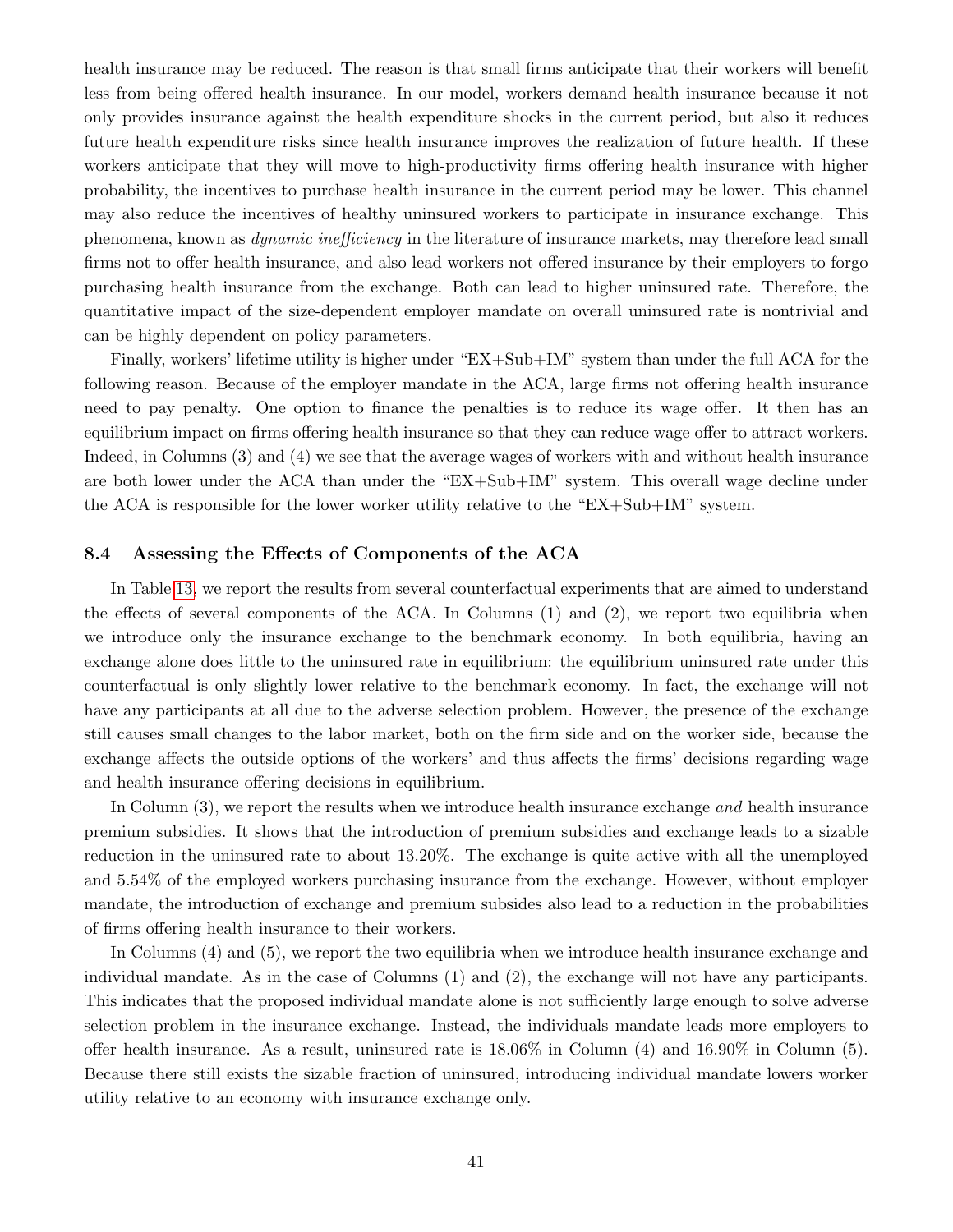|                                                 |                 | EX                 | $EX+Sub$                 |                         | $EX+IM$                    | $EX+EM$      |                  |               | EX+IM+EM               |
|-------------------------------------------------|-----------------|--------------------|--------------------------|-------------------------|----------------------------|--------------|------------------|---------------|------------------------|
|                                                 | $\widehat{\Xi}$ | $\widehat{\Omega}$ | $\widetilde{\mathbb{C}}$ | $\widehat{\Xi}$         | $\widetilde{\mathfrak{G}}$ | ම            | $(\overline{z})$ | $\circledast$ | $\widehat{\mathbf{e}}$ |
|                                                 |                 |                    |                          | Panel                   | A: Effects on the          | Firm Side    |                  |               |                        |
| Frac. of firms offering HI                      | 0.5591          | 0.5610             | 0.5476                   | 0.5683                  | 0.5721                     | 0.5613       | 0.5618           | 0.5708        | 0.5704                 |
| $\therefore$ if firm size is less than $50$     | 0.5210          | 0.5202             | 0.5105                   | 0.5272                  | 0.5294                     | 0.5139       | 0.5143           | 0.5236        | 0.5233                 |
| if firm size is 50 or more                      | 0.9146          | 0.9498             | 0.8919                   | 0.9568                  | 0.9795                     | 0.9996       | 0.9996           | 0.9999        | 0.9999                 |
| Frac. of firms with less than 50 workers        | 0.9031          | 0.9049             | 0.9028                   | 0.9044                  | 0.9052                     | 0.9024       | 0.9021           | 0.9010        | 0.9012                 |
| Average labor productivity                      | 1.1297          | 1.1300             | 1.1323                   | 1.1308                  | 1.1312                     | 1.1279       | 1.1280           | 1.1282        | 1.1283                 |
| Firm's profit                                   | 0.4702          | 0.4712             | 0.4725                   | 0.4717                  | 0.4732                     | 0.4781       | 0.4783           | 0.4802        | 0.4799                 |
| Frac. of firms in operation                     | 0.9919          | 0.9919             | 0.9872                   | 0.9919                  | 0.9919                     | 0.9919       | 0.9919           | 0.9919        | 0.9919                 |
|                                                 |                 |                    |                          | Panel B: Effects on the |                            | Worker Side  |                  |               |                        |
| Uninsured rate                                  | 0.2002          | 0.1919             | 0.1320                   | 0.1806                  | 0.1690                     | 0.1882       | 0.1867           | 0.1714        | 0.1728                 |
| Frac. of emp. workers with HI from ESHI         | 0.8261          | 0.8347             | 0.8082                   | 0.8464                  | 0.8583                     | 0.8383       | 0.8402           | 0.8559        | 0.8543                 |
| Frac. of emp. workers with HI from EX           | 0.0000          | 0.0000             | 0.0554                   | 0.0000                  | 0.0000                     | 0.0000       | 0.0000           | 0.0000        | 0.0000                 |
| Average wage                                    | 0.8495          | 0.8490             | 0.8529                   | 0.8490                  | 0.8483                     | 0.8453       | 0.8453           | 0.8448        | 0.8449                 |
| $\ldots$ with health insurance                  | 0.8989          | 0.8983             | 0.9037                   | 0.8950                  | 0.8930                     | 0.8940       | 0.8937           | 0.8885        | 0.8887                 |
| without health insurance                        | 0.6151          | 0.6011             | 0.6391                   | 0.5952                  | 0.5769                     | 0.5943       | 0.5919           | 0.5869        | 0.5898                 |
| Unemployment rate                               | 0.0320          | 0.0320             | 0.0322                   | 0.0318                  | 0.0318                     | 0.0320       | 0.0320           | 0.0318        | 0.0318                 |
| Frac. of healthy workers                        | 0.9495          | 0.9500             | 0.9550                   | 0.9509                  | 0.9518                     | 0.9504       | 0.9505           | 0.9516        | 0.9515                 |
| among uninsured                                 | 0.9020          | 0.9022             | 1.0000                   | 0.9030                  | 0.9037                     | 0.9021       | 0.9021           | 0.9030        | 0.9032                 |
| among insured through ESHI                      | 0.9600          | 0.9601             | 0.9628                   | 0.9602                  | 0.9603                     | 0.9602       | 0.9602           | 0.9604        | 0.9603                 |
| among insured through exchange                  |                 |                    | 0.7280                   |                         |                            |              |                  |               |                        |
| Frac. of emp. workers in firms with 50+ workers | 0.6139          | 0.6091             | 0.6136                   | 0.6102                  | 0.6081                     | 0.6160       | 0.6167           | 0.6194        | 0.6188                 |
| Average worker utility (CEV)                    | 0.6149          | 0.6149             | 0.6188                   | 0.6127                  | 0.6127                     | 0.6127       | 0.6128           | 0.6106        | 0.6106                 |
|                                                 |                 |                    |                          | Panel C: Effects on     |                            | Expenditures |                  |               |                        |
| Tax expenditure to ESHI                         | 0.0084          | 0.0085             | 0.0082                   | 0.0086                  | 0.0087                     | 0.0085       | 0.0085           | 0.0087        | 0.0087                 |
| Subsidies to exchange purchases                 |                 |                    | 0.0042                   |                         |                            |              |                  |               |                        |
| Tax revenue from penalties                      |                 |                    |                          | 0.0023                  | 0.0021                     | $6.4330E-6$  | 6.9414E-6        | 0.0021        | 0.0022                 |
| Average health expenditure                      | 0.0253          | 0.0254             | 0.0272                   | 0.0255                  | 0.0257                     | 0.0254       | 0.0254           | 0.0256        | 0.0256                 |
| Average premium in ESHI                         | 0.0306          | 0.0306             | 0.0302                   | 0.0306                  | 0.0305                     | 0.0306       | 0.0306           | 0.0305        | 0.0305                 |
| Premium in exchange                             | 0.1156          | 0.1997             | 0.0598                   | 0.1156                  | 0.1997                     | 0.0900       | 0.1997           | 0.1208        | 0.1997                 |

<span id="page-42-0"></span>Table 13: Counterfactual Policy Experiments: Evaluation of Various Components of the ACA. Table 13: Counterfactual Policy Experiments: Evaluation of Various Components of the ACA.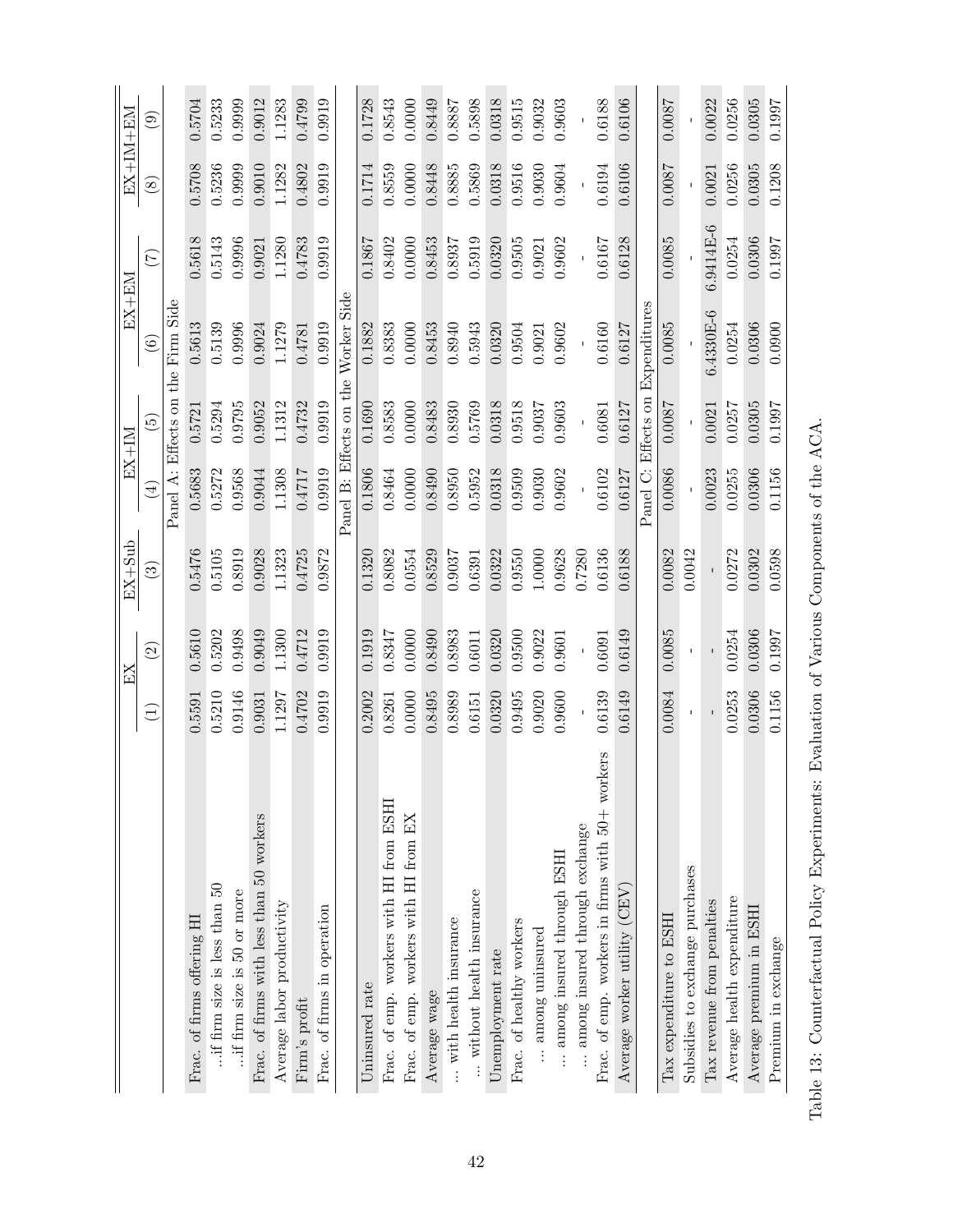In Columns (6) and (7), we report the results when we introduce the health insurance exchange and employer mandate into the benchmark economy. We again find that the exchange is not active. There is a reduction of the uninsured rate, from 20.12% in the benchmark to 18.82% in Column (6) and to 18.67% in Column (7), but the declines of the uninsured rate are mostly due to the increased probability of offering health insurance by firms with 50 or more workers.

In Columns (8) and (9), we report the results when we introduce the ACA without that the income-based premium subsidies. Relative to the full ACA results reported in Column 2 of Table [12,](#page-38-0) the uninsured rate is about twice as large, 17.14% in Column (8) and 17.28% in Column (9). Moreover, worker utility is much lower than the experiments described from Column (1) to Column (7). These results demonstrate that the proposed premium subsidies are crucial to solve adverse selection problem in the insurance exchange and contribute importantly to the substantial reduction of uninsured rate achieved under the full ACA.

### 8.5 Role of Tax Exemption for ESHI Premium

In this section, we describe the results from counterfactual experiments where the tax exemption status of employer-sponsored health insurance premium is eliminated, both under the benchmark model and under the ACA. We are interested in these counterfactual experiments because, given the growing federal deficits in the United States, reducing tax expenditures - tax exemption for ESHI premium being one of the major tax expenditure categories – has been mentioned in several prominent reports.<sup>[49](#page-43-0)</sup>

Columns (1) and (3) of Table [14](#page-44-0) report the same simulation results for the benchmark and the ACA as reported in Table [12](#page-38-0) under the current tax exemption status for ESHI premium. In Column (2), we remove the tax exemption for ESHI under the benchmark economy. We find that removing the tax exemption increase the uninsured rate from 20.12% to 23.39%. It leads to an increase in average wage for workers, and a deterioration of workers' health.

In Column  $(4)$ , we remove the tax exemption for ESHI under ACA. We find that removing the tax exemption increase the uninsured rate from 7.27% to 9.15%. These differences are driven by the fact that under the ACA, workers who do not receive health insurance from their employers would have to purchase health insurance from the exchange or pay a penalty. Overall, our findings show that eliminating the tax exemption status for ESHI premium will increase the uninsured rate, both under the benchmark and under the ACA, but the impact is not sufficient to lead to the collapse of the ESHI.

In fact, in Table [14,](#page-44-0) we report that even without the tax exemption for ESHI premium, a substantial fraction of the firms will choose to offer health insurance to their workers, both in the benchmark economy and under the ACA. In the benchmark economy, we find that 54.19% of the firms will offer health insurance to their workers when ESHI premium is no longer exempt from income taxation; this is only slightly lower than 55.58% when ESHI premium is exempt from income taxation. Similarly, 52.90% of the firms will offer health insurance to their workers under the ACA when ESHI premium is not exempt from income taxation, which is again only slightly lower than 54.86% with exemption. There are several reasons that firms have strong incentives to offer health insurance to their workers in our economy. First, workers are risk averse and firms are risk neutral; thus firms can enjoy the risk premium by offering health insurance to their workers. Second, health insurance improves health and healthy workers are more productive. Thus firms, particularly those with higher productivity, will have incentives to offer health insurance to their workers so that their workforce will be healthier and thus more productive. This mechanism is illustrated in Table [2.](#page-18-0)

<span id="page-43-0"></span><sup>49</sup>See, for example, [National Commission on Fiscal Responsibility and Reform](#page-50-15) [\(2010\)](#page-50-15).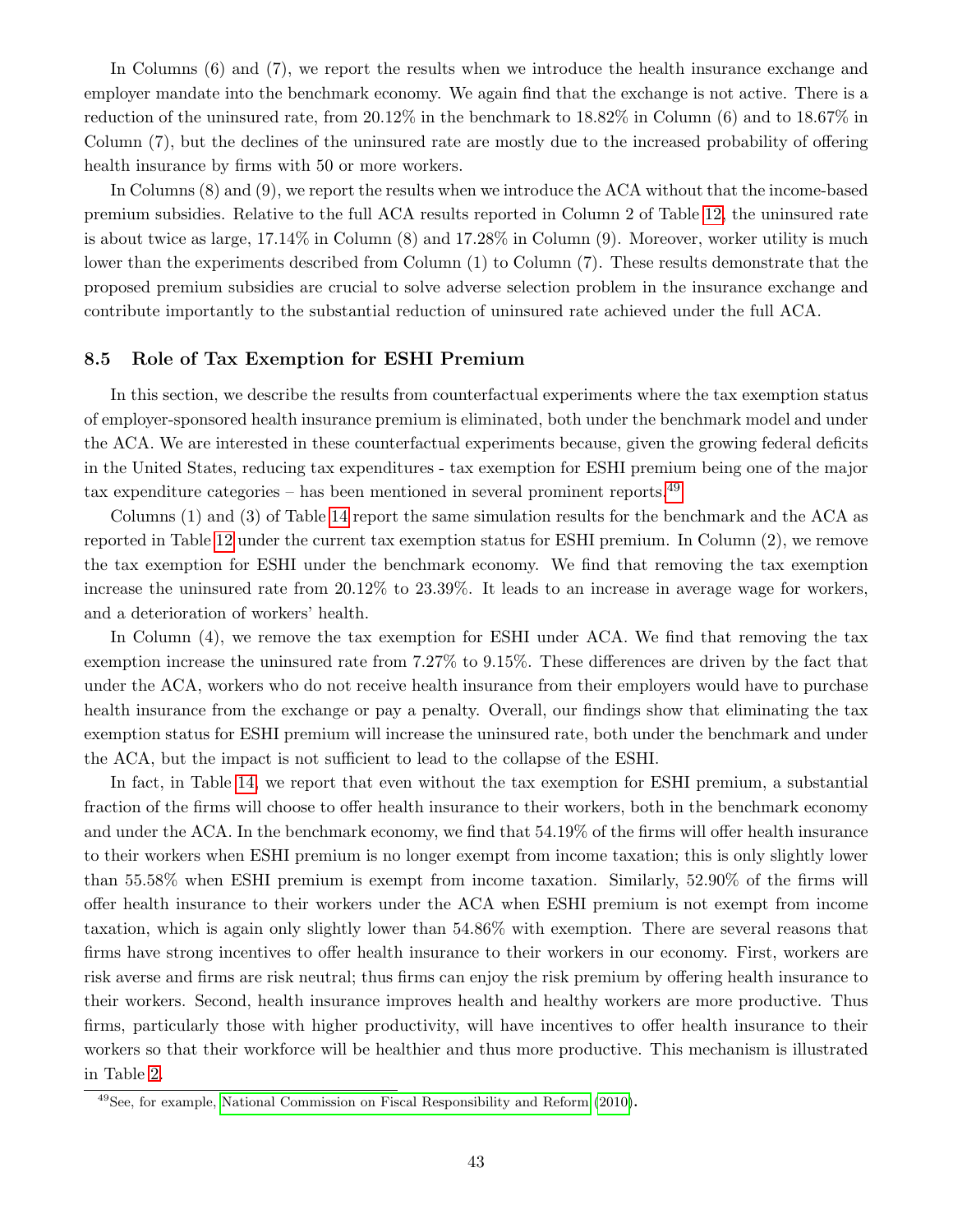|                                                   |                                   | Benchmark                           | $\rm{ACA}$ |                          |  |  |  |
|---------------------------------------------------|-----------------------------------|-------------------------------------|------------|--------------------------|--|--|--|
|                                                   | Exempt<br>No Exempt               |                                     | Exempt     | No Exempt                |  |  |  |
|                                                   | (1)                               | (2)                                 | (3)        | (4)                      |  |  |  |
|                                                   | Panel A: Effects on the Firm Side |                                     |            |                          |  |  |  |
| Frac. of firms offering HI                        | 0.5581                            | 0.5419                              | 0.5486     | 0.5290                   |  |  |  |
| if firm size is less than 50                      | 0.5200                            | 0.5053                              | 0.5039     | 0.4889                   |  |  |  |
| if firm size is 50 or more                        | 0.9113                            | 0.8834                              | 0.9993     | 0.9837                   |  |  |  |
| Frac. of firms with less than 50 workers          | 0.9026                            | 0.9031                              | 0.9097     | 0.9188                   |  |  |  |
| Average labor productivity                        | 1.1300                            | 1.1287                              | 1.1299     | 1.1133                   |  |  |  |
| Firm's profit                                     | 0.4717                            | 0.4692                              | 0.4937     | 0.4995                   |  |  |  |
| Frac. of firms in operation                       | 0.9872                            | 0.9872                              | 0.9872     | 0.9919                   |  |  |  |
|                                                   |                                   | Panel B: Effects on the Worker Side |            |                          |  |  |  |
| Uninsured rate                                    | 0.2012                            | 0.2339                              | 0.0727     | 0.0915                   |  |  |  |
| Frac. of emp. workers with HI from ESHI           | 0.8253                            | 0.7916                              | 0.8284     | 0.7871                   |  |  |  |
| Frac. of emp. workers with HI from EX             |                                   |                                     | 0.0965     | 0.1170                   |  |  |  |
| Average wage                                      | 0.8501                            | 0.8510                              | 0.8449     | 0.8401                   |  |  |  |
| with health insurance                             | 0.8986                            | 0.9072                              | 0.8934     | 0.8983                   |  |  |  |
| $\ldots$ without health insurance                 | 0.6211                            | 0.6374                              | $0.6132\,$ | 0.6336                   |  |  |  |
| Unemployment rate                                 | 0.0322                            | 0.0320                              | 0.0320     | 0.0353                   |  |  |  |
| Frac. of healthy workers                          | 0.9494                            | 0.9470                              | 0.9592     | 0.9557                   |  |  |  |
| among uninsured                                   | 0.9017                            | 0.9007                              | 1.0000     | 1.0000                   |  |  |  |
| among insured through ESHI                        | 0.9600                            | 0.9597                              | 0.9636     | 0.9627                   |  |  |  |
| among insured through exchange                    |                                   |                                     | 0.8890     | 0.8798                   |  |  |  |
| Frac. of emp. workers in firms with $50+$ workers | 0.6142                            | 0.6127                              | 0.5940     | 0.5698                   |  |  |  |
| Average worker utility (CEV)                      | 0.6152                            | 0.6077                              | 0.6133     | 0.6028                   |  |  |  |
|                                                   | Panel C: Effects on Expenditures  |                                     |            |                          |  |  |  |
| Tax expenditure to ESHI                           | 0.0084                            | $\overline{\phantom{a}}$            | 0.0083     | $\overline{\phantom{a}}$ |  |  |  |
| Subsidies to exchange purchases                   |                                   |                                     | 0.0034     | 0.0044                   |  |  |  |
| Tax revenue from penalties                        |                                   |                                     | 0.0010     | 0.0014                   |  |  |  |
| Average health expenditure                        | 0.0253                            | 0.0249                              | 0.0273     | 0.0275                   |  |  |  |
| Average premium in ESHI                           | 0.0306                            | 0.0307                              | 0.0301     | 0.0302                   |  |  |  |
| Premium in Exchange                               | $\overline{\phantom{0}}$          | $\overline{\phantom{0}}$            | 0.0439     | 0.0466                   |  |  |  |

<span id="page-44-0"></span>Table 14: Counterfactual Policy Experiments: Evaluating the Effects of Eliminating the Tax Exemption for EHI Premium under the Benchmark and the ACA.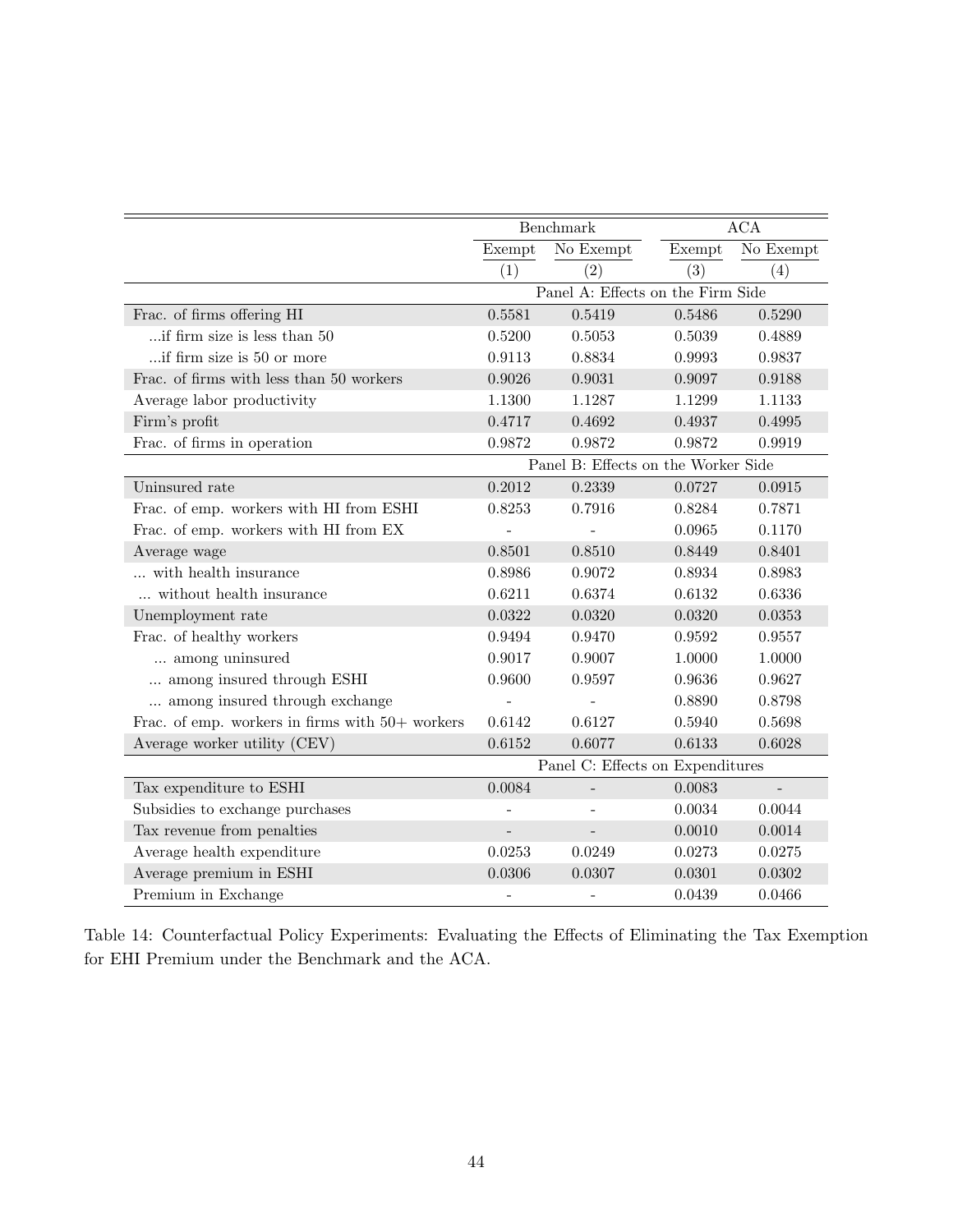### 8.6 Other Counterfactual Experiments

In this section, we describe the results from several additional counterfactual policy experiments.

#### 8.6.1 The Role of Individual Mandate Penalty

Recall that in Columns (4) and (5) in Table [13](#page-42-0) we considered a counterfactual economy where we introduce only insurance exchange and individual mandate to the benchmark economy and we found that the uninsured rate would be 16.90% or 18.82% depending on equilibrium selection. Here we investigate how high the penalties for not having health insurance need to be in order to achieve universal coverage with only exchange and individual mandate. This experiment allows us to understand the impact of the strictness of individual mandate on the uninsured rate. To do so, we modify the formula of individual mandate to:

$$
P_W(y) = \max\left\{0.025 \times \left(\frac{\text{CPLMed}\_1996}{\text{CPLAll}\_1996}\right) / \left(\frac{\text{CPLMed}\_2011}{\text{CPLAll}\_2011}\right) \times \left(y - \frac{1}{3}\text{TFT}\_2011 \times \frac{\text{CPLAll}\_1996}{\text{CPLAll}\_2011}\right), P^*\right\}
$$

where  $P^*$  is the amount of penalty under which the economy achieves universal coverage. Note that in this economy we might encounter multiple equilibria; and in this exercise, we search for the minimum level of  $P^*$  that yields a *unique* equilibrium with full coverage.

We find that if  $P^*$  is set to

$$
P^* = 15 \times \frac{1}{3} \times $695 \times \frac{\text{CPI\_Med}\_1996}{\text{CPI\_Med}\_2011} \approx $1785,
$$

which is 15 times as large as the proposed penalty in the ACA, the economy achieves the universal coverage.

The main results for this counterfactual economy  $(IM + EX)$  with an individual mandate penalty 15 times as large as in the ACA are reported in Column (1) of Table [15.](#page-46-0) We find a substantial reduction of coverage rate by large firms relative to the benchmark economy; instead, 30.52% of employed workers obtain health insurance from insurance exchange, which is much higher than under the full ACA. While the premium in the exchange is still higher than the average ESHI premium, some firms choose not offer health insurance because the strong presence of the insurance exchange increases the workers' outside option and thus limits the degree in which firms can extract the risk premium from workers' wages by offering health insurance. Moreover, because all individuals are insured, the fraction of healthy workers increases, and as a result the average labor productivity increases. Also, because workers are now all insured and their wages are higher, worker utility increases relative to the benchmark economy.

#### 8.6.2 ACA without the Individual Mandate: How Much Additional Subsidies Are Needed?

One of the major criticisms to the ACA has been the presence of individual mandate. As we demonstrate in Columns (2) and (3) of Table [12,](#page-38-0) eliminating the individual mandate from the ACA leads to an uninsured rate that is 4.91 percentage points higher than that under the ACA. An interesting question is, how much additional premium subsidies are needed to achieve the uninsured rate similar to under the ACA? To answer the question, we consider that, in addition to the proposed premium subsidies, the government provides a flat subsidy to any employed workers who choose to participate in the insurance exchange.

We find that if the government offers a four-month subsidy of \$135, the uninsured rate decreases to 7.52%, close to that under the full ACA. However, the per capita subsidies to exchange purchases increase from \$38 to \$51, which is higher than the \$34 amount under the ACA. All the results are in Column (2) of Table [15.](#page-46-0)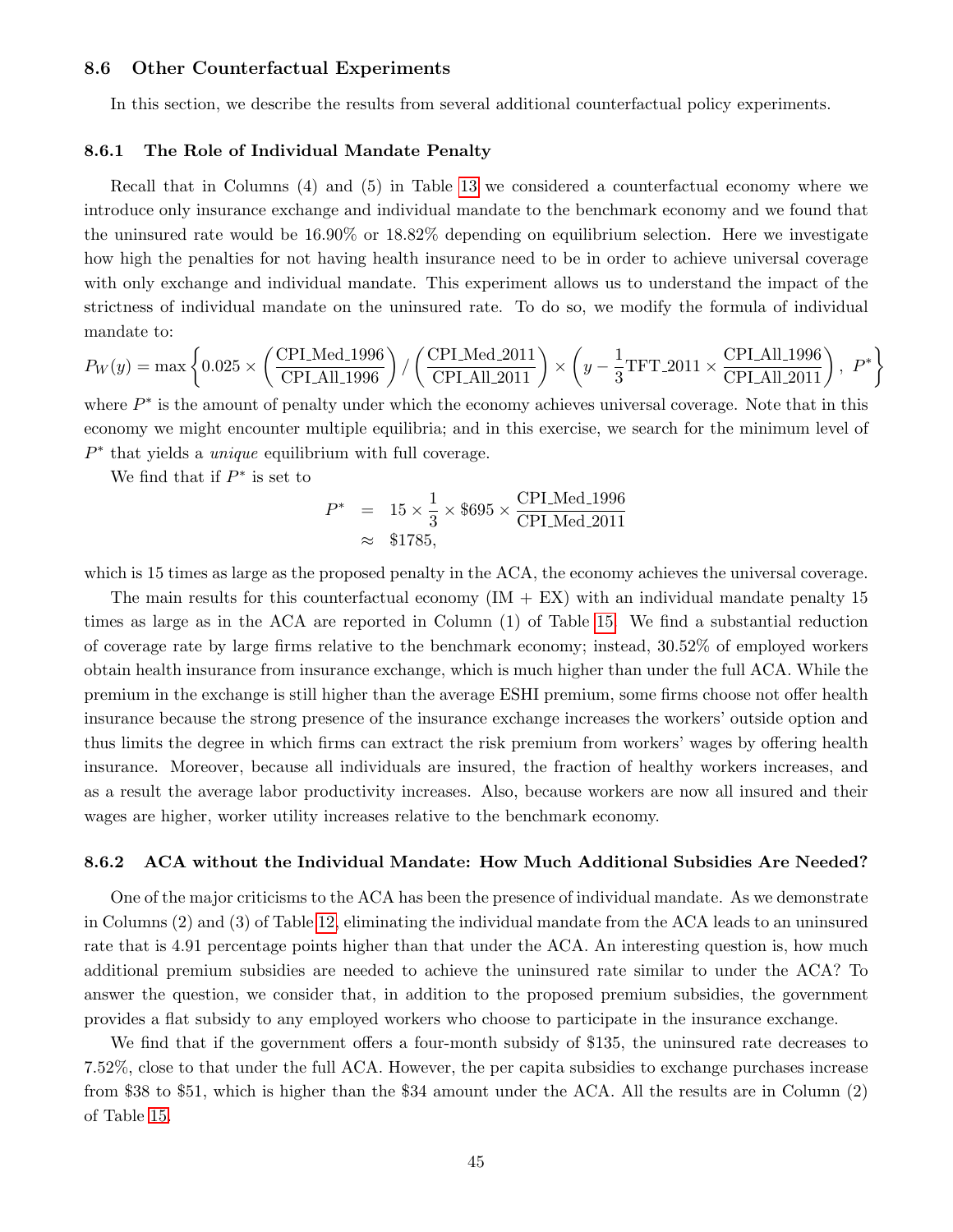|                                                   |                                  |            |                                     | $\rm No$ ESHI |                          |  |  |
|---------------------------------------------------|----------------------------------|------------|-------------------------------------|---------------|--------------------------|--|--|
|                                                   | $EX+$                            | $Sub^2+EX$ | MA                                  | $Sub+EX$      | $Sub+EX$                 |  |  |
|                                                   | IM <sup>1</sup>                  | $+EM$      | Reform <sup>3</sup>                 | $+{\rm IM}$   | $+IM4$                   |  |  |
|                                                   | (1)                              | (2)        | (3)                                 | (4)           | (5)                      |  |  |
|                                                   |                                  |            | Panel A: Effects on the Firm Side   |               |                          |  |  |
| Frac. of firms offering HI                        | 0.5293                           | 0.5286     | 0.5509                              |               |                          |  |  |
| $\ldots$ if firm size is less than 50             | 0.5071                           | 0.4779     | 0.5083                              |               | $\overline{\phantom{a}}$ |  |  |
| if firm size is 50 or more                        | 0.7400                           | 0.9972     | 0.9529                              |               |                          |  |  |
| Frac. of firms with less than 50 workers          | 0.9047                           | 0.9025     | 0.9041                              | 0.5192        | 0.6958                   |  |  |
| Average labor productivity                        | 1.1388                           | 1.1212     | 1.1280                              | 1.2185        | 1.2169                   |  |  |
| Firm's profit                                     | 0.4689                           | 0.4995     | 0.4893                              | 3.0564        | 1.6809                   |  |  |
| Frac. of firms in operation                       | 0.9919                           | 0.9898     | 0.9872                              | 0.2065        | 0.3264                   |  |  |
|                                                   |                                  |            | Panel B: Effects on the Worker Side |               |                          |  |  |
| Uninsured rate                                    | 0.0000                           | 0.0752     | 0.0529                              | 0.5896        | 0.0000                   |  |  |
| Frac. of emp. workers with HI from ESHI           | 0.6948                           | 0.8061     | 0.8470                              |               |                          |  |  |
| Frac. of emp. workers with HI from EX             | 0.3052                           | 0.1162     | 0.0983                              | 0.2929        | 1.0000                   |  |  |
| Average wage                                      | 0.8633                           | 0.8426     | 0.8449                              | 0.8179        | 0.8909                   |  |  |
| with health insurance                             | 0.9019                           | 0.9006     | 0.8949                              |               | $\overline{\phantom{a}}$ |  |  |
| without health insurance                          | 0.7755                           | 0.6121     | 0.5787                              |               | 0.8909                   |  |  |
| Unemployment rate                                 | 0.0318                           | 0.0320     | 0.0322                              | 0.1662        | 0.1090                   |  |  |
| Frac. of healthy workers                          | 0.9644                           | 0.9591     | 0.9606                              | 0.9229        | 0.9644                   |  |  |
| among uninsured                                   |                                  | 1.0000     | 1.0000                              | 1.0000        |                          |  |  |
| among insured through ESHI                        | 0.9643                           | 0.9636     | 0.9638                              |               |                          |  |  |
| among insured through EX                          | 0.9644                           | 0.8994     | 0.9106                              | 0.7146        | 0.9643                   |  |  |
| Frac. of emp. workers in firms with $50+$ workers | 0.6093                           | 0.6150     | 0.6103                              | 0.7827        | 0.7080                   |  |  |
| Average worker utility (CEV)                      | 0.6175                           | 0.6142     | 0.6146                              | 0.4866        | 0.5630                   |  |  |
|                                                   | Panel C: Effects on Expenditures |            |                                     |               |                          |  |  |
| Average tax expenditure to ESHI                   | 0.0070                           | 0.0081     | 0.0085                              |               | $\overline{\phantom{a}}$ |  |  |
| Subsidies to exchange purchases                   |                                  | 0.0051     | 0.0029                              | 0.0179        | 0.0057                   |  |  |
| Revenue from penalties                            | 0.00000                          | 0.00004    | 0.0011                              | 0.0096        | 0.00000                  |  |  |
| Average health expenditure                        | 0.0273                           | 0.0273     | 0.0273                              | 0.0269        | 0.0273                   |  |  |
| Average premium in ESHI                           | 0.0304                           | 0.0300     | 0.0300                              |               |                          |  |  |
| Premium in exchange                               | 0.0341                           | 0.0429     | 0.0411                              | 0.0603        | 0.0342                   |  |  |

<span id="page-46-0"></span>Table 15: Counterfactual Policy Experiments: Evaluation of Alternative Policy Arrangements.

Notes: (1). Individual mandate penalty in Column (1) is set to be 15 times as large as the \$695 specified in the ACA; (2). In Column (2), the individual mandate is eliminated, but besides the income based premium subsidies as specified under the ACA, any employed worker who chooses to purchase health insurance from the exchange receives a \$135 flat subsidy; (3). In Column (3) we assume that the individual mandate penalty is the same as that in the ACA; the rest follows the MA reform rules; (4). In Column (5), the individual mandate penalty is assumed to be 2.5% of income, or \$1,390, whichever is higher.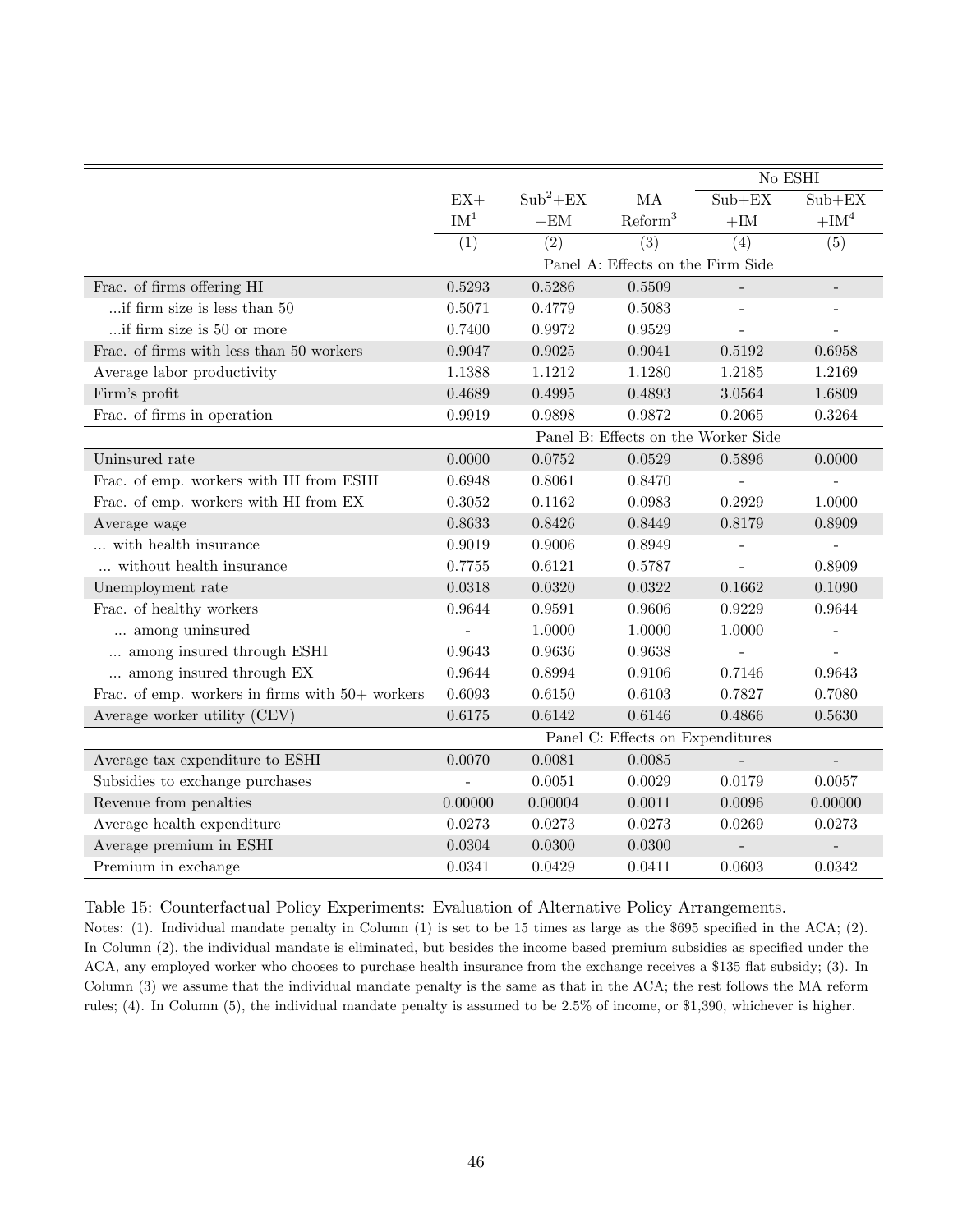#### 8.6.3 Massachusetts Health Care Reform

Next, we examine Massachusetts (MA) Health Care Reform implemented in 2006. It is well known that the ACA is based on the MA reform and there are strong similarities between them. However, employer mandate is implemented somewhat differently from the ACA, so is the premium subsidy. In this section, we investigate what happens if the government follows exactly the same reform as that in the MA.

To parametrize the MA reform, we consider the following stylized version of the reform as described in [Kolstad and Kowalski \(2012b\)](#page-50-7).

Individual Mandates. We assume that it is the same as the  $ACA$ .<sup>[50](#page-47-0)</sup>

Employer Mandates. Firms with more than 10 workers are subject to the penalty tax if they do not offer health insurance. The amount of penalty is equal to \$295 times the number of full time employees. By using the same argument for the parameterization in the ACA, we parameterize it as follows: for firms with more than 10 workers, the amount of penalty,  $P_E^{MA}(n)$ , is

$$
P_E^{MA}(n) = \frac{1}{3} \left[ n \times $295 \times \frac{\text{CPI\_Med}\_1996}{\text{CPI\_Med}\_2011} \right]
$$

.

Premium Subsidies to Exchange Participants. As in the ACA, the income based subsidies are available to individuals participating in insurance exchange. However, it is available to individuals whose income is less than 300% FPL (FPL300). Therefore, we parameterize it as:

$$
S(y, R^{EX}) = \begin{cases} \max \left\{ R^{EX} - \left[ 0.0350 + 0.060 \frac{(3y - \text{FPL133})}{\text{FPL300} - \text{FPL133}} \right] y \times \frac{\text{CPLMed\_1996}}{\text{CPLMed\_2011}}, 0 \right\} \text{ if } y < \frac{\text{FPL300}}{3} \\ R^{EX} \text{ if unemployed} \\ 0, \text{ otherwise,} \end{cases}
$$
(52)

Findings. The main result is Column (3) in Table [15.](#page-46-0) We find that the uninsured rate is 5.29% under the MA reform, which is lower than the 7.27% under the ACA. Because employer mandate is imposed more uniformly across firms, the positive externalities from the health improvement of workers insured by their firms are larger than under the ACA, which leads to lower premium in the exchange (\$411 under the MA reform vs. \$439 under the ACA), as well as that in the ESHI market. Both contributed to a lower uninsured rate. Worker utility in CEV is \$6,146, again higher than under the ACA. These findings are qualitatively consistent with [Kolstad and Kowalski \(2012b\)](#page-50-7).

#### 8.6.4 No Employer Sponsored Health Insurance Market

In Columns (4) and (5), we investigate the effects of *eliminating* employer sponsored health insurance market. In Column (4), we report the results from an experiment where we *prohibit* firms from offering ESHI, but instead we introduce the health insurance exchange, individual mandate and premium subsidies as stipulated in the ACA. We find a rather drastic change in the outcomes. Only 20.65% of firms are in operation, compared with 98.72% in the benchmark economy. Unemployment rate also increase to 16.62% from 3.22% in the benchmark economy. Uninsured rate is 58.96%, which is more than twice as large as the one in the benchmark economy. Insurance premium in exchange is \$603, higher than under the full ACA. It thus indicates that if there is no employer sponsored health insurance market, the proposed subsidies

<span id="page-47-0"></span> $50$ Note that the actual policy taken in MA was that penalty is equal to a half of premium of the least generous qualifying plan.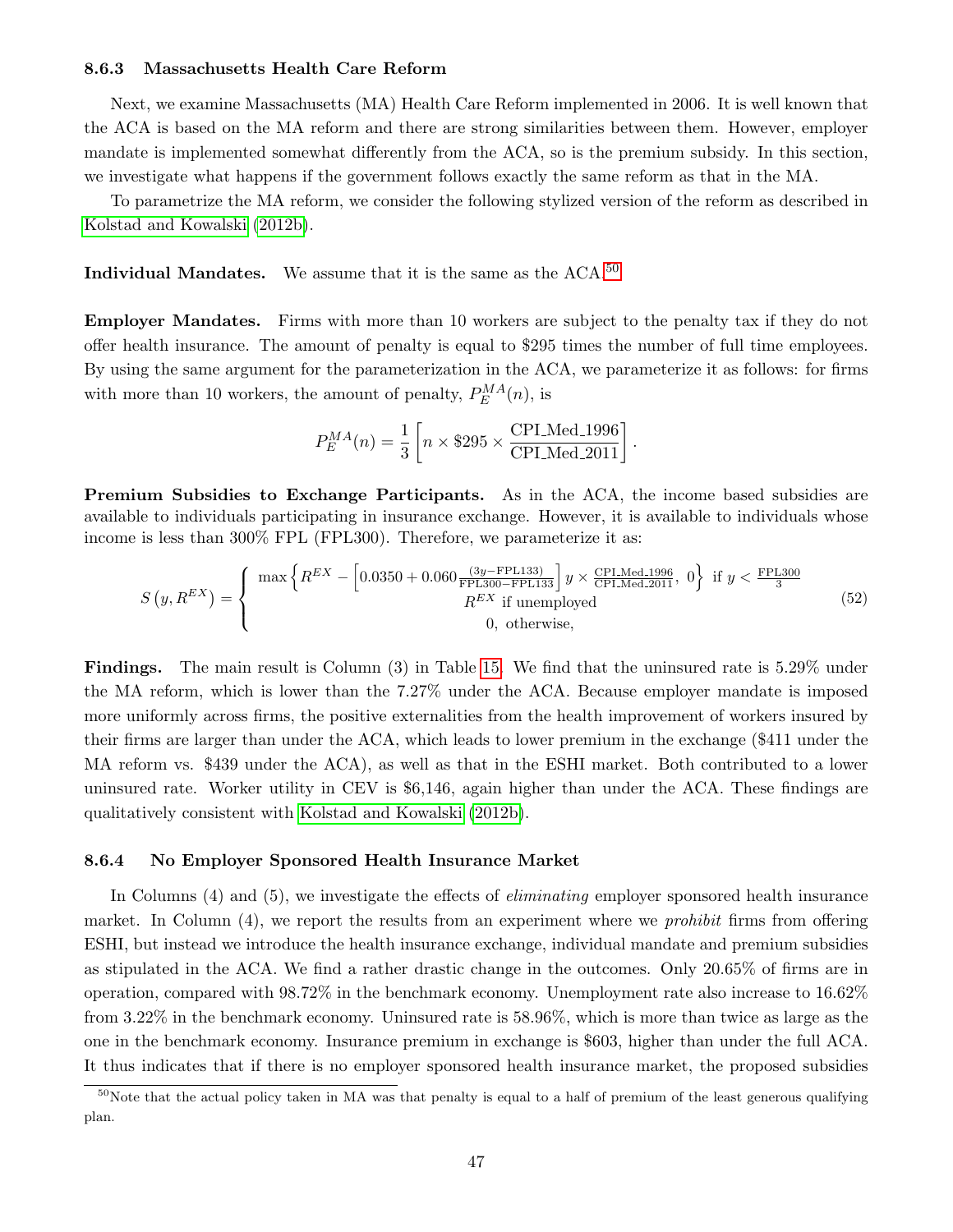and individual mandate are not large enough to solve adverse selection problem in insurance exchange. This result suggests that ESHI allows low productive firms to be active in the market because they can exploit the workers' risk premium.

The next question we investigate is, is it possible to achieve universal coverage when ESHI is eliminated by increasing the individual mandate penalty amount? The results are reported in Column (5). We find that, if we set the penalty of not having insurance to be 2.5% of income, or \$1,390 (i.e. twice the amount of penalty in the ACA), it leads to the full coverage. The main outcomes are reported in Column (5) of [15.](#page-46-0) Relative to Column (4), it achieves much lower unemployment rate and higher worker utility. Labor productivity decreases because less productive firms enter more into the labor market. More interestingly, it also achieves the substantial reduction in premium subsidies. This is due to the reduction of the unemployed who receive the full premium subsidies, and the decrease of premium itself.

### <span id="page-48-0"></span>9 Conclusion

We present and empirically implement an equilibrium labor market search model where risk averse workers facing medical expenditure shocks are matched with employers making health insurance coverage decisions. The distributions of wages, health insurance provisions, employer size, employment and worker's health are all endogenously determined in equilibrium. We estimate our model using various micro data sources including the 1996 panel of the Survey of Income and Program Participation (SIPP), the Medical Expenditure Panel Survey (MEPS, 1997-1999) and the 1997 Robert Wood Johnson Foundation Employer Health Insurance Survey. The equilibrium of our estimated model is largely consistent with the dynamics of the workers' labor market experience, health, health insurance and medical expenditure, as well as the distributions of employer sizes in the data.

We use our estimated model to examine the impact of the key components of the 2010 Affordable Care Act (ACA), including the individual mandate, the employer mandate, the insurance exchange and the income-based insurance premium subsidy, as well as various combinations of these ACA components.

We find that the implementation of the full version of the ACA would significantly reduced the uninsured rate from 20.12% in the benchmark economy to 7.27%. This large reduction of the uninsured rate is mainly driven by low-wage workers participating in the insurance exchange with their premium supported by the income-based subsidies. We find that, if the subsidies were removed from the ACA, the insurance exchange will suffer from severe adverse selection problem so it is not active at all, though the presence of the exchange still leads to a small reduction of the uninsured rate from 20.12% in the benchmark to 17.14-17.28% under "ACA without the subsidies."

We find that the ACA would also have achieved significant reduction in the uninsured rate if its individual mandate component were removed. We find in our simulation that under "ACA without individual mandate", the uninsured rate would be 12.18%, significantly lower than the 20.12% under the benchmark. The premium subsidy component of the ACA would have in itself drawn all the unemployed (healthy or unhealthy) and the low-wage employed (again both healthy and unhealthy) in the insurance exchange.

Interestingly, we find that the current version of ACA without employer mandate may be more efficient than the one with employer mandate. The latter achieves higher average productivity, higher worker's average utility, higher average wage, and similar government spending.

We also simulate the effects of eliminating the tax exemption for employer-sponsored health insurance (ESHI) premium both under the benchmark and under the ACA. We find that, while the elimination of the tax exemption for ESHI premium would reduce the probability of all firms, especially the larger ones,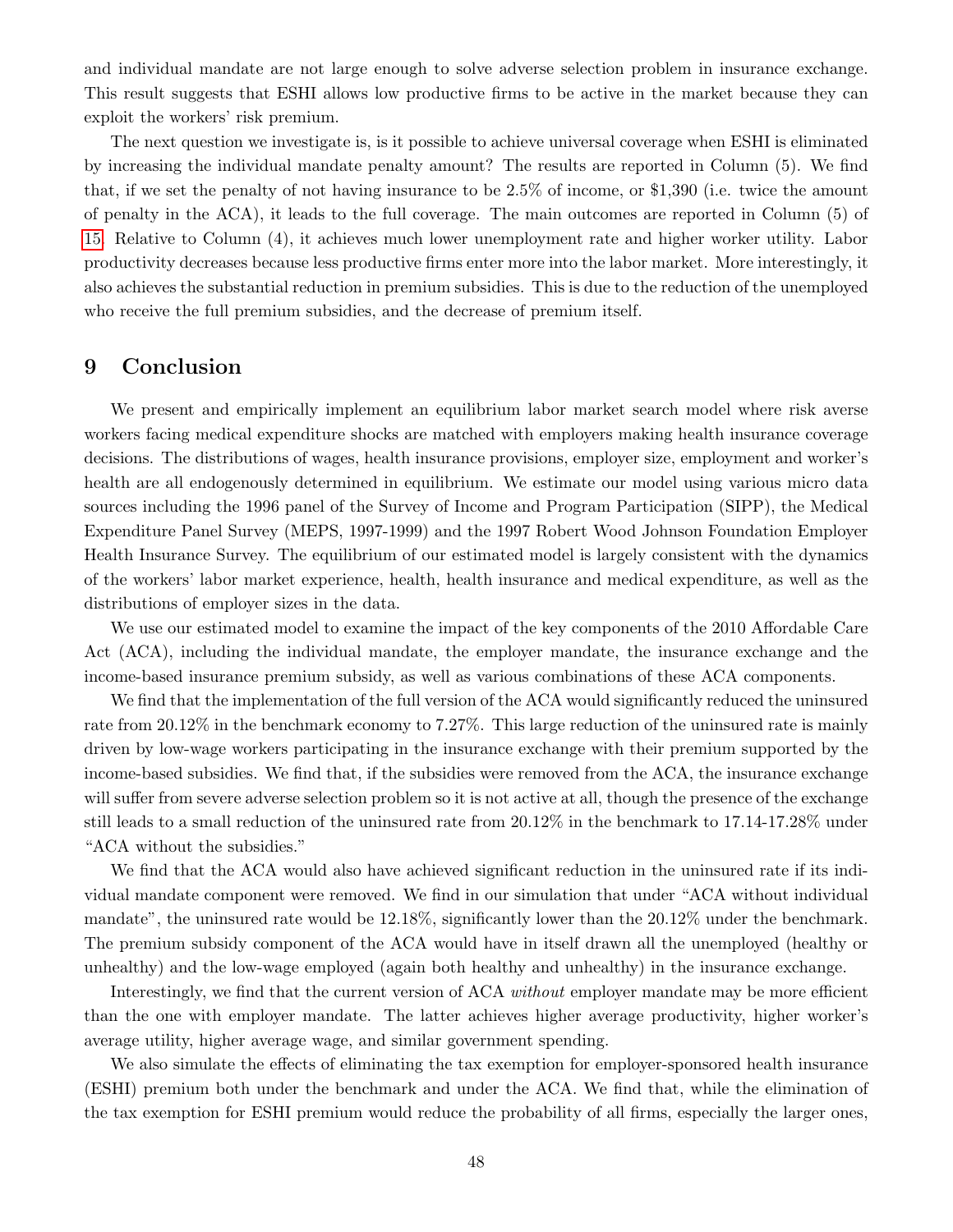offering health insurance to their workers, the overall effect on the uninsured rate is rather modest. We find that in the benchmark economy the uninsured rate would increase from 20.12% to 23.39% when the ESHI tax exemption is removed; and it will increase from 7.27% to 9.15% under the ACA.

Finally, we find that prohibiting firms from ESHI would lead to a huge reduction on the fraction of active firms in the labor market. This result suggests that ESHI allows low productive firms to be active in the market because they can exploit the workers' risk premium.

We should emphasize that our paper is only a first step toward understanding the mechanism through which the ACA, and more generally any health insurance reform, may influence labor markets equilibrium. We estimated our model using a selected sample of individuals with relatively homogeneous skills (men with no more than high school graduation between ages 26-46), and thus our quantitative findings may only be valid for this population. Thus the quantitative results we present in this paper should be understood with these qualifications in mind. However, we believe that the various channels we uncovered in this paper through which components of ACA interact with the labor market and with each other are of importance even in richer models.

There are many areas for future research. First and foremost, it will be important to introduce richer worker heterogeneity in the equilibrium labor market model; it is also important to endogenize health care decisions, and incorporate workers' life-cycle considerations. Incorporating Medicaid, the free public health insurance for the poor, into a model with endogenous asset accumulation decisions is also an important direction. Finally, there are many additional channels through which firms and workers might have responded to individual mandates and employer mandates that we abstracted in this paper. We plan to address those issues in our future research.

# References

- <span id="page-49-1"></span>BONTEMPS, C., J.-M. ROBIN, AND G. J. VAN DEN BERG (1999): "An Empirical Equilibrium Job Search Model with Search on the Job and Heterogeneous Workers and Firms," International Economic Review, 40(1), 1039–1074.
- <span id="page-49-2"></span>(2000): "Equilibrium Search with Continuous Productivity Dispersion: Theory and Nonparametric Estimation," International Economic Review, 41(2), 305–358.
- <span id="page-49-3"></span>BRUEGEMANN, B., AND I. MANOVSKII (2010): "Fragility: A Quantitative Analysis of the US Health Insurance System," Working Paper, University of Pennsylvania.
- <span id="page-49-0"></span>BURDETT, K., AND D. T. MORTENSEN (1998): "Wage Differentials, Employer Size, and Unemployment," International Economic Review, 39(2), 257–273.
- <span id="page-49-5"></span>Cahuc, P., F. Postel-Vinay, and J.-M. Robin (2006): "Wage Bargaining with On-the-Job Search: Theory and Evidence," Econometrica, 74(2), 323–364.
- <span id="page-49-6"></span>Cohen, A., and L. Einav (2007): "Estimating Risk Preferences from Deductible Choice," American Economic Review, 97(3), 745–788.
- <span id="page-49-4"></span>Courtemanche, C. J., and D. Zapata (2012): "Does Universal Coverage Improve Health? The Massachusetts Experience," NBER Working Paper No. 17893.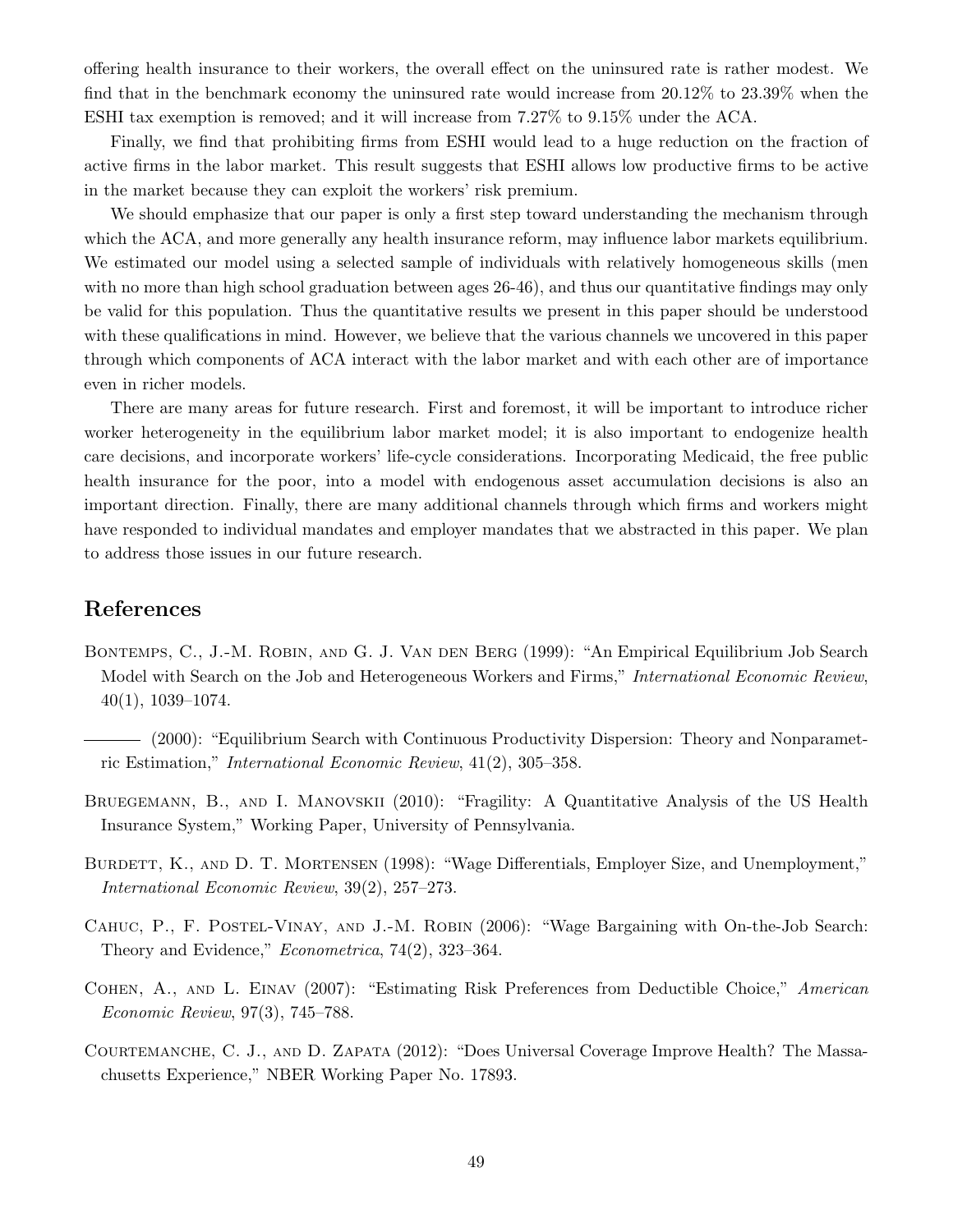- <span id="page-50-4"></span>DEY, M. S., AND C. J. FLINN (2005): "An Equilibrium Model of Health Insurance Provision and Wage Determination," Econometrica, 73(2), 571–627.
- <span id="page-50-9"></span>Eckstein, Z., and K. I. Wolpin (1990): "Estimating a Market Equilibrium Search Model from Panel Data on Individuals," Econometrica, 58(4), 783–808.
- <span id="page-50-10"></span>Einav, L., A. Finkelstein, S. Ryan, P. Schrimpf, and M. Cullen (2013): "Selection on Moral Hazard in Health Insurance," American Economic Review, 103(1).
- <span id="page-50-3"></span>Fang, H., and A. Gavazza (2011): "Dynamic Inefficiencies in an Employer-Provided Health Insurance System: Theory and Evidence," American Economic Review, 101(7), 3047–3077.
- <span id="page-50-14"></span>Fijolek, B. (2012): "Solidarity or Personal Responsibility? A Look at the Lessons Switzerlands Health Care System Can Teach the United States," Annals of Health Law, 21, 1–13.
- <span id="page-50-13"></span>Flinn, C., and J. J. Heckman (1982): "New Methods For Analyzing Structural Models Of Labor Force Dynamics," Journal of Econometrics,  $18(1)$ ,  $115 - 168$ .
- <span id="page-50-6"></span>HACKMANN, M. B., J. T. KOLSTAD, AND A. E. KOWALSKI (2012): "Health Reform, Health Insurance, and Selection: Estimating Selection into Health Insurance Using the Massachusetts Health Reform," American Economic Review, 102(3), 498–501.
- <span id="page-50-2"></span>Imbens, G. W., and T. Lancaster (1994): "Combining Micro and Macro Data in Microeconometric Models," Review of Economic Studies, 61(4), 655–680.
- <span id="page-50-11"></span>JOLIVET, G., F. POSTEL-VINAY, AND J.-M. ROBIN (2006): "The Empirical Content of the Job Search Model: Labor Mobility and Wage Distributions in Europe and the US," European Economic Review, 50(4), 877–907.
- <span id="page-50-0"></span>Kaiser Family Foundation and Health Research and Educational Trust (2009): "Employer Health Benefits, 2009 Annual Survey," http://ehbs.kff.org/2009.html.
- <span id="page-50-12"></span>KAPLAN, G. (2012): "Inequality and the life cycle," Quantitative Economics, 3(3), 471–525.
- <span id="page-50-16"></span>Kennan, J. (2006): "A Note on Discrete Approximations of Continuous Distributions," University of Wisconsin-Madison and NBER.
- <span id="page-50-5"></span>Kolstad, J. T., and A. E. Kowalski (2012a): "The Impact of Health Care Reform On Hospital and Preventive Care: Evidence from Massachusetts," Journal of Public Economics, forthcoming.
- <span id="page-50-7"></span>(2012b): "Mandate-Based Health Reform and the Labor Market: Evidence from the Massachusetts Reform," Working paper, University of Pennsylvania.
- <span id="page-50-8"></span>MEGHIR, C., R. NARITA, AND J.-M. ROBIN (2012): "Wages and Informality in Developing Countries," NBER Working Paper No. 18347.
- <span id="page-50-1"></span>Moscarini, G., and F. Postel-Vinay (2012): "Stochastic Search Equilibrium," Working Paper, Yale University.
- <span id="page-50-15"></span>National Commission on Fiscal Responsibility and Reform (2010): "The Moment of Truth: Report of the National Commission on Fiscal Responsibility and Reform," .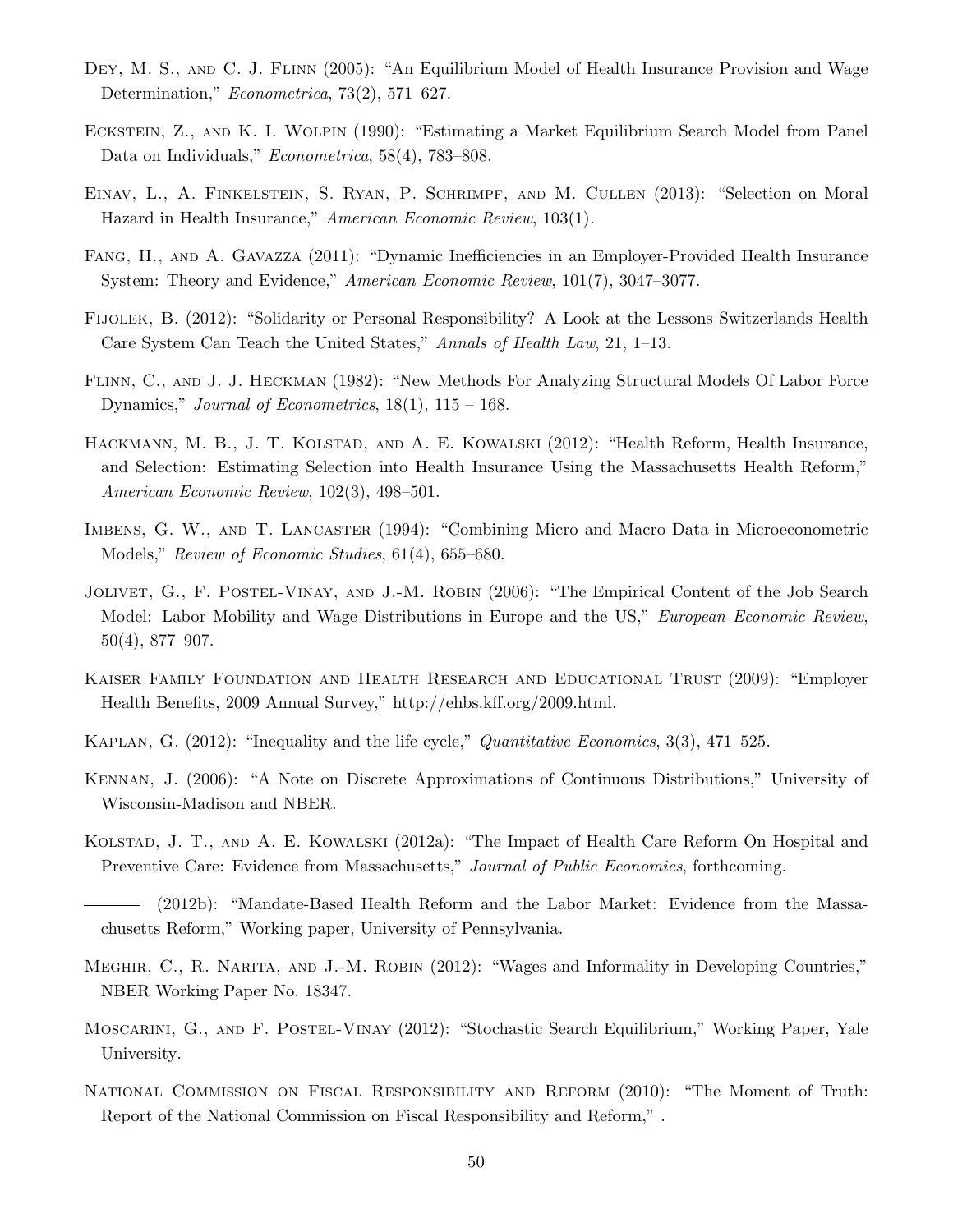- <span id="page-51-2"></span>PASHCHENKO, S., AND P. PORAPAKKARM (2012): "Quantitative analysis of health insurance reform: Separating regulation from redistribution," Review of Economic Dynamics, forthcoming.
- <span id="page-51-1"></span>PETRIN, A. (2002): "Quantifying the Benefits of New Products: The Case of the Minivan," *Journal of* Political Economy, 110(4), pp. 705–729.
- <span id="page-51-8"></span>POSTEL-VINAY, F., AND J.-M. ROBIN (2002): "Equilibrium Wage Dispersion with Worker and Employer Heterogeneity," Econometrica, 70(6), 2295–2350.
- <span id="page-51-7"></span>Robin, J.-M., and S. Roux (2002): "An Equilibrium Model of the Labour Market with Endogenous Capital and Two-Sided Search," Annales d'conomie et de Statistique, 67/68, 257–308.
- <span id="page-51-5"></span>Rust, J., and C. Phelan (1997): "How Social Security and Medicare Affect Retirement Behavior in a World of Incomplete Markets," Econometrica, 65(4), 781–831.
- <span id="page-51-0"></span>SELDEN, T., AND B. M. GRAY (2006): "Tax Subsidies for Employer-Related Health Insurance: Estimates for 2006," Health Affairs, 25(2), 1568–1579.
- <span id="page-51-4"></span>Shephard, A. (2012): "Equilibrium Search and Tax Credit Reform," Working Paper, University of Pennsylvania.
- <span id="page-51-3"></span>VAN DEN BERG, G. J., AND G. RIDDER (1998): "An Empirical Equilibrium Search Model of the Labor Market," Econometrica, 66(5), 1183–1221.
- <span id="page-51-6"></span>Wolpin, K. I. (1992): "The Determinants of Black-White Differences in Early Employment Careers: Search, Layoffs, Quits, and Endogenous Wage Growth," Journal of Political Economy, 100(3), 535–560.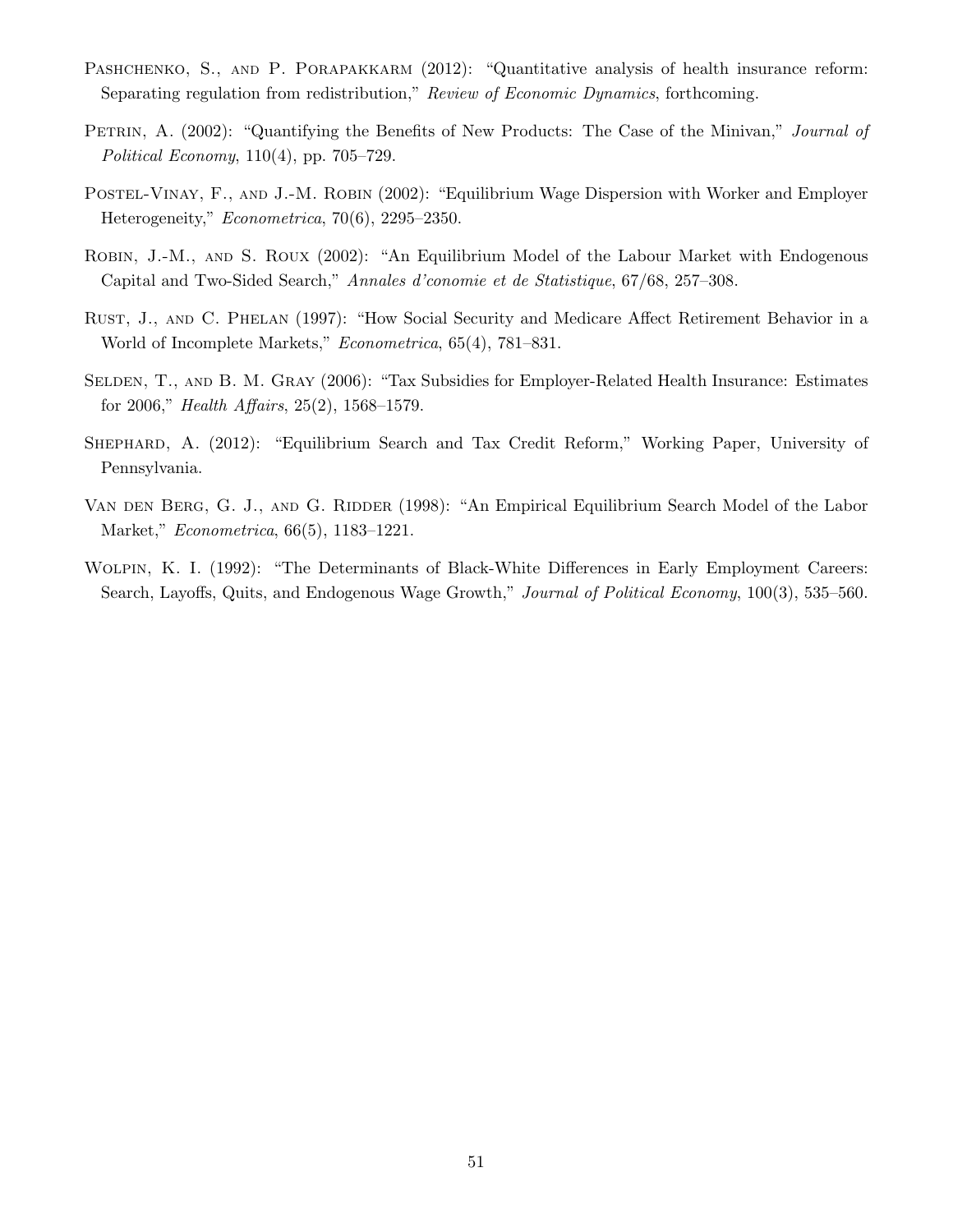# A Numerical Algorithm to Solve the Equilibrium of the Benchmark Model

In this appendix, we describe the numerical algorithm used to solve the equilibrium of the benchmark model in Section [4.](#page-16-1)

- 1. (Discretization of Productivity). Discretize the support of productivity  $[p, \overline{p}]$  into N finite points  $\{p_1, ..., p_N\}$  $\{p_1, ..., p_N\}$  $\{p_1, ..., p_N\}$ , and calculate the probability weight of each  $p \in \{p_1, ..., p_N\}$  using  $\Gamma(p)$ .<sup>1</sup>
- 2. (Initialization). Provide an initial guess of the wage policy function and the health insurance offer probability  $(w_0^0(p), w_1^0(p), \Delta^0(p))$  for all  $p \in \{p_1, ..., p_N\}$ .
- <span id="page-52-5"></span>3. (Iterations). At iteration  $\iota = 0, 1, \dots$ , do the following sequentially, where we index the objects in iteration  $\iota$  by superscript  $\iota$ :
	- (a) Given the current guess of the wage policy function and the health insurance offer probability  $(w_0^{\iota}(p), w_1^{\iota}(p), \Delta^{\iota}(p))$ , construct the offer distribution  $F^{\iota}(w, x)$  by using [\(33\)](#page-16-3) and [\(32\)](#page-16-3).
	- (b) By using  $F^{\iota}(w, x)$ , numerically solve worker's optimal strategy  $(\underline{w}_h^x, \underline{s}_h^x(\cdot, \cdot), \underline{q}_h^x)$ ) and calculate  $U_h$  and  $V_h(w_x^{\iota}(p), x)$  for  $h \in \{U, H\}, x \in \{0, 1\},$  and p on on support  $[\underline{p}, \overline{p}]$ . Moreover, calculate  $V_h(w, x)$  for  $w \in \mathcal{W}$ , where  $\mathcal W$  is the discrete set of potential wage choices.<sup>[2](#page-52-1)</sup>
	- (c) Calculate unemployment  $u_h^{\iota}$  and employment distribution  $e_h^{x,\iota} G_h^{x,\iota}$  $_{h}^{x,\iota}(w_{x}^{\iota}(p))$  for all  $p \in \{p_{1},...,p_{N}\}$ by solving functional fixed point equations  $(14)$ ,  $(17)$ ,  $(21)$  and  $(25)$ ;<sup>[3](#page-52-2)</sup>
	- (d) Calculate  $n_h^{\ell}(w^{\ell}(p),x)$  and  $n^{\ell}(w^{\ell}(p),x)$  for all p by respectively using [\(26\)](#page-14-0) and [\(27\)](#page-14-1). Moreover, calculate  $n^{\iota}(w, x)$  for  $w \in \mathcal{W}$ ;
	- (e) Update the firm's optimal policy  $(w_0^{*t}(p), w_1^{*t}(p), \Delta^{*t}(p))$  for all p using [\(29\)](#page-15-1) and [\(30\)](#page-15-1);<sup>[4](#page-52-3)</sup>
	- (f) Given  $(w_0^{*}(p), w_1^{*}(p))$ , calculate  $\pi_0^{*}(p)$  and  $\pi_1^{*}(p)$  from [\(29\)](#page-15-1) and [\(30\)](#page-15-1) and obtain  $\Delta^{*}(p)$  by using [\(31\)](#page-15-3).

### 4. (Convergence Criterion)

- (a) If  $(w_0^{*t}(p), w_1^{*t}(p), \Delta^{*t}(p))$  satisfies  $d(w_0^{*t}(p), w_0^{t}(p)) < \epsilon_{tol}$ ,  $d(w_1^{*t}(p), w_1^{t}(p)) < \epsilon_{tol}$  and  $d(\Delta^{*t}(p), \Delta^{t}(p)) <$  $\epsilon_{tol}$  where  $\epsilon_{tol}$  is a pre-specified tolerance level of convergence and  $d(\cdot,\cdot)$  is a distance metric, then firm's optimal policy converges and we have an equilibrium.<sup>[5](#page-52-4)</sup>
- (b) Otherwise, update  $(w_0^{t+1}(p), w_1^{t+1}(p), \Delta^{t+1}(p))$  as follows:

$$
w_0^{t+1}(p) = \omega w_0^t(p) + (1 - \omega) w_0^{*t}(p),
$$
  
\n
$$
w_1^{t+1}(p) = \omega w_1^t(p) + (1 - \omega) w_1^{*t}(p),
$$
  
\n
$$
\Delta^{t+1}(p) = \omega \Delta^t(p) + (1 - \omega) \Delta^{*t}(p),
$$

<span id="page-52-0"></span><sup>1</sup>See [Kennan](#page-50-16) [\(2006\)](#page-50-16) for a discussion about the discrete approximation of the continuous distributions. In our empirical application, we set  $N = 200$ ; and set  $p_1 = 0.1$  and  $p_N = 6$ . We also experimented with  $N = 800$ . The results are similar.

<span id="page-52-2"></span><span id="page-52-1"></span><sup>&</sup>lt;sup>2</sup>The number discrete values of potential wage choices is set to 400 in our empirical application.

<sup>&</sup>lt;sup>3</sup>Although we do not have a proof that the unique fixed point exists, we always find the unique solution regardless of initial guess of  $u_h$  and  $e_h^x G_h^x(w(p))$ .

<span id="page-52-3"></span><sup>&</sup>lt;sup>4</sup>See Proposition [1](#page-53-0) below for a numerical shortcut in the updating of  $w_0^{t+1}(p)$  and  $w_1^{t+1}(p)$ .

<span id="page-52-4"></span><sup>&</sup>lt;sup>5</sup>In solving for the equilibrium we set  $\epsilon_{tol}$  to 1.0e-6.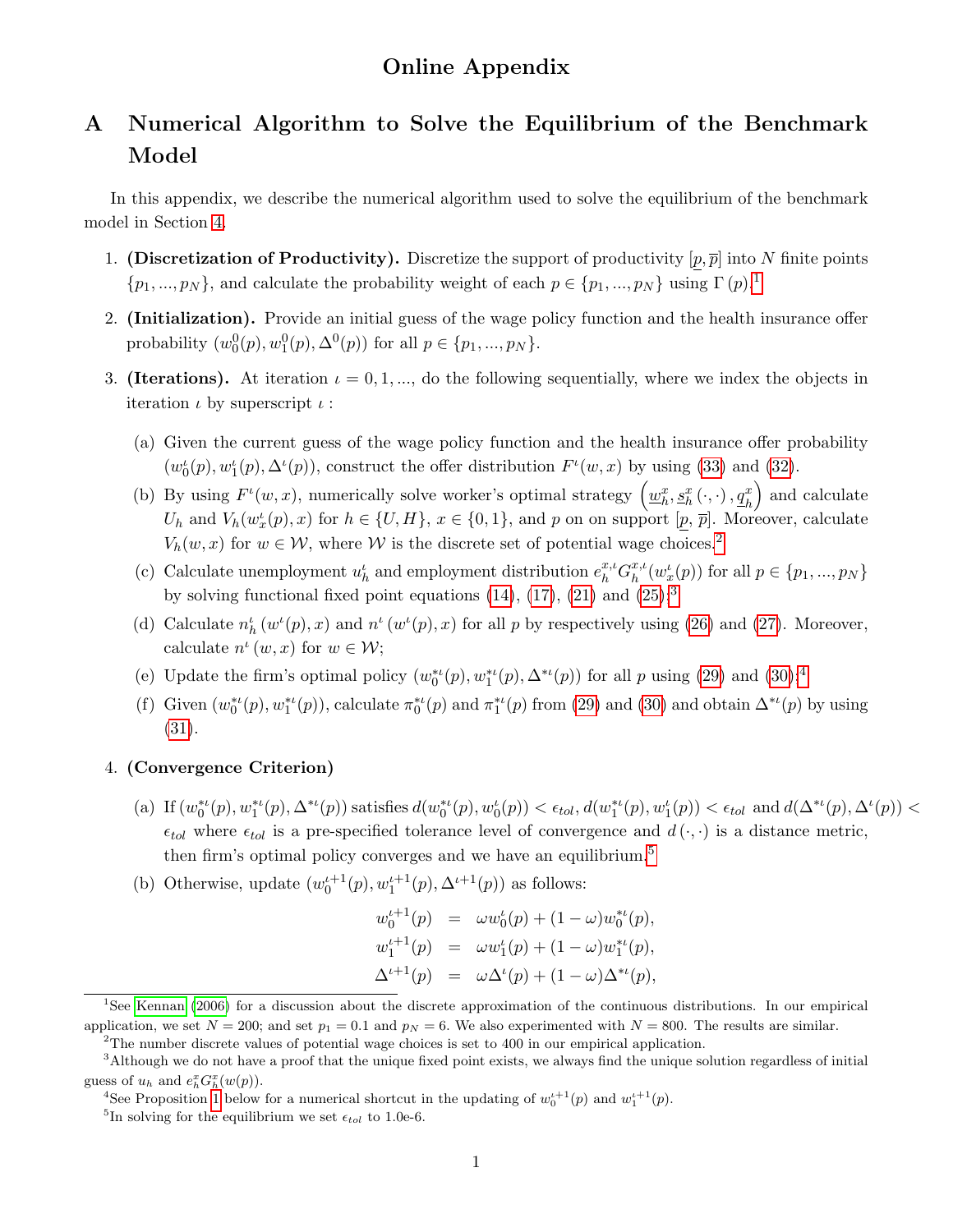for  $\omega \in (0, 1)$  and continue Step [3](#page-52-5) at iteration  $\iota' = \iota + 1$ .

Given our convergence criterion, it is clear that the convergence point of our numerical algorithm will correspond to steady state equilibrium of our model.

<span id="page-53-0"></span>Proposition 1. For each p, optimal wage policy must satisfy

<span id="page-53-2"></span>
$$
w_1(p) = \frac{(p - m_H^1) n_H(w_1(p), 1) + (pd - m_U^1) n_U(w_1(p), 1) - \int_{p_1^*}^p [n_H(w_1(\tilde{p}), 1) + dn_U(w_1(\tilde{p}), 1)] d\tilde{p} - \pi_1(p_1^*)}{n_H(w_1(p), 1) + n_U(w_1(p), 1)}
$$
(A1)  

$$
w_0(p) = \frac{p n_H(w_0(p), 0) + p dn_U(w_0(p), 0) - \int_{p_0^*}^p [n_H(w_0(\tilde{p}), 0) + dn_U(w_0(\tilde{p}), 0)] d\tilde{p} - \pi_0(p_0^*)}{n_H(w_0(p), 0) + n_U(w_0(p), 0)}.
$$
 (A2)

where  $p_x^* = \inf \{ p \in [p, \bar{p}] : n_H(w_x(p), x) > 0 \text{ and } n_U(w_x(p), x) > 0 \}$  and

$$
\pi_1(p_1^*) = [p_1^* - w_1^*(p_1^*) - m_H^1] n_H(w_1^t(p_1^*), 1) + [p_1^*d - w_1(p_1^*) - m_U^1] n_U(w_1^t(p_1^*), 1) \n\pi_0(p_0^*) = [p_0^* - w_0(p_0^*)] n_H(w_0(p_0^*), 0) + [p_0^*d - w_0(p_0^*)] n_U(w_0(p_0^*), 0).
$$

<span id="page-53-1"></span>Proof. To prove Proposition [1,](#page-53-0) we first establish a lemma that:

**Lemma 2.** For any distribution  $F(w, x)$ ,  $w_x(p)$  is increasing in p for each x.

*Proof.* The proof is based on revealed preference argument. Choose any p and p' in  $[p, \bar{p}]$  such that  $p > p'$ and fix  $x \in \{0,1\}$ . Notice that

$$
\pi_x(p) = [(p - w_x(p) - xm_H^x) n_H(w_x(p), x) + (pd - w_x(p) - xm_U^x) n_U(w_x(p), x)] - xC
$$
  
\n
$$
\geq [(p - w_x(p') - xm_H^x) n_H(w_x(p'), x) + (pd - w_x(p') - xm_U^x) n_U(w_x(p'), x)] - xC
$$
  
\n
$$
\geq [(p' - w_x(p') - xm_H^x) n_H(w_x(p'), x) + (p'd - w_x(p') - zm_U^x) n_U(w_x(p'), x)] - xC
$$
  
\n
$$
= \pi_x(p', k)
$$
  
\n
$$
\geq [(p' - w_x(p) - xm_H^x) n_H(w_x(p), x) + (p'd - w_x(p) - xm_U^x) n_U(w_x(p), x)] - xC,
$$

where the second line comes from the fact that  $w_x(p)$  is the optimal wage policy for a firm with productivity p and third line is implied by the assumption that  $p > p'$ . The fifth line is implied by the fact that  $w_x(p)$ is the optimal policy for a firm with productivity  $p$ , not  $p'$ . Therefore, we have

$$
(p-p')\left[n_H(w_x(p),x)+n_U(w_x(p),x)\right]\geq (p-p')\left[n_H(w_x(p'),x)+n_U(w_x(p'),x)\right].
$$

 $\Box$ 

Since  $n_h(w, x)$  is increasing in w, this inequality holds if and only if  $w_x(p) \geq w_x(p')$ .

Now we complete the proof of Proposition [1.](#page-53-0) Define  $p_x^* = inf\{p \in [p, \overline{p}] : n_H(w_x(p), x) > 0 \text{ and }$  $n_U(w_x(p), x) > 0$  for  $x = 0, 1$ . From Lemma [2,](#page-53-1)  $w_x(p)$  is increasing in p; also  $n_h(w, x)$  is increasing in w; thus we have  $n_H(w_x(p), x) > 0$  and  $n_U(w_x(p), x) > 0$  for  $p > p_x^*$ . Define

$$
\tilde{\pi}(w_x, x) \equiv \max_x (p - w_x - x m_H^x) n_H(w_x, x) + (pd - w_x - x m_U^x) n_U(w_x, x).
$$

Notice that the solution  $w_x(p)$  is equal to the one defined in [\(29\)](#page-15-1) and [\(30\)](#page-15-1) and be independent of C. By applying envelope condition, we have

$$
\tilde{\pi}'_x(p) = n_H(w_x(p), x) + dn_U(w_x(p), x)
$$

for  $p > p_x^*$ . By taking integral over  $[p_x^*, p]$ , we then obtain

$$
\tilde{\pi}_x(p) = \int_{p_x^*}^p n \left[ H(w_x(\tilde{p}), x) + dn_U(w_x(\tilde{p}), x) \right] d\tilde{p} + \tilde{\pi}_x(p_x^*).
$$

By equating it with  $(29)$  and  $(30)$ , we obtain  $(A1)$  and  $(A2)$ . This is a form of wage policy which we utilize in our numerical algorithm.  $\Box$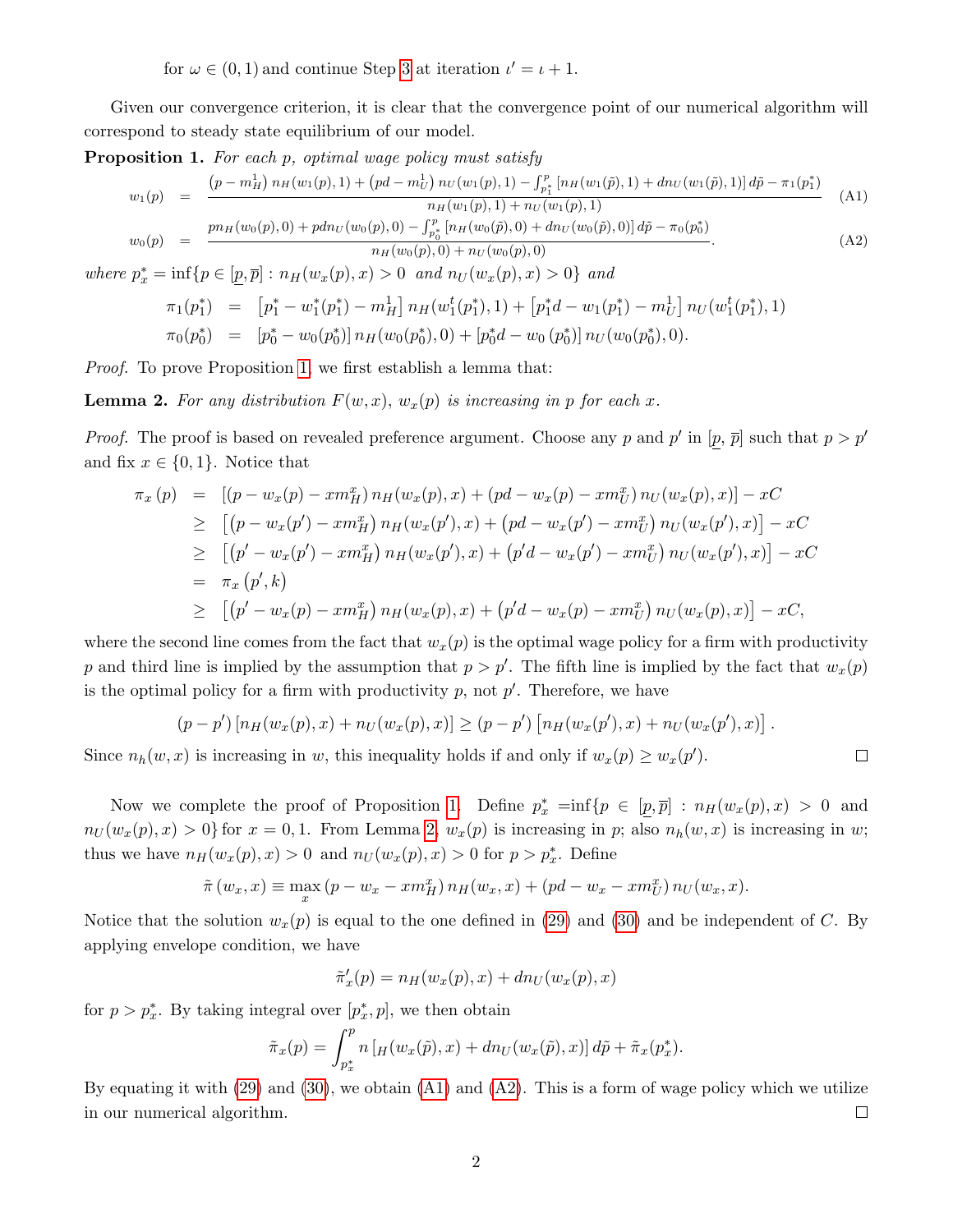# B Omitted Formula in Section [6.1](#page-23-0)

In this appendix, we provide the formula omitted in Section [6.1:](#page-23-0)

$$
\Pr(h_{t+3} = U|x_t, x_{t+1}, x_{t+2}, h_t = H) = \pi_{HH}^{x_t} \pi_{HH}^{x_{t+1}} (1 - \pi_{HH}^{x_{t+2}}) + \pi_{HH}^{x_t} (1 - \pi_{HH}^{x_{t+1}}) \pi_{UU}^{x_{t+2}} \n+ (1 - \pi_{HH}^{x_t}) (1 - \pi_{UU}^{x_{t+1}}) (1 - \pi_{HH}^{x_{t+2}}) + (1 - \pi_{HH}^{x_t}) \pi_{UU}^{x_{t+1}} \pi_{UU}^{x_{t+2}}; \n\Pr(h_{t+3} = H|x_t, x_{t+1}, x_{t+2}, h_t = U) = (1 - \pi_{UU}^{x_t}) \pi_{HH}^{x_{t+1}} \pi_{HH}^{x_{t+2}} + (1 - \pi_{UU}^{x_t}) (1 - \pi_{HH}^{x_{t+2}}) (1 - \pi_{UU}^{x_{t+2}}) \n+ \pi_{UU}^{x_t} (1 - \pi_{UU}^{x_{t+1}}) \pi_{HH}^{x_{t+2}} + \pi_{UU}^{x_t} \pi_{UU}^{x_{t+1}} (1 - \pi_{UU}^{x_{t+2}}); \n\Pr(h_{t+3} = U|x_t, x_{t+1}, x_{t+2}, h_t = U) = (1 - \pi_{UU}^{x_t}) \pi_{HH}^{x_{t+1}} (1 - \pi_{HH}^{x_{t+2}}) + (1 - \pi_{UU}^{x_t}) (1 - \pi_{HH}^{x_{t+1}}) \pi_{UU}^{x_{t+2}} \n+ \pi_{UU}^{x_t} (1 - \pi_{UU}^{x_{t+1}}) (1 - \pi_{HH}^{x_{t+2}}) + \pi_{UU}^{x_t} \pi_{UU}^{x_{t+1}} \pi_{UU}^{x_{t+2}}.
$$

## C Derivation of Likelihood Function

We will first derive the likelihood contribution of the labor market transitions of unemployed workers. Consider an unemployed worker at period 1 with health status is  $h_1$ , who experiences an unemployment spells l and in period  $l + 1$  transitions to a job  $(\tilde{w}, x)$ . Moreover, denote  $h^l \equiv (h_1, h_2, ..., h_l)$  be the realized history of health status between  $j = 1$  to l. In our data scenario, we assume that the initial  $h_1$  but we do not observe  $h_2, ..., h_l$ . The likelihood contribution of observing such a transition is:

<span id="page-54-0"></span>
$$
\frac{u_{h_1}}{M} \times \sum_{h^l \in \{H, L\}^l} \Pr(s_u(h^l)) \times \sum_{h_{l+1} \in \{H, L\}} \Pr(h_{l+1}|h_l) \times [\lambda_u f(\tilde{w}, 1)]^{1(x=1)} \times [\lambda_u f(\tilde{w}, 0)]^{1(x=0)}
$$
(C3)

where

$$
Pr(s(h^{l})) = \Pi_{j=2}^{l} \left\{ Pr(h_{j}|h_{j-1}) \times \left[ (1 - \lambda_{u}) + \lambda_{u} \left( F\left(\underline{w}_{h_{j}}^{1}, 1\right) + F\left(\underline{w}_{h_{j}}^{0}, 0\right) \right) \right] \right\}
$$

and  $\mathbf{1}(x=1)$  is an indicator function such that it takes one if we observe a transition to employment with  $(\tilde{w}, 1)$  at period  $l + 1$ , and similarly  $\mathbf{1}(x = 0)$  is an indicator function such that it takes one if we observe a transition to employment with  $(\tilde{w}, 0)$  at period  $l + 1$ . To understand [\(C3\)](#page-54-0), note that the first term in (C3),  $u_h/M$ , reflects the assumption that the initial condition of individuals is drawn from steady state worker distribution because  $u_h/M$  the probability that an unemployed worker with health status h is sampled. The second term in  $(C3)$  is the probability that individual experiences l periods of unemployment with health status transitions  $(h_2, ..., h_l)$  during the process; note that the term  $\left[ (1 - \lambda_u) + \lambda_u (F(\underline{w}_{h_j}^1, 1) + F(\underline{w}_{h_j}^0, 0) \right]$ is the probability that the individual does not receive an offer or receives an offer that is lower than the relevant reservation wages  $\underline{w}_{h_j}^1$  or  $\underline{w}_{h_j}^0$ . The third to fifth terms in [\(C3\)](#page-54-0) are the probability that his health transitions from  $h_l$  to  $h_{l+1}$  in period  $l+1$  and receive an acceptable offer  $(\tilde{w},x)$  from the relevant density function  $f(\tilde{w},x)$ .

We can similarly derive the likelihood contribution of the job dynamics of *employed workers*. Consider an employed worker in period 1 with health status  $h_1$  working on a job with compensation package  $(w, x)$ . Suppose that the worker experiences a job status changes in period  $l + 1$ , and denote  $h^{l}$  be the realized history of health status between  $j = 1$  to  $l$   $(h_1, h_2, ..., h_l)$ . We again assume that we observe  $h_1$  but do not for  $h_2 \ldots, h_l$ . For an employed worker, there are four possible changes in job status:

- [Event "Job Loss"] the individual experienced a job loss at period  $l + 1$ ;
- [Event "Switch 1"] the individual transitioned to a job  $(\tilde{w}, x')$  such that  $x' = x$  and the accepted wage is  $\tilde{w} > w$ ;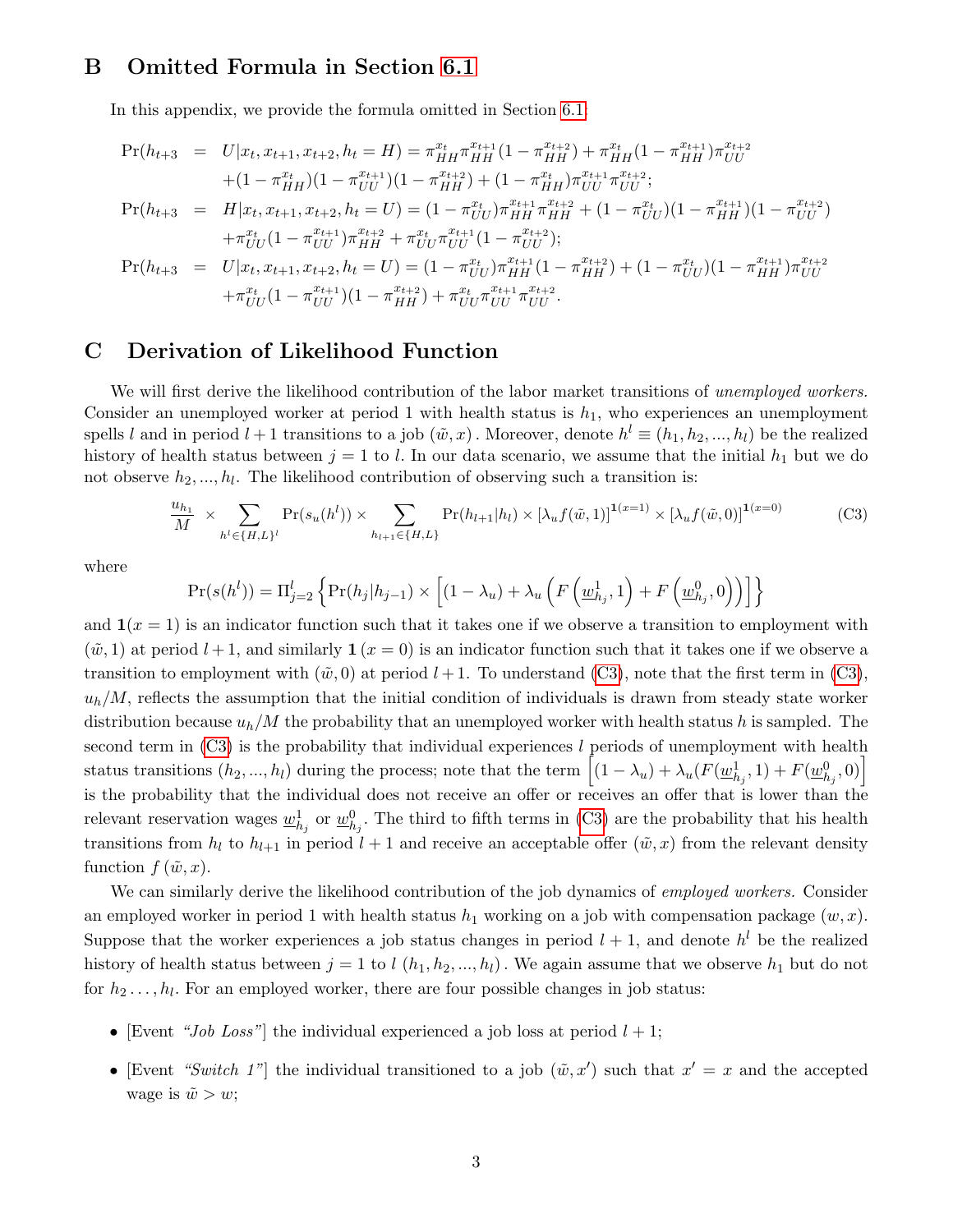- [Event "Switch 2"] the individual transitioned to a job  $(\tilde{w}, x')$  such that  $x' = x$  and the accepted wage is  $\tilde{w} < w$ ;
- [Event "Switch 3"] the individual transitioned to a job  $(\tilde{w}, x')$  such that  $x' \neq x$  and the accepted wage is  $\tilde{w}$ .

The likelihood contribution is given by:

<span id="page-55-0"></span>
$$
\frac{e_h^x g_h^x(w)}{M} \times \sum_{h^l \in \{H, L\}^l} \Pr(s_e(h^l))
$$
\n
$$
\times \sum_{h_{l+1} \in \{H, L\}} \Pr(h_{l+1}|h_l) \times \begin{cases}\n\delta \left[ (1 - \lambda_e) + \lambda_e \sum_{\tilde{x}} F(\underline{w}_{h_{l+1}}^{\tilde{x}}, \tilde{x}) \right] & \text{if Event is "Job Loss"} \\
\lambda_e f(\tilde{w}, x) & \text{if Event is "Switch 1"} \\
\delta \lambda_e f(\tilde{w}, x) & \text{if Event is "Switch 2"} \\
(1 - \delta) \lambda_e f(\tilde{w}, x') + \delta \lambda_e f(\tilde{w}, x') & \text{if Event is "Switch 2"}\n\end{cases}
$$
\n(C4a)

where

$$
Pr(s_e(h^l)) = \Pi_{j=2}^l \left\{ Pr(h_{j+1}|h_{j-1})(1-\delta) \left[ (1-\lambda_e) + \lambda_e \left( F(w,x) + F\left( \underline{s}_{h_j}^{x'}(w,x), x' \right) \right) \right] \right\}
$$

and  $x' \neq x$ . To understand [\(C4a\)](#page-55-0), note that similar to that in [\(36a\)](#page-25-2), the first term in (C4a),  $e_h^x g_h^x(w)/M$ , is the probability of sampling an employed worker with health status h working on a job  $(w, x)$ ; the second term in [\(C4a\)](#page-55-0) is the probability that individual stays with the job  $(w, x)$  for l periods of unemployment with health status transitions  $(h_2, ..., h_l)$  during the process. The remaining two terms in [\(C4b\)](#page-55-0) express the likelihood of observing health transition from  $h_l$  to  $h_{l+1}$  in period  $l + 1$  and one of the four job status change events. For example, the event "Job Loss" is observed in period  $l + 1$  with probability  $\delta\left[(1-\lambda_e)+\lambda_e\sum_{\tilde{x}}F(\underline{w}_{h_{l+1}}^{\tilde{x}},\tilde{x})\right]$  because in order for a job loss to occur, the worker has to experience an exogenous shock that destroys the current match (which occurs with probability  $\delta$ ), and then does not get matched to another accepted job (which occurs with probability  $(1 - \lambda_e) + \lambda_e \sum_{\tilde{x}} F(\underline{w}_{h_{l+1}}^{\tilde{x}}, \tilde{x})$ ). To understand the probability of event "Switch 2", we note that in order for a worker to switch to a job  $(\tilde{w}, x')$  with  $x' = x$  but  $\tilde{w} < w$ , the worker must have experienced a job separation (which occurs with probability  $\delta$ ), but is then lucky enough to find an acceptable job immediately, which happens with probability  $\lambda_e f(\tilde{w}, x)$ . The probability of the other job switch events are derived similarly.

# D Estimation Procedure

The following is the procedure we use to implement the GMM estimator in Section [6:](#page-22-0)

- 1. (Initialization) Initialize a guess of the parameter values  $\theta$ ;
- 2. (Solving for Equilibrium Offer Distribution) Given the guess, solve equilibrium numerically using the algorithm we provided in Section [A.](#page-1-7) Obtain the offer distribution  $\tilde{F}(w, x)$  from the equilibrium;
- 3. (Calculating the Worker-Side Moments) Use  $\hat{F}(w, x)$  in place of  $F(w, x)$  in the likelihood functions of the observed worker-side data based on [\(36\)](#page-25-1) and [\(37\)](#page-26-1), and obtain the numerical derivative of likelihood with respect to parameters  $\theta_1 \equiv (\lambda_u, \lambda_e, \delta, \gamma, \mu_h, b)$  and use them as a subset of the moments in  $(34)$ ;<sup>[6](#page-55-1)</sup>

<span id="page-55-1"></span><sup>&</sup>lt;sup>6</sup>Note from [\(36\)](#page-25-1) and [\(37\)](#page-26-1), the likelihood function of the worker labor market transitions depends only on  $\theta_1$ , given  $F(w, x)$ .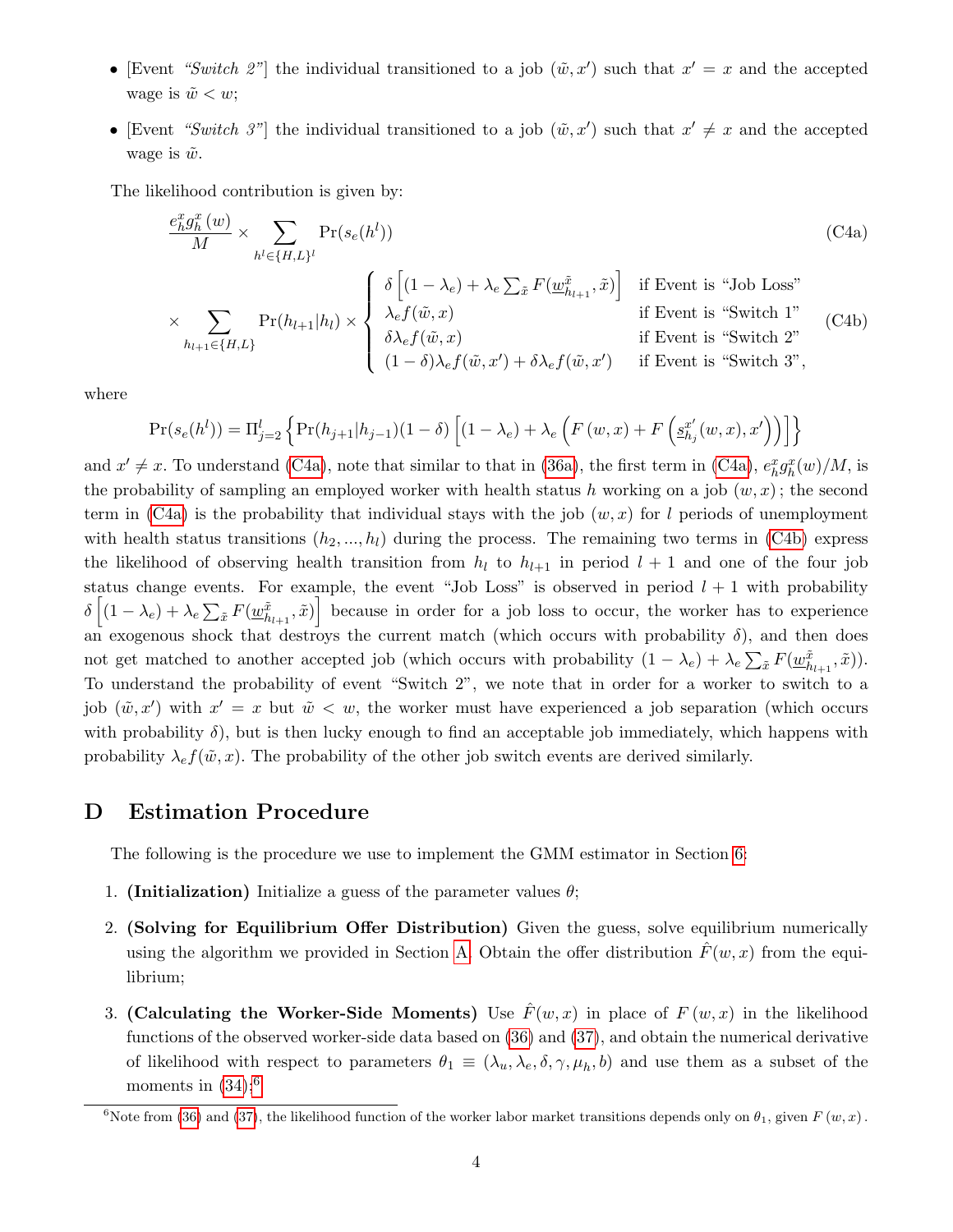- 4. (Calculating the Employer-Side Moments) Use  $\hat{F}(w, x)$  and other equilibrium elements obtained in (2) to calculate the employer-side moments listed in Section [6.2.2;](#page-27-1)
- 5. (Iteration) Evaluate the GMM objective [\(35\)](#page-25-4) and iterate until it converges.

# E Equilibrium of the Counterfactual Economy

### E.1 Steady State Equilibrium for the Post-Reform Economy

 $\Delta$  steady state equilibrium for the post-reform economy is a list  $\left\langle \left( \underline{w}_h^x, \underline{s}_h^x\left(\cdot, \cdot\right), \underline{q}_h^x, x_h^*, x_h^*\left(\cdot\right) \right), (u_h^x, e_h^x, G_h^x\left(w\right))\right\rangle,$  $(w_x(p), \Delta(p), F(w, x)), R^{EX}$  such that the following conditions hold:

- (Worker Optimization) Given  $F(w, x)$  and  $R^{EX}$ ,
	- $-\underline{w}_h^x$  solves the unemployed workers' job acceptance decision problem for each  $(h, x) \in \{U, H\} \times$  ${0,1}$ ;
	- $-\underline{s}_h^x(\cdot, \cdot)$  solves the job-to-job switching problem for currently employed workers for each  $(h, x) \in$  $\{U, H\} \times \{0, 1\}$
	- $q_k^x$  $\frac{x}{h}$  describes the optimal strategy for currently employed workers regarding whether to quit into unemployment for each  $(h, x) \in \{U, H\} \times \{0, 1\}$ ;
	- −  $x_h^*$  and  $x_h^*$  (⋅) respectively solve [\(40\)](#page-33-2) and [\(43\)](#page-34-3) for  $h \in \{H, U\}$ .
- (Steady State Worker Distribution) Given workers' optimizing behavior described by  $(\underline{w}_h^x, \underline{s}_h^x(\cdot, \cdot),$

 $q_{\scriptscriptstyle L}^x$  $\left(x_h^x, x_h^*, x_h^*(\cdot)\right)$  and  $F(w, x)$  and  $R^{EX}$ ,  $(u_h^x, e_h^x, G_h^x(w))$  satisfy the steady state conditions for worker distribution (details are provided in Section [E.3\)](#page-21-3).

- (Firm Optimization) Given  $F(w, x)$ ,  $R^{EX}$  and the steady state employee sizes implied by  $(u_h^x, e_h^x, G_h^x(w))$ , a firm with productivity p chooses to offer health insurance, i.e.,  $x = 1$ , with probability  $\Delta(p)$  and chooses not to offer health insurance with probability  $1 - \Delta(p)$ , where  $\Delta(p)$  is given by [\(31\)](#page-15-3). Moreover, conditional on insurance choice x, the firm offers a wage  $w_x(p)$  that solves [\(44\)](#page-34-4) and [\(45\)](#page-34-4) respectively for  $x = 0$  and 1.
- (Equilibrium Consistency) The postulated distributions of offered compensation packages are consistent with the firms' optimizing behavior  $(w_x (p), \Delta (p))$ . Specifically,  $F(w, x)$  must satisfy:

$$
F(w,1) = \int_0^\infty \mathbf{1}(w_1(p) < w) \Delta(p) d\Gamma(p),
$$
  

$$
F(w,0) = \int_0^\infty \mathbf{1}(w_0(p) < w) \left[1 - \Delta(p)\right] d\Gamma(p).
$$

• (Equilibrium Condition in Insurance Exchange) The premium in exchange is determined by [\(46\)](#page-34-2).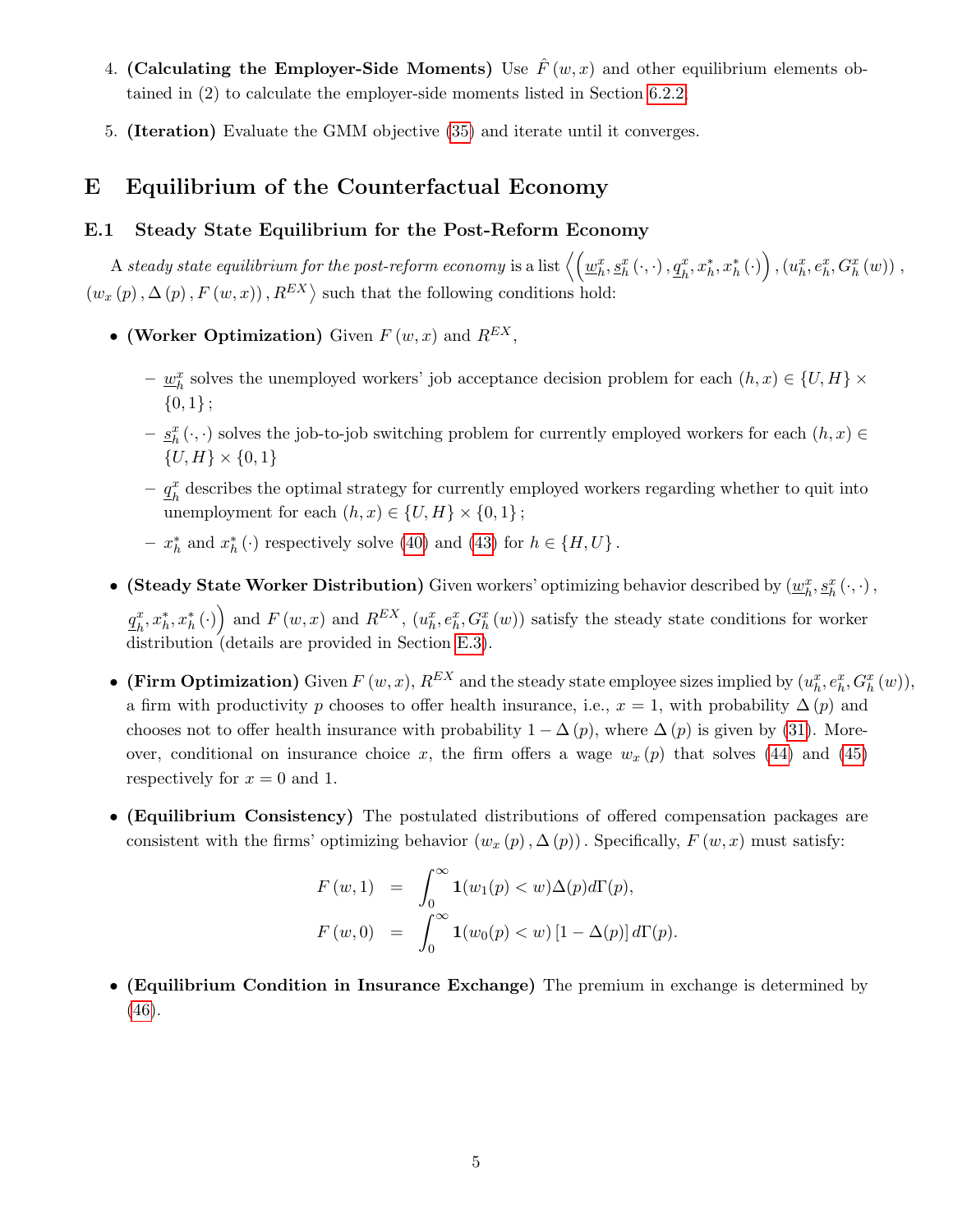### E.2 Numerical Algorithm for the Counterfactual Policy Experiments

We use numerical methods to solve the equilibrium. The basic iteration procedure to solve the equilibrium for the counterfactual environment remains the same as that described in Section [A,](#page-1-7) but there are two important changes. First, we need to find the fixed point of not only  $(w_0(p), w_1(p), \Delta(p))$  but also  $R<sup>EX</sup>$ , the premium in insurance exchange. Second, because the penalty associated with employer mandate depends on size of the firm, for example, the threshold under the ACA for firms to pay penalty if they do not offer health insurance is 50; as a result we need to modify the algorithm to allow for a potential mass point of employer size just to the left of 50 (say, 49 workers) when we derive optimal wage policy  $w_0(p)$ .

Finally, the establishment of the health insurance exchange with community rating may result in multiple equilibria under some counterfactual policy experiments. In our numerical simulations, we sometimes find multiple equilibria and we will discuss their implication.

Because of the size dependent employer mandate, there may exist a mass point of wage offer  $w_{49}$  under which firm size is equal to 49 if  $x = 0$ :

$$
n_H(w_{49},0) + n_U(w_{49},0) = 49.
$$

Note that  $w_{49}$  is endogenously determined in equilibrium. We now provide our numerical algorithm:

- 1. Guess  $(w_0(p), w_1(p), \Delta(p))$  for  $p = p_1, \ldots, p_N$  and  $R^{EX}$ .
- 2. Solve value function and employment distribution as before. Notice that there may exist an interval of productivity  $[p^*, p^{**}]$  such that there is a mass point of wage offer  $w_{49} = w_0(p) = w_0(p')$ , for  $p, p' \in [p^*, p^{**}].$
- 3. Once we solve employment distribution, find  $w_{49}$  by linear interpolation of firm size distribution.
- 4. Update  $w_1(p)$  as in the benchmark case.  $w_0(p)$  is updated in the following way:
	- (a) From  $p_1$ , solve  $w_0(p)$  by maximizing  $(p-w)(n_H(w, 0)+n_U(w, 0))$ . If  $n_H(w, 0) > 0$  and  $n_U(w, 0) >$ 0, then solve it by using the equation implied from the envelope condition, as before. Repeat this for  $p_2, p_3...$  as long as  $w_0(p) < w_{49}.$
	- (b) If we find  $p^*$  such that  $w(p^*) > w_{49}$  where  $w(p^*) = \arg \max (p^* w)(n_H(w, 0) + n_U(w, 0))$ , then from  $p^*$ , solve firm's problem by

$$
\max\left\{\Pi_{49}(p), \Pi_{pe}(p)\right\}
$$

where

$$
\Pi_{49}(p) = (p - w_{49})(n_H(w_{49}, 0) + n_U(w_{49}, 0));
$$
  
\n
$$
\Pi_{pe}(p) = \max_{w}(p - w)(n_H(w, 0) + n_U(w, 0)) - P_E(n_H(w, 0) + n_U(w_0, 0)).
$$

(c) If we find  $p^{**}$  such that  $\Pi_{49}(p^{**}) < \pi_{pe}(p^{**})$ , then for the remaining  $p > p^{**}$ , evaluate  $w_0(p)$  by

$$
w_0(p) = \frac{p n_H(w_0(p), 0) + p d n_U(w_0(p), 0) - \int_{p^{**}}^p \left[n_H(w_0(\tilde{p}), 0) + d n_U(w_0(\tilde{p}), 0)\right] d\tilde{p} - \pi_0(p^{**})}{n_H(w_0(p), 0) + n_U(w_0(p), 0)}
$$
  
-  $P_E(n_H(w_0(p), 0) + n_U(w_0(p), 0)),$ 

the derivation of which basically follows Proposition [1](#page-53-0) in benchmark case but reflects the existence of employer mandate.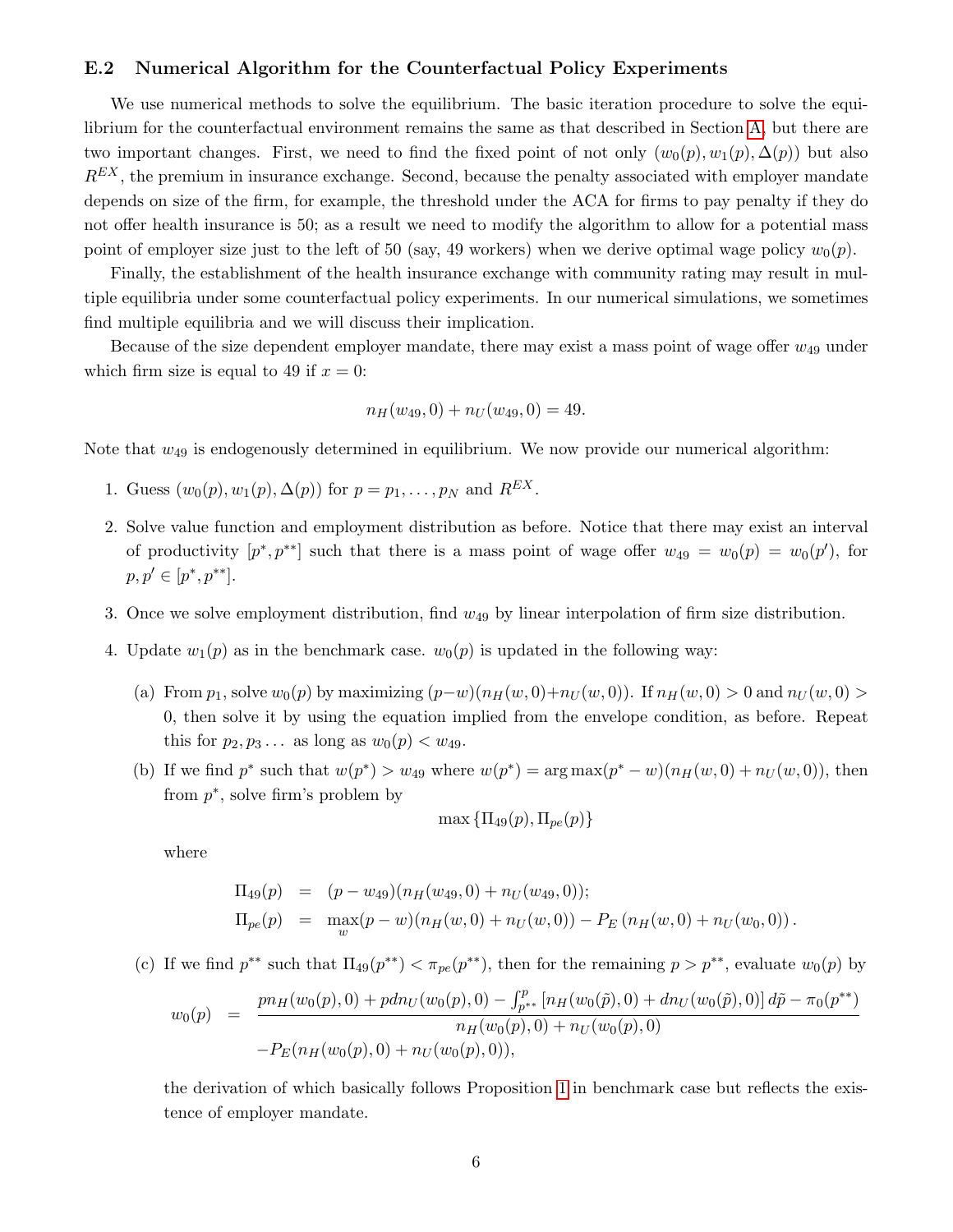5. Update  $R^{EX}$  using (46). Continue it until it converges.

In Step 4 (c) we utilize the following lemma.

**Lemma 3.** Suppose that there exists a  $p^{**}$  such that  $\Pi_{49}(p^{**}) < \Pi_{pe}(p^{**})$ . Then, for any  $p > p^{**}$ ,  $\Pi_{49}(p) < \Pi_{pe}(p).$ 

*Proof.* Proof is by contradiction. Suppose that there exists  $p' > p^{**}$  such that  $\Pi_{49}(p') \geq \Pi_{pe}(p')$ . Then, notice that

$$
\Pi_{49}(p') \geq \Pi_{pe}(p') \geq \Pi_{pe}(p^{**}) > \Pi_{49}(p^{**})
$$

where the second inequality is from the revealed preference argument. Therefore, we must have:

<span id="page-58-0"></span>
$$
\Pi_{49}(p') - \Pi_{49}(p^{**}) > \Pi_{pe}(p') - \Pi_{pe}(p^{**}).\tag{E5}
$$

The left hand side of [\(E5\)](#page-58-0) is:

$$
\Pi_{49}(p') - \Pi_{49}(p^{**}) = (p - p^{**}) (n_H(w_{49}, 0) + n_U(w_{49}, 0)).
$$

The right hand side of [\(E5\)](#page-58-0) is:

$$
\Pi_{pe}(p') - \Pi_{pe}(p^{**})
$$
\n
$$
= \left\{ (p' - w(p')) \left[ n_H(w(p'), 0) + n_U(w(p'), 0) \right] - P_E(n(w(p'))) \right\}
$$
\n
$$
- \left\{ (p^{**} - w(p^{**})) \left[ n_H(w(p^{**}), 0) + n_U(w(p^{**}), 0) \right] - P_E(n(w(p^{**}))) \right\}
$$
\n
$$
\geq (p' - w(p^{**})) \left[ n_H(w(p^{**}), 0) + n_U(w(p^{**}), 0) \right] - P_E(n(w(p^{**})))
$$
\n
$$
- \left\{ (p^{**} - w(p^{**})) \left[ n_H(w(p^{**}), 0) + n_U(w(p^{**}), 0) \right] - P_E(n(w(p^{**}))) \right\}
$$
\n
$$
= (p - p^{**}) \left[ n_H(w(p^{**}), 0) + n_U(w(p^{**}), 0) \right].
$$

Since  $w(p^{**}) > w_{49}$ , we must have  $\Pi_{pe}(p') - \Pi_{pe}(p^{**}) > \Pi_{49}(p') - \Pi_{49}(p^{**})$ . A contradiction.  $\Box$ 

### E.3 Steady State Distribution of Employment in Counterfactual Experiments

We provide a derivation of steady state employment distribution used in our counterfactual policy experiments. Note that worker's insurance status can be  $x \in \{0,2\}$  for the unemployed and  $x \in \{0,1,2\}$ for the employed, because of the insurance exchange.

First, we define the resource constraints of the economy:

$$
\sum_{h \in \{U, H\}} (u_h^0 + u_h^2 + e_h^0 + e_h^1 + e_h^2) = M.
$$
 (E6)

Next, we provide the determination of the unemployment. The inflow into unemployment with health status h and insurance status x is given by: if  $x = x_h^*$ ,

$$
[u_h^x]^+ \equiv (1 - \rho) \left[ \delta(1 - \lambda_e) + \delta \lambda_e (F(\underline{w}_h^1, 1) + F(\underline{w}_h^0, 0) \right] \left[ e_h^0 \pi_{hh}^0 + e_h^1 \pi_{hh}^1 + e_h^0 \pi_{hh'}^0 + e_h^1 \pi_{hh'}^1 + e_h^2 \pi_{hh}^2 + e_h^2 \pi_{hh'}^2 \right] + (1 - \rho) \sum_{x=0,2} u_h^x \pi_{hh'}^x [1 - \lambda_u (1 - F(\underline{w}_h^1, 1) - F(\underline{w}_h^0, 0))] + M \rho \mu_h + (1 - \rho)(1 - \delta) e_h^1 G_{h'}^1 (\underline{w}_h^1) \pi_{hh'}^1 [1 - \lambda_e (1 - F(\underline{w}_h^1, 1) - F(\underline{w}_h^0, 0))] + (1 - \rho)(1 - \delta) (e_h^0 G_h^0 (\underline{w}_h^0) \pi_{hh'}^0 + e_h^2 G_h^2 (\underline{w}_h^0) \pi_{hh'}^2) [1 - \lambda_e (1 - F(\underline{w}_h^1, 1) - F(\underline{w}_h^0, 0))] ;
$$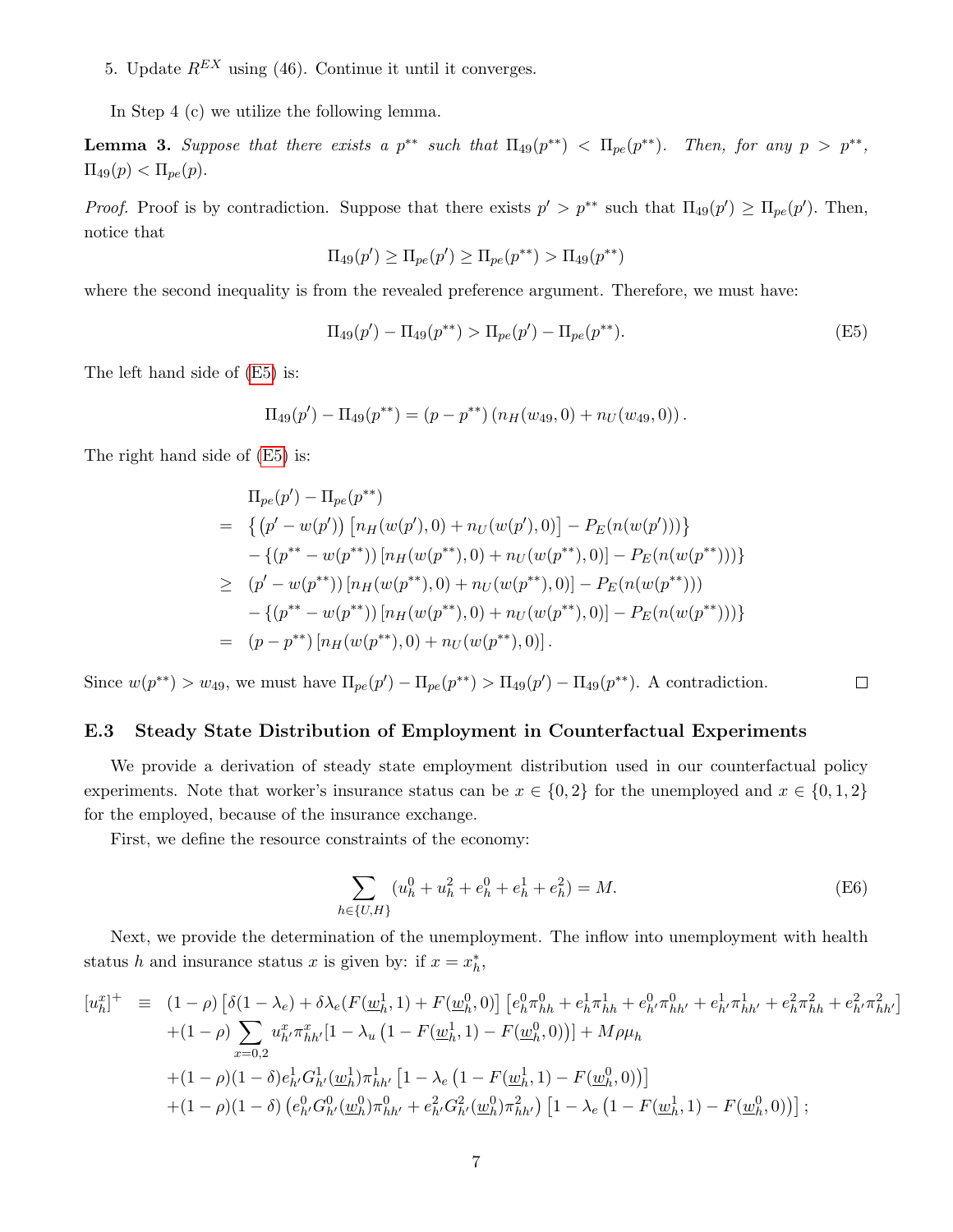otherwise,  $[u_h^x]^{+} = 0$ .

The outflow from unemployment with health status  $h$  and insurance status  $x$  is described as follows. If  $x = x_h^*$  where  $x_h^*$  is defined in [\(40\)](#page-33-2),

$$
[u_h^x]^- \equiv u_h^x \left\{ \rho + (1 - \rho) \left[ \pi_{h'h}^x + \pi_{hh}^x \lambda_u \left( 1 - F(\underline{w}_h^1, 1) - F(\underline{w}_h^0, 0) \right) \right] \right\};
$$

otherwise,  $[u_h^x]^- = 0$ . Then, in a steady-state we must have

$$
[u_h^x]^+ = [u_h^x]^- , h \in \{U, H\} .
$$

Now we provide the steady state equation for workers employed on jobs  $(w, x)$  with health status h. Note that the inflow of workers with health status h on jobs  $(w, 1)$ , denoted by  $\left[e_h^1(w)\right]^+$ , is given by:

$$
\begin{bmatrix} e_h^1(w) \end{bmatrix}^+ = (1 - \rho) f(w, 1) \begin{Bmatrix} \lambda_u \left( u_h^0 \pi_{hh}^0 + u_{h'}^0 \pi_{hh'}^0 + u_h^2 \pi_{hh}^2 + u_{h'}^2 \pi_{hh'}^2 \right) \\ + (1 - \delta) \lambda_e \begin{bmatrix} \sum_{x'=0,2} e_h^{x'} G_h^{x'} \left( s_h^0 \left( w, 1 \right) \right) \pi_{hh}^{x'} + \sum_{x'=0,2} e_h^{x'} G_h^{x'} \left( s_{h'}^0 \left( w, 1 \right) \right) \pi_{hh'}^{x'} \\ + \pi_{hh}^1 e_h^1 G_h^1(w) + \pi_{hh'}^1 e_h^1 G_h^1(w) \\ + \delta \lambda_e \left( e_h^0 \pi_{hh}^0 + e_h^0 \pi_{hh'}^0 + e_h^1 \pi_{hh}^1 + e_h^1 \pi_{hh'}^1 + e_h^2 \pi_{hh}^2 + e_h^2 \pi_{hh'}^2 \right) \end{Bmatrix} \\ + (1 - \rho) (1 - \delta) e_h^1 g_h^1(w) \pi_{hh'}^1 \left[ 1 - \lambda_e \left( 1 - \tilde{F}_h(w, 1) \right) \right],
$$

where  $h' \neq h$  and  $\tilde{F}_h(w, 1)$  is defined by

$$
\tilde{F}_h(w,1) = F(w,1) + F(s_h^0(w,1),0)
$$

Denote the outflow of workers with health status h from jobs  $(w, 1)$  by  $\left[e^1_h(w)\right]^-$ , and it is given by

$$
\left[e_h^1(w)\right]^- \equiv e_h^1 g_h^1(w) \left\{ \rho + (1 - \rho) \left[\pi_{h'h}^1 + \pi_{hh}^1\left(\delta + \lambda_e(1 - \delta)\left(1 - \tilde{F}_h(w, 1)\right)\right)\right] \right\}.
$$
 (E7)

.

The steady state condition requires that

$$
\left[e_h^1(w)\right]^+ = \left[e_h^1(w)\right]^- \text{ for } h \in \{U, H\} \text{ and for all } w \text{ in the support of } F(w, 1). \tag{E8}
$$

Similarly, the inflows of workers with health status h into jobs  $(w, 0)$ , denoted by  $\left[e_h^0(w)\right]^+$ , are given as follows. If  $x_h^*(w) = 0$ , where  $x_h^*(w)$  is defined in [\(43\)](#page-34-3),

$$
\begin{bmatrix} e_h^0(w) \end{bmatrix}^+ = f(w,0)(1-\rho) \begin{Bmatrix} \lambda_u \left[ u_h \pi_{hh}^0 + u_{h'} \pi_{hh'}^0 + u_h^2 \pi_{hh}^2 + u_{h'}^2 \pi_{hh'}^2 \right] \\ + \lambda_e (1-\delta) \begin{bmatrix} e_h^1 G_h^1 \left( \underline{s}_h^1(w,0) \right) \pi_{hh}^1 + e_h^1 G_h^1 (\underline{s}_h^1(w,0)) \pi_{hh'}^1 \\ e_h^0 G_h^0(w) \pi_{hh}^0 + e_h^0 G_h^0(w) \pi_{hh'}^0 \\ + e_h^2 G_h^2(w) \pi_{hh}^2 + e_h^2 G_h^2(w) \pi_{hh'}^2 + e_h^2 G_h^2(w) \pi_{hh'}^2 \end{bmatrix} \\ + (1-\rho)(1-\delta) \sum_{x=0,2} e_{h'}^x g_{h'}^x(w) \pi_{hh'}^x \left[ 1 - \lambda_e \left( 1 - \tilde{F}_h(w,0) \right) \right], \end{bmatrix},
$$

where  $h \neq h'$  and  $\tilde{F}_h(w, 0)$  is defined by

$$
\tilde{F}_h(w,0) = F(w,0) + F(\underline{s}_h^1(w,0),1);
$$

and  $[e_h^0(w)]^+ = 0$  otherwise. The outflows of workers with health status h from jobs  $(w, 0)$ , denoted by  $\left[e_h^0(w)\right]^-$ , are given by:

$$
[e_h^0(w)]^- = e_h^0 g_h^0(w) \left\{ \rho + (1 - \rho) \left[ \pi_{h'h}^0 + \pi_{hh}^0(\delta + (1 - \delta) \lambda_e(1 - \tilde{F}_h(w, 0)) \right] \right\}.
$$